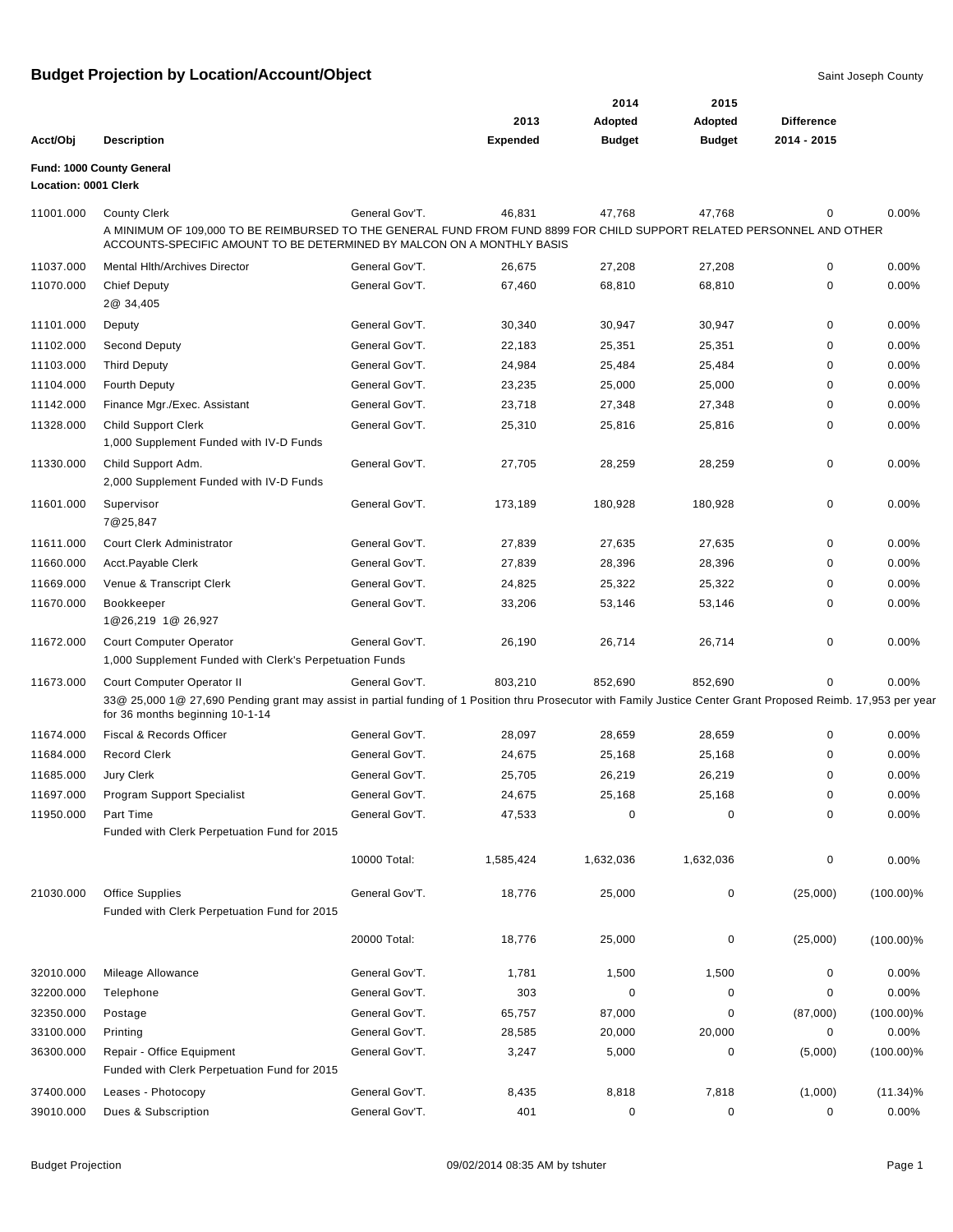|                                                   |                    |                        |                 | 2014<br>Adopted | 2015          | <b>Difference</b> |             |
|---------------------------------------------------|--------------------|------------------------|-----------------|-----------------|---------------|-------------------|-------------|
|                                                   |                    |                        | 2013            |                 | Adopted       |                   |             |
| Acct/Obj                                          | <b>Description</b> |                        | <b>Expended</b> | <b>Budget</b>   | <b>Budget</b> | 2014 - 2015       |             |
| Fund: 1000 County General<br>Location: 0001 Clerk |                    |                        |                 |                 |               |                   |             |
|                                                   |                    | 30000 Total:           | 108,509         | 122,318         | 29,318        | (93,000)          | $(76.03)\%$ |
|                                                   |                    | <b>Location Total:</b> | 1,712,709       | 1,779,354       | 1,661,354     | (118,000)         | (6.63)%     |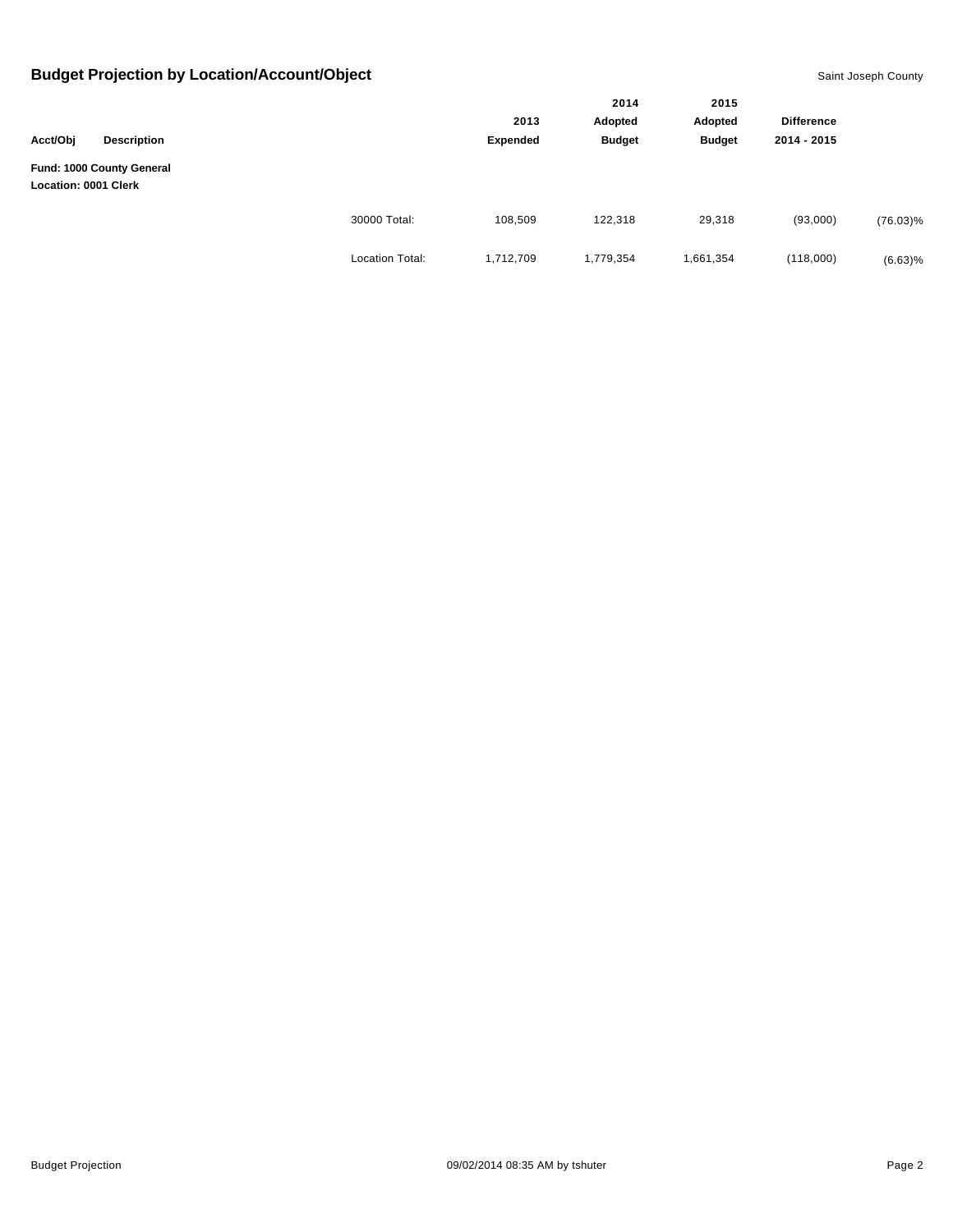|                        |                                                                                    |                 |                         | 2014                     | 2015                     |                                  |              |
|------------------------|------------------------------------------------------------------------------------|-----------------|-------------------------|--------------------------|--------------------------|----------------------------------|--------------|
| Acct/Obj               | <b>Description</b>                                                                 |                 | 2013<br><b>Expended</b> | Adopted<br><b>Budget</b> | Adopted<br><b>Budget</b> | <b>Difference</b><br>2014 - 2015 |              |
|                        | Fund: 1000 County General                                                          |                 |                         |                          |                          |                                  |              |
| Location: 0002 Auditor |                                                                                    |                 |                         |                          |                          |                                  |              |
| 11002.000              | <b>County Auditor</b>                                                              | General Gov'T.  | 50,955                  | 51,974                   | 51,974                   | 0                                | 0.00%        |
| 11070.000              | <b>Chief Deputy</b><br>Ineligible Deduction to fund 10,000                         | General Gov'T.  | 52,132                  | 53,175                   | 63,175                   | 10,000                           | 18.81%       |
| 11082.000              | Adm. Assistant - I.T. Liaison                                                      | General Gov'T.  | 31,200                  | 31,824                   | 31,824                   | 0                                | 0.00%        |
| 11083.000              | County Budget Administrator<br>Ineligible Deduction to fund 1,500                  | General Gov'T.  | 35,462                  | 36,171                   | 37,671                   | 1,500                            | 4.15%        |
| 11084.000              | Acct Pay/Payroll Manager<br>Ineligible Deduction to fund 750                       | General Gov'T.  | 40,340                  | 41,147                   | 41,897                   | 750                              | 1.82%        |
| 11109.000              | Real Mapping & Transfer Deputy<br>Ineligible Deduction to fund 750                 | General Gov'T.  | 32,615                  | 33,267                   | 34,017                   | 750                              | 2.25%        |
| 11207.000              | <b>Grant Coordinator</b>                                                           | General Gov'T.  | 1,175                   | 50,490                   | 50,490                   | 0                                | 0.00%        |
| 11602.000              | Office Mgr/Settlmnt Specialist<br>Moved to Ineligible Deduction Fund               | General Gov'T.  | 35,178                  | 35,882                   | 0                        | (35, 882)                        | $(100.00)\%$ |
| 11603.000              | <b>Property Tax Supervisor</b><br>Moved to Ineligible Deduction Fund               | General Gov'T.  | 31,200                  | 31,824                   | 0                        | (31, 824)                        | $(100.00)\%$ |
| 11605.000              | <b>Transfer Deputy</b>                                                             | General Gov'T.  | 26,873                  | 27,490                   | 27,490                   | 0                                | 0.00%        |
| 11609.000              | Plat Room Supervisor<br>Moved to Plat Book Maintenance Fund 1181                   | General Gov'T.  | 30,765                  | 31,824                   | 0                        | (31, 824)                        | $(100.00)\%$ |
| 11660.000              | Acct.Payable Clerk<br>Moved to Ineligible Deduction Fund                           | General Gov'T.  | 28,000                  | 28,560                   | 0                        | (28, 560)                        | $(100.00)\%$ |
| 11661.000              | <b>Demand Clerk</b><br>Ineligible Deduction to fund 750                            | General Gov'T.  | 27,222                  | 28,197                   | 28,947                   | 750                              | 2.66%        |
| 11663.000              | <b>Tax Sales Manager</b><br>Moved to Ineligible Deduction Fund                     | General Gov'T.  | 32,440                  | 33,089                   | 0                        | (33,089)                         | $(100.00)\%$ |
| 11664.000              | <b>Property Tax Clerk</b><br>3@ 28,240 2@27,490 Ineligible Deduction to fund 2,250 | General Gov'T.  | 136,957                 | 137,450                  | 139,700                  | 2,250                            | 1.64%        |
| 11950.000              | Part Time<br>10.00 per hr- Moved to Ineligible Deduction Fund                      | General Gov'T.  | 8,559                   | 3,000                    | 0                        | (3,000)                          | $(100.00)\%$ |
| 14800.000              | <b>Fica Contribution</b>                                                           | General Gov'T.  | 2,188,749               | 2,160,335                | 2,160,335                | 0                                | 0.00%        |
| 14810.000              | P.E.R.F.<br>11.0%-Funded in the COIT Fund                                          | General Gov'T.  | 1,794,978               | 1.700.000                | 0                        | (1,700,000)                      | $(100.00)\%$ |
| 14850.000              | Unemployment                                                                       | General Gov'T.  | 138,104                 | 250,000                  | 250,000                  | 0                                | 0.00%        |
|                        |                                                                                    | 10000 Total:    | 4,722,904               | 4,765,699                | 2,917,520                | (1,848,179)                      | $(38.78)\%$  |
| 21020.000              | <b>Official Forms &amp; Records</b>                                                | General Gov'T.  | 488                     | 500                      | 500                      | 0                                | 0.00%        |
| 21030.000              | <b>Office Supplies</b>                                                             | General Gov'T.  | 1,494                   | 1,500                    | 1,500                    | 0                                | 0.00%        |
|                        |                                                                                    | 20000 Total:    | 1,982                   | 2,000                    | 2,000                    | 0                                | 0.00%        |
| 32020.000              | Travel                                                                             | General Gov'T.  | 0                       | 1,500                    | 1,500                    | 0                                | 0.00%        |
| 32350.000              | Postage                                                                            | General Gov'T.  | 6,907                   | 9,100                    | $\pmb{0}$                | (9, 100)                         | $(100.00)\%$ |
| 36300.000              | Repair - Office Equipment                                                          | General Gov'T.  | 47                      | 75                       | 75                       | 0                                | 0.00%        |
| 39750.000              | Data Processing<br>Funded with COIT Funds                                          | General Gov'T.  | 837,567                 | 760,000                  | 0                        | (760,000)                        | $(100.00)\%$ |
|                        |                                                                                    | 30000 Total:    | 844,521                 | 770,675                  | 1,575                    | (769, 100)                       | $(99.80)\%$  |
|                        |                                                                                    | Location Total: | 5,569,407               | 5,538,374                | 2,921,095                | (2,617,279)                      | $(47.26)\%$  |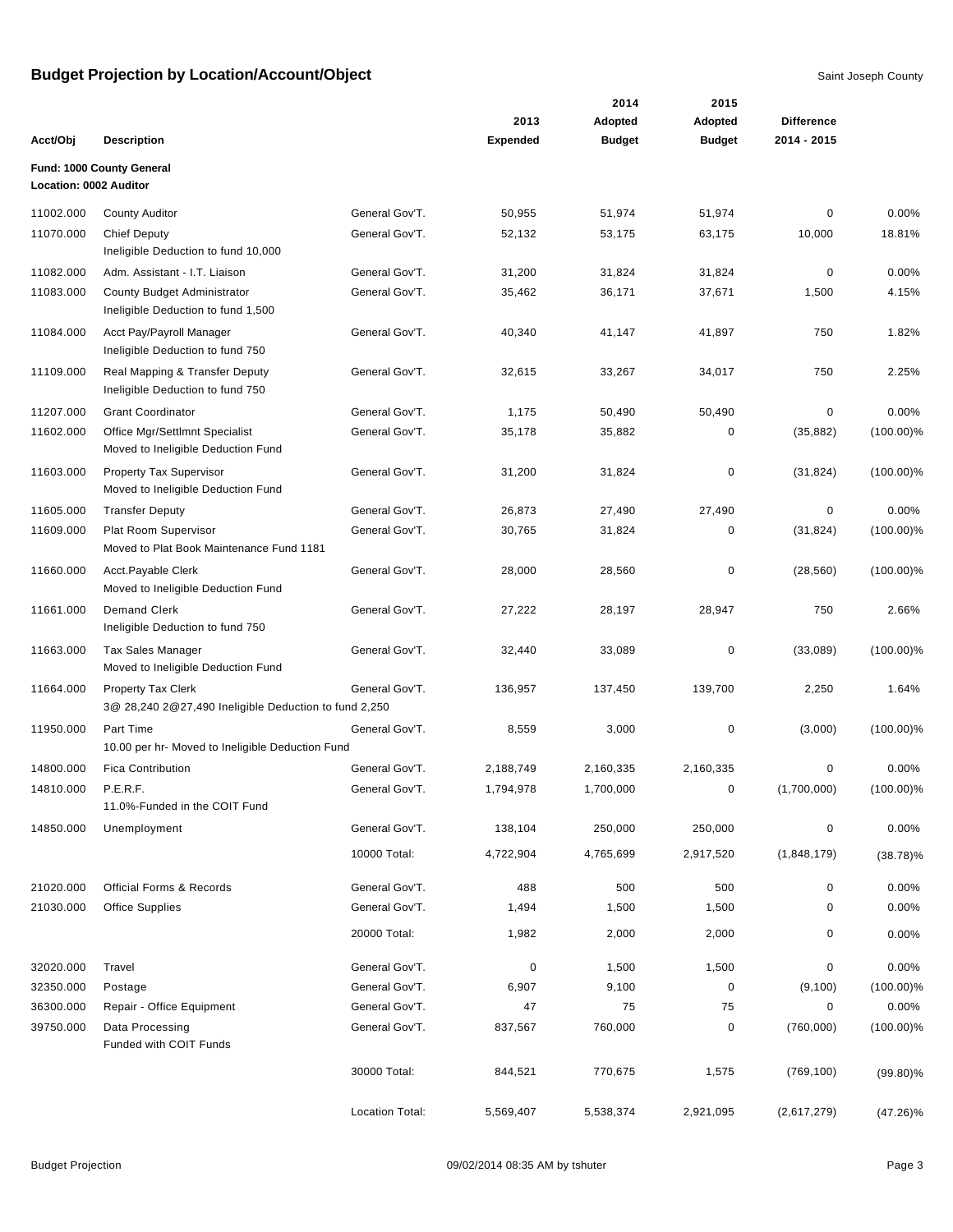|           |                                                                  |                        |                 | 2014          | 2015          |                   |              |
|-----------|------------------------------------------------------------------|------------------------|-----------------|---------------|---------------|-------------------|--------------|
|           |                                                                  |                        | 2013            | Adopted       | Adopted       | <b>Difference</b> |              |
| Acct/Obj  | <b>Description</b>                                               |                        | <b>Expended</b> | <b>Budget</b> | <b>Budget</b> | 2014 - 2015       |              |
|           | Fund: 1000 County General                                        |                        |                 |               |               |                   |              |
|           | Location: 0003 Treasurer                                         |                        |                 |               |               |                   |              |
| 11003.000 | <b>County Treasurer</b>                                          | General Gov'T.         | 47,659          | 48,612        | 48,612        | $\pmb{0}$         | 0.00%        |
| 11070.000 | <b>Chief Deputy</b>                                              | General Gov'T.         | 44,672          | 45,565        | 45,565        | 0                 | 0.00%        |
| 11608.000 | Dep Treas/Finance                                                | General Gov'T.         | 39,310          | 40,096        | 40,096        | 0                 | 0.00%        |
| 11610.000 | Office Mgr                                                       | General Gov'T.         | 32,615          | 33,267        | 33,267        | 0                 | 0.00%        |
| 11675.000 | <b>Senior Clerk</b>                                              | General Gov'T.         | 28,383          | 28,951        | 28,951        | $\mathbf 0$       | 0.00%        |
| 11677.000 | Mortgage Clerk                                                   | General Gov'T.         | 28,074          | 28,635        | 28,635        | 0                 | 0.00%        |
| 11681.000 | <b>Accounting Clerk</b>                                          | General Gov'T.         | 28,280          | 28,846        | 28,846        | 0                 | 0.00%        |
| 11682.000 | Cashier/Clerk                                                    | General Gov'T.         | 102,318         | 105,297       | 103,102       | (2, 195)          | $(2.08)\%$   |
|           | 3@26,324 1@24,130 (2,194 to be funded thru Enhanced Access Fund) |                        |                 |               |               |                   |              |
| 11683.000 | Senior Cashier                                                   | General Gov'T.         | 27,456          | 28,005        | 28,005        | 0                 | 0.00%        |
| 11950.000 | Part Time                                                        | General Gov'T.         | 2,825           | 3,000         | 0             | (3,000)           | $(100.00)\%$ |
|           |                                                                  | 10000 Total:           | 381,592         | 390,274       | 385,079       | (5, 195)          | $(1.33)\%$   |
| 21020.000 | <b>Official Forms &amp; Records</b>                              | General Gov'T.         | 1,830           | 2,500         | 2,500         | 0                 | 0.00%        |
| 21030.000 | <b>Office Supplies</b>                                           | General Gov'T.         | 4,235           | 4,000         | 3,500         | (500)             | $(12.50)\%$  |
|           |                                                                  | 20000 Total:           | 6,065           | 6,500         | 6,000         | (500)             | (7.69)%      |
| 31070.000 | <b>Other Contractual Services</b>                                | General Gov'T.         | 35,565          | 37,250        | 22,000        | (15, 250)         | $(40.94)\%$  |
| 32020.000 | Travel                                                           | General Gov'T.         | $\mathbf 0$     | 250           | $\mathbf 0$   | (250)             | $(100.00)\%$ |
| 32050.000 | Instruction & Training                                           | General Gov'T.         | 180             | 250           | $\mathbf 0$   | (250)             | $(100.00)\%$ |
| 32350.000 | Postage                                                          | General Gov'T.         | 45,112          | 46,000        | 46,000        | $\mathbf 0$       | 0.00%        |
| 36300.000 | Repair - Office Equipment                                        | General Gov'T.         | 1,386           | 3,850         | 1,850         | (2,000)           | $(51.95)\%$  |
| 39010.000 | Dues & Subscription                                              | General Gov'T.         | 266             | 300           | 255           | (45)              | $(15.00)\%$  |
|           |                                                                  | 30000 Total:           | 82,509          | 87,900        | 70,105        | (17, 795)         | $(20.24)\%$  |
|           |                                                                  | <b>Location Total:</b> | 470,166         | 484,674       | 461,184       | (23, 490)         | $(4.85)\%$   |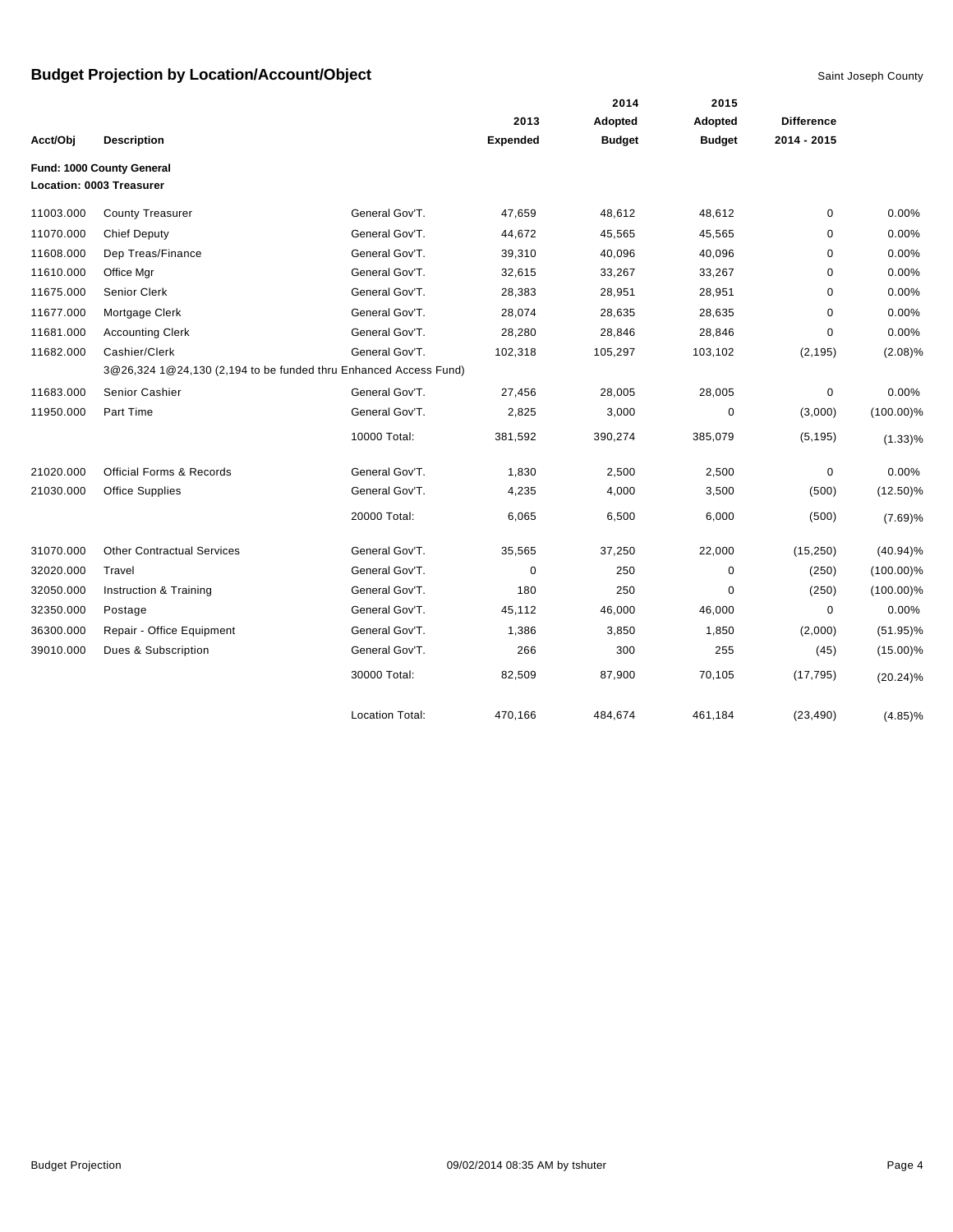|           |                           |                                                                               |                 | 2014<br>Adopted | 2015<br>Adopted | <b>Difference</b> |       |
|-----------|---------------------------|-------------------------------------------------------------------------------|-----------------|-----------------|-----------------|-------------------|-------|
|           |                           |                                                                               | 2013            |                 |                 |                   |       |
| Acct/Obj  | <b>Description</b>        |                                                                               | <b>Expended</b> | <b>Budget</b>   | <b>Budget</b>   | 2014 - 2015       |       |
|           | Fund: 1000 County General |                                                                               |                 |                 |                 |                   |       |
|           | Location: 0004 Recorder   |                                                                               |                 |                 |                 |                   |       |
| 11004.000 | <b>County Recorder</b>    | General Gov'T.                                                                | 42,605          | 43,457          | 43,457          | $\mathbf{0}$      | 0.00% |
| 11070.000 | <b>Chief Deputy</b>       | General Gov'T.                                                                | 33,583          | 34,255          | 34,255          | 0                 | 0.00% |
| 11360.000 | Technician I              | General Gov'T.                                                                | 0               | $\mathbf 0$     | 0               | 0                 | 0.00% |
|           |                           | Position, FICA and PERF to be funded with Recorder Perpetuation Fund for 2015 |                 |                 |                 |                   |       |
| 11607.000 | Cashier Bookkeeper        | General Gov'T.                                                                | 27,454          | 28,003          | 28,003          | 0                 | 0.00% |
| 11676.000 | <b>Counter Clerk</b>      | General Gov'T.                                                                | 51,852          | 52,890          | 52,890          | 0                 | 0.00% |
|           | 2@ 26,445                 |                                                                               |                 |                 |                 |                   |       |
|           |                           | 10000 Total:                                                                  | 155,494         | 158,605         | 158,605         | 0                 | 0.00% |
|           |                           | <b>Location Total:</b>                                                        | 155,494         | 158,605         | 158,605         | 0                 | 0.00% |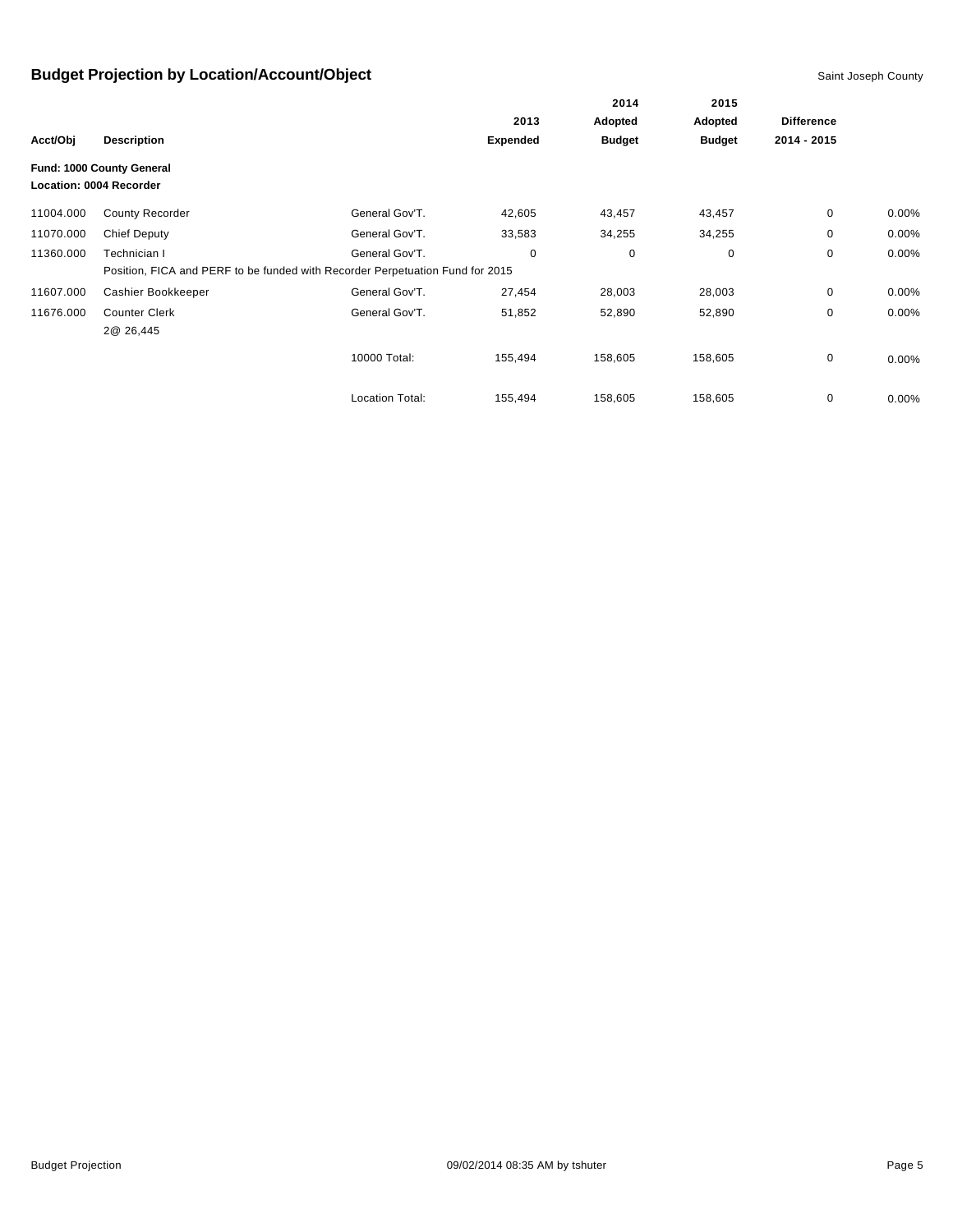|           |                                                                                                                                |                |                 | 2014          | 2015          |                   |              |
|-----------|--------------------------------------------------------------------------------------------------------------------------------|----------------|-----------------|---------------|---------------|-------------------|--------------|
|           |                                                                                                                                |                | 2013            | Adopted       | Adopted       | <b>Difference</b> |              |
| Acct/Obj  | <b>Description</b>                                                                                                             |                | <b>Expended</b> | <b>Budget</b> | <b>Budget</b> | 2014 - 2015       |              |
|           | Fund: 1000 County General<br>Location: 0005 County Police                                                                      |                |                 |               |               |                   |              |
| 11005.000 | <b>County Sheriff</b><br>134,112 Mandated by State and 2,682 adjustment                                                        | General Gov'T. | 132,309         | 136,129       | 136,794       | 665               | 0.49%        |
| 11040.000 | <b>Board Member</b><br>5 Board Members. - \$63 per meeting                                                                     | General Gov'T. | 3,465           | 5,400         | 5,400         | 0                 | 0.00%        |
| 11041.000 | <b>Attorney Part Time</b>                                                                                                      | General Gov'T. | 66,920          | 68,258        | 68,258        | 0                 | 0.00%        |
| 11077.000 | Admin. Assistant                                                                                                               | General Gov'T. | 30,089          | 30,691        | 30,691        | 0                 | 0.00%        |
| 11290.000 | <b>Coordinator Support Services</b>                                                                                            | General Gov'T. | 0               | $\mathbf 0$   | 29,355        | 29,355            | 0.00%        |
| 11312.000 | I.T. Manager                                                                                                                   | General Gov'T. | 40,180          | 46,920        | 46,920        | 0                 | 0.00%        |
| 11400.000 | Payroll Adm/Adm Assistant                                                                                                      | General Gov'T. | 30,557          | 31,168        | 31,168        | 0                 | 0.00%        |
| 11452.000 | Administrative Manager<br>3 @ \$26,750                                                                                         | General Gov'T. | 78,675          | 80,250        | 80,250        | 0                 | 0.00%        |
| 11501.000 | Chief Of Police                                                                                                                | General Gov'T. | 74,683          | 76,177        | 76,177        | 0                 | 0.00%        |
| 11502.000 | Asst. Chief Of Police                                                                                                          | General Gov'T. | 59,557          | 71,968        | 71,968        | 0                 | 0.00%        |
| 11504.000 | Major                                                                                                                          | General Gov'T. | 62,875          | 64,133        | 64,133        | 0                 | 0.00%        |
| 11505.000 | Captain<br>7 @ 59,173                                                                                                          | General Gov'T. | 290,065         | 414,213       | 414,213       | 0                 | 0.00%        |
| 11508.000 | Lieutenant<br>7@ 54,384                                                                                                        | General Gov'T. | 319,908         | 380,691       | 380,691       | 0                 | 0.00%        |
| 11511.000 | Sergeant-Middle                                                                                                                | General Gov'T. | 0               | 0             | $\mathbf 0$   | 0                 | 0.00%        |
| 11512.000 | Sergeant - Senior<br>22 @ 51.855                                                                                               | General Gov'T. | 988,436         | 1,140,810     | 1,140,810     | 0                 | 0.00%        |
| 11515.000 | Corporal II Base<br>13 @ 48,498                                                                                                | General Gov'T. | 748,752         | 678,972       | 630,474       | (48, 498)         | (7.14)%      |
| 11516.000 | Corporal II Senior<br>35 @ 49,181                                                                                              | General Gov'T. | 1,559,971       | 1,672,154     | 1,721,335     | 49,181            | 2.94%        |
| 11517.000 | <b>Corporal Base</b><br>17 @ 45,879                                                                                            | General Gov'T. | 180,778         | 458,790       | 779,943       | 321,153           | 70.00%       |
| 11518.000 | <b>Corporal Middle</b><br>3 @ 46,724                                                                                           | General Gov'T. | 110,996         | 280,344       | 140,172       | (140, 172)        | $(50.00)\%$  |
| 11520.000 | Patrolman<br>8 @ 44,075                                                                                                        | General Gov'T. | 1,096,974       | 440,750       | 352,600       | (88, 150)         | $(20.00)\%$  |
| 11535.000 | <b>Special Deputy</b><br>1@ 39,248 6@ 30,404 3@ 29,894 4@ 29,354 1@ 30,606                                                     | General Gov'T. | 415,336         | 459,376       | 459,376       | 0                 | 0.00%        |
| 11540.000 | Radio Dispatcher II                                                                                                            | General Gov'T. | 413,552         | 454,635       | 0             | (454, 635)        | $(100.00)\%$ |
| 11547.000 | School Patrol<br>11 @ \$4,170                                                                                                  | General Gov'T. | 39,063          | 45,870        | 45,870        | 0                 | 0.00%        |
| 11560.000 | Mechanic Full Time<br>1@ 37,912 1@ 35,875                                                                                      | General Gov'T. | 72,341          | 73,787        | 73,787        | 0                 | 0.00%        |
| 11571.000 | Overtime                                                                                                                       | General Gov'T. | 324,784         | 300,000       | 300,000       | 0                 | 0.00%        |
| 11572.000 | <b>Holiday Pay</b>                                                                                                             | General Gov'T. | 62,034          | 49,400        | 49,400        | 0                 | 0.00%        |
|           | Uniformed Officers (including Probationary Patrolman) \$12.50 per hour; Special Deputies - \$9.00 per hour                     |                |                 |               |               |                   |              |
| 11576.000 | Night Incentive<br>Uniformed Officers (incl Prob Patrolman) \$3.30 per day; Civilian Emp \$1.50 day                            | General Gov'T. | 31,503          | 36,373        | 36,373        | 0                 | 0.00%        |
| 11577.000 | <b>Special Service</b><br>\$1,100 per yr; K-9; SWAT; Divers; Techs; Accident Inv; Drug Unit; \$2500 per yr; Undercover Ofcer's | General Gov'T. | 41,718          | 46,200        | 48,400        | 2,200             | 4.76%        |
| 11647.000 | TAX & A/R MANAGER                                                                                                              | General Gov'T. | 27,261          | 27,806        | 27,806        | 0                 | 0.00%        |
|           |                                                                                                                                |                |                 |               |               |                   |              |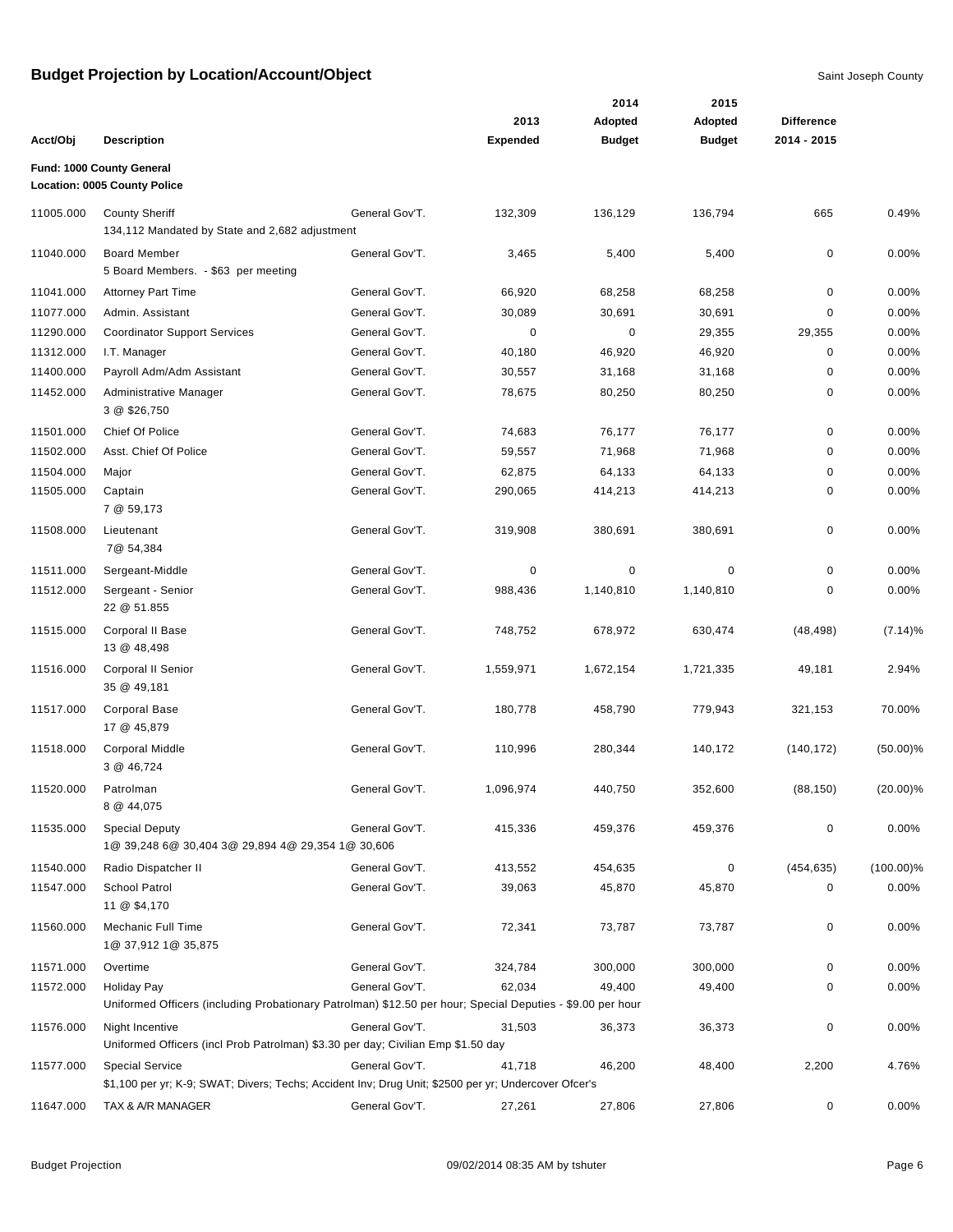|           |                                                                                                                                                                                             |                 |                 | 2014          | 2015          |                   |             |
|-----------|---------------------------------------------------------------------------------------------------------------------------------------------------------------------------------------------|-----------------|-----------------|---------------|---------------|-------------------|-------------|
|           |                                                                                                                                                                                             |                 | 2013            | Adopted       | Adopted       | <b>Difference</b> |             |
| Acct/Obj  | <b>Description</b>                                                                                                                                                                          |                 | <b>Expended</b> | <b>Budget</b> | <b>Budget</b> | 2014 - 2015       |             |
|           | Fund: 1000 County General                                                                                                                                                                   |                 |                 |               |               |                   |             |
|           | Location: 0005 County Police                                                                                                                                                                |                 |                 |               |               |                   |             |
| 11654.000 | Secretary III                                                                                                                                                                               | General Gov'T.  | 41,715          | 179,970       | 154,260       | (25, 710)         | $(14.29)\%$ |
|           | 6 @ \$25,710                                                                                                                                                                                |                 |                 |               |               |                   |             |
| 11657.000 | Clerk                                                                                                                                                                                       | General Gov'T.  | 127,197         | 0             | 0             | 0                 | 0.00%       |
| 11950.000 | Part Time                                                                                                                                                                                   | General Gov'T.  | 201,436         | 273,290       | 273,290       | 0                 | 0.00%       |
|           | 10 P/T Special Deputies 18.77 HOUR                                                                                                                                                          |                 |                 |               |               |                   |             |
| 14830.000 | <b>Police Pension</b>                                                                                                                                                                       | General Gov'T.  | 0               | 0             | 0             | 0                 | 0.00%       |
|           | Recommended County Contribution \$2,381,848 To be funded with Public Safety LOIT Fund 6005 Insufficient Funds Exist in Police Pension Fund 1193 to supplement<br>this appropriation in 2015 |                 |                 |               |               |                   |             |
| 14900.000 | Uniforms                                                                                                                                                                                    | General Gov'T.  | 167,954         | 167,400       | 167,400       | 0                 | 0.00%       |
|           | 1,200 PER FULL TIME MERIT EMPLOYEE 300 PER PART TIME SPECIAL DEPUTY 600 PER FULL TIME SPECIAL DEPUTY                                                                                        |                 |                 |               |               |                   |             |
|           |                                                                                                                                                                                             | 10000 Total:    | 7,841,084       | 8,191,925     | 7,837,314     | (354, 611)        | $(4.33)\%$  |
| 21030.000 | <b>Office Supplies</b>                                                                                                                                                                      | General Gov'T.  | 24,235          | 21,700        | 18,200        | (3,500)           | $(16.13)\%$ |
| 21100.000 | <b>Photographic Supplies</b>                                                                                                                                                                | General Gov'T.  | 340             | 3,000         | 3,800         | 800               | 26.67%      |
| 22010.000 | Gas Oil & Lubricants                                                                                                                                                                        | General Gov'T.  | 498,435         | 480,000       | 512,000       | 32,000            | 6.67%       |
| 22100.000 | Tires & Tubes                                                                                                                                                                               | General Gov'T.  | 28,423          | 25,000        | 32,000        | 7,000             | 28.00%      |
| 22120.000 | Garage & Motor Supplies                                                                                                                                                                     | General Gov'T.  | 92,720          | 85,000        | 95,000        | 10,000            | 11.76%      |
| 22400.000 | Ammunition                                                                                                                                                                                  | General Gov'T.  | 15,148          | 26,000        | 30,000        | 4,000             | 15.38%      |
| 22401.000 | Flares                                                                                                                                                                                      | General Gov'T.  | 2,490           | 2,500         | 2,500         | 0                 | 0.00%       |
| 22404.000 | <b>Canine Supplies</b>                                                                                                                                                                      | General Gov'T.  | 722             | 800           | 1,000         | 200               | 25.00%      |
| 22417.000 | <b>General Supplies</b>                                                                                                                                                                     | General Gov'T.  | 0               | 6,400         | 6,400         | 0                 | 0.00%       |
|           |                                                                                                                                                                                             | 20000 Total:    | 662,513         | 650,400       | 700,900       | 50,500            |             |
|           |                                                                                                                                                                                             |                 |                 |               |               |                   | 7.76%       |
| 31070.000 | <b>Other Contractual Services</b>                                                                                                                                                           | General Gov'T.  | 0               | 94,800        | 64,000        | (30, 800)         | $(32.49)\%$ |
| 31158.000 | <b>Veterinary Services</b>                                                                                                                                                                  | General Gov'T.  | 1,999           | 2,000         | 2,000         | 0                 | 0.00%       |
| 32050.000 | Instruction & Training                                                                                                                                                                      | General Gov'T.  | 0               | 10,000        | 13,500        | 3,500             | 35.00%      |
| 32200.000 | Telephone                                                                                                                                                                                   | General Gov'T.  | 31,522          | 73,000        | 83,000        | 10,000            | 13.70%      |
| 32350.000 | Postage                                                                                                                                                                                     | General Gov'T.  | 18,031          | 17,000        | 3,000         | (14,000)          | $(82.35)\%$ |
| 36100.000 | Repairs - Auto & Truck                                                                                                                                                                      | General Gov'T.  | 47,468          | 27,000        | 29,000        | 2,000             | 7.41%       |
| 36200.000 | Repairs - Other Equipment                                                                                                                                                                   | General Gov'T.  | 31,086          | 20,000        | 20,000        | 0                 | 0.00%       |
| 37010.000 | Rent - Bldgs & Office Space                                                                                                                                                                 | General Gov'T.  | 25,000          | 25,000        | 25,000        | 0                 | 0.00%       |
| 39750.000 | Data Processing                                                                                                                                                                             | General Gov'T.  | 107,435         | 31,130        | 42,000        | 10,870            | 34.92%      |
|           |                                                                                                                                                                                             | 30000 Total:    | 262,541         | 299,930       | 281,500       | (18, 430)         | $(6.14)\%$  |
| 44010.000 | Equipment<br>FUNDED IN CCD-FUND 1138                                                                                                                                                        | General Gov'T.  | 0               | $\mathbf 0$   | 0             | 0                 | 0.00%       |
| 45010.000 | Autos<br>FUNDED IN CCD-FUND 1138                                                                                                                                                            | General Gov'T.  | 0               | 0             | 0             | 0                 | 0.00%       |
|           |                                                                                                                                                                                             | 40000 Total:    | 0               | 0             | 0             | 0                 | 0.00%       |
|           |                                                                                                                                                                                             | Location Total: | 8,766,138       | 9,142,255     | 8,819,714     | (322, 541)        | (3.53)%     |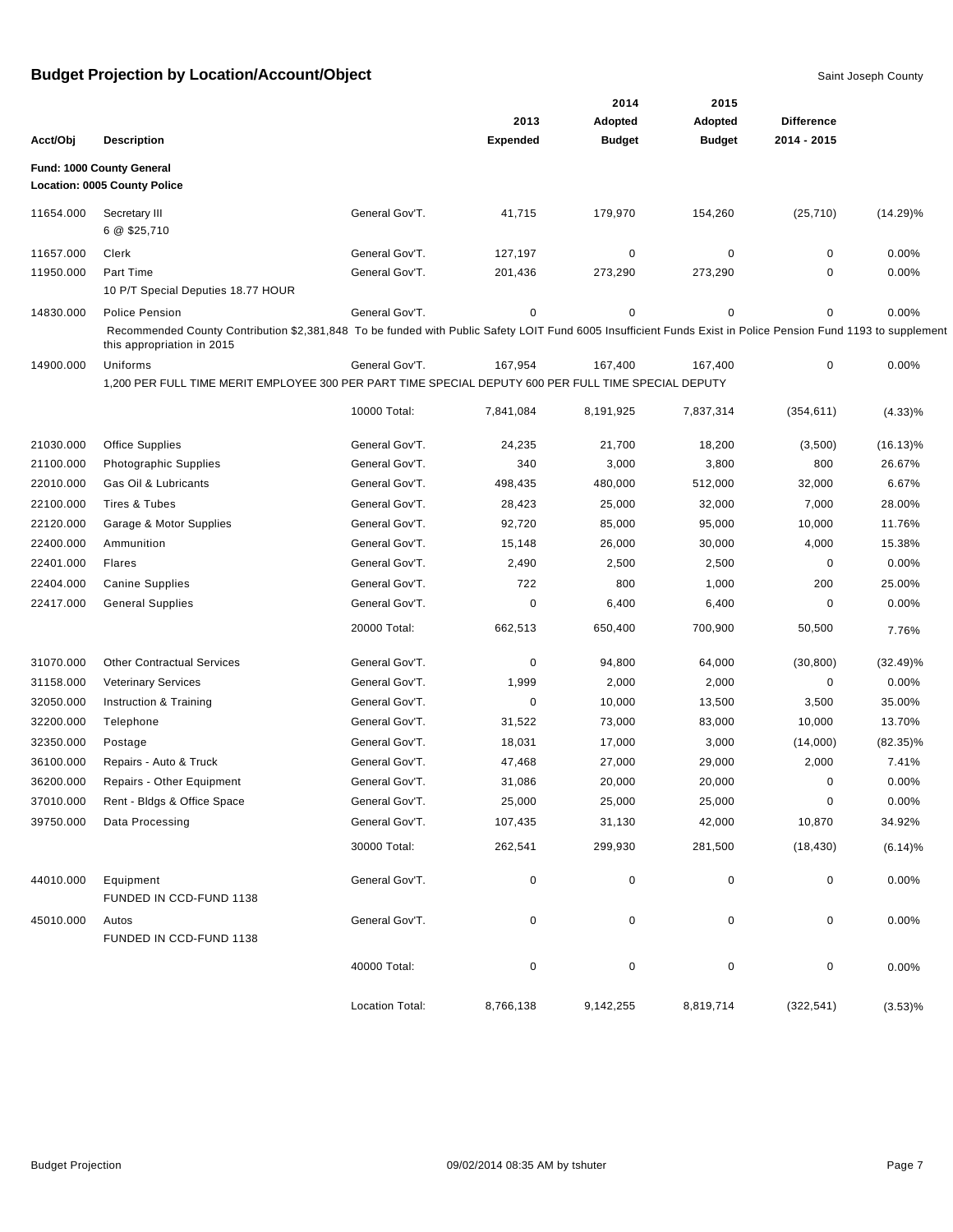|           |                                                                                                                        |                 |                 | 2014          | 2015          |                   |              |
|-----------|------------------------------------------------------------------------------------------------------------------------|-----------------|-----------------|---------------|---------------|-------------------|--------------|
|           |                                                                                                                        |                 | 2013            | Adopted       | Adopted       | <b>Difference</b> |              |
| Acct/Obj  | <b>Description</b>                                                                                                     |                 | <b>Expended</b> | <b>Budget</b> | <b>Budget</b> | 2014 - 2015       |              |
|           | Fund: 1000 County General<br>Location: 0006 Cty Jail Admin                                                             |                 |                 |               |               |                   |              |
| 11312.000 | I.T. Manager                                                                                                           | General Gov'T.  | 33,103          | 45,900        | 45,900        | 0                 | 0.00%        |
| 11503.000 | Jail Commander-Major                                                                                                   | General Gov'T.  | 53,200          | 54,264        | 54,264        | 0                 | 0.00%        |
| 11507.000 | Deputy Jail Commander/Matron                                                                                           | General Gov'T.  | 36,297          | 50,398        | 50,398        | 0                 | 0.00%        |
| 11531.000 | Cooks<br>6 @ \$27,054                                                                                                  | General Gov'T.  | 132,620         | 162,324       | 162,324       | 0                 | 0.00%        |
| 11534.000 | <b>Correction Officer Sergeant</b><br>4@ 42,463 5@ 40,015                                                              | General Gov'T.  | 338,009         | 365,031       | 369,927       | 4,896             | 1.34%        |
| 11536.000 | <b>Correction Officer Lieutenant</b><br>2@ 44,963 1@ 40,067                                                            | General Gov'T.  | 124,231         | 127,545       | 129,993       | 2,448             | 1.92%        |
| 11537.000 | <b>Head Cook</b>                                                                                                       | General Gov'T.  | 27,657          | 28,210        | 28,210        | $\mathbf 0$       | 0.00%        |
| 11538.000 | Prg/Grant Admin. - Chaplain                                                                                            | General Gov'T.  | 29,902          | 30,500        | 30,500        | 0                 | 0.00%        |
| 11541.000 | <b>Correction Officers</b><br>19@ 39,963 2@ 37,515 10@ 35,067 33@ 32,619 38@ 30,171                                    | General Gov'T.  | 2,944,944       | 3,403,842     | 3,407,922     | 4,080             | 0.12%        |
| 11571.000 | Overtime                                                                                                               | General Gov'T.  | 430,683         | 200,000       | 200,000       | $\mathbf 0$       | 0.00%        |
| 11572.000 | <b>Holiday Pay</b><br>Uniformed Ofcrs (incl Prob Patrol & Matron) -\$12.50 per hour; Other employees - \$9.00 per hour | General Gov'T.  | 68,013          | 78,672        | 78,672        | 0                 | 0.00%        |
| 11576.000 | Night Incentive<br>Uniformed Officers (including Prob Patrolman & Matrons) - \$3.30 per day & Cooks - \$1.50 per day   | General Gov'T.  | 20,450          | 20,280        | 20,280        | 0                 | 0.00%        |
| 11577.000 | <b>Special Service</b><br>DETENTION RESPONSE TEAM 15 POSITIONS1,000 PER PERSON                                         | General Gov'T.  | 12,000          | 15,000        | 15,000        | 0                 | 0.00%        |
| 11674.000 | Fiscal & Records Officer                                                                                               | General Gov'T.  | 31,728          | 32,612        | 32,612        | 0                 | 0.00%        |
| 11706.000 | <b>Food Service Supervisor</b>                                                                                         | General Gov'T.  | 42,157          | 43,000        | 43,000        | 0                 | 0.00%        |
| 14900.000 | Uniforms                                                                                                               | General Gov'T.  | 5,748           | 15,000        | 15,000        | 0                 | 0.00%        |
|           |                                                                                                                        | 10000 Total:    | 4,330,742       | 4,672,578     | 4,684,002     | 11,424            | 0.24%        |
| 21010.000 | <b>Stationery &amp; Printing</b>                                                                                       | General Gov'T.  | 1,424           | 8,800         | 8,800         | 0                 | 0.00%        |
| 22010.000 | Gas Oil & Lubricants<br>Prisoner Transport Vans.                                                                       | General Gov'T.  | 9,000           | 14,500        | 34,000        | 19,500            | 134.48%      |
| 24010.000 | <b>Other Supplies</b><br>Kitchen Cleaning Chemicals                                                                    | General Gov'T.  | 11,252          | 20,150        | 20,150        | 0                 | 0.00%        |
| 24100.000 | Food<br>Recommended to be funded with Public Safety LOIT Fund 6005                                                     | General Gov'T.  | 944,170         | 930,000       | $\pmb{0}$     | (930,000)         | $(100.00)\%$ |
| 24110.000 | Clothing                                                                                                               | General Gov'T.  | 4,937           | 8,000         | 8,000         | 0                 | 0.00%        |
| 24115.000 | <b>Expenses For Jail Inmates</b>                                                                                       | General Gov'T.  | 30,917          | 35,000        | 35,000        | 0                 | 0.00%        |
|           |                                                                                                                        | 20000 Total:    | 1,001,700       | 1,016,450     | 105,950       | (910, 500)        | $(89.58)\%$  |
| 31150.000 | <b>Medical Services</b><br>Recommended to be funded through Public Safety LOIT (Fund 6005)                             | General Gov'T.  | 62,928          | $\pmb{0}$     | 0             | 0                 | 0.00%        |
|           |                                                                                                                        | 30000 Total:    | 62,928          | $\pmb{0}$     | $\pmb{0}$     | 0                 | 0.00%        |
|           |                                                                                                                        | Location Total: | 5,395,370       | 5,689,028     | 4,789,952     | (899,076)         | $(15.80)\%$  |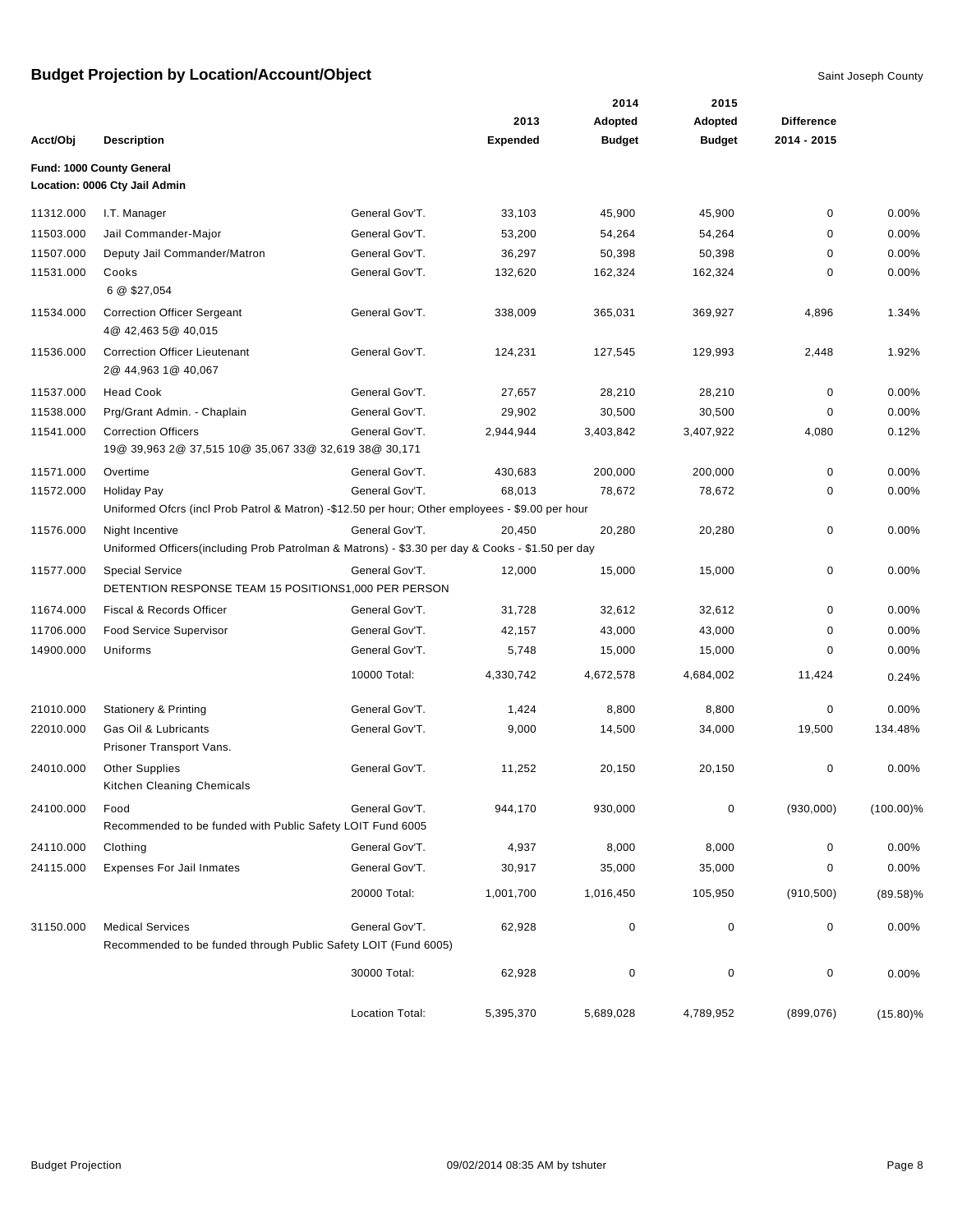|           |                                                        |                        |                 | 2014          | 2015          |                   |              |
|-----------|--------------------------------------------------------|------------------------|-----------------|---------------|---------------|-------------------|--------------|
|           |                                                        |                        | 2013            | Adopted       | Adopted       | <b>Difference</b> |              |
| Acct/Obj  | <b>Description</b>                                     |                        | <b>Expended</b> | <b>Budget</b> | <b>Budget</b> | 2014 - 2015       |              |
|           | Fund: 1000 County General<br>Location: 0008 Agri Agent |                        |                 |               |               |                   |              |
| 11610.000 | Office Mgr                                             | General Gov'T.         | 25,191          | 25,695        | 25,695        | 0                 | 0.00%        |
| 11652.000 | Secretary I<br>2@ 25,000                               | General Gov'T.         | 22,517          | 50,000        | 50,000        | 0                 | 0.00%        |
| 11950.000 | Part Time<br>1@ 10.00 per hr as needed                 | General Gov'T.         | 0               | $\pmb{0}$     | 510           | 510               | 0.00%        |
|           |                                                        | 10000 Total:           | 47,708          | 75,695        | 76,205        | 510               | 0.67%        |
| 21030.000 | <b>Office Supplies</b>                                 | General Gov'T.         | 2,136           | 4,000         | 3,000         | (1,000)           | $(25.00)\%$  |
|           |                                                        | 20000 Total:           | 2,136           | 4,000         | 3,000         | (1,000)           | $(25.00)\%$  |
| 32020.000 | Travel                                                 | General Gov'T.         | 5,256           | 8,185         | 8,185         | 0                 | 0.00%        |
| 32200.000 | Telephone                                              | General Gov'T.         | 0               | 1,100         | $\mathbf 0$   | (1,100)           | $(100.00)\%$ |
| 32350.000 | Postage                                                | General Gov'T.         | 1,064           | 2,000         | 0             | (2,000)           | $(100.00)\%$ |
| 36015.000 | <b>Contractual Services</b>                            | General Gov'T.         | 105,585         | 107,440       | 108,520       | 1,080             | 1.01%        |
| 36200.000 | Repairs - Other Equipment                              | General Gov'T.         | 2,335           | $\pmb{0}$     | $\mathbf 0$   | 0                 | 0.00%        |
| 36300.000 | Repair - Office Equipment                              | General Gov'T.         | $\mathbf 0$     | 5,000         | 4,000         | (1,000)           | $(20.00)\%$  |
| 39010.000 | Dues & Subscription                                    | General Gov'T.         | 162             | 200           | 200           | 0                 | 0.00%        |
|           |                                                        | 30000 Total:           | 114,402         | 123,925       | 120,905       | (3,020)           | (2.44)%      |
|           |                                                        | <b>Location Total:</b> | 164,246         | 203,620       | 200,110       | (3, 510)          | (1.72)%      |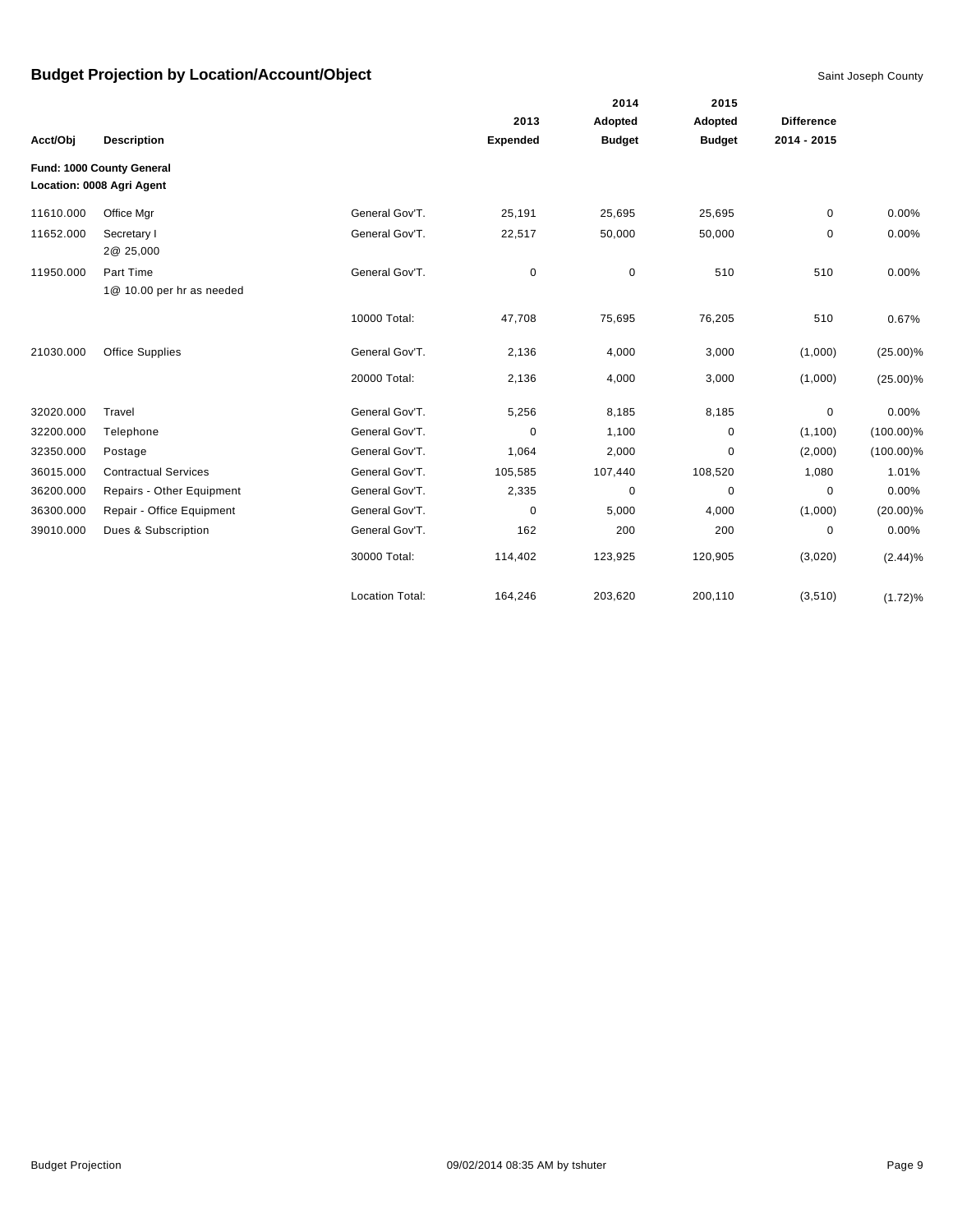|           |                                                                         |                        |                 | 2014          | 2015          |                   |              |
|-----------|-------------------------------------------------------------------------|------------------------|-----------------|---------------|---------------|-------------------|--------------|
|           |                                                                         |                        | 2013            | Adopted       | Adopted       | <b>Difference</b> |              |
| Acct/Obj  | <b>Description</b>                                                      |                        | <b>Expended</b> | <b>Budget</b> | <b>Budget</b> | 2014 - 2015       |              |
|           | Fund: 1000 County General<br>Location: 0009 Emergency Management Agency |                        |                 |               |               |                   |              |
| 11009.000 | Director<br>Reimbursed at a rate of 50% from the State                  | General Gov'T.         | 42,074          | 44,000        | 44,000        | $\pmb{0}$         | 0.00%        |
| 11077.000 | Admin. Assistant<br>Reimbursed at a rate of 50% from the State          | General Gov'T.         | 28,035          | 28,596        | 28,596        | 0                 | 0.00%        |
| 11101.000 | Deputy<br>Reimbursed at a rate of 50% from the State                    | General Gov'T.         | 20,989          | 36,000        | 36,000        | $\mathbf 0$       | 0.00%        |
| 11957.000 | Interns Part Time                                                       | General Gov'T.         | 2,475           | 9,600         | $\pmb{0}$     | (9,600)           | $(100.00)\%$ |
|           |                                                                         | 10000 Total:           | 93,573          | 118,196       | 108,596       | (9,600)           | $(8.12)\%$   |
| 21030.000 | <b>Office Supplies</b>                                                  | General Gov'T.         | 721             | 900           | 400           | (500)             | $(55.56)\%$  |
| 22010.000 | Gas Oil & Lubricants                                                    | General Gov'T.         | 2,602           | 4,000         | 4,000         | 0                 | 0.00%        |
| 24010.000 | <b>Other Supplies</b>                                                   | General Gov'T.         | 855             | 900           | 400           | (500)             | $(55.56)\%$  |
| 24110.000 | Clothing                                                                | General Gov'T.         | $\mathbf 0$     | 700           | 300           | (400)             | $(57.14)\%$  |
|           |                                                                         | 20000 Total:           | 4,178           | 6,500         | 5,100         | (1,400)           | $(21.54)\%$  |
| 31070.000 | <b>Other Contractual Services</b>                                       | General Gov'T.         | 506             | 1,300         | 500           | (800)             | $(61.54)\%$  |
| 32020.000 | Travel                                                                  | General Gov'T.         | 681             | 1,000         | 1,000         | $\pmb{0}$         | 0.00%        |
| 32050.000 | Instruction & Training                                                  | General Gov'T.         | 61              | 300           | 300           | $\pmb{0}$         | 0.00%        |
| 32200.000 | Telephone<br>Radio Frequencies                                          | General Gov'T.         | 2,898           | 4,500         | 4,000         | (500)             | $(11.11)\%$  |
| 32350.000 | Postage                                                                 | General Gov'T.         | 105             | 250           | 250           | 0                 | 0.00%        |
| 33100.000 | Printing                                                                | General Gov'T.         | 68              | 250           | 250           | 0                 | 0.00%        |
| 34030.000 | Insurance Coverage                                                      | General Gov'T.         | 175             | 250           | 240           | (10)              | $(4.00)\%$   |
| 35015.000 | <b>Utilities</b><br>Sirens                                              | General Gov'T.         | 4,981           | 6,500         | 6,500         | $\pmb{0}$         | 0.00%        |
| 36100.000 | Repairs - Auto & Truck                                                  | General Gov'T.         | 1,419           | 1,500         | 1,500         | $\pmb{0}$         | 0.00%        |
| 36200.000 | Repairs - Other Equipment<br>Sirens-To be Funded with CCD               | General Gov'T.         | 20,358          | 30,000        | $\pmb{0}$     | (30,000)          | $(100.00)\%$ |
| 36300.000 | Repair - Office Equipment                                               | General Gov'T.         | 0               | 250           | 250           | $\pmb{0}$         | 0.00%        |
| 37010.000 | Rent - Bldgs & Office Space                                             | General Gov'T.         | 5,000           | 5,000         | 5,000         | $\mathbf 0$       | 0.00%        |
| 39010.000 | Dues & Subscription                                                     | General Gov'T.         | 80              | 80            | 80            | $\mathbf 0$       | 0.00%        |
|           |                                                                         | 30000 Total:           | 36,332          | 51,180        | 19,870        | (31, 310)         | $(61.18)\%$  |
|           |                                                                         | <b>Location Total:</b> | 134,083         | 175,876       | 133.566       | (42, 310)         | $(24.06)\%$  |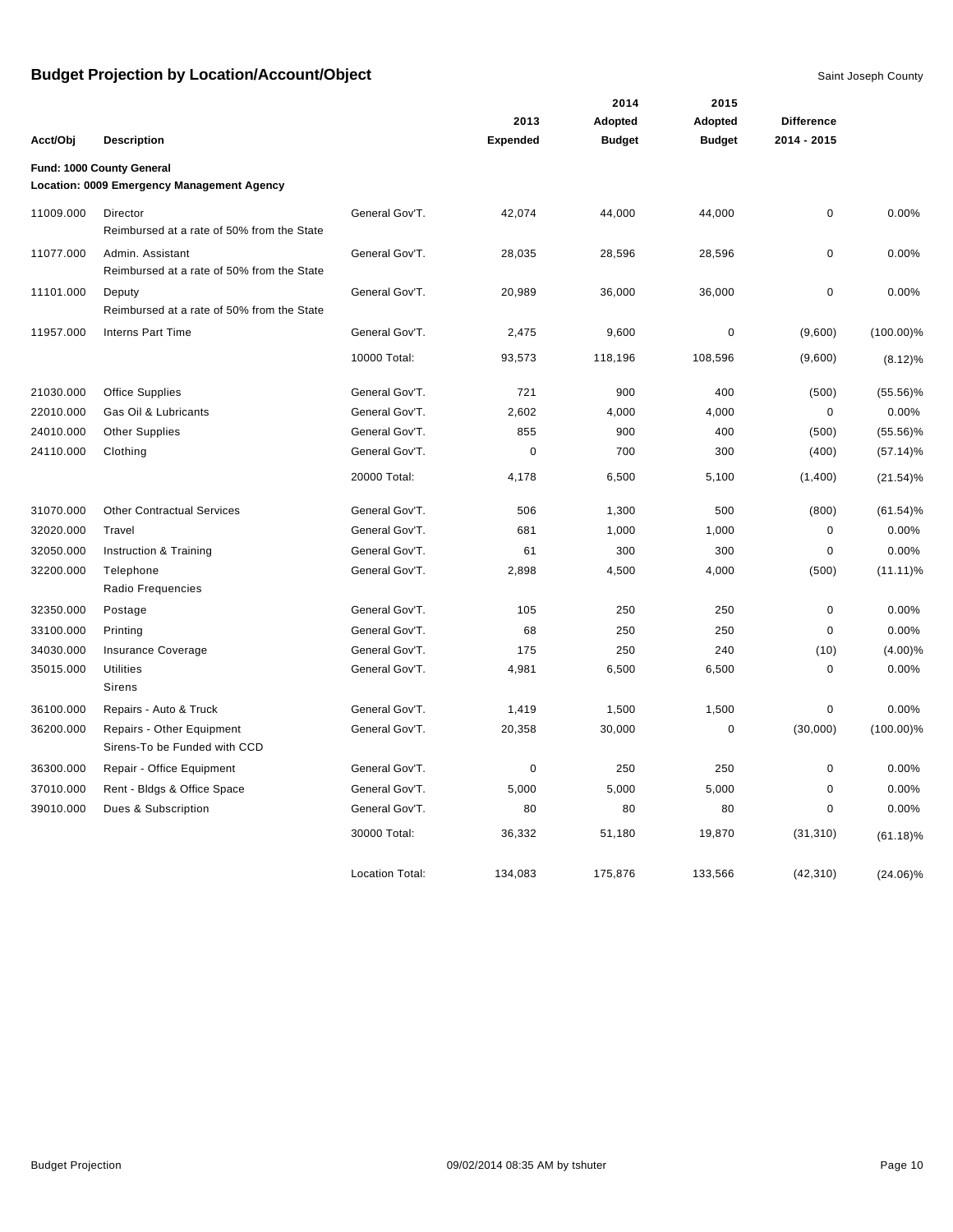|           |                                           |                 |                 | 2014          | 2015          |                   |            |
|-----------|-------------------------------------------|-----------------|-----------------|---------------|---------------|-------------------|------------|
|           |                                           |                 | 2013            | Adopted       | Adopted       | <b>Difference</b> |            |
| Acct/Obj  | <b>Description</b>                        |                 | <b>Expended</b> | <b>Budget</b> | <b>Budget</b> | 2014 - 2015       |            |
|           | Fund: 1000 County General                 |                 |                 |               |               |                   |            |
|           | Location: 0010 County/South Bend Archives |                 |                 |               |               |                   |            |
| 11033.000 | Archivist/Records Director                | General Gov'T.  | 40,053          | 40,854        | 40,854        | 0                 | 0.00%      |
| 11407.000 | Supervisor                                | General Gov'T.  | 18,263          | 26,082        | 26,082        | 0                 | 0.00%      |
| 11628.000 | Records Center Coordinator                | General Gov'T.  | 28,030          | 28,591        | 28,591        | 0                 | 0.00%      |
| 11629.000 | Microfilm Coordinator                     | General Gov'T.  | 28,030          | 28,591        | 28,591        | 0                 | 0.00%      |
| 11630.000 | Warehouse Manager                         | General Gov'T.  | 25,571          | 26,082        | 26,082        | 0                 | 0.00%      |
| 11633.000 | <b>Inventory Specialist</b>               | General Gov'T.  | 21,458          | 22,440        | 25,000        | 2,560             | 11.41%     |
| 14800.000 | <b>Fica Contribution</b>                  | General Gov'T.  | 11,664          | 11,753        | 13,403        | 1,650             | 14.04%     |
| 14810.000 | P.E.R.F.                                  | General Gov'T.  | 12,877          | 12,710        | 19,272        | 6,562             | 51.63%     |
|           | 11.0%                                     |                 |                 |               |               |                   |            |
| 14840.000 | Group Insurance                           | General Gov'T.  | 51,649          | 35,000        | 35,000        | 0                 | 0.00%      |
|           |                                           | 10000 Total:    | 237,595         | 232,103       | 242,875       | 10,772            | 4.64%      |
| 21030.000 | Office Supplies                           | General Gov'T.  | 1,293           | 1,000         | 1,000         | 0                 | 0.00%      |
| 22010.000 | Gas Oil & Lubricants                      | General Gov'T.  | 668             | 500           | 500           | 0                 | 0.00%      |
| 22210.000 | <b>Institutional Supplies</b>             | General Gov'T.  | 211             | 400           | 400           | 0                 | 0.00%      |
| 22225.000 | <b>Archival Supplies</b>                  | General Gov'T.  | 282             | 500           | 500           | 0                 | 0.00%      |
| 22226.000 | Microfilm Supplies                        | General Gov'T.  | 918             | 3,200         | 3,200         | 0                 | 0.00%      |
| 24010.000 | <b>Other Supplies</b>                     | General Gov'T.  | 3,031           | 3,460         | 3,460         | 0                 | 0.00%      |
|           |                                           | 20000 Total:    | 6,403           | 9,060         | 9,060         | 0                 | 0.00%      |
| 32020.000 | Travel                                    | General Gov'T.  | $\mathbf 0$     | 80            | 80            | 0                 | 0.00%      |
| 32200.000 | Telephone                                 | General Gov'T.  | 373             | 415           | 415           | 0                 | 0.00%      |
| 32350.000 | Postage                                   | General Gov'T.  | 67              | 100           | 100           | 0                 | 0.00%      |
| 33100.000 | Printing                                  | General Gov'T.  | $\mathbf 0$     | 100           | 100           | 0                 | 0.00%      |
| 34030.000 | Insurance Coverage                        | General Gov'T.  | 1,500           | 1,500         | 1,500         | 0                 | 0.00%      |
| 35015.000 | <b>Utilities</b>                          | General Gov'T.  | 15,988          | 19,000        | 19,000        | 0                 | 0.00%      |
| 36010.000 | Repairs-Bldgs & Structures                | General Gov'T.  | 303             | 350           | 350           | 0                 | 0.00%      |
| 36011.000 | <b>Bldg Maintenance</b>                   | General Gov'T.  | 472             | 1,076         | 1,076         | 0                 | 0.00%      |
| 36015.000 | <b>Contractual Services</b>               | General Gov'T.  | 3,972           | 2,500         | 2,500         | 0                 | 0.00%      |
| 36100.000 | Repairs - Auto & Truck                    | General Gov'T.  | 0               | 300           | 300           | 0                 | 0.00%      |
| 36200.000 | Repairs - Other Equipment                 | General Gov'T.  | 225             | 500           | 500           | $\pmb{0}$         | 0.00%      |
| 36300.000 | Repair - Office Equipment                 | General Gov'T.  | $\pmb{0}$       | 500           | 500           | 0                 | 0.00%      |
| 37010.000 | Rent - Bldgs & Office Space               | General Gov'T.  | 43,471          | 47,460        | 46,791        | (669)             | $(1.41)\%$ |
|           |                                           | 30000 Total:    | 66,371          | 73,881        | 73,212        | (669)             | $(0.91)\%$ |
|           |                                           | Location Total: | 310,369         | 315,044       | 325,147       | 10,103            | 3.21%      |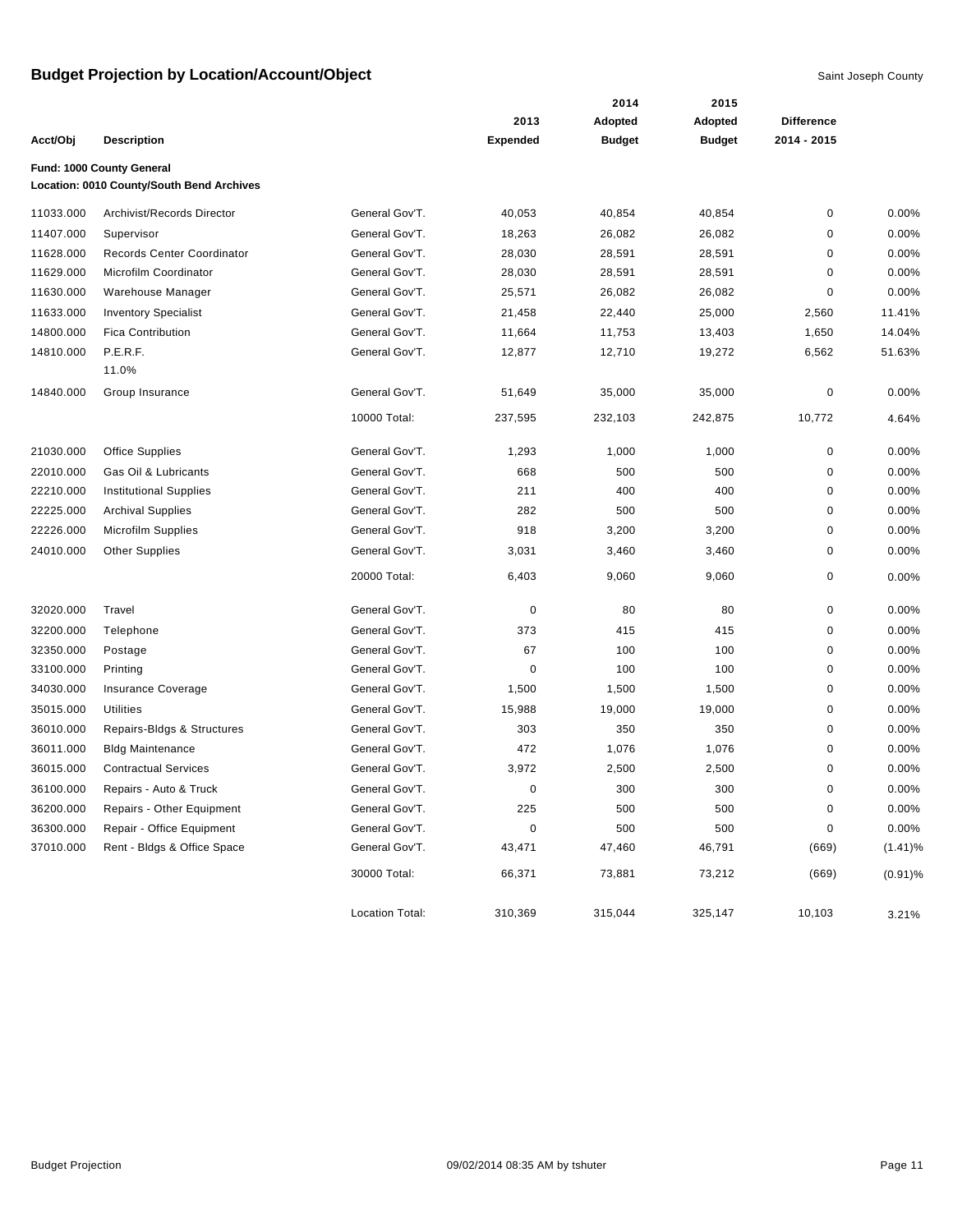|           |                                                     |                        |                 | 2014          | 2015          |                   |              |
|-----------|-----------------------------------------------------|------------------------|-----------------|---------------|---------------|-------------------|--------------|
|           |                                                     |                        | 2013            | Adopted       | Adopted       | <b>Difference</b> |              |
| Acct/Obj  | <b>Description</b>                                  |                        | <b>Expended</b> | <b>Budget</b> | <b>Budget</b> | 2014 - 2015       |              |
|           | Fund: 1000 County General<br>Location: 0011 Coroner |                        |                 |               |               |                   |              |
| 11011.000 | <b>County Coroner</b>                               | General Gov'T.         | 27,250          | 27,795        | 27,795        | 0                 | 0.00%        |
| 11070.000 | <b>Chief Deputy</b>                                 | General Gov'T.         | 24,760          | 24,643        | 24,643        | 0                 | 0.00%        |
| 11101.000 | Deputy<br>2 @ 18,270                                | General Gov'T.         | 35,824          | 36,540        | 36,540        | 0                 | 0.00%        |
| 11656.000 | Clerk/Typist<br>12.50 per hr                        | General Gov'T.         | 9,506           | 9,696         | 13,000        | 3,304             | 34.08%       |
|           |                                                     | 10000 Total:           | 97,340          | 98,674        | 101,978       | 3,304             | 3.35%        |
| 21030.000 | <b>Office Supplies</b>                              | General Gov'T.         | 348             | 350           | 297           | (53)              | $(15.14)\%$  |
|           |                                                     | 20000 Total:           | 348             | 350           | 297           | (53)              | $(15.14)\%$  |
| 31200.000 | <b>Autopsy Fees</b>                                 | General Gov'T.         | 226,128         | 282,000       | 264,858       | (17, 142)         | $(6.08)\%$   |
| 31210.000 | <b>Pathological Services</b>                        | General Gov'T.         | 82,007          | 88,000        | 85,929        | (2,071)           | $(2.35)\%$   |
| 31212.000 | Ambulance Fees                                      | General Gov'T.         | 26,586          | 32,000        | 32,000        | 0                 | 0.00%        |
| 32200.000 | Telephone                                           | General Gov'T.         | 3,285           | 3,300         | 3,800         | 500               | 15.15%       |
| 32350.000 | Postage                                             | General Gov'T.         | 130             | 240           | 0             | (240)             | $(100.00)\%$ |
| 32550.000 | <b>Miscellaneous Costs</b>                          | General Gov'T.         | 3,000           | 3,000         | 3,000         | 0                 | 0.00%        |
| 39750.000 | Data Processing                                     | General Gov'T.         | 0               | 7,000         | 0             | (7,000)           | $(100.00)\%$ |
|           |                                                     | 30000 Total:           | 341,136         | 415,540       | 389,587       | (25, 953)         | $(6.25)\%$   |
|           |                                                     | <b>Location Total:</b> | 438,824         | 514,564       | 491,862       | (22, 702)         | $(4.41)\%$   |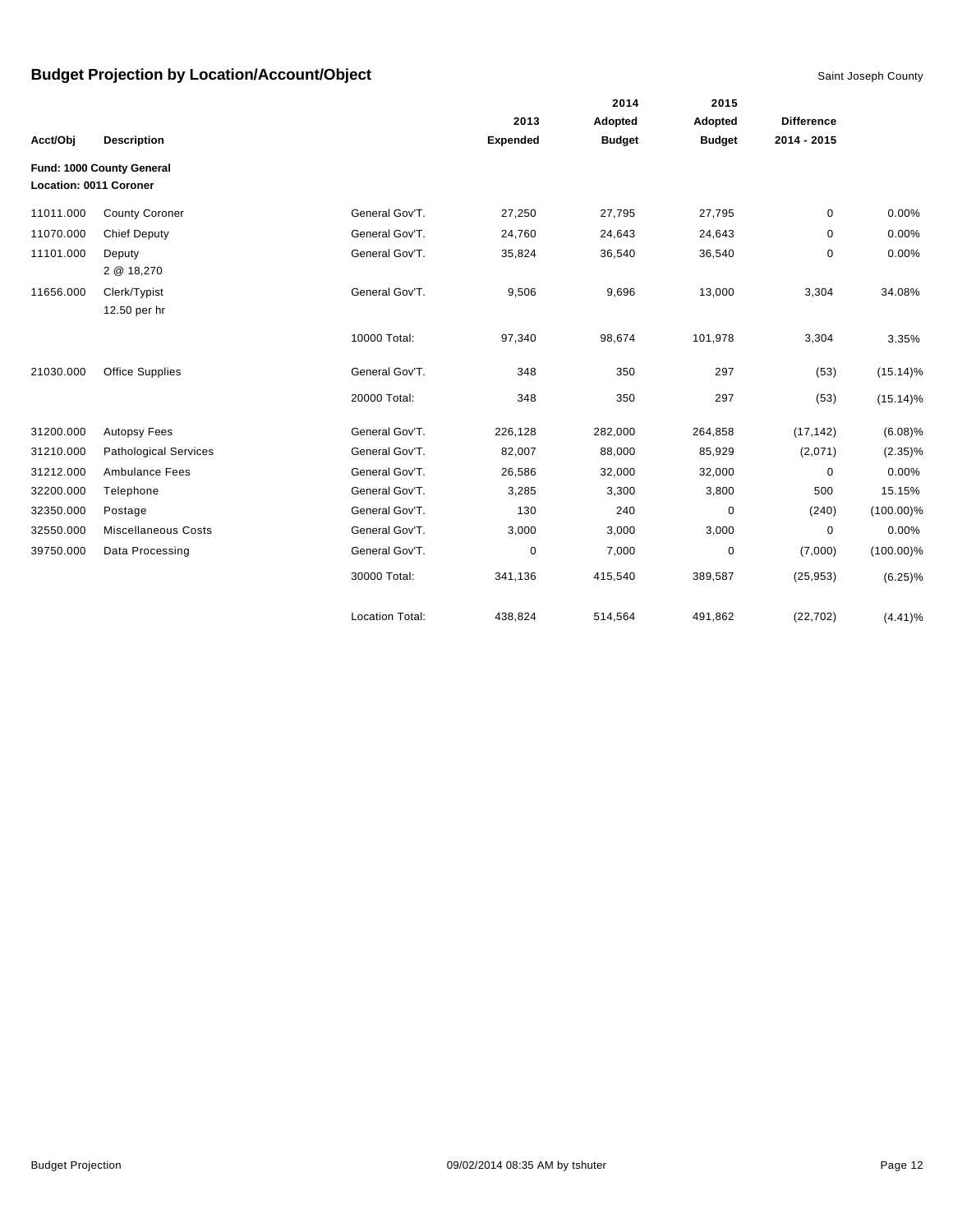|           |                                                                                                                                                   |                 |                 | 2014          | 2015          |                   |              |
|-----------|---------------------------------------------------------------------------------------------------------------------------------------------------|-----------------|-----------------|---------------|---------------|-------------------|--------------|
|           |                                                                                                                                                   |                 | 2013            | Adopted       | Adopted       | <b>Difference</b> |              |
| Acct/Obj  | <b>Description</b>                                                                                                                                |                 | <b>Expended</b> | <b>Budget</b> | <b>Budget</b> | 2014 - 2015       |              |
|           | Fund: 1000 County General                                                                                                                         |                 |                 |               |               |                   |              |
|           | Location: 0012 County Assessor                                                                                                                    |                 |                 |               |               |                   |              |
| 11012.000 | <b>County Assessor</b>                                                                                                                            | General Gov'T.  | 47,400          | 48,348        | 48,348        | $\mathbf 0$       | 0.00%        |
| 11070.000 | <b>Chief Deputy</b>                                                                                                                               | General Gov'T.  | 38,700          | 39,474        | 39,474        | $\mathbf 0$       | 0.00%        |
| 11076.000 | Inheritance Tax Manager                                                                                                                           | General Gov'T.  | 29,135          | 0             | 0             | 0                 | 0.00%        |
| 11100.000 | Director of Assessments                                                                                                                           | General Gov'T.  | 11,156          | 41,343        | 41,343        | 0                 | 0.00%        |
| 11101.000 | Deputy<br>2@ 25,779                                                                                                                               | General Gov'T.  | 64,351          | 76,346        | 51,558        | (24, 788)         | $(32.47)\%$  |
| 11102.000 | Second Deputy<br>3@ 32,844 1@ 31,000                                                                                                              | General Gov'T.  | 112,365         | 115,199       | 129,532       | 14,333            | 12.44%       |
| 11103.000 | <b>Third Deputy</b><br>3@ 33,500 3@34,000                                                                                                         | General Gov'T.  | 139,960         | 240,598       | 202,500       | (38,098)          | $(15.83)\%$  |
| 11950.000 | Part Time                                                                                                                                         | General Gov'T.  | 87,932          | 84,392        | 84,482        | 90                | 0.11%        |
|           | \$7,000 Certification Pay By Statute with Certificates Provided and 77,482 for Part Time Hourly Paid Employees paid \$8.00-20.00 per hour maximum |                 |                 |               |               |                   |              |
|           |                                                                                                                                                   | 10000 Total:    | 530,999         | 645,700       | 597,237       | (48, 463)         | $(7.51)\%$   |
| 21010.000 | <b>Stationery &amp; Printing</b><br>Subsidized by Reassessment Funds                                                                              | General Gov'T.  | 0               | 10            | $\pmb{0}$     | (10)              | $(100.00)\%$ |
| 21020.000 | <b>Official Forms &amp; Records</b><br>Subsidized by Reassessment Funds                                                                           | General Gov'T.  | $\mathbf 0$     | 10            | $\pmb{0}$     | (10)              | $(100.00)\%$ |
| 21030.000 | <b>Office Supplies</b><br>Subsidized by Reassessment Fund                                                                                         | General Gov'T.  | 3,752           | 3,500         | 2,500         | (1,000)           | $(28.57)\%$  |
|           |                                                                                                                                                   | 20000 Total:    | 3,752           | 3,520         | 2,500         | (1,020)           | $(28.98)\%$  |
| 32010.000 | Mileage Allowance<br>Inheritance Tax Duties.                                                                                                      | General Gov'T.  | 977             | 1,000         | 1,000         | $\mathbf 0$       | $0.00\%$     |
| 32020.000 | Travel<br>State Called Meetings and Training.                                                                                                     | General Gov'T.  | 948             | 1,000         | 1,000         | $\pmb{0}$         | 0.00%        |
| 32200.000 | Telephone                                                                                                                                         | General Gov'T.  | 98              | 100           | 100           | $\pmb{0}$         | 0.00%        |
| 32350.000 | Postage<br>Subsidized by Reassessment Fund                                                                                                        | General Gov'T.  | 1,947           | 2,000         | 100           | (1,900)           | $(95.00)\%$  |
| 36300.000 | Repair - Office Equipment<br>Subsidized by Reassessment Fund                                                                                      | General Gov'T.  | 0               | 270           | 270           | 0                 | 0.00%        |
| 37400.000 | Leases - Photocopy<br>Subsidized by Reassessment Fund                                                                                             | General Gov'T.  | $\pmb{0}$       | 10            | $\pmb{0}$     | (10)              | $(100.00)\%$ |
| 39010.000 | Dues & Subscription<br>Subsidized by Reassessment Fund                                                                                            | General Gov'T.  | 599             | 710           | 710           | $\pmb{0}$         | 0.00%        |
|           |                                                                                                                                                   | 30000 Total:    | 4,569           | 5,090         | 3,180         | (1, 910)          | $(37.52)\%$  |
|           |                                                                                                                                                   | Location Total: | 539,320         | 654,310       | 602,917       | (51, 393)         | $(7.85)\%$   |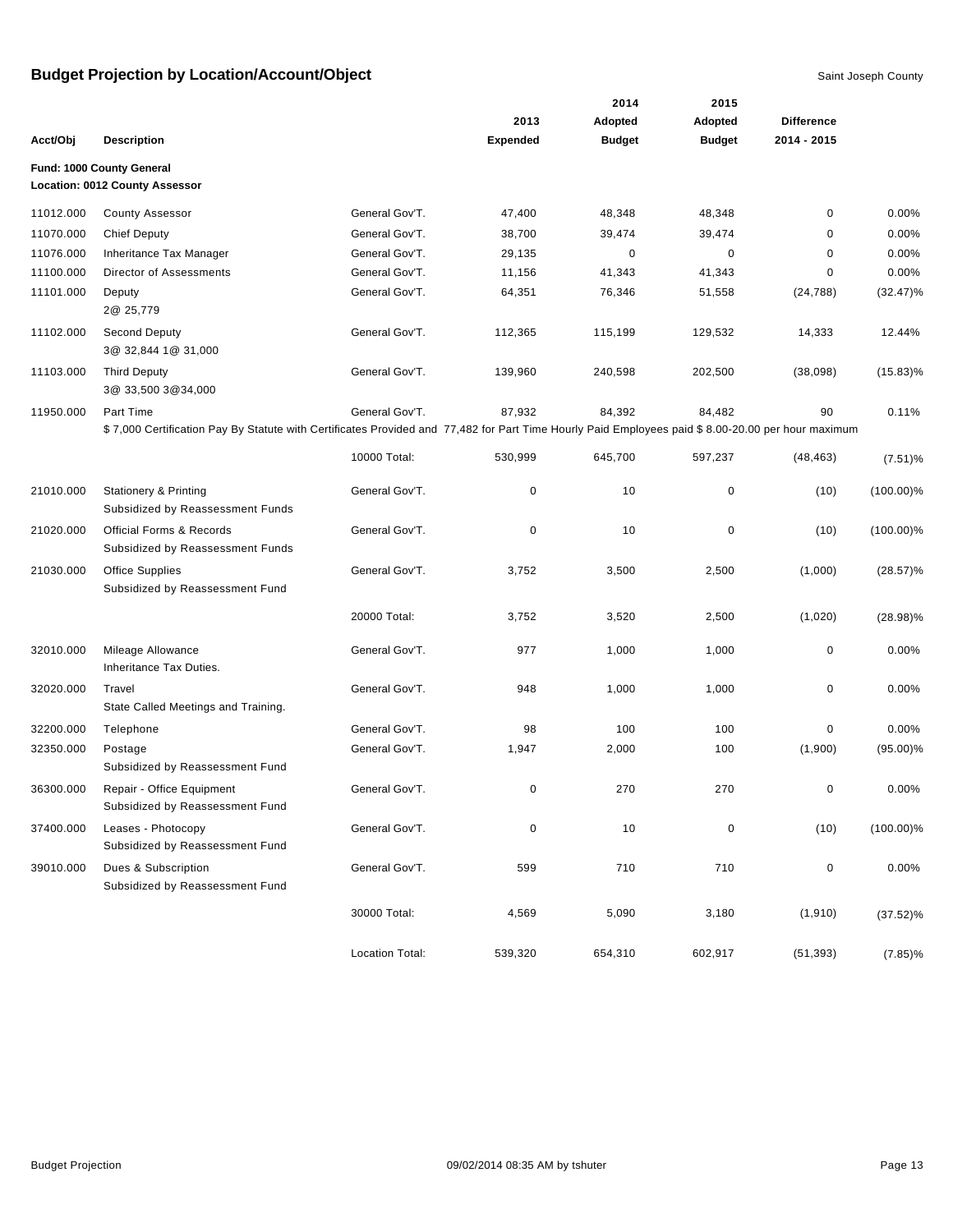|           |                                                                 |                        | 2013        | 2014<br>Adopted | 2015<br>Adopted | <b>Difference</b> |              |
|-----------|-----------------------------------------------------------------|------------------------|-------------|-----------------|-----------------|-------------------|--------------|
| Acct/Obj  | <b>Description</b>                                              |                        | Expended    | <b>Budget</b>   | <b>Budget</b>   | 2014 - 2015       |              |
|           | Fund: 1000 County General<br>Location: 0017 Board Of Review     |                        |             |                 |                 |                   |              |
| 11040.000 | <b>Board Member</b><br>\$12 per hour                            | General Gov'T.         | $\mathbf 0$ | 3,000           | 3,000           | 0                 | 0.00%        |
| 11657.000 | Clerk                                                           | General Gov'T.         | $\mathbf 0$ | 10              | $\mathbf 0$     | (10)              | $(100.00)\%$ |
|           |                                                                 | 10000 Total:           | 0           | 3,010           | 3,000           | (10)              | $(0.33)\%$   |
| 21010.000 | <b>Stationery &amp; Printing</b><br>Subsidized by Reass Fund    | General Gov'T.         | 0           | 10              | $\pmb{0}$       | (10)              | $(100.00)\%$ |
| 21020.000 | <b>Official Forms &amp; Records</b><br>Subsidized by Reass Fund | General Gov'T.         | 0           | 10              | 0               | (10)              | $(100.00)\%$ |
| 21030.000 | Office Supplies<br>Subsidized by Reass Fund                     | General Gov'T.         | $\mathbf 0$ | 10              | $\pmb{0}$       | (10)              | $(100.00)\%$ |
|           |                                                                 | 20000 Total:           | $\mathbf 0$ | 30              | $\pmb{0}$       | (30)              | $(100.00)\%$ |
| 32010.000 | Mileage Allowance<br>Subsidized by Reass Fund                   | General Gov'T.         | $\mathbf 0$ | 10              | $\pmb{0}$       | (10)              | $(100.00)\%$ |
| 32350.000 | Postage<br>Subsidized by Reass Fund                             | General Gov'T.         | $\mathbf 0$ | 10              | $\pmb{0}$       | (10)              | $(100.00)\%$ |
|           |                                                                 | 30000 Total:           | $\mathbf 0$ | 20              | $\pmb{0}$       | (20)              | $(100.00)\%$ |
|           |                                                                 | <b>Location Total:</b> | $\mathbf 0$ | 3,060           | 3,000           | (60)              | $(1.96)\%$   |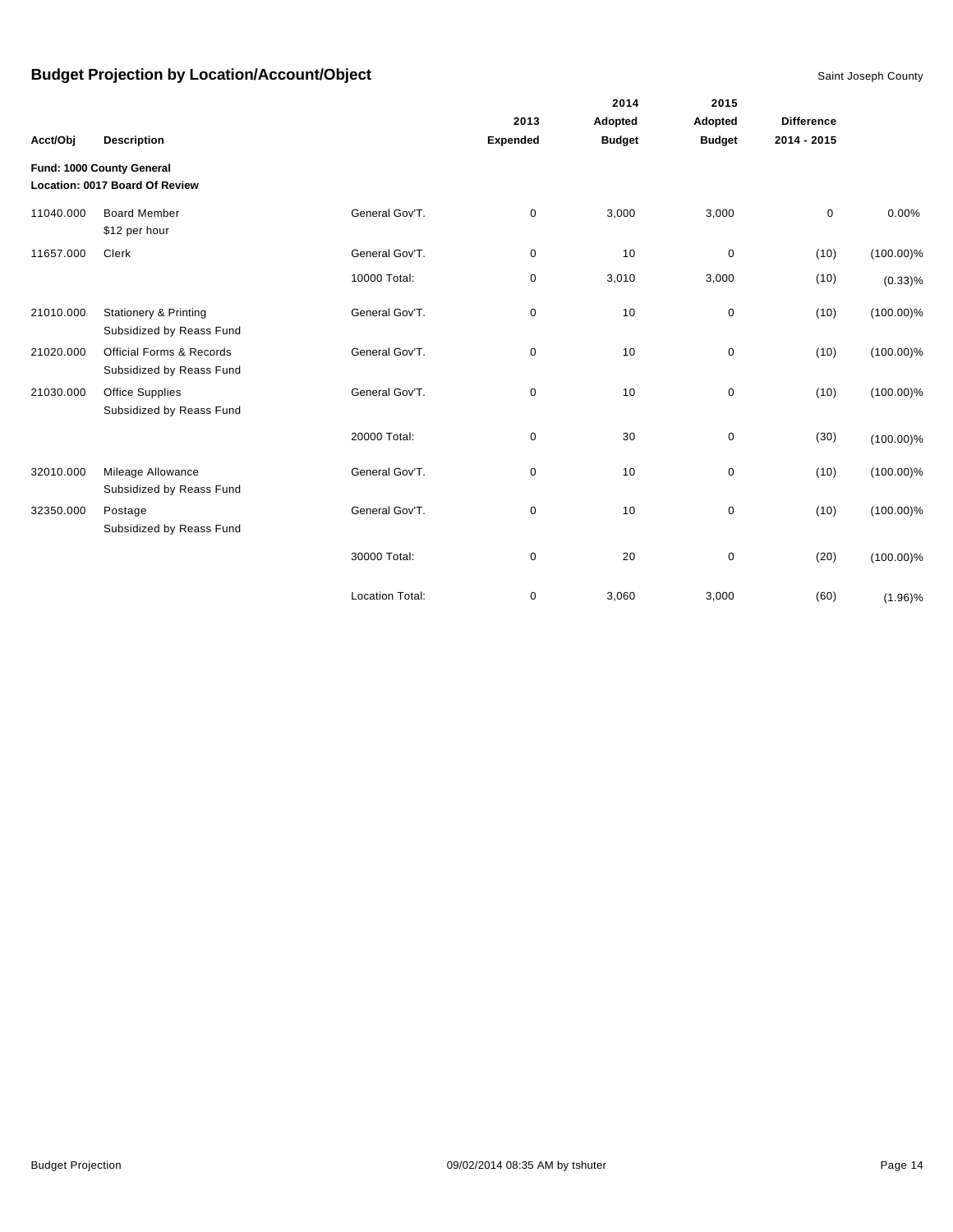|           |                                                                                                                                                                                                                                            |                       |                 | 2014          | 2015          |                   |              |
|-----------|--------------------------------------------------------------------------------------------------------------------------------------------------------------------------------------------------------------------------------------------|-----------------------|-----------------|---------------|---------------|-------------------|--------------|
|           |                                                                                                                                                                                                                                            |                       | 2013            | Adopted       | Adopted       | <b>Difference</b> |              |
| Acct/Obj  | <b>Description</b>                                                                                                                                                                                                                         |                       | <b>Expended</b> | <b>Budget</b> | <b>Budget</b> | 2014 - 2015       |              |
|           | Fund: 1000 County General                                                                                                                                                                                                                  |                       |                 |               |               |                   |              |
|           | <b>Location: 0018 Prosecutor</b>                                                                                                                                                                                                           |                       |                 |               |               |                   |              |
| 11018.000 | Prosecutor                                                                                                                                                                                                                                 | General Gov'T.        | 5,000           | 5,000         | 5,000         | 0                 | 0.00%        |
| 11070.000 | <b>Chief Deputy</b>                                                                                                                                                                                                                        | General Gov'T.        | 166,236         | 171,389       | 111,205       | (60, 184)         | $(35.12)\%$  |
|           | 1@ 43,352 1@ 60.636 1@ 7,217 One Chief Deputy also paid from Location 48                                                                                                                                                                   |                       |                 |               |               |                   |              |
| 11077.000 | Admin. Assistant                                                                                                                                                                                                                           | General Gov'T.        | 39,310          | 40,096        | 40,096        | $\mathbf 0$       | 0.00%        |
| 11080.000 | Chief Of Admin/Finance<br>Position also paid from Location 48                                                                                                                                                                              | General Gov'T.        | 41,082          | 41,904        | 41,904        | $\Omega$          | 0.00%        |
| 11081.000 | Asst. Chief - Admin./Finance<br>Position also paid from Location 48                                                                                                                                                                        | General Gov'T.        | 17,960          | 18,319        | 18,319        | 0                 | 0.00%        |
| 11101.000 | Deputy<br>DPA'S HAVE A SALARY RANGE OF 20,490-75,000 BASED ON EXPERIENCE AS FOLLOWS 1@67,984 1@65,280 1@64,260 1@63,240 1@59,160 1@57,120<br>1@56,100 1@55,590 1@54,570 2@52,020 3@51,000 7@49,980 1@ 31,671 1@ 29,075 1@ 27,085 1@ 20,490 | General Gov'T.        | 1,165,094       | 1,239,900     | 1,263,686     | 23,786            | 1.92%        |
| 11120.000 | Commander<br>SVU GRANT - COUNTY SUPPLEMENT FOR SVU PROGRAM                                                                                                                                                                                 | General Gov'T.        | 0               | 29,179        | 58,171        | 28,992            | 99.36%       |
| 11120.605 | Commander<br><b>CMHU-NOT A GRANT</b>                                                                                                                                                                                                       | C.M.H.U.              | 63,367          | 64,634        | 64,634        | 0                 | 0.00%        |
| 11120.618 | Commander                                                                                                                                                                                                                                  | Spcl. Victims         | 29,131          | 0             | 0             | 0                 | 0.00%        |
| 11121.000 | Victim Advocate<br>1@ 32,742 2@ 31,525 1@16,533 1@ 16,278                                                                                                                                                                                  | General Gov'T.        | 32,100          | 124,378       | 128,603       | 4,225             | 3.40%        |
| 11121.605 | Victim Advocate<br>MOVED FROM INVESTIGATOR-CMHU NOT A GRANT                                                                                                                                                                                | C.M.H.U.              | 0               | 0             | 50,977        | 50,977            | 0.00%        |
| 11295.000 | <b>Community Prosecution Coord.</b><br>COMMUNITY PROSECUTION-NOT A GRANT                                                                                                                                                                   | General Gov'T.        | 0               | 34,371        | 34,371        | 0                 | 0.00%        |
| 11295.616 | Community Prosecution Coord.                                                                                                                                                                                                               | <b>Community Pros</b> | 33,697          | 0             | 0             | 0                 | 0.00%        |
| 11317.000 | Director Victim Witness Prog<br>VICTIM WITNESS GRANT - COUNTY SUPPLEMENT FOR VICTIM WITNESS PROGRAM                                                                                                                                        | General Gov'T.        | 0               | 3,422         | 3,422         | 0                 | 0.00%        |
| 11317.620 | Director Victim Witness Prog                                                                                                                                                                                                               | <b>Victim Witness</b> | 2,727           | 0             | $\mathbf 0$   | $\mathbf 0$       | 0.00%        |
| 11318.000 | <b>Investigator Aps</b><br>APS GRANT - COUNTY SUPPLEMENT FOR APS PROGRAM 1@ 4,175 1@ 2,898 1@ 2,843 1@ 2,742 1@ 1,473 1@ 1,000                                                                                                             | General Gov'T.        | 0               | 15,131        | 15,131        | 0                 | 0.00%        |
| 11318.610 | <b>Investigator Aps</b>                                                                                                                                                                                                                    | A.P.S Grant           | 11,282          | 0             | 0             | 0                 | 0.00%        |
| 11319.000 | Director Aps<br>APS GRANT - COUNTY SUPPLEMENT FOR APS PROGRAM                                                                                                                                                                              | General Gov'T.        | $\mathbf 0$     | 9,453         | 9,453         | 0                 | 0.00%        |
| 11319.610 | Director Aps                                                                                                                                                                                                                               | A.P.S Grant           | 8,225           | 0             | 0             | 0                 | 0.00%        |
| 11320.000 | Coordinator Pre-Trial<br>FUNDED WITH PRE-TRIAL DEFERRAL-NOT A GRANT                                                                                                                                                                        | General Gov'T.        | 0               | 30,422        | 30,422        | 0                 | 0.00%        |
| 11320.600 | Coordinator Pre-Trial                                                                                                                                                                                                                      | <b>Pretrial Div</b>   | 27,145          | 0             | 0             | 0                 | 0.00%        |
| 11321.000 | Dir. Str. Pros./Diversion<br>FUNDED WITH PRE-TRIAL DEFERRAL-NOT A GRANT                                                                                                                                                                    | General Gov'T.        | 0               | 35,422        | 35,422        | 0                 | 0.00%        |
| 11321.600 | Dir. Str. Pros./Diversion                                                                                                                                                                                                                  | <b>Pretrial Div</b>   | 34,727          | 0             | 0             | 0                 | 0.00%        |
| 11324.000 | Asst. Dir. St. Pros/Grnt<br>MOVED TO LEGAL SECRETARY                                                                                                                                                                                       | General Gov'T.        | 29,310          | 29,896        | 0             | (29, 896)         | $(100.00)\%$ |
| 11329.000 | Coordinator-Victim Witness<br>VICTIM WITNESS GRANT - COUNTY SUPPLEMENT FOR VICTIM WITNESS PROGRAM                                                                                                                                          | General Gov'T.        | 0               | 7,872         | 9,287         | 1,415             | 17.98%       |
| 11329.620 | Coordinator-Victim Witness                                                                                                                                                                                                                 | <b>Victim Witness</b> | 6,281           | 0             | 0             | 0                 | 0.00%        |
| 11348.000 | Comms. & I.T. Coordinator<br>1@ 30,505 1@ 24,990 INCLUDES I NEW @ 24,990 FOR THE YEAR 2014 ONLY- POSITIONS ARE ALSO PAID FROM LOCATION 48                                                                                                  | General Gov'T.        | 49,426          | 55,495        | 55,495        | 0                 | $0.00\%$     |
| 11351.000 | Para Legals<br>2@ 42,177 5@36,000 1@28,019 1@ 18,312 1@ 17,500                                                                                                                                                                             | General Gov'T.        | 215,246         | 318,163       | 328,185       | 10,022            | 3.15%        |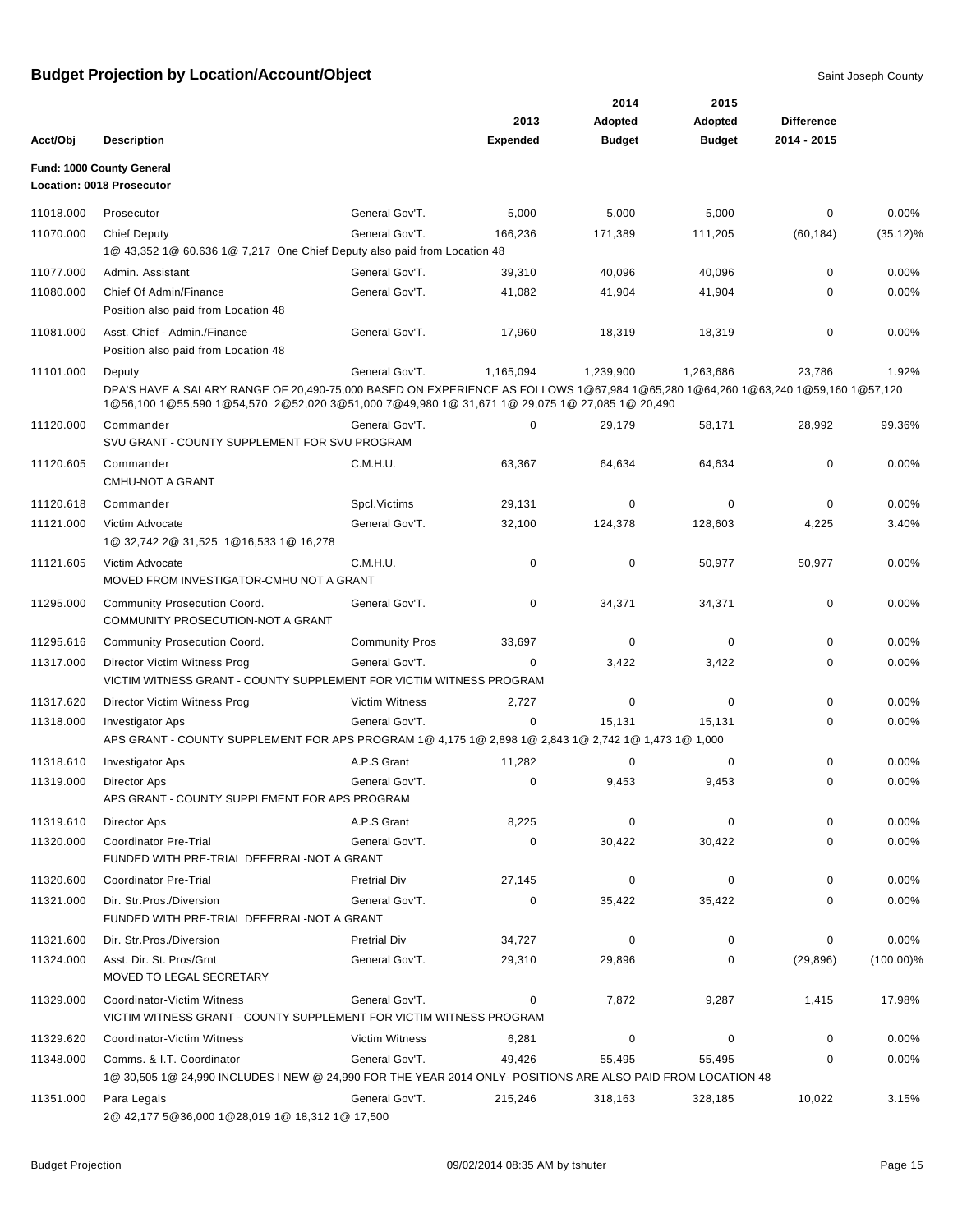|           |                                                                                                           |                       |                 | 2014          | 2015          |                   |              |
|-----------|-----------------------------------------------------------------------------------------------------------|-----------------------|-----------------|---------------|---------------|-------------------|--------------|
|           |                                                                                                           |                       | 2013            | Adopted       | Adopted       | <b>Difference</b> |              |
| Acct/Obj  | <b>Description</b>                                                                                        |                       | <b>Expended</b> | <b>Budget</b> | <b>Budget</b> | 2014 - 2015       |              |
|           | Fund: 1000 County General<br>Location: 0018 Prosecutor                                                    |                       |                 |               |               |                   |              |
| 11351.618 | Para Legals                                                                                               | Spcl. Victims         | 58,363          | 0             | 0             | $\mathbf 0$       | 0.00%        |
| 11355.000 | Investigator                                                                                              | General Gov'T.        | 57,787          | 95,523        | 102,929       | 7,406             | 7.75%        |
|           | 1@ 43981 1@ 43,622 1@15,320 One Investigator also paid from Location 48                                   |                       |                 |               |               |                   |              |
| 11355.605 | Investigator<br><b>CMHU-NOT A GRANT</b>                                                                   | C.M.H.U.              | 5,832           | 50,977        | $\mathbf 0$   | (50, 977)         | $(100.00)\%$ |
| 11355.618 | Investigator                                                                                              | Spcl. Victims         | 35,623          | $\pmb{0}$     | $\pmb{0}$     | 0                 | 0.00%        |
| 11652.000 | Secretary I<br>1@ 34,752 2@ 29,896 10@ 28,320 1@ 4,964 1@1,907 INCLUDES 1 SECRETARY MOVED FROM ACCT 11324 | General Gov'T.        | 275,738         | 342,639       | 384,615       | 41,976            | 12.25%       |
| 11652.605 | Secretary I<br><b>CMHU-NOT A GRANT</b>                                                                    | C.M.H.U.              | 28,816          | 29,392        | 29,392        | 0                 | 0.00%        |
| 11652.610 | Secretary I                                                                                               | A.P.S Grant           | 567             | 0             | $\mathbf 0$   | 0                 | 0.00%        |
| 11652.618 | Secretary I                                                                                               | Spcl. Victims         | 52,440          | 0             | $\mathbf 0$   | $\mathbf 0$       | 0.00%        |
| 11652.620 | Secretary I                                                                                               | <b>Victim Witness</b> | 4,346           | 0             | $\Omega$      | 0                 | 0.00%        |
| 11694.000 | P T D Program Secretary<br>FUNDED WITH PRE-TRIAL DEFERRAL-NOT A GRANT                                     | General Gov'T.        | 0               | 34,371        | 34,371        | 0                 | 0.00%        |
| 11694.600 | P T D Program Secretary                                                                                   | <b>Pretrial Div</b>   | 33,697          | $\mathbf 0$   | $\mathbf 0$   | 0                 | 0.00%        |
| 11957.000 | <b>Interns Part Time</b><br>15.00 per hr max                                                              | General Gov'T.        | 26,310          | 7,210         | 7,210         | 0                 | 0.00%        |
| 16300.000 | <b>Witness Fees</b>                                                                                       | General Gov'T.        | 14,245          | 15,000        | 15,000        | 0                 | 0.00%        |
| 16700.000 | <b>Police Services</b><br>FACT Team-NEW IN 2014                                                           | General Gov'T.        | 0               | 11,000        | 11,000        | $\mathbf 0$       | 0.00%        |
|           |                                                                                                           | 10000 Total:          | 2,571,110       | 2,860,558     | 2,888,300     | 27,742            | 0.97%        |
| 21010.000 | <b>Stationery &amp; Printing</b>                                                                          | General Gov'T.        | 3,670           | 4,500         | 4,500         | 0                 | 0.00%        |
| 21020.000 | <b>Official Forms &amp; Records</b>                                                                       | General Gov'T.        | 20,180          | 26,000        | 26,000        | 0                 | 0.00%        |
| 21030.000 | <b>Office Supplies</b>                                                                                    | General Gov'T.        | 24,113          | 20,790        | 16,285        | (4, 505)          | $(21.67)\%$  |
| 21030.605 | <b>Office Supplies</b><br><b>CMHU-NOT A GRANT</b>                                                         | C.M.H.U.              | 7,002           | 7,000         | 7,000         | 0                 | 0.00%        |
| 21100.605 | Photographic Supplies<br><b>CMHU-NOT A GRANT</b>                                                          | C.M.H.U.              | 900             | 750           | 750           | 0                 | 0.00%        |
| 22010.000 | Gas Oil & Lubricants                                                                                      | General Gov'T.        | 16,660          | 15,200        | 15,200        | 0                 | 0.00%        |
| 22010.605 | Gas Oil & Lubricants<br><b>CMHU-NOT A GRANT</b>                                                           | C.M.H.U.              | 4,719           | 5,000         | 5,000         | 0                 | 0.00%        |
| 22402.000 | <b>Investigative Supplies</b>                                                                             | General Gov'T.        | 3,700           | 3,700         | 3,700         | $\mathbf 0$       | 0.00%        |
| 22402.605 | <b>Investigative Supplies</b><br><b>CMHU-NOT A GRANT</b>                                                  | C.M.H.U.              | 3,446           | 3,500         | 3,500         | 0                 | 0.00%        |
| 24010.000 | <b>Other Supplies</b>                                                                                     | General Gov'T.        | 14,265          | 14,000        | 14,000        | 0                 | 0.00%        |
|           |                                                                                                           | 20000 Total:          | 98,655          | 100,440       | 95,935        | (4, 505)          | (4.49)%      |
| 31070.000 | <b>Other Contractual Services</b><br>30,000-FACT Team NEW IN 2014                                         | General Gov'T.        | 15,080          | 35,300        | 35,300        | 0                 | 0.00%        |
| 32020.000 | Travel<br>15,000-FACT Team NEW IN 2014                                                                    | General Gov'T.        | 20,499          | 34,500        | 34,500        | 0                 | 0.00%        |
| 32020.605 | Travel<br><b>CMHU-NOT A GRANT</b>                                                                         | C.M.H.U.              | 1,422           | 5,000         | 5,000         | 0                 | 0.00%        |
| 32050.000 | Instruction & Training                                                                                    | General Gov'T.        | 19,869          | 9,500         | 9,500         | 0                 | 0.00%        |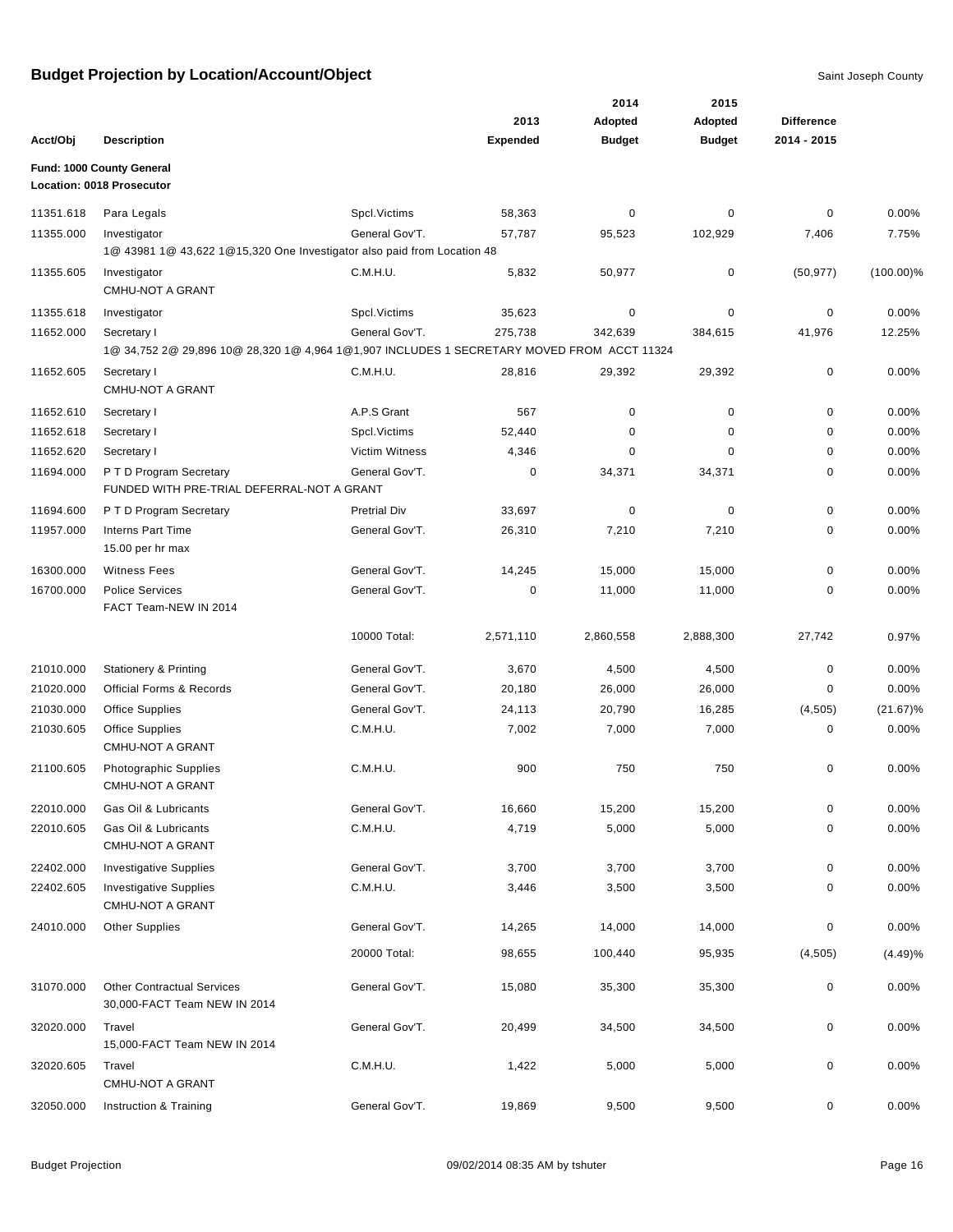|           |                                                                                   |                 |                 | 2014          | 2015          |                   |             |
|-----------|-----------------------------------------------------------------------------------|-----------------|-----------------|---------------|---------------|-------------------|-------------|
|           |                                                                                   |                 | 2013            | Adopted       | Adopted       | <b>Difference</b> |             |
| Acct/Obj  | <b>Description</b>                                                                |                 | <b>Expended</b> | <b>Budget</b> | <b>Budget</b> | 2014 - 2015       |             |
|           | Fund: 1000 County General<br>Location: 0018 Prosecutor                            |                 |                 |               |               |                   |             |
| 32050.605 | Instruction & Training<br><b>CMHU-NOT A GRANT</b>                                 | C.M.H.U.        | 714             | 1,400         | 1,400         | $\pmb{0}$         | 0.00%       |
| 32200.000 | Telephone                                                                         | General Gov'T.  | 37,584          | 38,200        | 35,570        | (2,630)           | (6.88)%     |
| 32200.605 | Telephone<br><b>CMHU-NOT A GRANT</b>                                              | C.M.H.U.        | 12,772          | 17,000        | 14,828        | (2, 172)          | $(12.78)\%$ |
| 32350.000 | Postage                                                                           | General Gov'T.  | 9,595           | 11,200        | 3,868         | (7, 332)          | $(65.46)\%$ |
| 32350.605 | Postage<br><b>CMHU-NOT A GRANT</b>                                                | C.M.H.U.        | 222             | 500           | 500           | $\mathbf 0$       | 0.00%       |
| 35015.605 | <b>Utilities</b><br><b>CMHU-NOT A GRANT</b>                                       | C.M.H.U.        | 7,385           | 14,000        | 14,000        | 0                 | 0.00%       |
| 36015.000 | <b>Contractual Services</b>                                                       | General Gov'T.  | 3,815           | 4,000         | 4,000         | 0                 | 0.00%       |
| 36015.605 | <b>Contractual Services</b><br><b>CMHU-NOT A GRANT</b>                            | C.M.H.U.        | 5,800           | 4,800         | 4,800         | 0                 | 0.00%       |
| 36100.000 | Repairs - Auto & Truck                                                            | General Gov'T.  | 3,403           | 3,500         | 3,500         | 0                 | 0.00%       |
| 36300.000 | Repair - Office Equipment                                                         | General Gov'T.  | 3,744           | 6,000         | 6,000         | 0                 | 0.00%       |
| 37010.000 | Rent - Bldgs & Office Space<br>APS GRANT- COUNTY SUPPLEMENT FOR APS PROGRAM & SVU | General Gov'T.  | 8,000           | 58,000        | 58,000        | 0                 | 0.00%       |
| 37010.605 | Rent - Bldgs & Office Space<br><b>CMHU-NOT A GRANT</b>                            | C.M.H.U.        | 44,146          | 46,358        | 48,676        | 2,318             | 5.00%       |
| 37010.618 | Rent - Bldgs & Office Space                                                       | Spcl. Victims   | 45,000          | $\pmb{0}$     | $\mathbf 0$   | 0                 | 0.00%       |
| 37100.000 | Auto Lease                                                                        | General Gov'T.  | 22,644          | 25,888        | 25,888        | 0                 | 0.00%       |
| 39010.000 | Dues & Subscription                                                               | General Gov'T.  | 37,174          | 31,060        | 31,060        | 0                 | 0.00%       |
| 39010.605 | Dues & Subscription<br><b>CMHU-NOT A GRANT</b>                                    | C.M.H.U.        | 496             | 500           | 500           | $\mathbf 0$       | 0.00%       |
| 39605.605 | Informer Fees & Buy Money<br>INCLUDES \$400 FOR SVU GRANT INCREASE OF 1000        | C.M.H.U.        | 1,400           | 1,900         | 1,900         | 0                 | 0.00%       |
| 39750.000 | Data Processing                                                                   | General Gov'T.  | 116,607         | 64,000        | 64,000        | 0                 | 0.00%       |
|           |                                                                                   | 30000 Total:    | 417,371         | 412,606       | 402,790       | (9,816)           | $(2.38)\%$  |
| 44250.000 | <b>Office Machines</b>                                                            | General Gov'T.  | 4,324           | 0             | 0             | 0                 | 0.00%       |
| 44250.605 | Office Machines<br>CMHU-NOT A GRANT                                               | C.M.H.U.        | 505             | 1,000         | 1,000         | 0                 | 0.00%       |
| 44600.000 | <b>Special Equipment</b><br>FOR FACT TEAM                                         | General Gov'T.  | 6,331           | $\pmb{0}$     | $\pmb{0}$     | 0                 | 0.00%       |
| 44600.605 | <b>Special Equipment</b><br>CMHU-NOT A GRANT                                      | C.M.H.U.        | 4,517           | 2,500         | 2,500         | 0                 | 0.00%       |
| 45510.000 | Furniture & Fixtures                                                              | General Gov'T.  | 0               | $\pmb{0}$     | $\pmb{0}$     | 0                 | 0.00%       |
|           |                                                                                   | 40000 Total:    | 15,677          | 3,500         | 3,500         | 0                 | 0.00%       |
|           |                                                                                   | Location Total: | 3,102,813       | 3,377,104     | 3,390,525     | 13,421            | 0.40%       |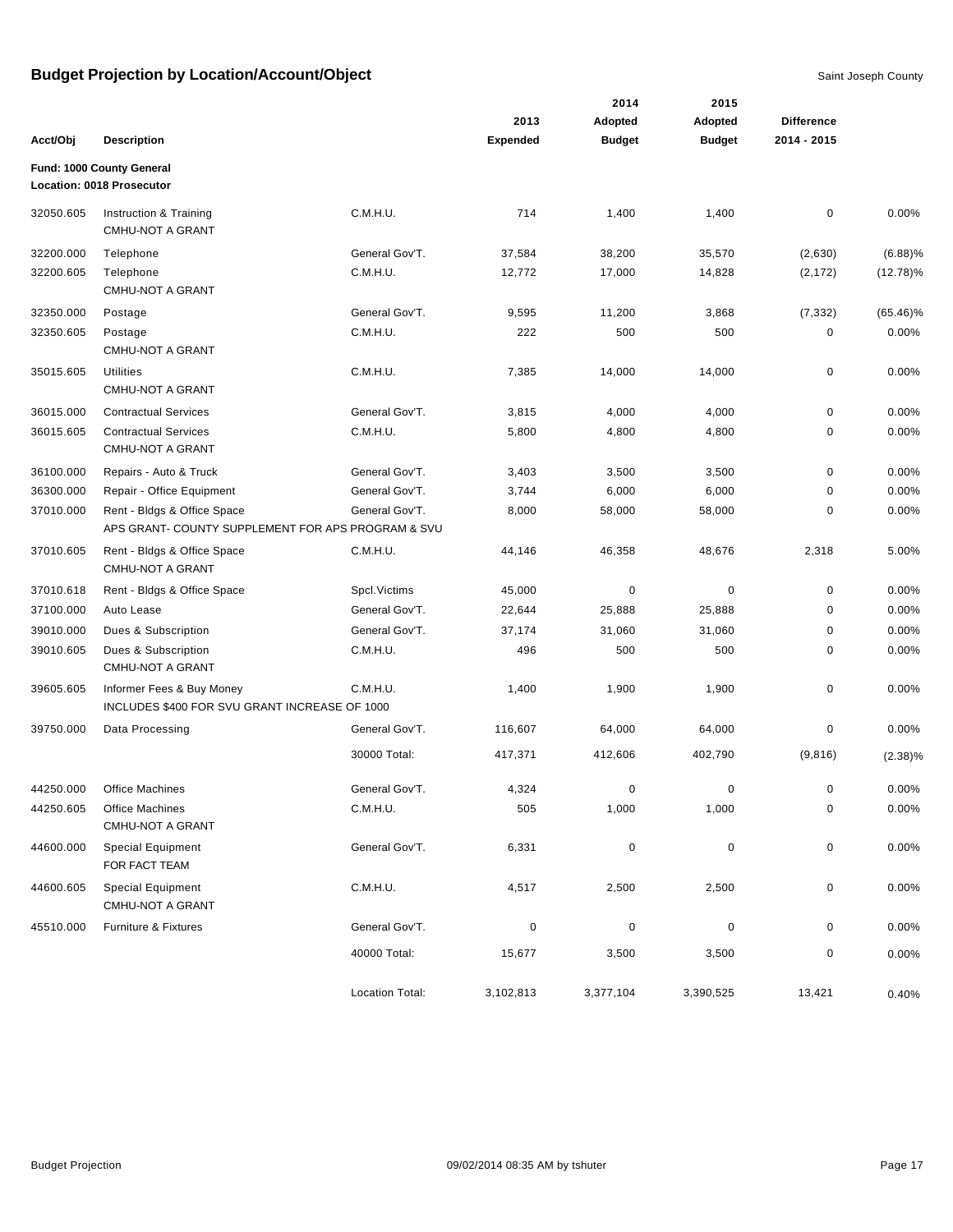|           |                                                                     |                        |                 | 2014          | 2015          |                   |              |
|-----------|---------------------------------------------------------------------|------------------------|-----------------|---------------|---------------|-------------------|--------------|
|           |                                                                     |                        | 2013            | Adopted       | Adopted       | <b>Difference</b> |              |
| Acct/Obj  | <b>Description</b>                                                  |                        | <b>Expended</b> | <b>Budget</b> | <b>Budget</b> | 2014 - 2015       |              |
|           | Fund: 1000 County General<br>Location: 0019 Circuit Court           |                        |                 |               |               |                   |              |
| 11019.000 | Judge Circuit Court<br>2011 Max Co Share per Statute                | General Gov'T.         | 5,000           | 5,000         | 5,000         | $\pmb{0}$         | 0.00%        |
| 11065.000 | <b>Court Magistrate</b><br>2 @ 4,000 ea Maximum County Contribution | General Gov'T.         | 7,785           | 8,000         | 8,000         | $\mathbf 0$       | 0.00%        |
| 11077.000 | Admin. Assistant<br>2@ 32,100 3@ 29,676                             | General Gov'T.         | 83,125          | 106,208       | 153,228       | 47,020            | 44.27%       |
| 11079.000 | Court Administrator<br>2013 - \$7,317to be paid from ADR fund       | General Gov'T.         | 38,280          | 39,046        | 50,000        | 10,954            | 28.05%       |
| 11302.000 | <b>Court Reporters</b><br>3 @ \$45,679                              | General Gov'T.         | 134,349         | 137,036       | 137,037       | $\mathbf{1}$      | 0.00%        |
| 11350.000 | Stenographer                                                        | General Gov'T.         | $\mathbf 0$     | 30,243        | $\pmb{0}$     | (30, 243)         | $(100.00)\%$ |
| 11352.000 | <b>Court Bailiff</b><br>1 @ \$26,541                                | General Gov'T.         | 51,455          | 53,083        | 26,541        | (26, 542)         | $(50.00)\%$  |
| 11950.000 | Part Time                                                           | General Gov'T.         | $\mathbf 0$     | $\pmb{0}$     | 17,850        | 17,850            | 0.00%        |
| 16100.000 | <b>Grand Jurors</b>                                                 | General Gov'T.         | 0               | 1,000         | 1,000         | $\mathbf 0$       | 0.00%        |
| 16200.000 | Petit Jurors                                                        | General Gov'T.         | 9,157           | 14,750        | 14,750        | $\mathbf 0$       | 0.00%        |
|           |                                                                     | 10000 Total:           | 329,151         | 394,366       | 413,406       | 19,040            | 4.83%        |
| 21030.000 | Office Supplies                                                     | General Gov'T.         | 4,831           | 7,000         | 6,350         | (650)             | (9.29)%      |
| 24102.000 | Meals & Etc Jurors & Witnesses                                      | General Gov'T.         | 163             | 200           | 200           | $\mathbf 0$       | 0.00%        |
|           |                                                                     | 20000 Total:           | 4,994           | 7,200         | 6,550         | (650)             | $(9.03)\%$   |
| 31070.000 | <b>Other Contractual Services</b>                                   | General Gov'T.         | $\mathbf 0$     | 50            | 50            | $\pmb{0}$         | 0.00%        |
| 32050.000 | Instruction & Training                                              | General Gov'T.         | 1,668           | 4,000         | 4,000         | $\mathbf 0$       | 0.00%        |
| 32200.000 | Telephone                                                           | General Gov'T.         | 1,200           | 1,200         | 1,200         | $\mathbf 0$       | 0.00%        |
| 32350.000 | Postage                                                             | General Gov'T.         | 2,469           | 6,500         | $\mathbf 0$   | (6,500)           | $(100.00)\%$ |
| 36300.000 | Repair - Office Equipment                                           | General Gov'T.         | 942             | 800           | 800           | $\mathbf 0$       | 0.00%        |
| 39010.000 | Dues & Subscription                                                 | General Gov'T.         | 1,235           | 1,050         | 1,050         | $\mathbf 0$       | 0.00%        |
| 39015.000 | Legal Books & Report Services                                       | General Gov'T.         | 13,377          | 10,000        | 10,000        | $\mathbf 0$       | 0.00%        |
|           |                                                                     | 30000 Total:           | 20,891          | 23,600        | 17,100        | (6,500)           | $(27.54)\%$  |
|           |                                                                     | <b>Location Total:</b> | 355,036         | 425,166       | 437,056       | 11,890            | 2.80%        |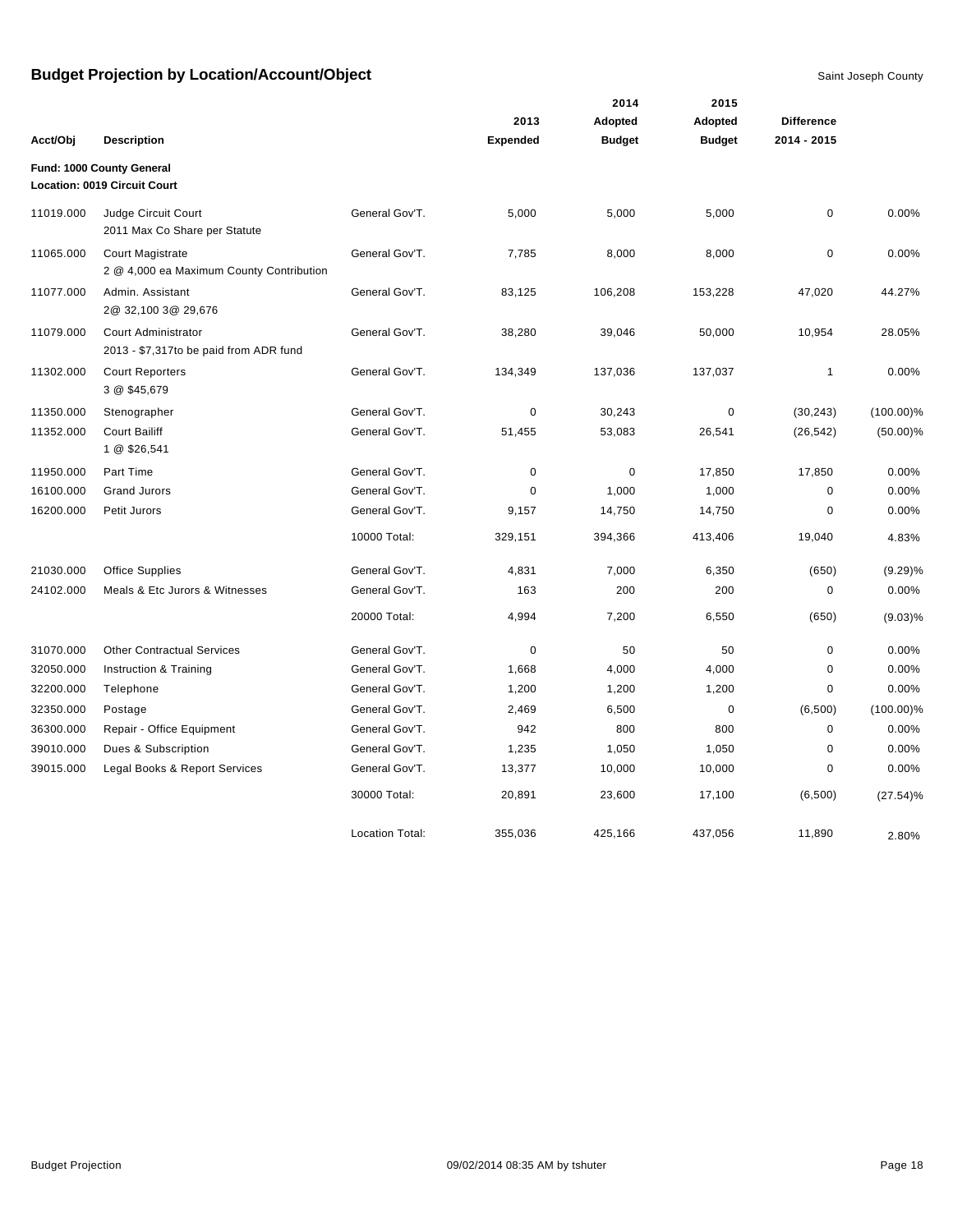|           |                                                                                                       |                 |                 | 2014          | 2015          |                   |             |
|-----------|-------------------------------------------------------------------------------------------------------|-----------------|-----------------|---------------|---------------|-------------------|-------------|
|           |                                                                                                       |                 | 2013            | Adopted       | Adopted       | <b>Difference</b> |             |
| Acct/Obj  | <b>Description</b>                                                                                    |                 | <b>Expended</b> | <b>Budget</b> | <b>Budget</b> | 2014 - 2015       |             |
|           | Fund: 1000 County General                                                                             |                 |                 |               |               |                   |             |
|           | Location: 0020 Superior Court                                                                         |                 |                 |               |               |                   |             |
| 11020.000 | Judge Superior Court<br>8 @ \$5000.; Maximum County Share per statute.                                | General Gov'T.  | 40,000          | 40,000        | 40,000        | 0                 | 0.00%       |
| 11065.000 | <b>Court Magistrate</b><br>2 @ \$4,000; Maximum County Share per Statute                              | General Gov'T.  | 8,000           | 8,000         | 8,000         | $\pmb{0}$         | 0.00%       |
| 11077.000 | Admin. Assistant<br>1@ 32,440 7 @ 32,100                                                              | General Gov'T.  | 284,177         | 289,240       | 257,140       | (32, 100)         | $(11.10)\%$ |
| 11079.000 | Court Administrator<br>New title to replace Asst. to Chief Judge                                      | General Gov'T.  | 38,558          | 39,329        | 39,329        | 0                 | 0.00%       |
| 11085.000 | Court Reporter/Administrative<br>2@ 38,641 INCLUDES 2 EMPLOYEES JOB SHARING 1/2 TIME IN EACH POSITION | General Gov'T.  | 0               | 0             | 77,282        | 77,282            | 0.00%       |
| 11302.000 | <b>Court Reporters</b><br>7@ 45,181                                                                   | General Gov'T.  | 354,360         | 361,448       | 316,267       | (45, 181)         | $(12.50)\%$ |
| 11352.000 | <b>Court Bailiff</b><br>10@ 28,572                                                                    | General Gov'T.  | 279,883         | 285,722       | 285,720       | (2)               | 0.00%       |
| 11950.000 | Part Time<br>12.00 per hour                                                                           | General Gov'T.  | 12,360          | 18,000        | 18,000        | 0                 | 0.00%       |
| 16019.000 | Judge Pro Tem                                                                                         | General Gov'T.  | 175             | 500           | 500           | 0                 | 0.00%       |
| 16023.000 | <b>Emergency Employees</b>                                                                            | General Gov'T.  | 1,056           | 5,000         | 5,000         | 0                 | 0.00%       |
| 16200.000 | Petit Jurors                                                                                          | General Gov'T.  | 193,057         | 163,500       | 110,480       | (53,020)          | $(32.43)\%$ |
| 16400.000 | Meals & Etc Jurors & Witnesses                                                                        | General Gov'T.  | 3,985           | 0             | 0             | 0                 | 0.00%       |
|           |                                                                                                       | 10000 Total:    | 1,215,611       | 1,210,739     | 1,157,718     | (53,021)          | $(4.38)\%$  |
| 21010.000 | <b>Stationery &amp; Printing</b>                                                                      | General Gov'T.  | 779             | 1,500         | 1,500         | 0                 | 0.00%       |
| 21020.000 | <b>Official Forms &amp; Records</b>                                                                   | General Gov'T.  | 4,011           | 5,900         | 5,900         | 0                 | 0.00%       |
| 21030.000 | <b>Office Supplies</b>                                                                                | General Gov'T.  | 16,194          | 19,500        | 16,300        | (3,200)           | $(16.41)\%$ |
| 24102.000 | Meals & Etc Jurors & Witnesses                                                                        | General Gov'T.  | 0               | 6,000         | 6,000         | 0                 | 0.00%       |
|           |                                                                                                       | 20000 Total:    | 20,984          | 32,900        | 29,700        | (3,200)           | (9.73)%     |
| 32050.000 | Instruction & Training                                                                                | General Gov'T.  | 6,398           | 10,000        | 8,000         | (2,000)           | $(20.00)\%$ |
| 32350.000 | Postage                                                                                               | General Gov'T.  | 27,214          | 26,500        | 21,500        | (5,000)           | $(18.87)\%$ |
| 33010.000 | <b>Publication Of Legal Notices</b>                                                                   | General Gov'T.  | 0               | $\pmb{0}$     | 1,000         | 1,000             | 0.00%       |
| 36300.000 | Repair - Office Equipment                                                                             | General Gov'T.  | 5,165           | 5,500         | 5,000         | (500)             | (9.09)%     |
| 39010.000 | Dues & Subscription                                                                                   | General Gov'T.  | 2,050           | 2,100         | 2,500         | 400               | 19.05%      |
| 39015.000 | Legal Books & Report Services                                                                         | General Gov'T.  | 47,288          | 57,000        | 57,000        | 0                 | 0.00%       |
|           |                                                                                                       | 30000 Total:    | 88,115          | 101,100       | 95,000        | (6, 100)          | (6.03)%     |
|           |                                                                                                       | Location Total: | 1,324,710       | 1,344,739     | 1,282,418     | (62, 321)         | $(4.63)\%$  |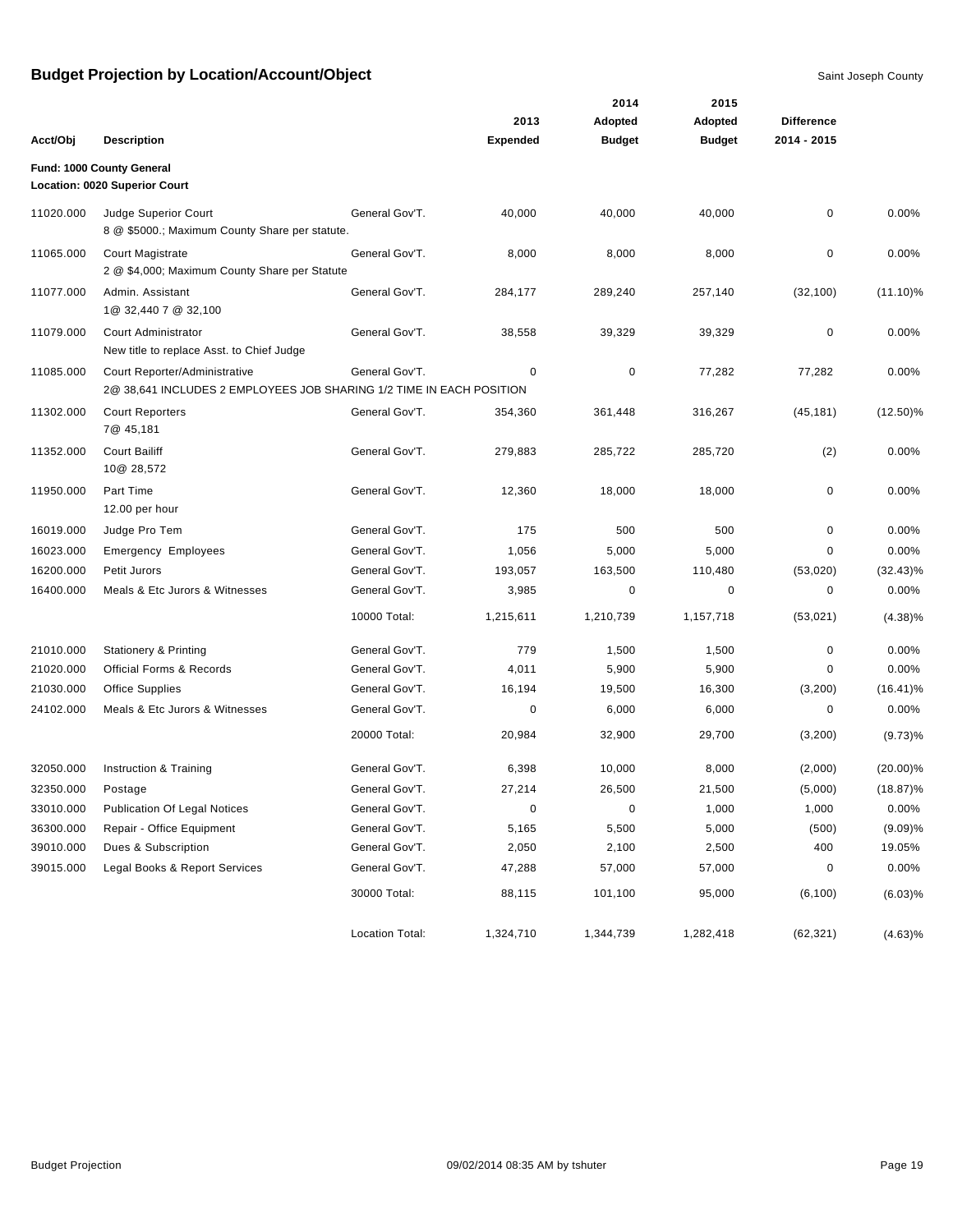|           |                                                                                                                                                                        |                        |                 | 2014          | 2015          |                   |             |
|-----------|------------------------------------------------------------------------------------------------------------------------------------------------------------------------|------------------------|-----------------|---------------|---------------|-------------------|-------------|
|           |                                                                                                                                                                        |                        | 2013            | Adopted       | Adopted       | <b>Difference</b> |             |
| Acct/Obj  | <b>Description</b>                                                                                                                                                     |                        | <b>Expended</b> | <b>Budget</b> | <b>Budget</b> | 2014 - 2015       |             |
|           | Fund: 1000 County General<br>Location: 0021 County-City Bldg.                                                                                                          |                        |                 |               |               |                   |             |
| 11021.000 | <b>Buildings Engineer</b><br>68% of Salary; 32% in Dept. 038. Ord 64-06                                                                                                | General Gov'T.         | 43,660          | 43,915        | 43,915        | $\mathbf 0$       | 0.00%       |
| 11374.000 | <b>Telephone Coordinator</b>                                                                                                                                           | General Gov'T.         | 22,306          | 25,000        | 25,000        | $\mathbf 0$       | 0.00%       |
| 11407.000 | Supervisor                                                                                                                                                             | General Gov'T.         | 17,407          | 25,000        | 25,000        | $\mathbf 0$       | 0.00%       |
| 11650.000 | <b>Executive Secretary</b>                                                                                                                                             | General Gov'T.         | 28,579          | 29,151        | 29,151        | $\mathbf 0$       | 0.00%       |
| 11657.000 | Clerk                                                                                                                                                                  | General Gov'T.         | 22,193          | 25,000        | 25,000        | $\mathbf 0$       | 0.00%       |
| 11689.000 | Lead Maintenance Man                                                                                                                                                   | General Gov'T.         | 33,356          | 34,023        | 34,023        | $\mathbf 0$       | 0.00%       |
| 11691.000 | Maintenance Man Class I<br>7@ 29,693                                                                                                                                   | General Gov'T.         | 179,587         | 207,851       | 207,851       | $\mathbf 0$       | 0.00%       |
| 11780.000 | Housekeeper/Security<br>1300 Hrs x 8.03 (10,439) each for 9 Part Time Housekeepers                                                                                     | General Gov'T.         | 86,301          | 93,951        | 93,951        | $\mathbf 0$       | 0.00%       |
| 11959.000 | Maintenance Part Time Class 3<br>1300 Hrs @ 8.03 per hour (10,439) each for 8 Part Time Housekeepers & 1921 Hrs @ 9.34 per hour (17,942) each for 2 Part Time Security | General Gov'T.         | 98,909          | 119,396       | 119,396       | $\mathbf 0$       | 0.00%       |
| 14800.000 | <b>Fica Contribution</b>                                                                                                                                               | General Gov'T.         | 41,452          | 44,363        | 46,151        | 1,788             | 4.03%       |
| 14810.000 | P.E.R.F.                                                                                                                                                               | General Gov'T.         | 29,384          | 55,091        | 42,894        | (12, 197)         | $(22.14)\%$ |
| 14840.000 | Group Insurance                                                                                                                                                        | General Gov'T.         | 140,160         | 140,160       | 140,160       | $\mathbf 0$       | 0.00%       |
| 14900.000 | Uniforms                                                                                                                                                               | General Gov'T.         | 1,094           | 1,000         | 1,000         | $\mathbf 0$       | 0.00%       |
|           |                                                                                                                                                                        | 10000 Total:           | 744.388         | 843,901       | 833.492       | (10, 409)         | $(1.23)\%$  |
| 22417.000 | <b>General Supplies</b>                                                                                                                                                | General Gov'T.         | 70,983          | 80,000        | 79,000        | (1,000)           | $(1.25)\%$  |
| 23460.000 | <b>Other Materials</b>                                                                                                                                                 | General Gov'T.         | 60,000          | 60,000        | 60,000        | $\pmb{0}$         | 0.00%       |
|           |                                                                                                                                                                        | 20000 Total:           | 130,983         | 140,000       | 139,000       | (1,000)           | $(0.71)$ %  |
| 34030.000 | Insurance Coverage                                                                                                                                                     | General Gov'T.         | 30,000          | 30,000        | 30,000        | $\mathbf 0$       | $0.00\%$    |
| 35015.000 | Utilities                                                                                                                                                              | General Gov'T.         | 446,327         | 765,000       | 617,202       | (147, 798)        | $(19.32)\%$ |
| 36010.000 | Repairs-Bldgs & Structures                                                                                                                                             | General Gov'T.         | 2,471           | 2,500         | 2,500         | 0                 | 0.00%       |
| 36011.000 | <b>Bldg Maintenance</b>                                                                                                                                                | General Gov'T.         | 5,000           | 5,000         | 5,000         | 0                 | 0.00%       |
| 36017.000 | <b>Professional Services</b>                                                                                                                                           | General Gov'T.         | 0               | $\mathbf 0$   | 49,000        | 49,000            | 0.00%       |
| 36200.000 | Repairs - Other Equipment                                                                                                                                              | General Gov'T.         | 71,617          | 90,000        | 41,000        | (49,000)          | $(54.44)\%$ |
| 39750.000 | Data Processing                                                                                                                                                        | General Gov'T.         | 2,612           | 0             | $\mathbf 0$   | $\mathbf 0$       | 0.00%       |
|           |                                                                                                                                                                        | 30000 Total:           | 558,027         | 892,500       | 744,702       | (147, 798)        | $(16.56)\%$ |
|           |                                                                                                                                                                        | <b>Location Total:</b> | 1,433,398       | 1,876,401     | 1,717,194     | (159, 207)        | $(8.48)\%$  |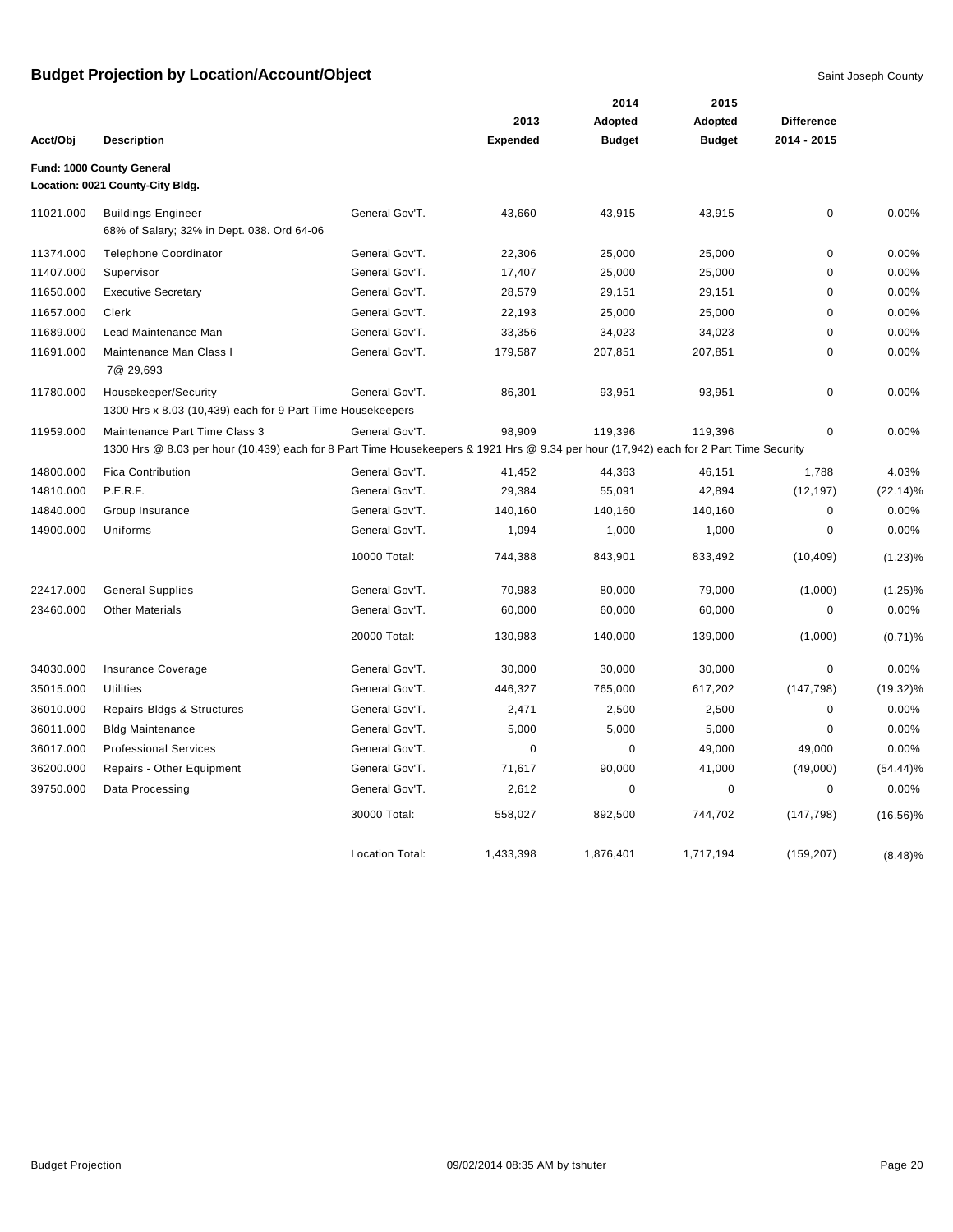|           |                                                                              |                 |                         | 2014                     | 2015                     |                                  |              |
|-----------|------------------------------------------------------------------------------|-----------------|-------------------------|--------------------------|--------------------------|----------------------------------|--------------|
| Acct/Obi  | <b>Description</b>                                                           |                 | 2013<br><b>Expended</b> | Adopted<br><b>Budget</b> | Adopted<br><b>Budget</b> | <b>Difference</b><br>2014 - 2015 |              |
|           |                                                                              |                 |                         |                          |                          |                                  |              |
|           | Fund: 1000 County General<br>Location: 0023 County Engineer                  |                 |                         |                          |                          |                                  |              |
| 11007.000 | <b>County Surveyor</b>                                                       | General Gov'T.  | 59,484                  | 60,674                   | 60,674                   | 0                                | 0.00%        |
| 11023.000 | <b>County Engineer</b><br>\$32,000 from MBF and \$28,000 from LRSA           | General Gov'T.  | 83,994                  | 79,510                   | 95,000                   | 15,490                           | 19.48%       |
| 11040.000 | <b>Board Member</b><br>4@ \$1224                                             | General Gov'T.  | 4,896                   | 4,896                    | 4,896                    | 0                                | 0.00%        |
| 11344.000 | MS4 Conserv./Const. Tech IV<br>35,000 Reimbursed from CEDIT funds-MS4 Approp | General Gov'T.  | 34,199                  | 34,883                   | 54,773                   | 19,890                           | 57.02%       |
| 11401.000 | <b>Highway Engineer</b><br>4,200 Funded from Major Bridge Fund               | General Gov'T.  | 3,805                   | 4,413                    | 4,413                    | 0                                | 0.00%        |
| 11440.000 | Chief Design Engineer<br>28,750 from MBF                                     | General Gov'T.  | 60,000                  | 67,208                   | 67,208                   | 0                                | 0.00%        |
| 11441.000 | <b>Construction Manager</b>                                                  | General Gov'T.  | 55,332                  | 56,439                   | 56,439                   | 0                                | 0.00%        |
| 11442.000 | Proj Engineer I-III<br>1@ 53,550 1@ 62,220 \$13,000 Funded from MBF          | General Gov'T.  | 78,462                  | 115,770                  | 115,770                  | 0                                | 0.00%        |
| 11444.000 | <b>Construction Supervisor</b>                                               | General Gov'T.  | 52,788                  | 53,844                   | 53,844                   | 0                                | 0.00%        |
| 11446.000 | Project Manager<br>\$22,600 from MBF & \$18,000 from LRSA                    | General Gov'T.  | 67,500                  | 67,320                   | 70,000                   | 2,680                            | 3.98%        |
| 11447.000 | <b>Construction Technician IV</b>                                            | General Gov'T.  | 50,903                  | 94,799                   | $\mathbf 0$              | (94, 799)                        | $(100.00)\%$ |
| 11610.000 | Office Mgr                                                                   | General Gov'T.  | 36,920                  | 37,658                   | 37,658                   | 0                                | 0.00%        |
| 11650.000 | <b>Executive Secretary</b>                                                   | General Gov'T.  | 31,667                  | 32,300                   | 32,300                   | 0                                | 0.00%        |
|           |                                                                              | 10000 Total:    | 619,950                 | 709,714                  | 652,975                  | (56, 739)                        | (7.99)%      |
| 21030.000 | <b>Office Supplies</b>                                                       | General Gov'T.  | 1,047                   | 800                      | 535                      | (265)                            | $(33.13)\%$  |
| 22010.000 | Gas Oil & Lubricants                                                         | General Gov'T.  | 5,800                   | 5,000                    | 5,000                    | 0                                | 0.00%        |
| 22100.000 | Tires & Tubes                                                                | General Gov'T.  | 0                       | 800                      | 800                      | 0                                | 0.00%        |
| 24010.000 | <b>Other Supplies</b>                                                        | General Gov'T.  | 1,060                   | 1,000                    | 1,000                    | 0                                | 0.00%        |
|           |                                                                              | 20000 Total:    | 7,907                   | 7,600                    | 7,335                    | (265)                            | (3.49)%      |
| 32020.000 | Travel                                                                       | General Gov'T.  | 998                     | 1,300                    | 700                      | (600)                            | $(46.15)\%$  |
| 32050.000 | Instruction & Training                                                       | General Gov'T.  | 0                       | 0                        | 600                      | 600                              | 0.00%        |
| 32350.000 | Postage                                                                      | General Gov'T.  | 109                     | 350                      | 50                       | (300)                            | $(85.71)\%$  |
| 33010.000 | <b>Publication Of Legal Notices</b>                                          | General Gov'T.  | 259                     | 300                      | 300                      | 0                                | 0.00%        |
| 33200.000 | Photo & Blueprinting                                                         | General Gov'T.  | $\pmb{0}$               | 100                      | 0                        | (100)                            | $(100.00)\%$ |
| 36100.000 | Repairs - Auto & Truck                                                       | General Gov'T.  | 1,466                   | 1,500                    | 1,500                    | 0                                | 0.00%        |
| 36200.000 | Repairs - Other Equipment                                                    | General Gov'T.  | 306                     | 330                      | 430                      | 100                              | 30.30%       |
| 36300.000 | Repair - Office Equipment                                                    | General Gov'T.  | $\pmb{0}$               | $\pmb{0}$                | 300                      | 300                              | 0.00%        |
| 37100.000 | Auto Lease                                                                   | General Gov'T.  | 4,392                   | 4,000                    | 4,000                    | 0                                | 0.00%        |
| 39010.000 | Dues & Subscription                                                          | General Gov'T.  | 242                     | 500                      | 500                      | 0                                | 0.00%        |
| 39431.000 | Repair Drainage System                                                       | General Gov'T.  | 365                     | 2,000                    | 2,000                    | 0                                | 0.00%        |
|           |                                                                              | 30000 Total:    | 8,137                   | 10,380                   | 10,380                   | 0                                | 0.00%        |
|           |                                                                              | Location Total: | 635,994                 | 727,694                  | 670,690                  | (57,004)                         | $(7.83)\%$   |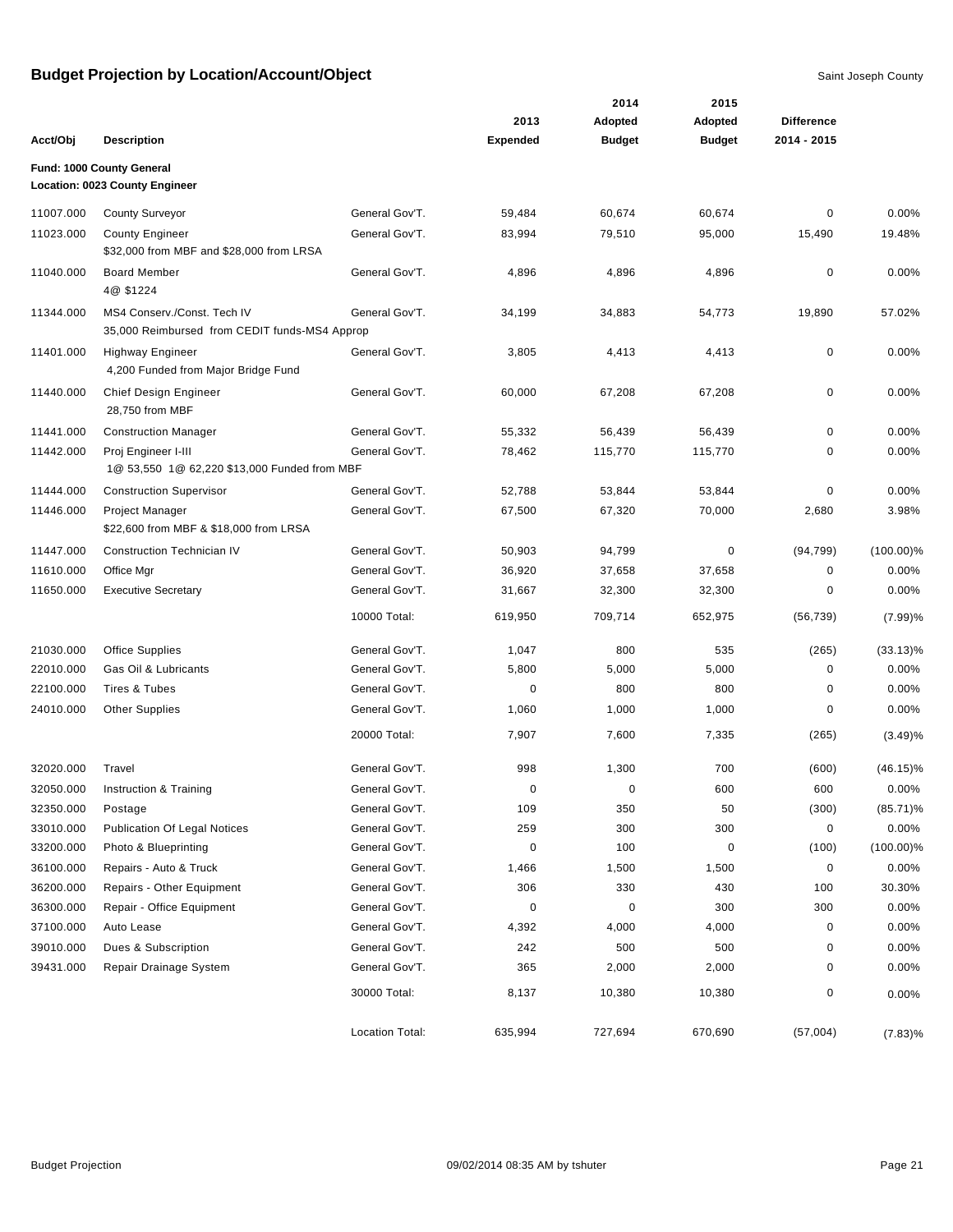|           |                                                                       |                        |                 | 2014          | 2015          |                   |             |
|-----------|-----------------------------------------------------------------------|------------------------|-----------------|---------------|---------------|-------------------|-------------|
|           |                                                                       |                        | 2013            | Adopted       | Adopted       | <b>Difference</b> |             |
| Acct/Obj  | <b>Description</b>                                                    |                        | <b>Expended</b> | <b>Budget</b> | <b>Budget</b> | 2014 - 2015       |             |
|           | Fund: 1000 County General                                             |                        |                 |               |               |                   |             |
|           | Location: 0024 Adult Probation                                        |                        |                 |               |               |                   |             |
| 11024.000 | <b>Chief Probation Officer</b>                                        | General Gov'T.         | 66,100          | 67,684        | 68,738        | 1,054             | 1.56%       |
| 11077.000 | Admin, Assistant                                                      | General Gov'T.         | 33,087          | 33,749        | 33,749        | 0                 | 0.00%       |
| 11320.625 | <b>Coordinator Pre-Trial</b>                                          | Tasc Pgm. (Dui)        | 50,017          | 51,568        | 57,857        | 6,289             | 12.20%      |
|           | State Mabdated Wage same as PO                                        |                        |                 |               |               |                   |             |
| 11385.000 | Probation Officer I                                                   | General Gov'T.         | 55,017          | 56,723        | 57,857        | 1,134             | 2.00%       |
| 11386.000 | <b>Probation Officer II</b>                                           | General Gov'T.         | 51,222          | 56,723        | 57,857        | 1,134             | 2.00%       |
| 11386.650 | <b>Probation Officer II</b>                                           | Int.Serv. Pgm.         | 55,017          | 56,723        | 57,857        | 1,134             | 2.00%       |
| 11387.000 | <b>Probation Officer III</b>                                          | General Gov'T.         | 50,017          | 51,568        | 52,599        | 1,031             | 2.00%       |
| 11388.000 | Probation Officer IV                                                  | General Gov'T.         | 54,397          | 61,723        | 62,857        | 1,134             | 1.84%       |
| 11389.000 | Probation Officer V                                                   | General Gov'T.         | 40,822          | 42,618        | 43,470        | 852               | 2.00%       |
| 11393.650 | Intensive Service Prob Officer                                        | Int.Serv. Pqm.         | 55,017          | 56,723        | 57,857        | 1,134             | 2.00%       |
| 11612.000 | <b>Asst Chief Adult Probation</b>                                     | General Gov'T.         | 55,469          | 56,879        | 57,817        | 938               | 1.65%       |
| 11613.000 | Probation Officer VI                                                  | General Gov'T.         | 60,017          | 61,723        | 62,857        | 1,134             | 1.84%       |
| 11614.000 | Probation Officer VII                                                 | General Gov'T.         | 141,371         | 145,754       | 152,903       | 7,149             | 4.90%       |
|           | 1@ 56,834 1@ 52,599 1@ 43,470                                         |                        |                 |               |               |                   |             |
| 11615.000 | <b>Probation Officer VIII</b>                                         | General Gov'T.         | 392,618         | 429,387       | 426,911       | (2, 476)          | (0.58)%     |
|           | 1@ 57,857 1@ 52,817 1@ 50,208 1@ 48,406 2@ 47,817 2@ 43,470 1@ 35,049 |                        |                 |               |               |                   |             |
| 11619.000 | <b>Probation Officer IX</b>                                           | General Gov'T.         | 76,996          | 83,701        | 86,880        | 3,179             | 3.80%       |
|           | 1@ 43,470 1@ 43,410                                                   |                        |                 |               |               |                   |             |
| 11652.000 | Secretary I                                                           | General Gov'T.         | 25,405          | 25,913        | 25,913        | 0                 | 0.00%       |
| 11653.000 | Secretary II                                                          | General Gov'T.         | 26,128          | 26,651        | 26,651        | 0                 | 0.00%       |
| 11654.000 | Secretary III                                                         | General Gov'T.         | 25,386          | 27,072        | 27,072        | 0                 | 0.00%       |
| 11696.650 | <b>Intensive Service Secretary</b>                                    | Int.Serv. Pgm.         | 24,990          | 25,913        | 25,913        | 0                 | 0.00%       |
|           |                                                                       | 10000 Total:           | 1,339,093       | 1,418,795     | 1,443,615     | 24,820            | 1.75%       |
| 21020.000 | <b>Official Forms &amp; Records</b>                                   | General Gov'T.         | 1,457           | 1,500         | 1,500         | $\mathbf 0$       | 0.00%       |
| 21030.000 | <b>Office Supplies</b>                                                | General Gov'T.         | 8,292           | 7,500         | 5,900         | (1,600)           | $(21.33)\%$ |
| 22215.000 | <b>Drug Testing Supplies</b>                                          | General Gov'T.         | 2,400           | 2,400         | 2,400         | 0                 | 0.00%       |
|           |                                                                       | 20000 Total:           | 12,149          | 11,400        | 9,800         | (1,600)           | $(14.04)\%$ |
|           |                                                                       | <b>Location Total:</b> | 1,351,242       | 1,430,195     | 1,453,415     | 23.220            | 1.62%       |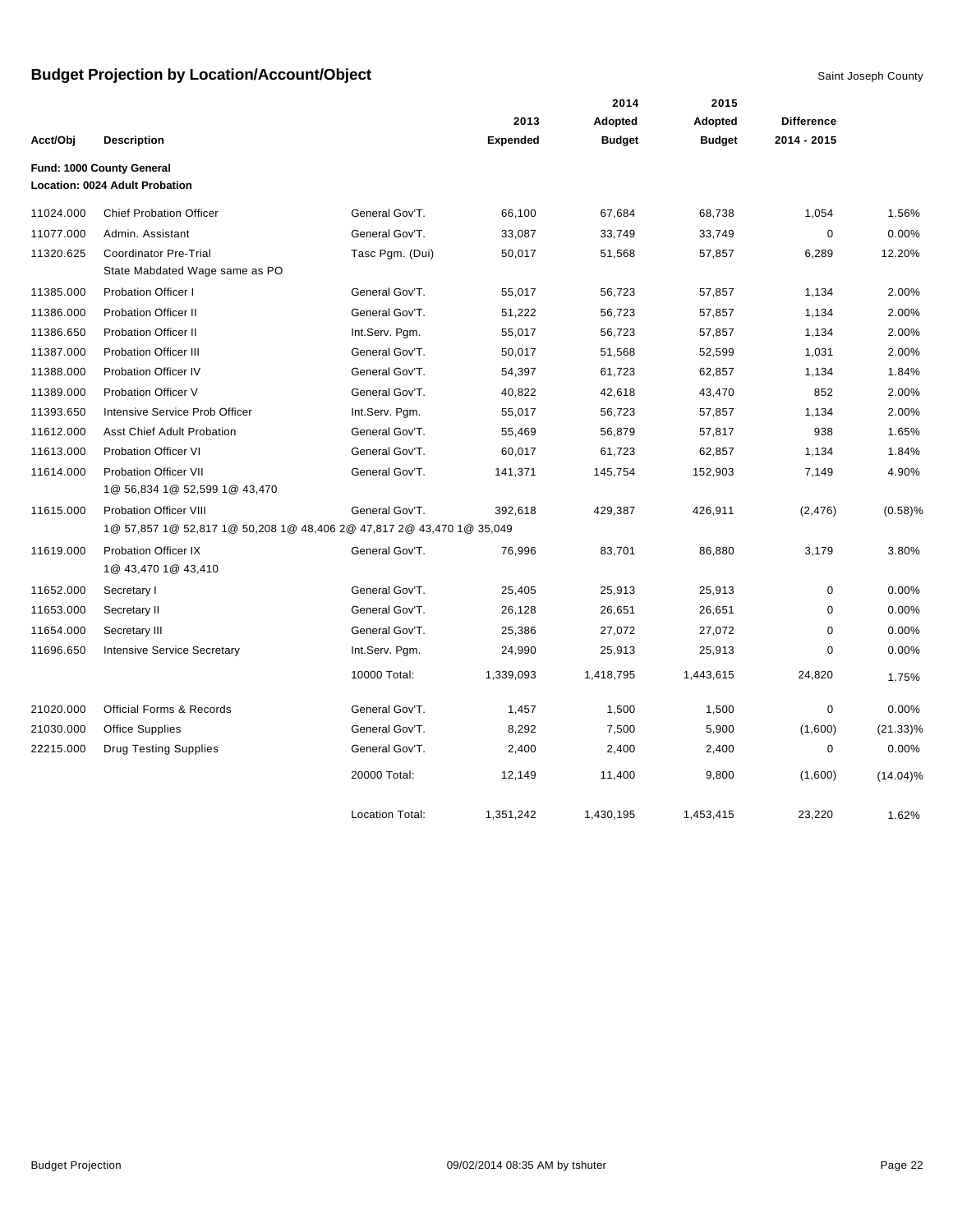|           |                                                                                                                        |                |                 | 2014          | 2015          |                   |             |
|-----------|------------------------------------------------------------------------------------------------------------------------|----------------|-----------------|---------------|---------------|-------------------|-------------|
|           |                                                                                                                        |                | 2013            | Adopted       | Adopted       | <b>Difference</b> |             |
| Acct/Obj  | <b>Description</b>                                                                                                     |                | <b>Expended</b> | <b>Budget</b> | <b>Budget</b> | 2014 - 2015       |             |
|           | Fund: 1000 County General                                                                                              |                |                 |               |               |                   |             |
|           | Location: 0025 Juvenile & Probate Court                                                                                |                |                 |               |               |                   |             |
| 11026.000 | Judge Probate Court<br>Maximum County Share by Statute.                                                                | General Gov'T. | 5,000           | 5,000         | 5,000         | 0                 | 0.00%       |
| 11065.000 | Court Magistrate<br>3 @ \$4000 max share per statute                                                                   | General Gov'T. | 12,077          | 12,000        | 12,000        | 0                 | 0.00%       |
| 11078.000 | <b>Chief Probation Officer</b><br>Chief PO per State Mandated Schedule                                                 | General Gov'T. | 60,469          | 60,469        | 62,817        | 2,348             | 3.88%       |
| 11302.000 | <b>Court Reporters</b><br>1@ 49,317 3@ 37,964                                                                          | General Gov'T. | 160,010         | 163,210       | 163,210       | $\mathbf 0$       | 0.00%       |
| 11312.000 | I.T. Manager<br>Paid as a P.O.                                                                                         | General Gov'T. | 0               | $\mathbf 0$   | 57,857        | 57,857            | 0.00%       |
| 11349.000 | <b>Truancy Probation Officer</b><br>State Mandated Schedule.                                                           | General Gov'T. | 50,883          | 52,518        | 55,229        | 2,711             | 5.16%       |
| 11350.000 | Stenographer                                                                                                           | General Gov'T. | 99,813          | 0             | $\mathbf 0$   | 0                 | 0.00%       |
| 11352.000 | <b>Court Bailiff</b><br>4@ 26,541                                                                                      | General Gov'T. | 95,377          | 106,166       | 106,166       | 0                 | 0.00%       |
| 11385.000 | <b>Probation Officer I</b><br>1@ 62,857 1@ 60,750 4@ 52,599 1@50,208 4@ 47,817 3@ 43,470 4@ 42,098 1@ 37,667 1@ 31,456 | General Gov'T. | 895,166         | 1,025,289     | 985,502       | (39, 787)         | (3.88)%     |
| 11388.000 | Probation Officer IV<br>Assistant Chief P.O. Per State Mandated Schedule.                                              | General Gov'T. | 64,985          | 65,017        | 67,857        | 2,840             | 4.37%       |
| 11616.000 | Supervisor Of Probation<br>Per State Mandated Schedule                                                                 | General Gov'T. | 52,742          | 52,742        | 55,458        | 2,716             | 5.15%       |
| 11650.000 | <b>Executive Secretary</b>                                                                                             | General Gov'T. | 31,258          | 31,883        | 31,883        | 0                 | 0.00%       |
| 11652.000 | Secretary I<br>4@ 26,163                                                                                               | General Gov'T. | 0               | 104,652       | 104,652       | 0                 | 0.00%       |
| 11657.000 | Clerk                                                                                                                  | General Gov'T. | 25,716          | 26,744        | 26,744        | 0                 | 0.00%       |
| 11667.000 | Fiscal Ofcr/Bookkeeper                                                                                                 | General Gov'T. | 31,151          | 32,208        | 32,208        | 0                 | 0.00%       |
| 11770.000 | Casa Executive Director<br>County Match for State CASA grant                                                           | General Gov'T. | 44,000          | 44,880        | 44,880        | 0                 | 0.00%       |
| 11771.000 | Casa Program Coordinator<br>County Match for State CASA grant                                                          | General Gov'T. | 30,615          | 33,864        | 33,864        | 0                 | 0.00%       |
| 11772.000 | Casa Volunteer Supervisor I<br>3 @\$35,904 County Match for State CASA grant                                           | General Gov'T. | 98,346          | 107,712       | 107,712       | 0                 | 0.00%       |
| 11773.000 | Casa Recruiter/Trainer<br>County Match for State CASA Grant                                                            | General Gov'T. | 35,065          | 35,904        | 35,904        | 0                 | 0.00%       |
| 11791.000 | Electronic File Clerk Suppl.                                                                                           | General Gov'T. | 6,150           | 10,506        | 7,506         | (3,000)           | $(28.56)\%$ |
| 16020.000 | Per Diem - Special Judges                                                                                              | General Gov'T. | 75              | 500           | 500           | 0                 | 0.00%       |
|           |                                                                                                                        | 10000 Total:   | 1,798,898       | 1,971,264     | 1,996,949     | 25,685            | 1.30%       |
| 21010.000 | <b>Stationery &amp; Printing</b>                                                                                       | General Gov'T. | 1,989           | 3,000         | 2,000         | (1,000)           | $(33.33)\%$ |
| 21030.000 | <b>Office Supplies</b>                                                                                                 | General Gov'T. | 14,082          | 21,000        | 16,820        | (4, 180)          | $(19.90)\%$ |
| 24100.000 | Food                                                                                                                   | General Gov'T. | 0               | 2,000         | 1,000         | (1,000)           | $(50.00)\%$ |
| 24110.000 | Clothing                                                                                                               | General Gov'T. | 0               | 400           | 400           | 0                 | 0.00%       |
|           |                                                                                                                        | 20000 Total:   | 16,071          | 26,400        | 20,220        | (6, 180)          | $(23.41)\%$ |
| 32010.000 | Mileage Allowance                                                                                                      | General Gov'T. | 3,923           | $\pmb{0}$     | $\mathbf 0$   | 0                 | 0.00%       |
| 32020.000 | Travel                                                                                                                 | General Gov'T. | 13,769          | 10,000        | 10,000        | 0                 | 0.00%       |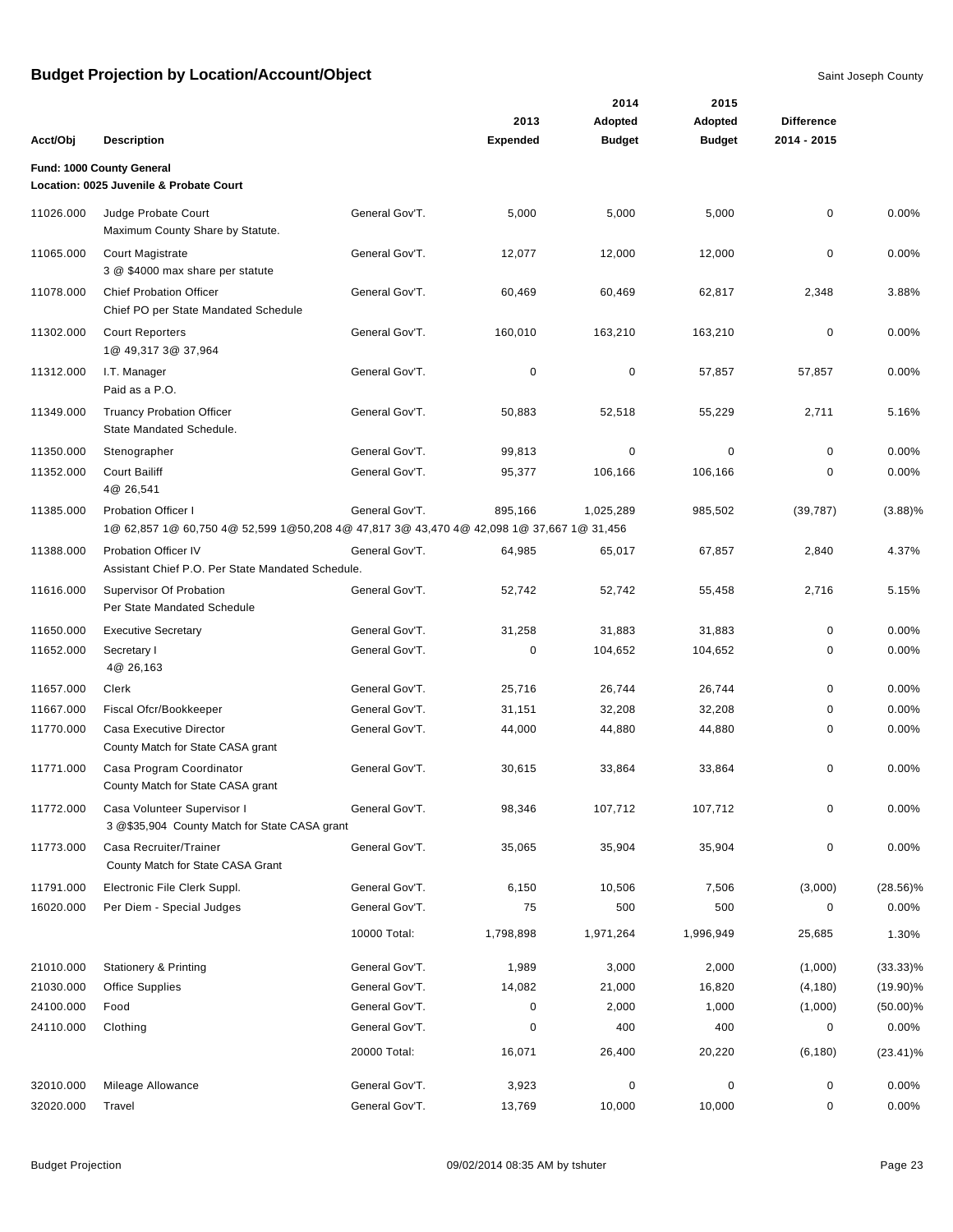|           |                                         |                        |                 | 2014          | 2015          |                   |             |
|-----------|-----------------------------------------|------------------------|-----------------|---------------|---------------|-------------------|-------------|
|           |                                         |                        | 2013            | Adopted       | Adopted       | <b>Difference</b> |             |
| Acct/Obj  | <b>Description</b>                      |                        | <b>Expended</b> | <b>Budget</b> | <b>Budget</b> | 2014 - 2015       |             |
|           | Fund: 1000 County General               |                        |                 |               |               |                   |             |
|           | Location: 0025 Juvenile & Probate Court |                        |                 |               |               |                   |             |
| 32050.000 | Instruction & Training                  | General Gov'T.         | 0               | 10,000        | 10,000        | 0                 | 0.00%       |
| 32200.000 | Telephone                               | General Gov'T.         | 0               | 2,800         | 3,600         | 800               | 28.57%      |
| 32350.000 | Postage                                 | General Gov'T.         | 6,470           | 8,000         | 8,000         | 0                 | 0.00%       |
| 36010.000 | Repairs-Bldgs & Structures              | General Gov'T.         | 26,120          | 0             | 0             | $\mathbf 0$       | 0.00%       |
| 36015.000 | <b>Contractual Services</b>             | General Gov'T.         | 1,187           | 0             | 0             | 0                 | 0.00%       |
| 36300.000 | Repair - Office Equipment               | General Gov'T.         | 1,274           | 1,500         | 1,500         | $\mathbf 0$       | $0.00\%$    |
| 36500.000 | <b>Service Contract</b>                 | General Gov'T.         | 6,938           | 50,600        | 42,600        | (8,000)           | $(15.81)\%$ |
| 39010.000 | Dues & Subscription                     | General Gov'T.         | 2,538           | 3,500         | 3,500         | 0                 | $0.00\%$    |
| 39015.000 | Legal Books & Report Services           | General Gov'T.         | 6,741           | 6,000         | 5,000         | (1,000)           | $(16.67)\%$ |
| 39600.000 | Refunds, Awards & Indemnities           | General Gov'T.         | 133,605         | 0             | 0             | $\Omega$          | 0.00%       |
| 39750.000 | Data Processing                         | General Gov'T.         | 17,448          | 10,000        | 10,000        | $\Omega$          | $0.00\%$    |
|           |                                         | 30000 Total:           | 220,013         | 102,400       | 94,200        | (8, 200)          | $(8.01)\%$  |
|           |                                         | <b>Location Total:</b> | 2,034,982       | 2,100,064     | 2,111,369     | 11,305            | 0.54%       |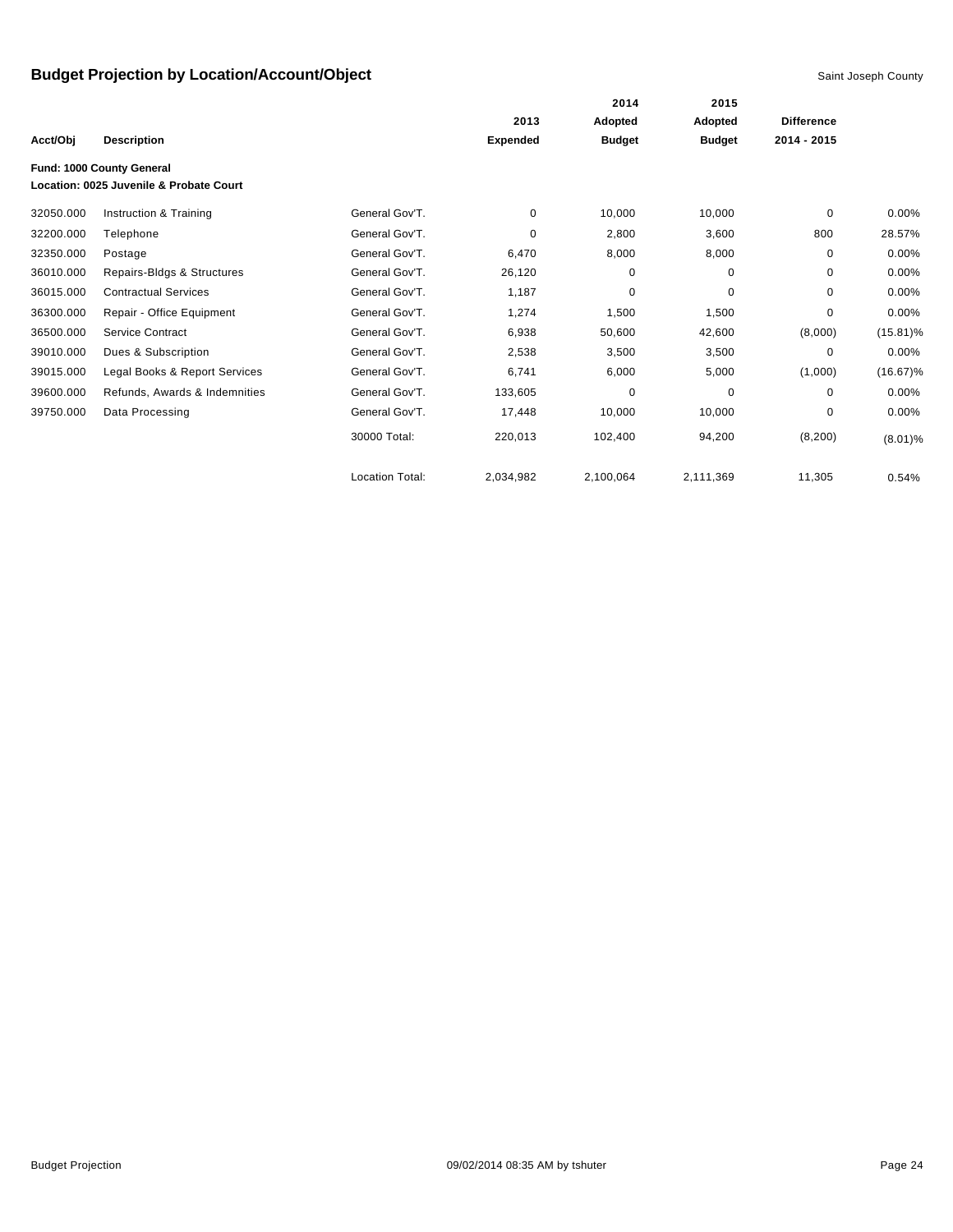|           |                               |                        | 2014            | 2015          |               |                   |          |
|-----------|-------------------------------|------------------------|-----------------|---------------|---------------|-------------------|----------|
|           |                               |                        | 2013            | Adopted       | Adopted       | <b>Difference</b> |          |
| Acct/Obj  | <b>Description</b>            |                        | <b>Expended</b> | <b>Budget</b> | <b>Budget</b> | 2014 - 2015       |          |
|           | Fund: 1000 County General     |                        |                 |               |               |                   |          |
|           | Location: 0026 Soil & Water   |                        |                 |               |               |                   |          |
| 11308.000 | Co Conservationist            | General Gov'T.         | 34,199          | 34,883        | 34,883        | 0                 | $0.00\%$ |
| 11310.000 | Soil&Water Coord-Environ Cord | General Gov'T.         | 33,271          | 33,936        | 33,936        | 0                 | $0.00\%$ |
| 11679.000 | Soil & Water Secretary        | General Gov'T.         | 22,855          | 25,000        | 25,000        | 0                 | 0.00%    |
|           |                               | 10000 Total:           | 90,325          | 93,819        | 93,819        | 0                 | $0.00\%$ |
|           |                               | <b>Location Total:</b> | 90,325          | 93,819        | 93,819        | 0                 | $0.00\%$ |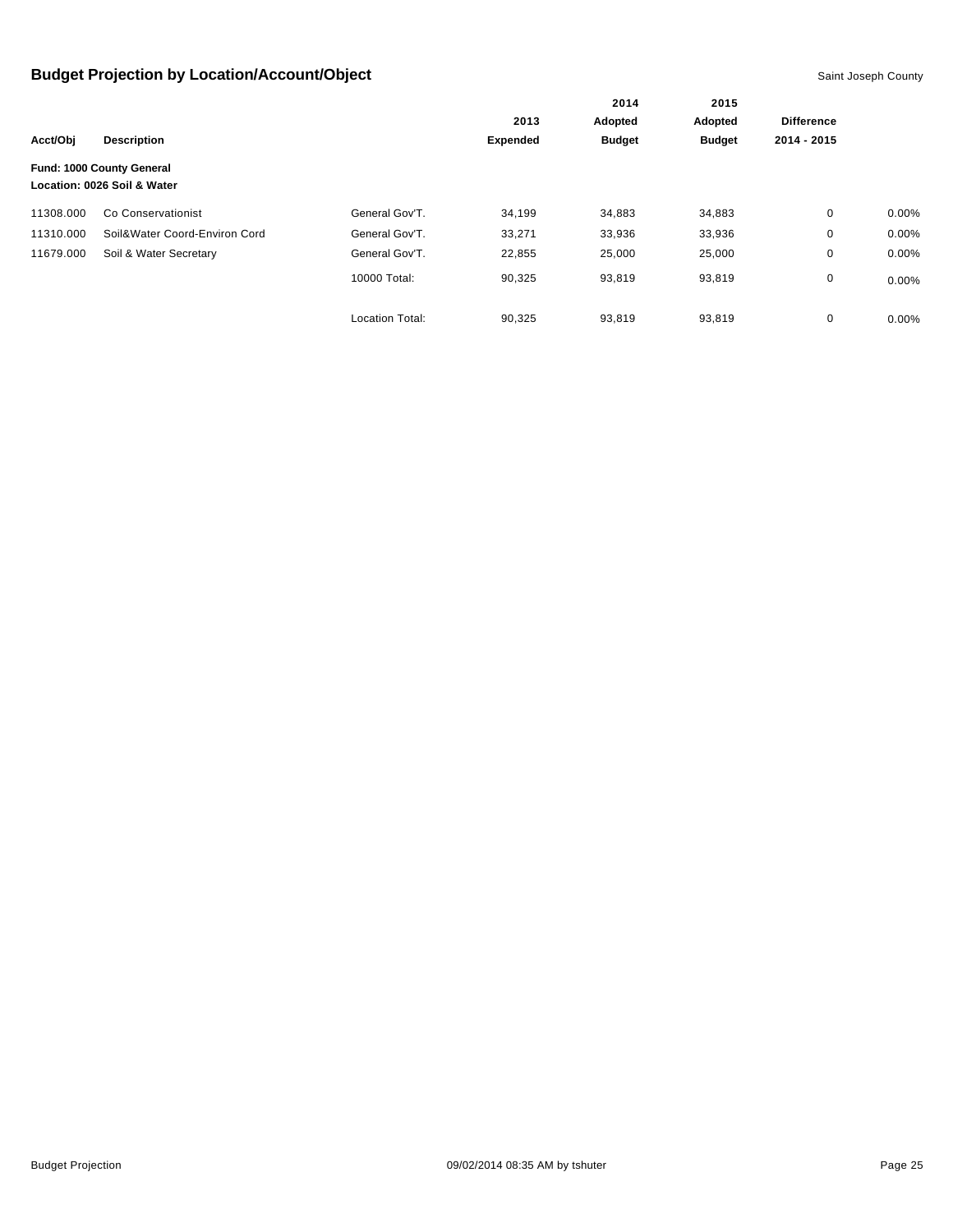|           |                                                                                                        |                |                 | 2014          | 2015          |                   |              |
|-----------|--------------------------------------------------------------------------------------------------------|----------------|-----------------|---------------|---------------|-------------------|--------------|
|           |                                                                                                        |                | 2013            | Adopted       | Adopted       | <b>Difference</b> |              |
| Acct/Obj  | <b>Description</b>                                                                                     |                | <b>Expended</b> | <b>Budget</b> | <b>Budget</b> | 2014 - 2015       |              |
|           | Fund: 1000 County General                                                                              |                |                 |               |               |                   |              |
|           | Location: 0027 Election Board                                                                          |                |                 |               |               |                   |              |
| 11042.000 | <b>Election Board Members</b><br>3@ \$4,250                                                            | General Gov'T. | 12,750          | 12,750        | 12,750        | $\pmb{0}$         | 0.00%        |
| 11044.000 | Absentee Voter Board<br>45.00 per day/Deliver Ballots                                                  | General Gov'T. | 0               | 8,200         | 5,400         | (2,800)           | $(34.15)\%$  |
| 11045.000 | <b>Clerical Assistants</b><br>Overtime for Clerk's Staff/Extra Hire for lobby at 9.00 per hour maximum | General Gov'T. | 8,700           | 110,000       | 70,000        | (40,000)          | $(36.36)\%$  |
| 11047.000 | Voting Machine Technicians<br>Paid by Contract Agreement                                               | General Gov'T. | 2,965           | 60,000        | 42,000        | (18,000)          | $(30.00)\%$  |
| 11313.000 | G.I.S. Technician<br>Salary also paid from the Area Plan Dept                                          | General Gov'T. | 12,360          | 12,607        | 12,607        | $\mathbf 0$       | 0.00%        |
| 11900.000 | Inspector - Primary<br>125.00 per day                                                                  | General Gov'T. | 0               | 28,750        | 18,750        | (10,000)          | $(34.78)\%$  |
| 11901.000 | Inspector - General<br>125.00 per day                                                                  | General Gov'T. | 1,500           | 28,750        | 18,750        | (10,000)          | $(34.78)\%$  |
| 11910.000 | Judge-Primary<br>80.00 per day                                                                         | General Gov'T. | 0               | 36,800        | 24,000        | (12,800)          | $(34.78)\%$  |
| 11911.000 | Judge-General<br>80.00 per day                                                                         | General Gov'T. | 960             | 36,800        | 24,000        | (12,800)          | $(34.78)\%$  |
| 11920.000 | Sheriff-Primary<br>80.00 per day                                                                       | General Gov'T. | 0               | 36,800        | 24,000        | (12,800)          | $(34.78)\%$  |
| 11921.000 | Sheriff-General<br>80.00 per day                                                                       | General Gov'T. | 960             | 36,800        | 24,000        | (12,800)          | $(34.78)\%$  |
| 11930.000 | Clerk-Primary<br>80.00 per day                                                                         | General Gov'T. | 0               | 36,800        | 24,000        | (12,800)          | $(34.78)\%$  |
| 11931.000 | Clerk-General<br>80.00 per day                                                                         | General Gov'T. | 960             | 36,800        | 24,000        | (12,800)          | $(34.78)\%$  |
|           |                                                                                                        | 10000 Total:   | 41,155          | 481,857       | 324,257       | (157,600)         | $(32.71)\%$  |
| 21021.000 | <b>Election Supplies</b>                                                                               | General Gov'T. | 1,635           | 25,000        | 25,000        | $\mathbf 0$       | $0.00\%$     |
| 21030.000 | <b>Office Supplies</b>                                                                                 | General Gov'T. | 1,062           | 5,000         | 3,000         | (2,000)           | $(40.00)\%$  |
| 24500.000 | <b>Meals For Precinct Board</b><br>5.50 per person/per day for all poll workers                        | General Gov'T. | 655             | 18,480        | 11,550        | (6,930)           | $(37.50)\%$  |
| 24501.000 | Absentee/Election Brd Meals<br>Meals for Election Day Board/Staff in Clerk's Office Total of 30 People | General Gov'T. | $\pmb{0}$       | $\mathbf 0$   | 2,000         | 2,000             | 0.00%        |
|           |                                                                                                        | 20000 Total:   | 3,352           | 48,480        | 41,550        | (6,930)           | $(14.29)\%$  |
| 31070.000 | <b>Other Contractual Services</b>                                                                      | General Gov'T. | 0               | 250,000       | 240,000       | (10,000)          | $(4.00)\%$   |
| 32010.000 | Mileage Allowance                                                                                      | General Gov'T. | 68              | 2,000         | 2,000         | 0                 | 0.00%        |
| 32350.000 | Postage                                                                                                | General Gov'T. | 33              | 15,500        | 0             | (15,500)          | $(100.00)\%$ |
| 33100.000 | Printing                                                                                               | General Gov'T. | 1,981           | 55,000        | 55,000        | 0                 | 0.00%        |
| 36210.000 | Voting Machine Repairs                                                                                 | General Gov'T. | $\pmb{0}$       | 7,000         | 7,000         | 0                 | 0.00%        |
| 37900.000 | <b>Polling Places</b>                                                                                  | General Gov'T. | 105             | 7,000         | 7,000         | 0                 | 0.00%        |
|           |                                                                                                        | 30000 Total:   | 2,187           | 336,500       | 311,000       | (25, 500)         | (7.58)%      |
| 44250.000 | Office Machines                                                                                        | General Gov'T. | 0               | $\pmb{0}$     | 0             | 0                 | 0.00%        |
|           |                                                                                                        | 40000 Total:   | 0               | 0             | $\mathbf 0$   | 0                 | $0.00\%$     |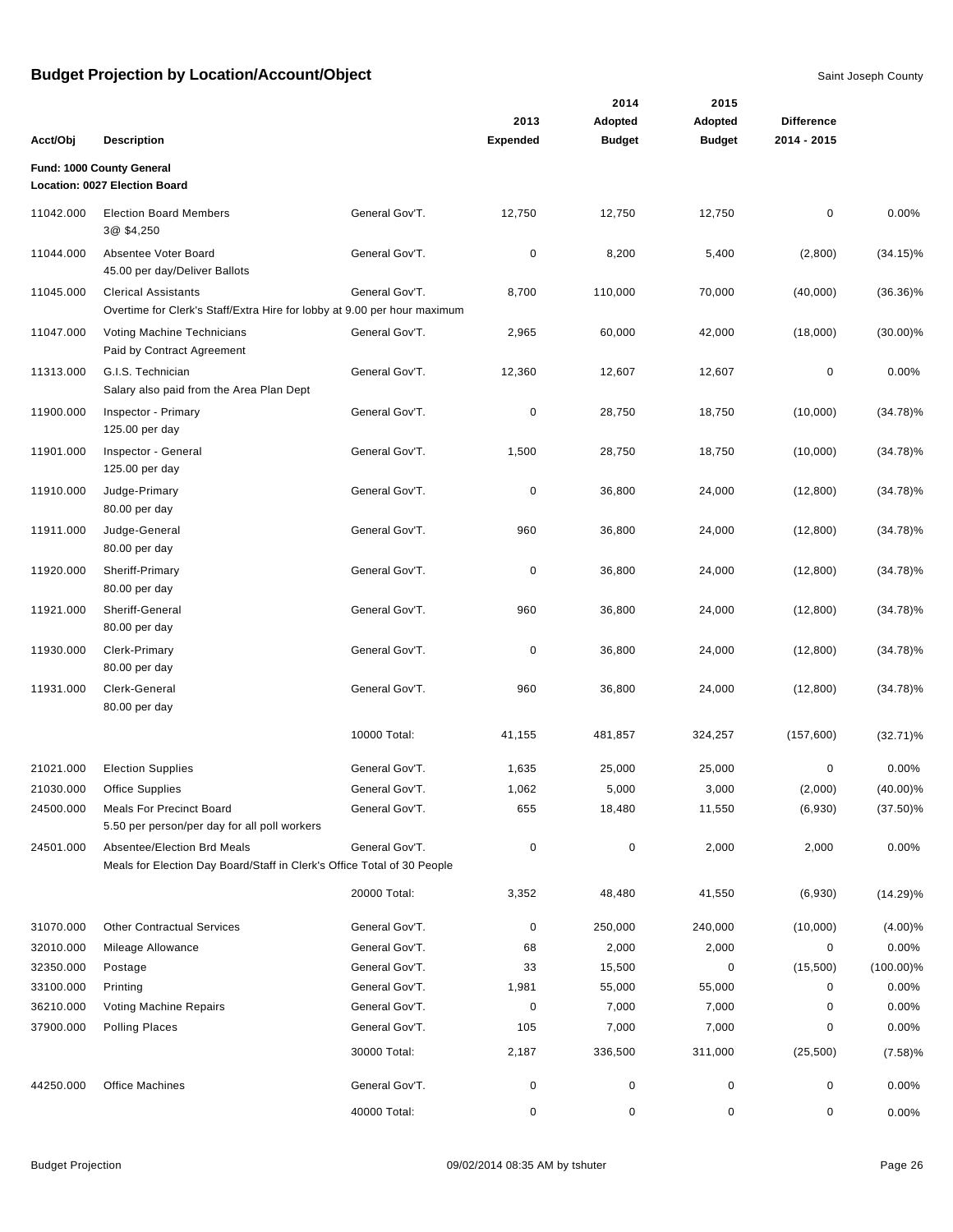|                                                            |                        |                         | 2014                     | 2015                     |                                  |             |
|------------------------------------------------------------|------------------------|-------------------------|--------------------------|--------------------------|----------------------------------|-------------|
| Acct/Obj<br><b>Description</b>                             |                        | 2013<br><b>Expended</b> | Adopted<br><b>Budget</b> | Adopted<br><b>Budget</b> | <b>Difference</b><br>2014 - 2015 |             |
| Fund: 1000 County General<br>Location: 0027 Election Board |                        |                         |                          |                          |                                  |             |
|                                                            | <b>Location Total:</b> | 46,694                  | 866,837                  | 676,807                  | (190, 030)                       | $(21.92)\%$ |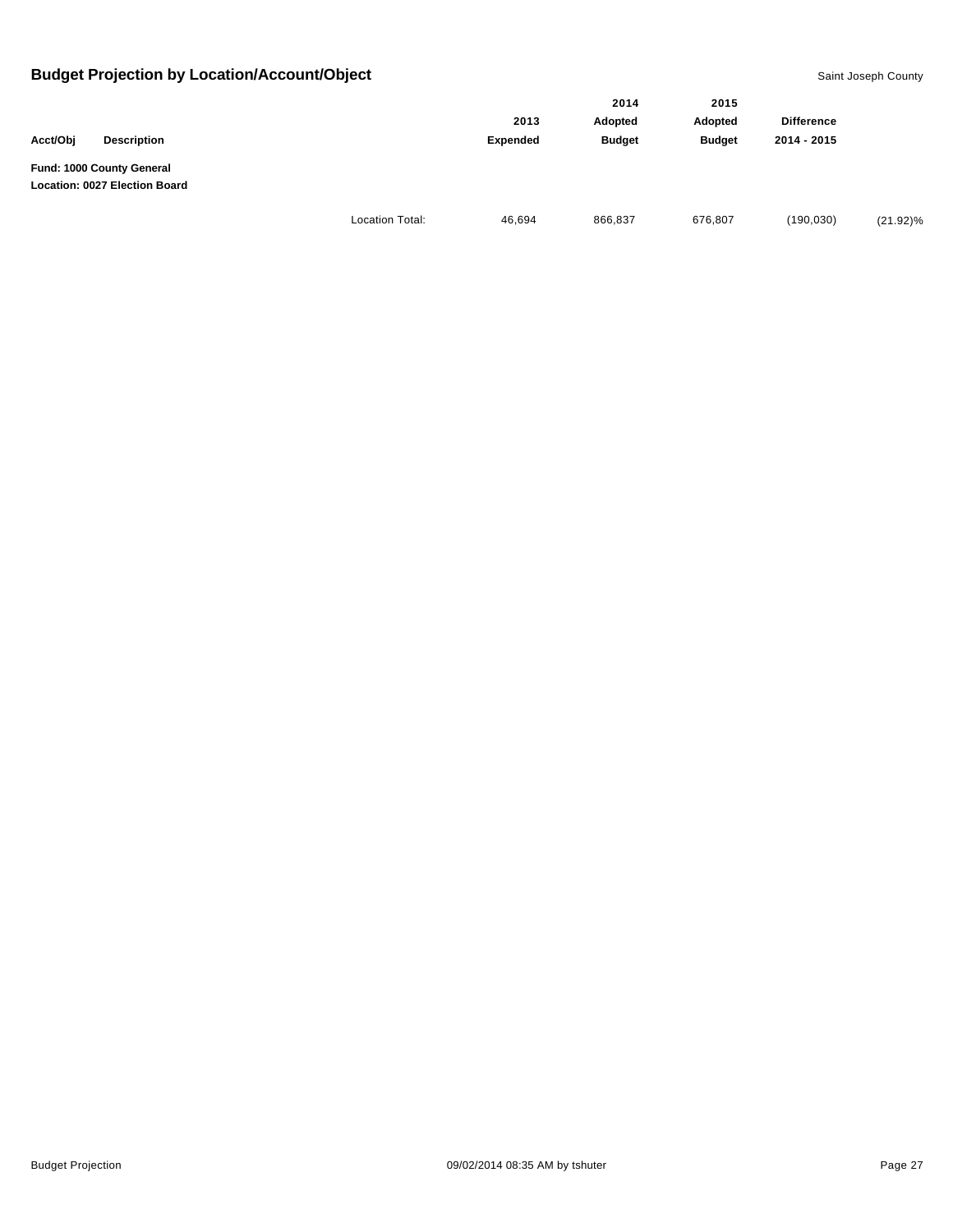|           |                                              |                        |                 | 2014          | 2015          |                   |              |
|-----------|----------------------------------------------|------------------------|-----------------|---------------|---------------|-------------------|--------------|
|           |                                              |                        | 2013            | Adopted       | Adopted       | <b>Difference</b> |              |
| Acct/Obj  | <b>Description</b>                           |                        | <b>Expended</b> | <b>Budget</b> | <b>Budget</b> | 2014 - 2015       |              |
|           | Fund: 1000 County General                    |                        |                 |               |               |                   |              |
|           | Location: 0028 Registration                  |                        |                 |               |               |                   |              |
| 11040.000 | <b>Board Member</b><br>2@ 36,595             | General Gov'T.         | 64,410          | 73,190        | 73,190        | $\mathbf 0$       | 0.00%        |
| 11101.000 | Deputy<br>6@ 26,951                          | General Gov'T.         | 30,515          | 161,706       | 161,706       | $\mathbf 0$       | 0.00%        |
| 11102.000 | Second Deputy                                | General Gov'T.         | 128,474         | $\mathbf 0$   | 0             | 0                 | 0.00%        |
| 11950.000 | Part Time                                    | General Gov'T.         | 0               | 0             | 44,562        | 44,562            | 0.00%        |
|           | 2 Deputies moved from Full Time to Part Time |                        |                 |               |               |                   |              |
|           |                                              | 10000 Total:           | 223,399         | 234,896       | 279,458       | 44,562            | 18.97%       |
| 21030.000 | <b>Office Supplies</b>                       | General Gov'T.         | 2,204           | 2,500         | 2,050         | (450)             | $(18.00)\%$  |
|           |                                              | 20000 Total:           | 2,204           | 2,500         | 2,050         | (450)             | $(18.00)\%$  |
| 32020.000 | Travel                                       | General Gov'T.         | 0               | 1,800         | 1,800         | 0                 | 0.00%        |
| 32350.000 | Postage                                      | General Gov'T.         | 7,268           | 10,000        | 0             | (10,000)          | $(100.00)\%$ |
| 33100.000 | Printing                                     | General Gov'T.         | 541             | 2,000         | 1,850         | (150)             | $(7.50)\%$   |
| 36300.000 | Repair - Office Equipment                    | General Gov'T.         | 249             | 650           | 800           | 150               | 23.08%       |
| 39010.000 | Dues & Subscription                          | General Gov'T.         | 0               | 250           | 250           | 0                 | 0.00%        |
|           |                                              | 30000 Total:           | 8,058           | 14,700        | 4,700         | (10,000)          | $(68.03)\%$  |
|           |                                              | <b>Location Total:</b> | 233,661         | 252,096       | 286,208       | 34,112            | 13.53%       |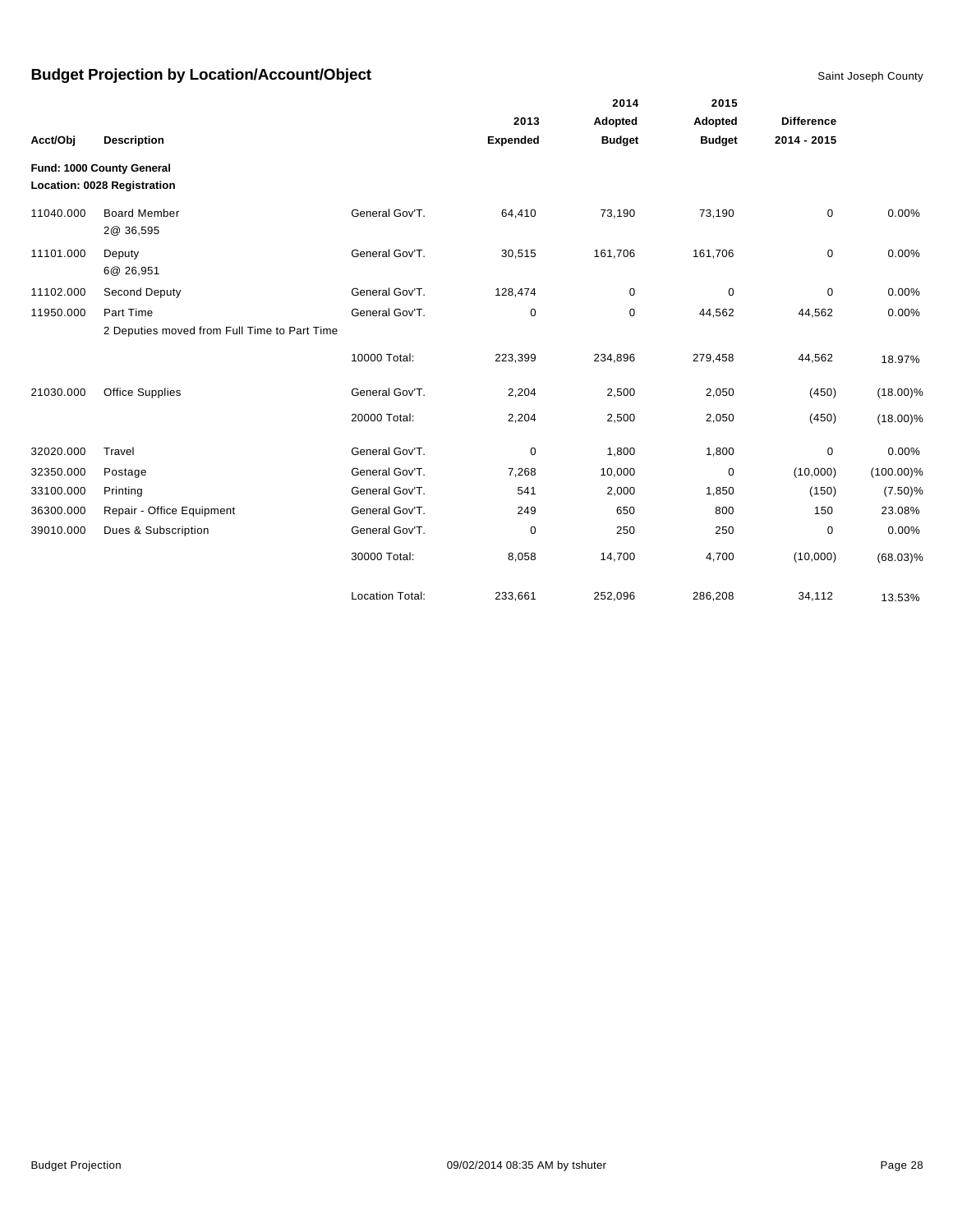|           |                                                                                                        |                        |                 | 2014          | 2015          |                   |             |
|-----------|--------------------------------------------------------------------------------------------------------|------------------------|-----------------|---------------|---------------|-------------------|-------------|
|           |                                                                                                        |                        | 2013            | Adopted       | Adopted       | <b>Difference</b> |             |
| Acct/Obj  | <b>Description</b>                                                                                     |                        | <b>Expended</b> | <b>Budget</b> | <b>Budget</b> | 2014 - 2015       |             |
|           | Fund: 1000 County General<br>Location: 0029 Co. Jail Maint.                                            |                        |                 |               |               |                   |             |
| 11022.000 | <b>Assistant Buildings Engineer</b>                                                                    | General Gov'T.         | 52,500          | 53,550        | 53,550        | 0                 | 0.00%       |
| 11689.000 | Lead Maintenance Man                                                                                   | General Gov'T.         | 33,356          | 34,023        | 34,023        | 0                 | 0.00%       |
| 11690.000 | Maintenance Man<br>2 @ \$31,093                                                                        | General Gov'T.         | 60,966          | 62,185        | 62,185        | 0                 | 0.00%       |
| 11959.000 | Maintenance Part Time Class 3<br>1300 Hours @ 8.03 per hour (10,439) each for 3 Part Time Housekeepers | General Gov'T.         | 22,903          | 31,317        | 31,317        | 0                 | 0.00%       |
| 14900.000 | Uniforms                                                                                               | General Gov'T.         | 687             | 700           | 700           | 0                 | 0.00%       |
|           |                                                                                                        | 10000 Total:           | 170,412         | 181,775       | 181,775       | 0                 | 0.00%       |
| 22011.000 | <b>Diesel Fuel</b>                                                                                     | General Gov'T.         | 1,258           | 1,325         | 1,325         | $\mathbf 0$       | 0.00%       |
| 22210.000 | <b>Institutional Supplies</b>                                                                          | General Gov'T.         | 66,144          | 80,000        | 80,000        | 0                 | 0.00%       |
| 22417.000 | <b>General Supplies</b>                                                                                | General Gov'T.         | 27,092          | 42,000        | 42,000        | 0                 | 0.00%       |
| 23460.000 | <b>Other Materials</b>                                                                                 | General Gov'T.         | 44,148          | 50,000        | 50,000        | 0                 | 0.00%       |
|           |                                                                                                        | 20000 Total:           | 138,642         | 173,325       | 173,325       | 0                 | 0.00%       |
| 35010.000 | Electric                                                                                               | General Gov'T.         | 251,353         | 306,200       | 306,200       | 0                 | 0.00%       |
|           | \$19,200 for Power at four shelters for the tower sites for Communications                             |                        |                 |               |               |                   |             |
| 35020.000 | Gas                                                                                                    | General Gov'T.         | 97,416          | 284,509       | 227,627       | (56, 882)         | (19.99)%    |
| 35030.000 | Water & Sewage                                                                                         | General Gov'T.         | 87,794          | 90,000        | 90,000        | 0                 | 0.00%       |
| 35090.000 | <b>Trash Removal</b>                                                                                   | General Gov'T.         | 13,790          | 20,000        | 20,000        | 0                 | 0.00%       |
| 36011.000 | <b>Bldg Maintenance</b>                                                                                | General Gov'T.         | 17,000          | 17,000        | 17,000        | $\Omega$          | 0.00%       |
| 36017.000 | <b>Professional Services</b>                                                                           | General Gov'T.         | 0               | 0             | 31,000        | 31,000            | 0.00%       |
| 36200.000 | Repairs - Other Equipment                                                                              | General Gov'T.         | 99,580          | 100,000       | 69,000        | (31,000)          | $(31.00)\%$ |
|           |                                                                                                        | 30000 Total:           | 566,933         | 817,709       | 760,827       | (56, 882)         | $(6.96)\%$  |
|           |                                                                                                        | <b>Location Total:</b> | 875,987         | 1,172,809     | 1,115,927     | (56, 882)         | $(4.85)\%$  |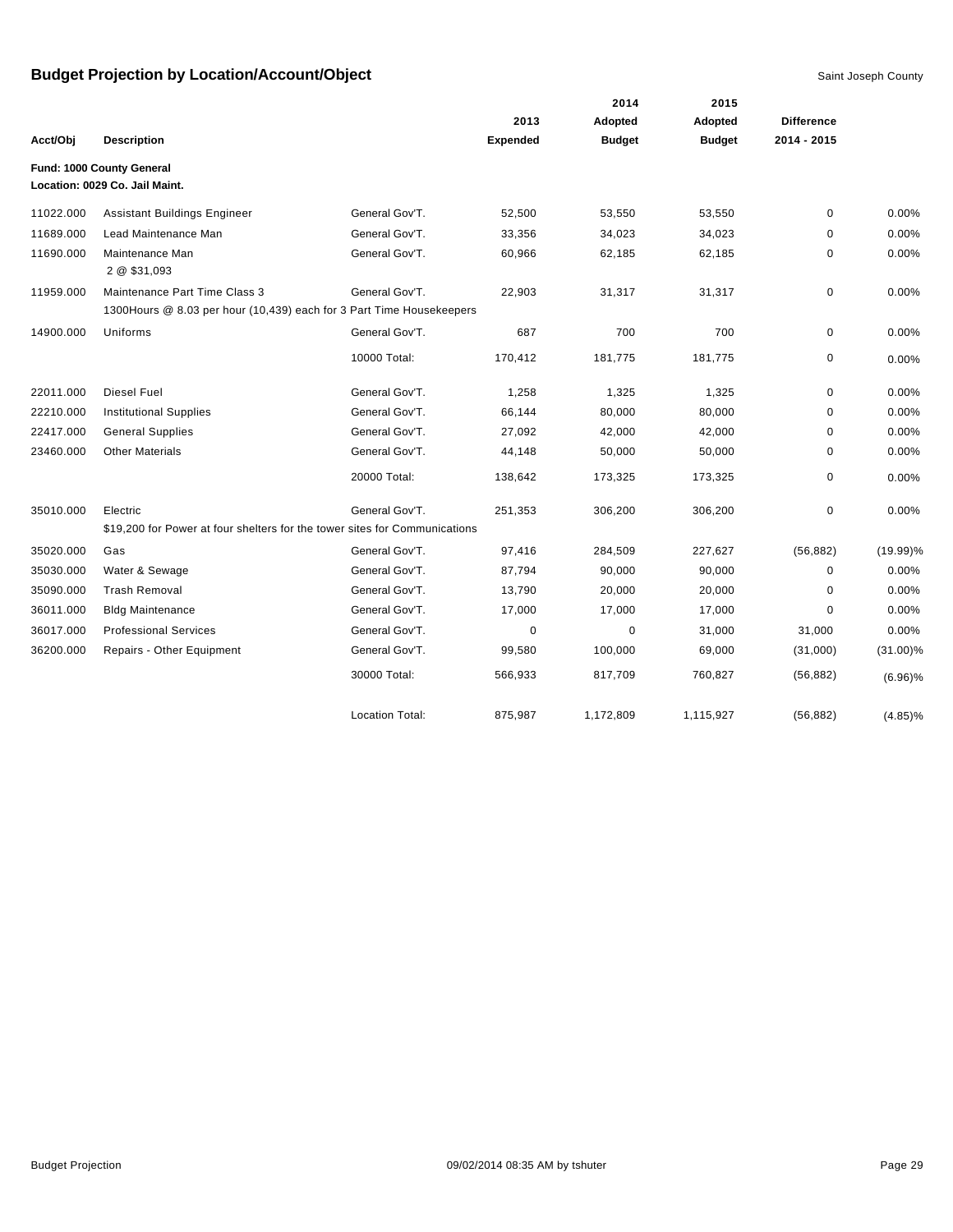|           |                                   |                        |                 | 2014          | 2015          |                   |              |
|-----------|-----------------------------------|------------------------|-----------------|---------------|---------------|-------------------|--------------|
|           |                                   |                        | 2013            | Adopted       | Adopted       | <b>Difference</b> |              |
| Acct/Obj  | <b>Description</b>                |                        | <b>Expended</b> | <b>Budget</b> | <b>Budget</b> | 2014 - 2015       |              |
|           | Fund: 1000 County General         |                        |                 |               |               |                   |              |
|           | Location: 0031 Weights & Measures |                        |                 |               |               |                   |              |
| 11031.000 | Inspector-Weights & Measures      | General Gov'T.         | 35,962          | 36,681        | 36,681        | $\mathbf 0$       | 0.00%        |
| 11051.000 | Dep. Inspector-Wghts.&Measures    | General Gov'T.         | 32,538          | 33,189        | 33,189        | $\mathbf 0$       | 0.00%        |
| 11950.000 | Part Time                         | General Gov'T.         | 2,479           | 2,859         | 2,859         | $\mathbf 0$       | 0.00%        |
|           | 10.61 per hour                    |                        |                 |               |               |                   |              |
| 14800.000 | <b>Fica Contribution</b>          | General Gov'T.         | 5,320           | 5,271         | 5,271         | $\pmb{0}$         | 0.00%        |
| 14810.000 | P.E.R.F.                          | General Gov'T.         | 5,480           | 6,774         | 7,843         | 1,069             | 15.78%       |
|           | 11.0%                             |                        |                 |               |               |                   |              |
| 14840.000 | Group Insurance                   | General Gov'T.         | 5,430           | 5,500         | 5,500         | $\mathbf 0$       | 0.00%        |
| 14900.000 | Uniforms                          | General Gov'T.         | 300             | 300           | 500           | 200               | 66.67%       |
|           |                                   | 10000 Total:           | 87,509          | 90,574        | 91,843        | 1,269             | 1.40%        |
| 21022.000 | Seals & Seal Plug                 | General Gov'T.         | 456             | 500           | 500           | $\mathbf 0$       | 0.00%        |
| 21030.000 | <b>Office Supplies</b>            | General Gov'T.         | 453             | 400           | 200           | (200)             | $(50.00)\%$  |
| 22010.000 | Gas Oil & Lubricants              | General Gov'T.         | 3,519           | 3,600         | 3,852         | 252               | 7.00%        |
|           |                                   | 20000 Total:           | 4,428           | 4,500         | 4,552         | 52                | 1.16%        |
| 31070.000 | <b>Other Contractual Services</b> | General Gov'T.         | $\mathbf 0$     | 7,000         | 6,308         | (692)             | $(9.89)\%$   |
| 32020.000 | Travel                            | General Gov'T.         | $\mathbf 0$     | 400           | 750           | 350               | 87.50%       |
| 32350.000 | Postage                           | General Gov'T.         | 11              | 100           | $\mathbf 0$   | (100)             | $(100.00)\%$ |
| 33100.000 | Printing                          | General Gov'T.         | $\mathbf 0$     | 200           | $\mathbf 0$   | (200)             | $(100.00)\%$ |
| 36100.000 | Repairs - Auto & Truck            | General Gov'T.         | 80              | 1,500         | 1,350         | (150)             | $(10.00)\%$  |
| 36200.000 | Repairs - Other Equipment         | General Gov'T.         | 473             | 200           | 200           | $\mathbf 0$       | 0.00%        |
|           |                                   | 30000 Total:           | 564             | 9,400         | 8,608         | (792)             | $(8.43)\%$   |
| 44250.000 | <b>Office Machines</b>            | General Gov'T.         | 332             | $\pmb{0}$     | 400           | 400               | 0.00%        |
|           |                                   | 40000 Total:           | 332             | $\pmb{0}$     | 400           | 400               | 0.00%        |
|           |                                   | <b>Location Total:</b> | 92,833          | 104,474       | 105,403       | 929               | 0.89%        |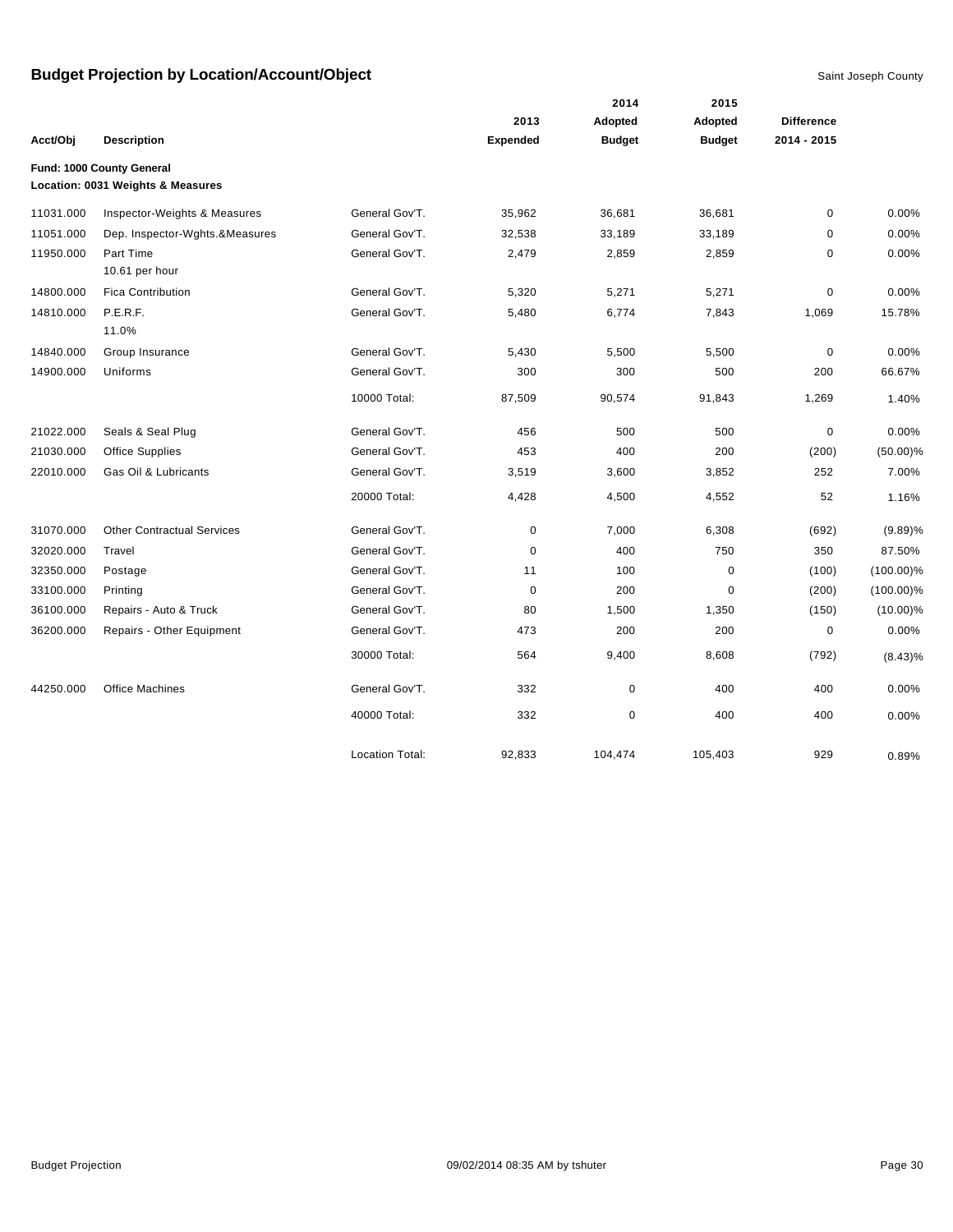|           |                                      |                        |                 | 2014          | 2015          |                   |              |
|-----------|--------------------------------------|------------------------|-----------------|---------------|---------------|-------------------|--------------|
|           |                                      |                        | 2013            | Adopted       | Adopted       | <b>Difference</b> |              |
| Acct/Obj  | <b>Description</b>                   |                        | <b>Expended</b> | <b>Budget</b> | <b>Budget</b> | 2014 - 2015       |              |
|           | Fund: 1000 County General            |                        |                 |               |               |                   |              |
|           | Location: 0032 Area Plan             |                        |                 |               |               |                   |              |
| 11032.000 | <b>Executive Director</b>            | General Gov'T.         | 66,866          | 68,203        | 68,203        | $\mathbf 0$       | 0.00%        |
| 11075.000 | Deputy Director                      | General Gov'T.         | 57,943          | 59,102        | 59,102        | $\pmb{0}$         | 0.00%        |
| 11313.000 | G.I.S. Technician                    | General Gov'T.         | 38,898          | 39,676        | 39,676        | $\mathbf 0$       | 0.00%        |
|           | Salary also paid from Election Board |                        |                 |               |               |                   |              |
| 11366.000 | Planner<br>3@ 37,995                 | General Gov'T.         | 107,452         | 113,985       | 113,985       | 0                 | 0.00%        |
| 11610.000 | Office Mgr                           | General Gov'T.         | 30,041          | 30,642        | 30,642        | $\mathbf 0$       | 0.00%        |
|           |                                      | 10000 Total:           | 301,200         | 311,608       | 311,608       | $\mathbf 0$       | 0.00%        |
| 21030.000 | <b>Office Supplies</b>               | General Gov'T.         | 536             | 1,700         | 1,700         | $\mathbf 0$       | 0.00%        |
| 22010.000 | Gas Oil & Lubricants                 | General Gov'T.         | 381             | 800           | 800           | 0                 | 0.00%        |
| 22100.000 | <b>Tires &amp; Tubes</b>             | General Gov'T.         | $\mathbf 0$     | 100           | 100           | $\mathbf 0$       | 0.00%        |
| 22120.000 | Garage & Motor Supplies              | General Gov'T.         | 22              | 100           | 100           | $\mathbf 0$       | 0.00%        |
| 24010.000 | Other Supplies                       | General Gov'T.         | 1,112           | 2,000         | 1,788         | (212)             | $(10.60)\%$  |
|           |                                      | 20000 Total:           | 2,051           | 4,700         | 4,488         | (212)             | (4.51)%      |
| 32050.000 | Instruction & Training               | General Gov'T.         | $\mathbf 0$     | 500           | 712           | 212               | 42.40%       |
| 32350.000 | Postage                              | General Gov'T.         | 543             | 1,200         | 0             | (1,200)           | $(100.00)\%$ |
| 33010.000 | <b>Publication Of Legal Notices</b>  | General Gov'T.         | 387             | 1,000         | 1,000         | $\pmb{0}$         | 0.00%        |
| 33200.000 | Photo & Blueprinting                 | General Gov'T.         | 250             | 600           | 600           | 0                 | 0.00%        |
| 36300.000 | Repair - Office Equipment            | General Gov'T.         | 480             | 1,400         | 1,400         | $\mathbf 0$       | 0.00%        |
| 37100.000 | Auto Lease                           | General Gov'T.         | $\mathbf 0$     | $\mathbf{1}$  | $\mathbf{1}$  | $\mathbf 0$       | 0.00%        |
| 39010.000 | Dues & Subscription                  | General Gov'T.         | 180             | 400           | 400           | $\mathbf 0$       | 0.00%        |
| 39750.000 | Data Processing                      | General Gov'T.         | 3,331           | 0             | 0             | $\pmb{0}$         | 0.00%        |
| 39980.000 | Funds W/O Approp.                    | General Gov'T.         | 180             | $\mathbf 0$   | 0             | $\pmb{0}$         | 0.00%        |
|           |                                      | 30000 Total:           | 5,351           | 5,101         | 4,113         | (988)             | $(19.37)\%$  |
|           |                                      | <b>Location Total:</b> | 308,602         | 321,409       | 320,209       | (1,200)           | $(0.37)\%$   |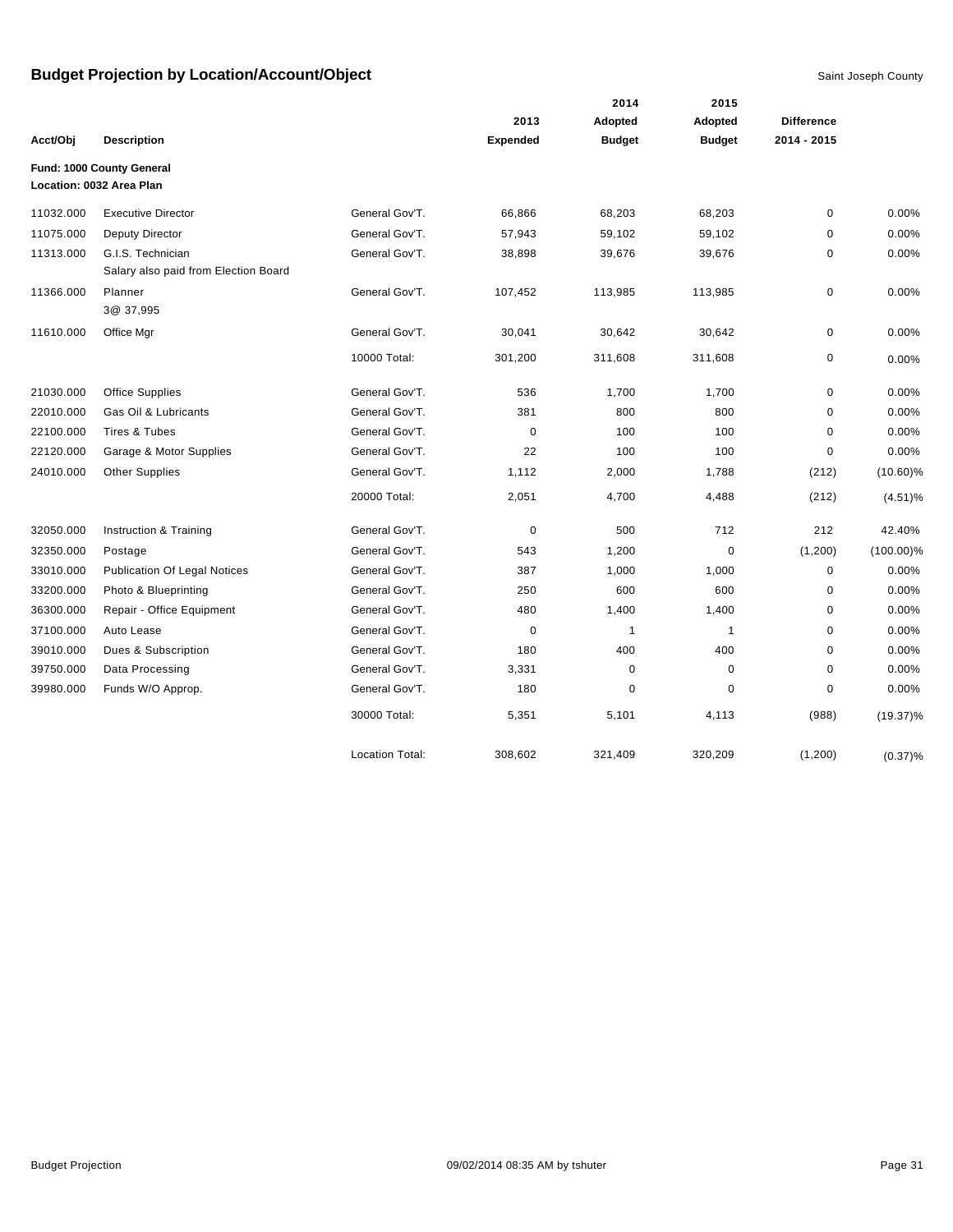|           |                                                             |                        |                 | 2014          | 2015          |                   |              |
|-----------|-------------------------------------------------------------|------------------------|-----------------|---------------|---------------|-------------------|--------------|
|           |                                                             |                        | 2013            |               | Adopted       | <b>Difference</b> |              |
| Acct/Obj  | <b>Description</b>                                          |                        | <b>Expended</b> | <b>Budget</b> | <b>Budget</b> | 2014 - 2015       |              |
|           | Fund: 1000 County General<br>Location: 0033 N.I.H.S. Museum |                        |                 |               |               |                   |              |
| 11009.000 | Director                                                    | General Gov'T.         | 31,000          | 31,620        | 31,258        | (362)             | $(1.14)\%$   |
| 11365.000 | Curator                                                     | General Gov'T.         | 21,841          | 22,278        | 22,278        | 0                 | $0.00\%$     |
| 11954.000 | <b>Registrar Part Time</b>                                  | General Gov'T.         | 9,229           | 9,414         | 9,414         | 0                 | 0.00%        |
|           | 362.06 max per pay period                                   |                        |                 |               |               |                   |              |
|           |                                                             | 10000 Total:           | 62,070          | 63,312        | 62,950        | (362)             | (0.57)%      |
| 35015.000 | <b>Utilities</b>                                            | General Gov'T.         | 5,000           | 5,000         | $\mathbf 0$   | (5,000)           | $(100.00)\%$ |
|           |                                                             | 30000 Total:           | 5,000           | 5,000         | 0             | (5,000)           | $(100.00)\%$ |
|           |                                                             | <b>Location Total:</b> | 67,070          | 68,312        | 62,950        | (5, 362)          | $(7.85)\%$   |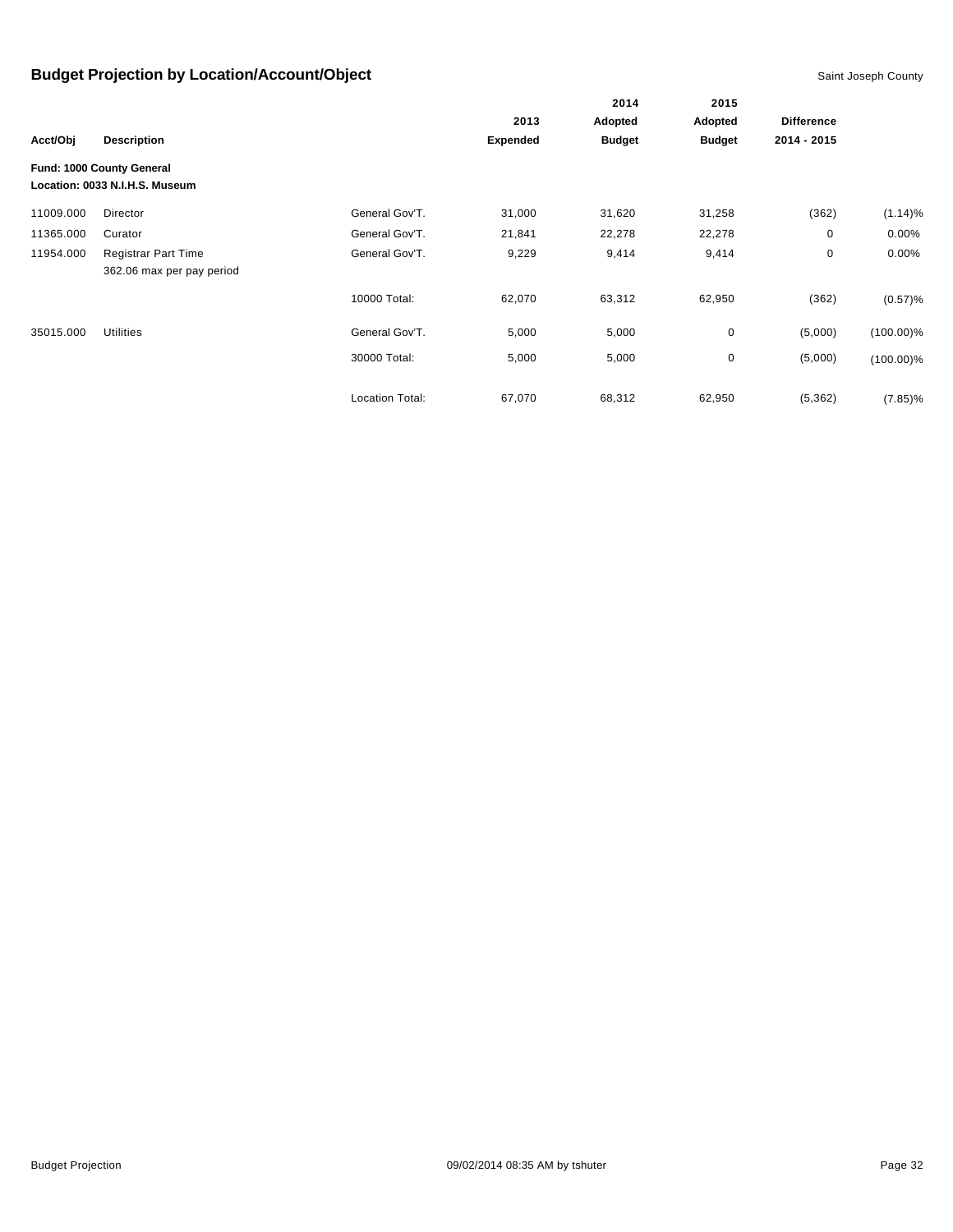|           |                                                                                                                                                           |                |                 | 2014          | 2015          |                   |              |
|-----------|-----------------------------------------------------------------------------------------------------------------------------------------------------------|----------------|-----------------|---------------|---------------|-------------------|--------------|
|           |                                                                                                                                                           |                | 2013            | Adopted       | Adopted       | <b>Difference</b> |              |
| Acct/Obj  | <b>Description</b>                                                                                                                                        |                | <b>Expended</b> | <b>Budget</b> | <b>Budget</b> | 2014 - 2015       |              |
|           | Fund: 1000 County General<br><b>Location: 0034 Commissioners</b>                                                                                          |                |                 |               |               |                   |              |
| 11032.000 | <b>Executive Director</b>                                                                                                                                 | General Gov'T. | 0               | 0             | 0             | 0                 | 0.00%        |
| 11034.000 | <b>County Commissioner</b>                                                                                                                                | General Gov'T. | 113,256         | 119,372       | 119,372       | 0                 | 0.00%        |
|           | 1@ 42,358 2@ 38,507                                                                                                                                       |                |                 |               |               |                   |              |
| 11077.000 | Admin. Assistant<br>1@35881 NEW POSITION APPROVED IN 2013 MOVED TO EXECUTIVE SECRETARY FOR 2014                                                           | General Gov'T. | 51,444          | 36,599        | 36,599        | 0                 | 0.00%        |
| 11211.000 | <b>Financial Coordinator</b><br>POSITION WAS HR SPECIALIST IN 2013 @ 30,467                                                                               | General Gov'T. | 0               | 34,000        | 34,000        | 0                 | 0.00%        |
| 11303.000 | <b>County Attorney</b>                                                                                                                                    | General Gov'T. | 25,940          | 26,459        | 26,459        | 0                 | 0.00%        |
| 11304.000 | <b>Asst County Attorney</b>                                                                                                                               | General Gov'T. | 28,242          | 19,056        | 19,056        | 0                 | 0.00%        |
| 11305.000 | Deputy County Attorney<br>5 @ \$14,085                                                                                                                    | General Gov'T. | 60,547          | 70,426        | 70,426        | 0                 | 0.00%        |
| 11306.000 | <b>County Personnel Mgr</b><br>NEW JOB TITLE OF HR DIRECTOR FOR 2014                                                                                      | General Gov'T. | 50,278          | 0             | 0             | 0                 | 0.00%        |
| 11307.000 | County Purchasing Mgr                                                                                                                                     | General Gov'T. | 39,308          | 40,094        | 40,094        | 0                 | 0.00%        |
| 11316.000 | Veterans' Service Officer                                                                                                                                 | General Gov'T. | 26,500          | 30,375        | 30,375        | 0                 | 0.00%        |
| 11346.000 | <b>HR Generalist</b>                                                                                                                                      | General Gov'T. | 24,221          | 31,500        | 31,500        | 0                 | 0.00%        |
| 11600.000 | <b>Fixed Asset Specialist</b>                                                                                                                             | General Gov'T. | 31,473          | 32,102        | 32,102        | 0                 | 0.00%        |
| 11606.000 | <b>Clerk Supervisor</b><br>NEW TITLE OF CLERK FOR 2014                                                                                                    | General Gov'T. | 22,306          | 0             | 0             | 0                 | 0.00%        |
| 11650.000 | <b>Executive Secretary</b><br>2@ 28,050 INCLUDES ONE ADMIN ASST POSITION CHANGED TO EXEC SEC FOR 2014                                                     | General Gov'T. | 24,235          | 56,100        | 56,100        | 0                 | 0.00%        |
| 11657.000 | Clerk                                                                                                                                                     | General Gov'T. | 5,254           | 25,000        | 25,000        | 0                 | 0.00%        |
|           | TITLE CHANGED FROM CLERK SUPERVISOR AND PART TIME VETERAN SERVICE CLERK MOVED TO CLERK PT FOR 2014                                                        |                |                 |               |               |                   |              |
| 11658.000 | Supply/Stock Clerk<br>\$12,65 per hr @ 1666 hours                                                                                                         | General Gov'T. | 19,104          | 21,071        | 21,071        | 0                 | 0.00%        |
| 11698.000 | Human Resources Specialist<br>NEW TITLE OF FINANCIAL COORDINATOR FOR 2014                                                                                 | General Gov'T. | 30,000          | 0             | 0             | 0                 | 0.00%        |
| 11699.000 | Human Resources Director                                                                                                                                  | General Gov'T. | 0               | 50,278        | 53,378        | 3,100             | 6.17%        |
|           | POSITION WAS COUNTY PERSONNEL MGR-NEW TITLE FOR 2014 HR DIRECTOR-INCREASE OF 3,700 TO BE FUNDED WITH GROUP HEALTH ADMIN FEES<br>AND REIMB TO GENERAL FUND |                |                 |               |               |                   |              |
| 11719.000 | Secretary                                                                                                                                                 | General Gov'T. | 0               | 0             | 25,000        | 25,000            | 0.00%        |
| 11945.000 | Insurance Investigator P.T.<br>2 PART TIME POSITIONS-NOW ONE FULL TIME FOR 2014                                                                           | General Gov'T. | 24,060          | 32,000        | 32,000        | 0                 | 0.00%        |
| 11950.000 | Part Time<br>10.00 per hr max                                                                                                                             | General Gov'T. | 0               | 5,000         | 5,000         | 0                 | 0.00%        |
| 11952.000 | <b>Clerk Part Time</b><br>MOVED FROM CLERK TO CLERK PT @ 7.80 per hr max                                                                                  | General Gov'T. | 0               | 5,541         | 0             | (5, 541)          | $(100.00)\%$ |
| 14840.000 | Group Insurance                                                                                                                                           | General Gov'T. | 1,357,310       | 0             | 0             | 0                 | 0.00%        |
|           |                                                                                                                                                           | 10000 Total:   | 1,933,478       | 634,973       | 657,532       | 22,559            | 3.55%        |
| 21020.000 | <b>Official Forms &amp; Records</b>                                                                                                                       | General Gov'T. | 416             | 600           | 600           | 0                 | 0.00%        |
| 21030.000 | <b>Office Supplies</b>                                                                                                                                    | General Gov'T. | 66,221          | 70,000        | 70,000        | 0                 | 0.00%        |
| 21110.000 | <b>Duplicating Supplies</b>                                                                                                                               | General Gov'T. | 199             | 2,300         | 1,150         | (1, 150)          | $(50.00)\%$  |
| 22010.000 | Gas Oil & Lubricants                                                                                                                                      | General Gov'T. | 475             | 6,000         | 0             | (6,000)           | $(100.00)\%$ |
|           |                                                                                                                                                           | 20000 Total:   | 67,311          | 78,900        | 71,750        | (7, 150)          | $(9.06)\%$   |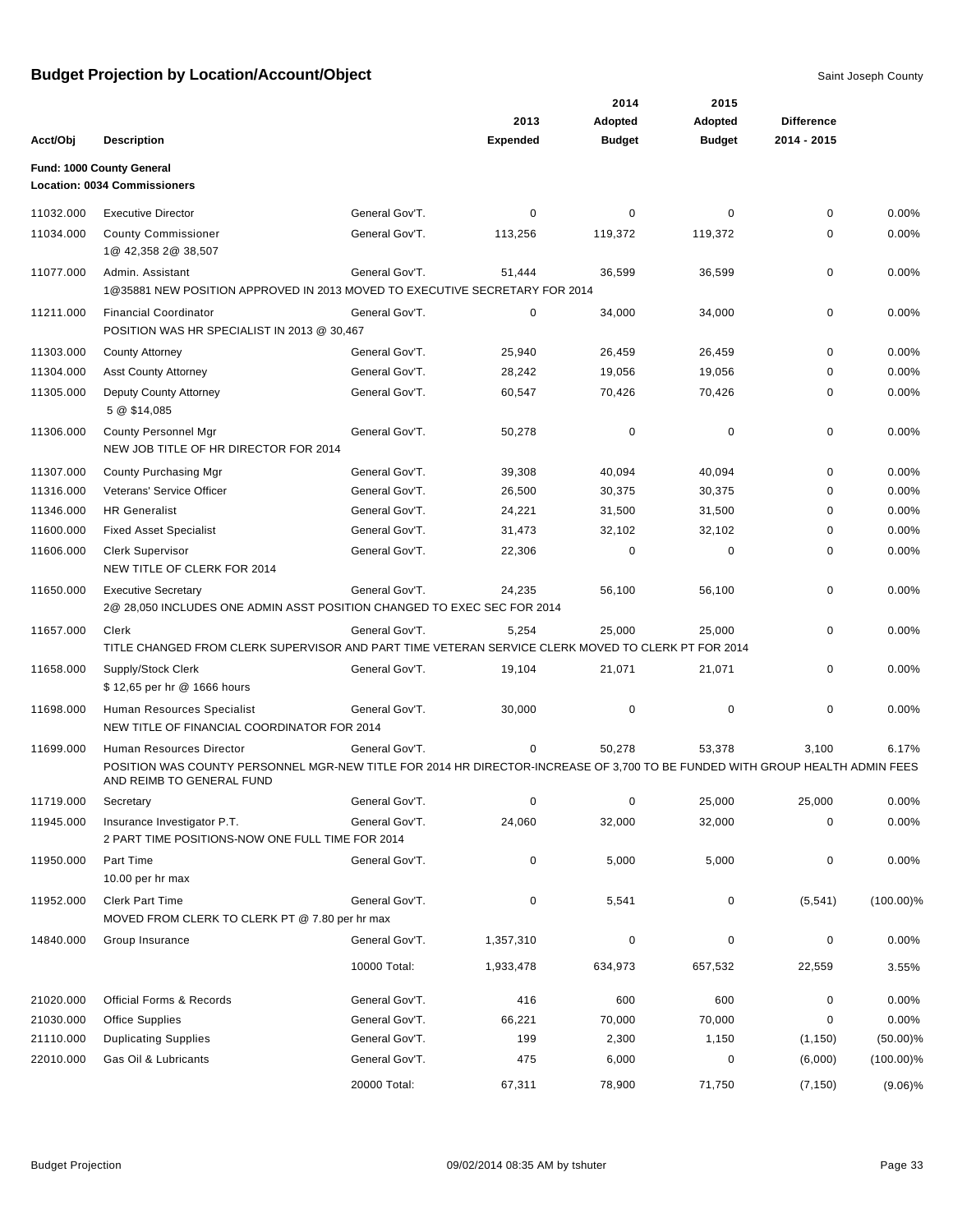|           |                                      |                 |                 | 2014          | 2015          |                   |              |
|-----------|--------------------------------------|-----------------|-----------------|---------------|---------------|-------------------|--------------|
|           |                                      |                 | 2013            | Adopted       | Adopted       | <b>Difference</b> |              |
| Acct/Obj  | <b>Description</b>                   |                 | <b>Expended</b> | <b>Budget</b> | <b>Budget</b> | 2014 - 2015       |              |
|           | Fund: 1000 County General            |                 |                 |               |               |                   |              |
|           | <b>Location: 0034 Commissioners</b>  |                 |                 |               |               |                   |              |
| 31010.000 | <b>Legal Services</b>                | General Gov'T.  | 23,373          | 23,000        | 250,000       | 227,000           | 986.96%      |
| 31070.000 | <b>Other Contractual Services</b>    | General Gov'T.  | 236,595         | 230,000       | 100,000       | (130,000)         | $(56.52)\%$  |
| 31152.000 | <b>Paramedic Services</b>            | General Gov'T.  | 1,608,680       | 2,120,000     | 1,770,000     | (350,000)         | $(16.51)\%$  |
| 31215.000 | Drug Test Fees                       | General Gov'T.  | $\pmb{0}$       | $\pmb{0}$     | 20,000        | 20,000            | 0.00%        |
| 32020.000 | Travel                               | General Gov'T.  | 6,013           | 10,000        | 15,000        | 5,000             | 50.00%       |
| 32022.000 | <b>Return Of Fugitives</b>           | General Gov'T.  | 41,657          | 25,000        | 20,000        | (5,000)           | $(20.00)\%$  |
|           | <b>Transferred back from Sheriff</b> |                 |                 |               |               |                   |              |
| 32050.000 | Instruction & Training               | General Gov'T.  | $\mathbf 0$     | 15,000        | 10,000        | (5,000)           | $(33.33)\%$  |
| 32051.000 | Promotion                            | General Gov'T.  | 1,899           | 5,000         | 5,000         | 0                 | 0.00%        |
| 32200.000 | Telephone                            | General Gov'T.  | 323,929         | 300,000       | 250,000       | (50,000)          | $(16.67)\%$  |
| 32350.000 | Postage                              | General Gov'T.  | 206,283         | 230,000       | 200,000       | (30,000)          | $(13.04)\%$  |
| 33010.000 | <b>Publication Of Legal Notices</b>  | General Gov'T.  | 96,240          | 110,000       | 80,000        | (30,000)          | $(27.27)\%$  |
| 33025.000 | Other                                | General Gov'T.  | 17,304          | 45,000        | 0             | (45,000)          | $(100.00)\%$ |
| 34030.000 | Insurance Coverage                   | General Gov'T.  | 520,000         | 520,000       | 285,000       | (235,000)         | $(45.19)\%$  |
| 35015.000 | <b>Utilities</b>                     | General Gov'T.  | $\pmb{0}$       | 2,000         | 2,000         | $\pmb{0}$         | 0.00%        |
| 36200.000 | Repairs - Other Equipment            | General Gov'T.  | 26,210          | 40,000        | 25,000        | (15,000)          | $(37.50)\%$  |
| 36500.000 | Service Contract                     | General Gov'T.  | 16,283          | 15,400        | 15,400        | $\pmb{0}$         | 0.00%        |
| 39010.000 | Dues & Subscription                  | General Gov'T.  | 14,674          | 25,000        | 18,000        | (7,000)           | $(28.00)\%$  |
| 39201.000 | <b>Mental Health</b>                 | General Gov'T.  | 1,510,493       | 3,078,000     | 3,161,106     | 83,106            | 2.70%        |
| 39202.000 | <b>Council For Special Needs</b>     | General Gov'T.  | 455,000         | 455,000       | 455,000       | $\pmb{0}$         | 0.00%        |
| 39241.000 | <b>Memorial Day Expense</b>          | General Gov'T.  | 6,900           | 10,000        | 10,000        | 0                 | 0.00%        |
| 39242.000 | <b>Cemetary Committee</b>            | General Gov'T.  | 0               | 1,000         | 1,000         | 0                 | 0.00%        |
| 39251.000 | <b>Humane Society</b>                | General Gov'T.  | 122,800         | 122,800       | 122,800       | 0                 | 0.00%        |
| 39261.000 | M.A.C.O.G.                           | General Gov'T.  | 92,946          | 92,946        | 92,946        | 0                 | 0.00%        |
| 39401.000 | Mandates                             | General Gov'T.  | 101,928         | 100,000       | 100,000       | 0                 | 0.00%        |
| 39402.000 | Care Patients & Inmates              | General Gov'T.  | 91,421          | 75,000        | 75,000        | 0                 | 0.00%        |
| 39403.000 | <b>Burial</b>                        | General Gov'T.  | 50,050          | 55,000        | 55,000        | 0                 | 0.00%        |
| 39411.000 | <b>Animal Health Test</b>            | General Gov'T.  | 0               | 1,000         | 1,000         | 0                 | 0.00%        |
| 39450.000 | <b>Environmental Control</b>         | General Gov'T.  | 22,217          | 88,000        | 70,000        | (18,000)          | $(20.45)\%$  |
| 39491.000 | Change Of Venue                      | General Gov'T.  | $\mathbf 0$     | 1,000         | 1,000         | 0                 | 0.00%        |
| 39500.000 | Kankakee River Assessment            | General Gov'T.  | 6,650           | 6,650         | 6,650         | 0                 | 0.00%        |
| 39600.000 | Refunds, Awards & Indemnities        | General Gov'T.  | 95,006          | 0             | 0             | 0                 | 0.00%        |
| 39601.000 | Interest On Refunds                  | General Gov'T.  | 443,717         | 0             | 0             | 0                 | 0.00%        |
| 39601.004 | Interest On Refunds                  | Penalties & Int | 3,943           | 0             | 0             | 0                 | 0.00%        |
| 39602.000 | <b>Property Tax Refunds</b>          | General Gov'T.  | 5,605,738       | 0             | 0             | 0                 | 0.00%        |
| 39955.000 | Sale Cost-Co. Property               | General Gov'T.  | 0               | 35,000        | 15,000        | (20,000)          | $(57.14)\%$  |
|           |                                      | 30000 Total:    | 11,747,949      | 7,836,796     | 7,231,902     | (604, 894)        | (7.72)%      |
|           |                                      | Location Total: | 13,748,738      | 8,550,669     | 7,961,184     | (589, 485)        | (6.89)%      |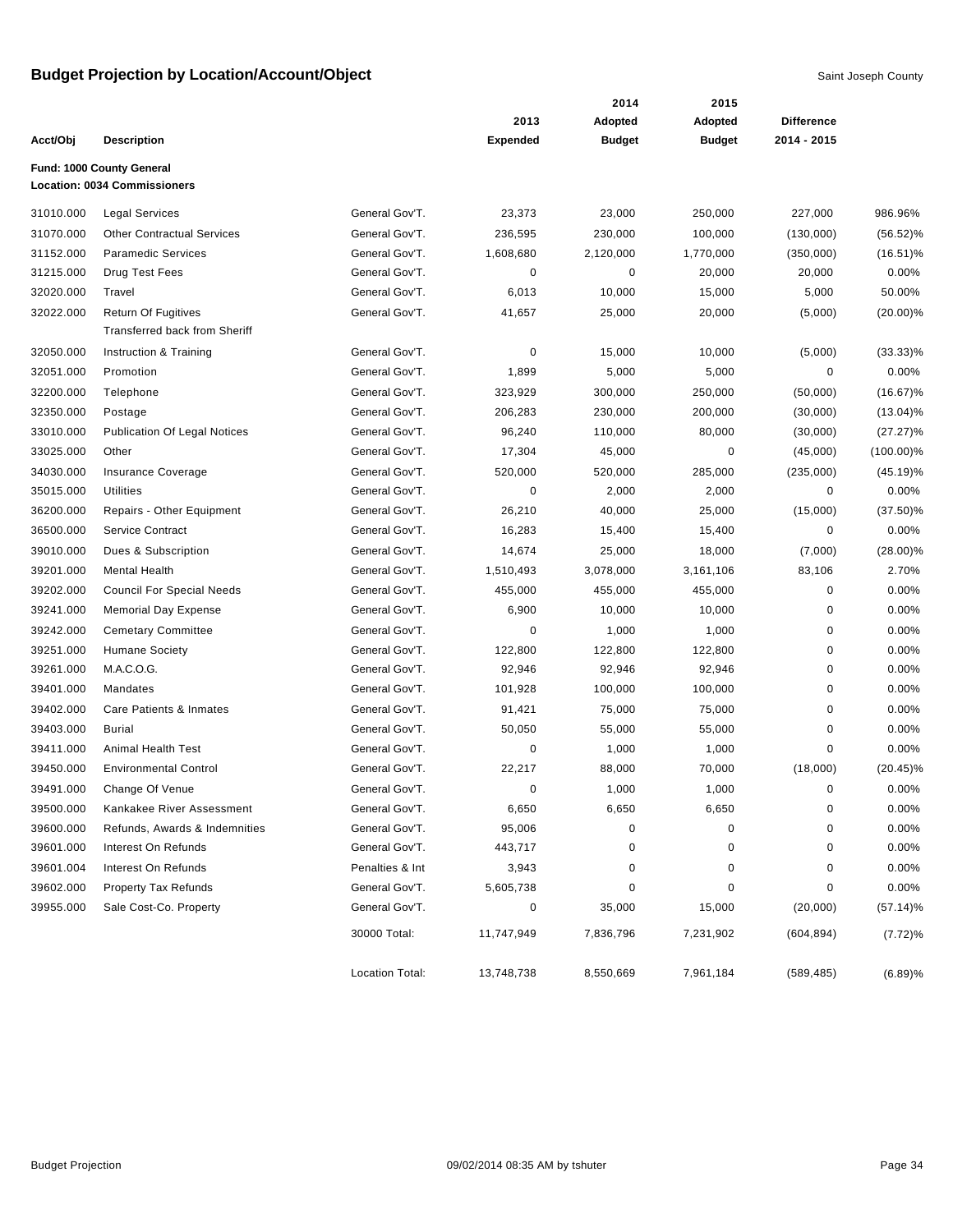|           |                                                                                |                        |                 | 2014          | 2015          |                   |              |
|-----------|--------------------------------------------------------------------------------|------------------------|-----------------|---------------|---------------|-------------------|--------------|
|           |                                                                                |                        | 2013            | Adopted       | Adopted       | <b>Difference</b> |              |
| Acct/Obj  | <b>Description</b>                                                             |                        | <b>Expended</b> | <b>Budget</b> | <b>Budget</b> | 2014 - 2015       |              |
|           | Fund: 1000 County General                                                      |                        |                 |               |               |                   |              |
|           | Location: 0035 County Council                                                  |                        |                 |               |               |                   |              |
| 11035.000 | County Councilman<br>8@ 14,003 1@ 15,403                                       | General Gov'T.         | 123,024         | 127,427       | 127,427       | 0                 | 0.00%        |
| 11041.000 | <b>Attorney Part Time</b>                                                      | General Gov'T.         | 22,657          | 23,110        | 23,110        | 0                 | 0.00%        |
| 11080.000 | Chief Of Admin/Finance                                                         | General Gov'T.         | 0               | 45,000        | 0             | (45,000)          | $(100.00)\%$ |
| 11650.000 | <b>Executive Secretary</b>                                                     | General Gov'T.         | 29,500          | 30,090        | 30,090        | $\pmb{0}$         | 0.00%        |
|           |                                                                                | 10000 Total:           | 175,181         | 225,627       | 180,627       | (45,000)          | $(19.94)\%$  |
| 21030.000 | <b>Office Supplies</b>                                                         | General Gov'T.         | 537             | 1,200         | 1,000         | (200)             | $(16.67)\%$  |
|           |                                                                                | 20000 Total:           | 537             | 1,200         | 1,000         | (200)             | $(16.67)\%$  |
| 31070.000 | <b>Other Contractual Services</b><br>Code Book Maintenance & Deniston Contract | General Gov'T.         | 2,021           | 13,000        | 13,000        | 0                 | 0.00%        |
| 32350.000 | Postage                                                                        | General Gov'T.         | 123             | 250           | 0             | (250)             | $(100.00)\%$ |
| 33100.000 | Printing                                                                       | General Gov'T.         | $\mathbf 0$     | 100           | 100           | 0                 | 0.00%        |
| 36300.000 | Repair - Office Equipment                                                      | General Gov'T.         | 30              | 100           | 100           | 0                 | 0.00%        |
| 37400.000 | Leases - Photocopy                                                             | General Gov'T.         | 220             | 560           | 560           | $\Omega$          | 0.00%        |
| 39600.000 | Refunds, Awards & Indemnities                                                  | General Gov'T.         | 0               | $\mathbf 0$   | 50,000        | 50,000            | 0.00%        |
|           |                                                                                | 30000 Total:           | 2,394           | 14,010        | 63,760        | 49,750            | 355.10%      |
|           |                                                                                | <b>Location Total:</b> | 178,112         | 240,837       | 245,387       | 4,550             | 1.89%        |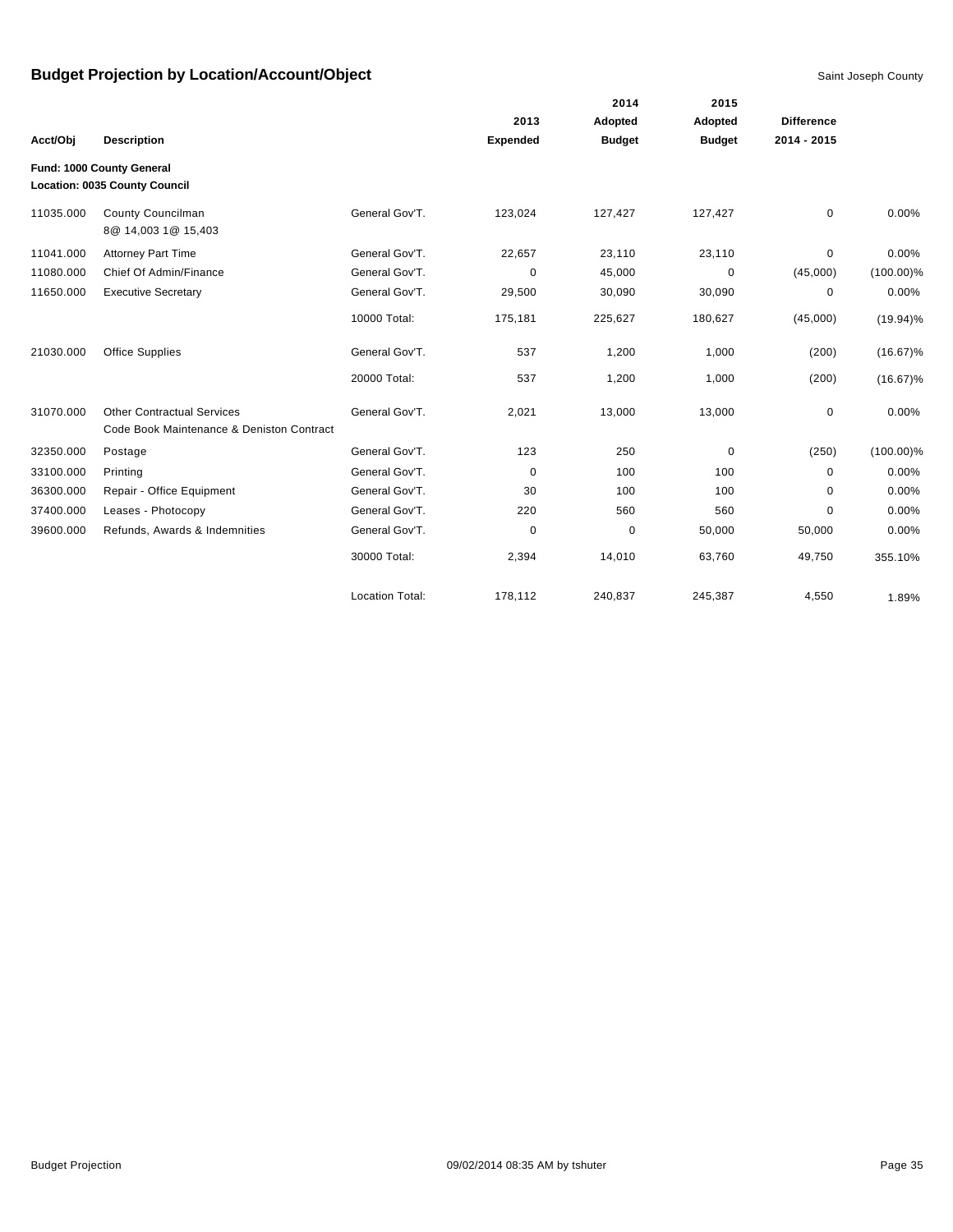|           |                                                                                                                                                                                                |                        |                 | 2014          | 2015          |                   |            |
|-----------|------------------------------------------------------------------------------------------------------------------------------------------------------------------------------------------------|------------------------|-----------------|---------------|---------------|-------------------|------------|
|           |                                                                                                                                                                                                |                        | 2013            | Adopted       | Adopted       | <b>Difference</b> |            |
| Acct/Obi  | <b>Description</b>                                                                                                                                                                             |                        | <b>Expended</b> | <b>Budget</b> | <b>Budget</b> | 2014 - 2015       |            |
|           | Fund: 1000 County General                                                                                                                                                                      |                        |                 |               |               |                   |            |
|           | Location: 0036 Public Defenders                                                                                                                                                                |                        |                 |               |               |                   |            |
| 11036.000 | <b>Chief Public Defender</b>                                                                                                                                                                   | General Gov'T.         | 74,743          | 83,467        | 83,467        | 0                 | 0.00%      |
| 11041.000 | <b>Attorney Part Time</b>                                                                                                                                                                      | General Gov'T.         | 969,910         | 989,314       | 989,314       | 0                 | 0.00%      |
|           | 1@ 47,685 2@ 39,862 3@ 39,410 2@ 36,950 1@34,197 1@ 34,004 3@ 33,737 1@ 33,489 1@ 33,415 1@ 31,990 1@ 31,717 3@ 31,347 1@ 31,008 1@ 30,639 1@<br>29,205 3@ 28,681 1@ 28,130 3@ 23,562 30 Total |                        |                 |               |               |                   |            |
| 11070.000 | <b>Chief Deputy</b>                                                                                                                                                                            | General Gov'T.         | 58,650          | 64,550        | 64,550        | 0                 | 0.00%      |
| 11077.000 | Admin. Assistant                                                                                                                                                                               | General Gov'T.         | 29,634          | 32,130        | 32,130        | 0                 | 0.00%      |
|           | INCREASE OF 5,750 TO BE REIMBURSED TO GENERL FUND FROM THE PUBLIC DEFENDER FUND 4919                                                                                                           |                        |                 |               |               |                   |            |
| 14800.000 | <b>Fica Contribution</b>                                                                                                                                                                       | General Gov'T.         | 83,162          | 87,931        | 89,463        | 1,532             | 1.74%      |
| 14810.000 | P.E.R.F.                                                                                                                                                                                       | General Gov'T.         | 88,053          | 109,196       | 111,099       | 1,903             | 1.74%      |
|           | 11.0%                                                                                                                                                                                          |                        |                 |               |               |                   |            |
| 14840.000 | Group Insurance                                                                                                                                                                                | General Gov'T.         | 335,158         | 342,158       | 342,158       | $\mathbf 0$       | 0.00%      |
|           |                                                                                                                                                                                                | 10000 Total:           | 1,639,310       | 1,708,746     | 1,712,181     | 3,435             | 0.20%      |
| 21030.000 | <b>Office Supplies</b>                                                                                                                                                                         | General Gov'T.         | 613             | 800           | 800           | $\mathbf 0$       | 0.00%      |
|           |                                                                                                                                                                                                | 20000 Total:           | 613             | 800           | 800           | $\mathbf 0$       | 0.00%      |
| 32050.000 | Instruction & Training                                                                                                                                                                         | General Gov'T.         | 17,902          | 0             | 0             | $\mathbf 0$       | 0.00%      |
| 32200.000 | Telephone                                                                                                                                                                                      | General Gov'T.         | 185             | 200           | 200           | 0                 | 0.00%      |
| 32350.000 | Postage                                                                                                                                                                                        | General Gov'T.         | 3               | 250           | 250           | 0                 | 0.00%      |
| 33198.000 | <b>Consultants &amp; Contractual Serv</b>                                                                                                                                                      | General Gov'T.         | 20,796          | 21,500        | 20,425        | (1,075)           | $(5.00)\%$ |
| 36015.000 | <b>Contractual Services</b>                                                                                                                                                                    | General Gov'T.         | 69,150          | 83,500        | 79,325        | (4, 175)          | $(5.00)\%$ |
| 36016.000 | <b>Professional Contracts</b>                                                                                                                                                                  | General Gov'T.         | 133,625         | 153,696       | 171,012       | 17,316            | 11.27%     |
|           | 25,000 TO BE REIMBURSED TO THE GENERAL FUND FROM THE PUBLIC DEFENDER FEE FUND 4919                                                                                                             |                        |                 |               |               |                   |            |
| 37010.000 | Rent - Bldgs & Office Space                                                                                                                                                                    | General Gov'T.         | 271,200         | 271,200       | 271,200       | $\mathbf 0$       | 0.00%      |
|           | Rent office allowance pd to Pub Def to defray costs of rent, secretarial/paralegal, supplies used toward Pub Def wk                                                                            |                        |                 |               |               |                   |            |
|           |                                                                                                                                                                                                | 30000 Total:           | 512,861         | 530,346       | 542,412       | 12,066            | 2.28%      |
|           |                                                                                                                                                                                                | <b>Location Total:</b> | 2,152,784       | 2,239,892     | 2,255,393     | 15,501            | 0.69%      |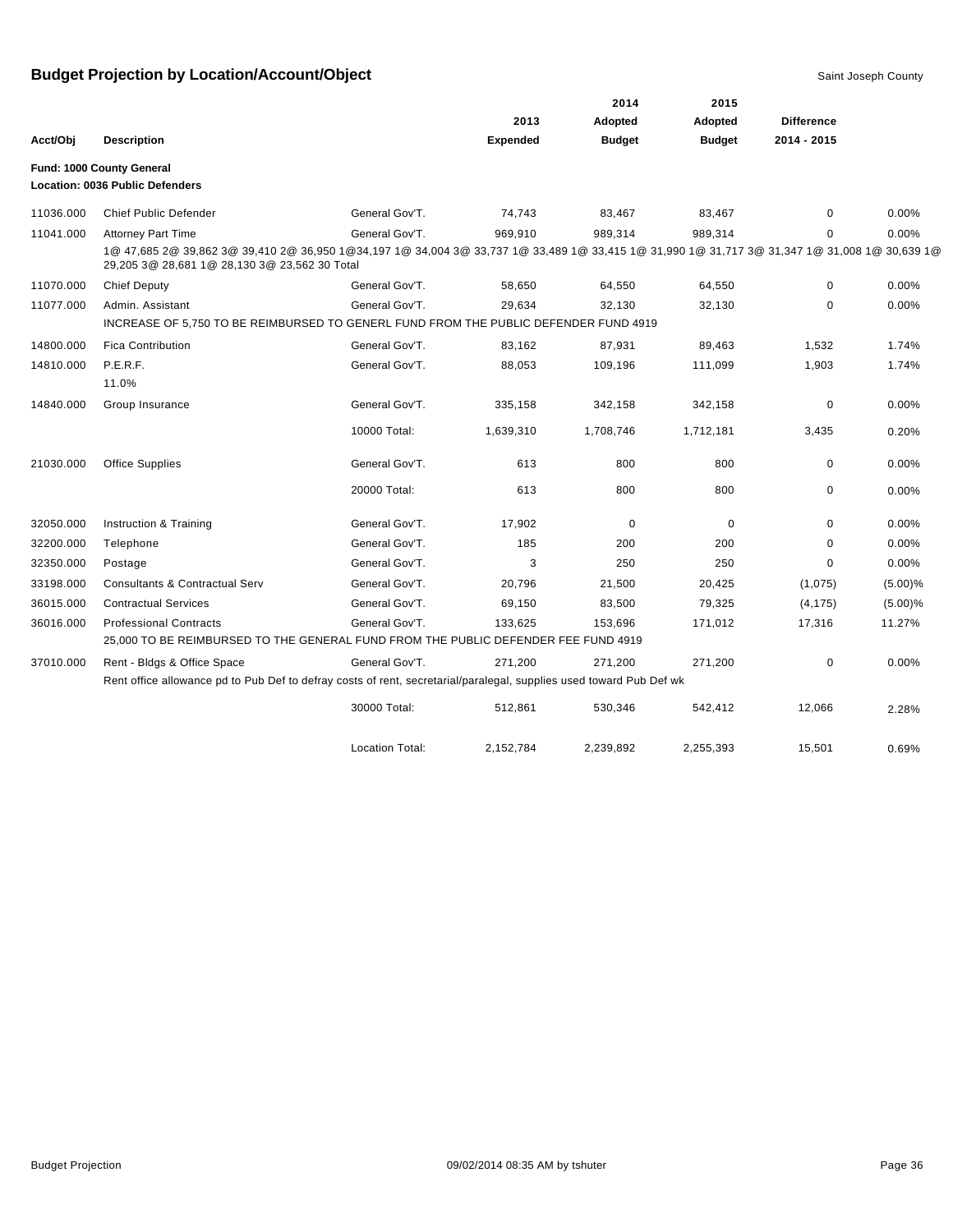|           |                                                                                     |                        |                 |               | 2015          |                   |              |
|-----------|-------------------------------------------------------------------------------------|------------------------|-----------------|---------------|---------------|-------------------|--------------|
|           |                                                                                     |                        | 2013            | Adopted       | Adopted       | <b>Difference</b> |              |
| Acct/Obj  | <b>Description</b>                                                                  |                        | <b>Expended</b> | <b>Budget</b> | <b>Budget</b> | 2014 - 2015       |              |
|           | Fund: 1000 County General<br>Location: 0037 Historic Preservation                   |                        |                 |               |               |                   |              |
|           |                                                                                     |                        |                 |               |               |                   |              |
| 11075.000 | Deputy Director<br>\$9,000 funded by City of South Bend Grant.                      | General Gov'T.         | 34,200          | 34,884        | 34,884        | $\mathbf 0$       | 0.00%        |
| 11309.000 | Historic Preservation Admin.                                                        | General Gov'T.         | 38,332          | 39,099        | 35,841        | (3,258)           | $(8.33)\%$   |
|           |                                                                                     | 10000 Total:           | 72,532          | 73,983        | 70,725        | (3,258)           | $(4.40)\%$   |
| 21030.000 | <b>Office Supplies</b>                                                              | General Gov'T.         | 584             | 400           | 297           | (103)             | $(25.75)\%$  |
| 22010.000 | Gas Oil & Lubricants                                                                | General Gov'T.         | 977             | 1,200         | 1,000         | (200)             | $(16.67)\%$  |
| 22120.000 | Garage & Motor Supplies                                                             | General Gov'T.         | 125             | 225           | 225           | 0                 | 0.00%        |
|           |                                                                                     | 20000 Total:           | 1,686           | 1,825         | 1,522         | (303)             | $(16.60)\%$  |
| 31070.000 | <b>Other Contractual Services</b>                                                   | General Gov'T.         | 17,429          | 16,416        | 20,045        | 3,629             | 22.11%       |
|           | \$15,045 funded by City of So Bnd Grt plus 5,000 from CDBG thru the City of So Bend |                        |                 |               |               |                   |              |
| 32020.000 | Travel                                                                              | General Gov'T.         | 100             | 100           | 0             | (100)             | $(100.00)\%$ |
| 32200.000 | Telephone                                                                           | General Gov'T.         | $\mathbf 0$     | 160           | 0             | (160)             | $(100.00)\%$ |
| 32350.000 | Postage                                                                             | General Gov'T.         | 230             | 400           | 0             | (400)             | $(100.00)\%$ |
| 33010.000 | <b>Publication Of Legal Notices</b>                                                 | General Gov'T.         | 52              | 200           | 57            | (143)             | $(71.50)\%$  |
| 33100.000 | Printing                                                                            | General Gov'T.         | 78              | 100           | 95            | (5)               | $(5.00)\%$   |
| 34040.000 | <b>Auto Liability</b>                                                               | General Gov'T.         | 829             | 900           | 900           | 0                 | 0.00%        |
|           | Auto Insurance \$800 from City SB Grant                                             |                        |                 |               |               |                   |              |
| 39010.000 | Dues & Subscription<br>155 funded by City of So Bend Grant                          | General Gov'T.         | 400             | 245           | 400           | 155               | 63.27%       |
|           |                                                                                     | 30000 Total:           | 19,118          | 18,521        | 21,497        | 2,976             | 16.07%       |
|           |                                                                                     | <b>Location Total:</b> | 93,336          | 94,329        | 93,744        | (585)             | (0.62)%      |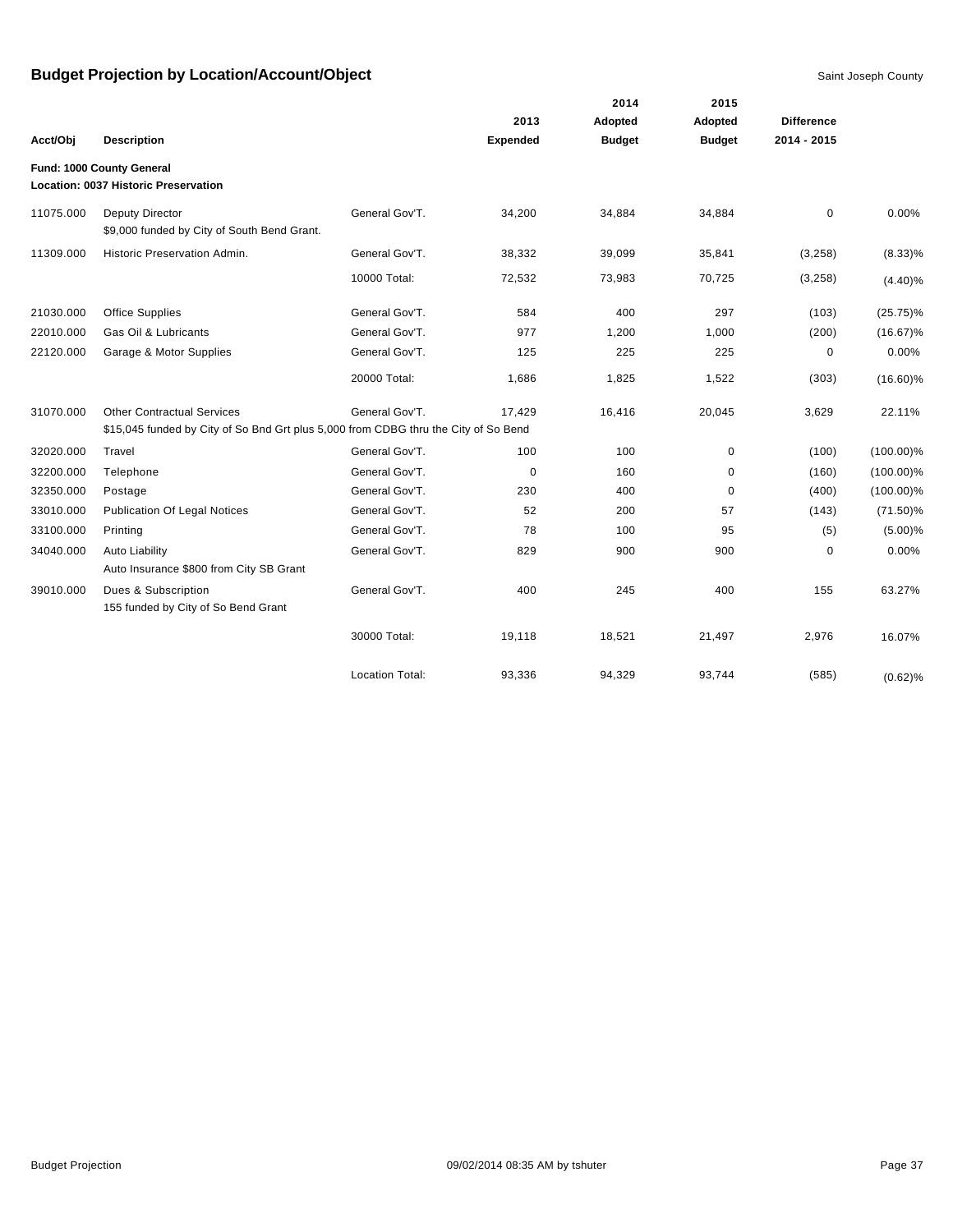|           |                                                                                                                                 |                        |                 | 2014          | 2015          |                   |             |
|-----------|---------------------------------------------------------------------------------------------------------------------------------|------------------------|-----------------|---------------|---------------|-------------------|-------------|
|           |                                                                                                                                 |                        | 2013            | Adopted       | Adopted       | <b>Difference</b> |             |
| Acct/Obj  | <b>Description</b>                                                                                                              |                        | <b>Expended</b> | <b>Budget</b> | <b>Budget</b> | 2014 - 2015       |             |
|           | Fund: 1000 County General                                                                                                       |                        |                 |               |               |                   |             |
|           | Location: 0038 Court House                                                                                                      |                        |                 |               |               |                   |             |
| 11021.000 | <b>Buildings Engineer</b><br>32% of salary-68% funded from Location 21                                                          | General Gov'T.         | 20,214          | 21,236        | 21,236        | 0                 | 0.00%       |
| 11690.000 | Maintenance Man<br>2@ 29,693                                                                                                    | General Gov'T.         | 58,131          | 59,386        | 59,386        | $\mathbf 0$       | 0.00%       |
| 11959.000 | Maintenance Part Time Class 3                                                                                                   | General Gov'T.         | 9,192           | 24,382        | 24,382        | $\mathbf 0$       | 0.00%       |
|           | 683 Hrs. @ 9.34 per hour for 1 Security On-Call & 2242 Hrs @ 8.03 per hour (18,003) for 1 Housekeeper and 1 On-Call Housekeeper |                        |                 |               |               |                   |             |
| 14900.000 | Uniforms                                                                                                                        | General Gov'T.         | 560             | 700           | 700           | 0                 | 0.00%       |
|           |                                                                                                                                 | 10000 Total:           | 88,097          | 105,704       | 105,704       | 0                 | 0.00%       |
| 22417.000 | <b>General Supplies</b>                                                                                                         | General Gov'T.         | 24,151          | 26,000        | 20,000        | (6,000)           | $(23.08)\%$ |
|           |                                                                                                                                 | 20000 Total:           | 24,151          | 26,000        | 20,000        | (6,000)           | $(23.08)\%$ |
| 35015.000 | <b>Utilities</b>                                                                                                                | General Gov'T.         | 153,320         | 181,500       | 153,320       | (28, 180)         | $(15.53)\%$ |
| 36010.000 | Repairs-Bldgs & Structures                                                                                                      | General Gov'T.         | 2,400           | 2,400         | 2,400         | $\mathbf 0$       | 0.00%       |
| 36011.000 | <b>Bldg Maintenance</b>                                                                                                         | General Gov'T.         | 15,676          | 15,841        | 13,610        | (2, 231)          | $(14.08)\%$ |
| 36017.000 | <b>Professional Services</b>                                                                                                    | General Gov'T.         | 0               | 0             | 10,000        | 10,000            | 0.00%       |
| 36200.000 | Repairs - Other Equipment                                                                                                       | General Gov'T.         | 4,704           | 5,000         | 5,000         | 0                 | 0.00%       |
|           |                                                                                                                                 | 30000 Total:           | 176,100         | 204,741       | 184,330       | (20, 411)         | $(9.97)\%$  |
|           |                                                                                                                                 | <b>Location Total:</b> | 288,348         | 336,445       | 310,034       | (26, 411)         | $(7.85)\%$  |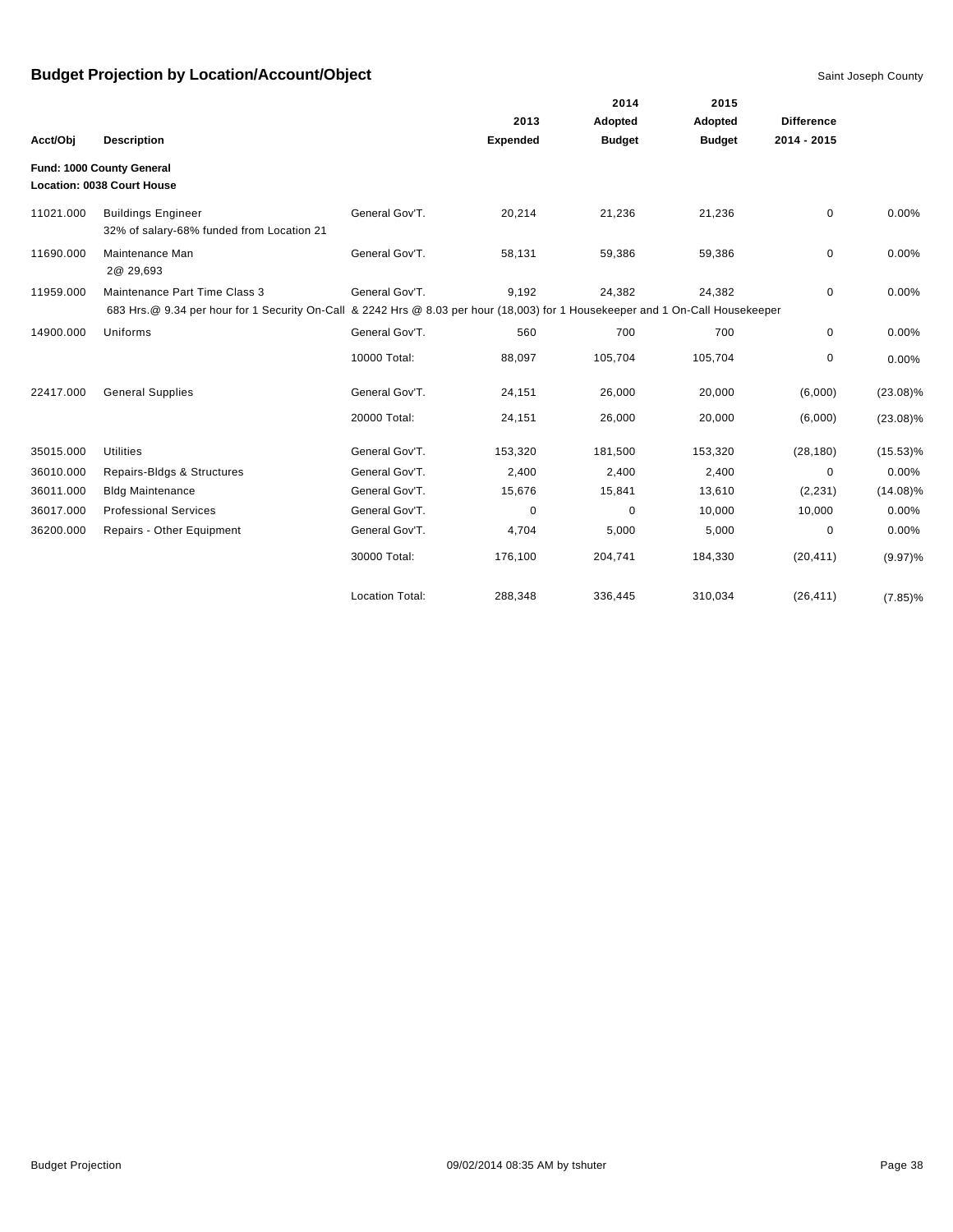|           |                                                                                                                   |                 |                 | 2014          | 2015          |                   |             |
|-----------|-------------------------------------------------------------------------------------------------------------------|-----------------|-----------------|---------------|---------------|-------------------|-------------|
|           |                                                                                                                   |                 | 2013            | Adopted       | Adopted       | <b>Difference</b> |             |
| Acct/Obj  | <b>Description</b>                                                                                                |                 | <b>Expended</b> | <b>Budget</b> | <b>Budget</b> | 2014 - 2015       |             |
|           | Fund: 1000 County General                                                                                         |                 |                 |               |               |                   |             |
|           | Location: 0048 Pros. Title Iv                                                                                     |                 |                 |               |               |                   |             |
| 11070.000 | <b>Chief Deputy</b>                                                                                               | General Gov'T.  | 41,610          | 42,900        | 42,900        | 0                 | 0.00%       |
|           | Also paid from Location 18                                                                                        |                 |                 |               |               |                   |             |
| 11080.000 | Chief Of Admin/Finance                                                                                            | General Gov'T.  | 10,646          | 10,859        | 10,859        | $\mathbf 0$       | 0.00%       |
|           | Also paid from Location 18                                                                                        |                 |                 |               |               |                   |             |
| 11081.000 | Asst. Chief - Admin./Finance                                                                                      | General Gov'T.  | 23,083          | 23,545        | 23,545        | 0                 | 0.00%       |
|           | Also paid from Location 18                                                                                        |                 |                 |               |               |                   |             |
| 11326.000 | Deputy Prosecutor IV-D                                                                                            | General Gov'T.  | 212,928         | 218,700       | 218,700       | $\mathbf 0$       | 0.00%       |
|           | DPA'S HAVE A SALARY RANGE OF 45,000- 60,000 BASED ON EXPERIENCE SALARIES AS FOLLOWS 1@ 57,735 1@ 55,695 2@ 52,635 |                 |                 |               |               |                   |             |
| 11330.000 | Child Support Adm.                                                                                                | General Gov'T.  | 354,286         | 361,967       | 361,967       | 0                 | 0.00%       |
|           | 1@ 74,431 1@ 68,174 1@ 49,348 1@ 39,046 4@ 32,742                                                                 |                 |                 |               |               |                   |             |
| 11348.000 | Comms. & I.T. Coordinator                                                                                         | General Gov'T.  | 12,860          | 23,827        | 23,827        | 0                 | 0.00%       |
|           | 1@ 13,117 1@ 10,710 Also paid from Location 18 INCLUDES 1 NEW FOR THE YEAR 2014 ONLY                              |                 |                 |               |               |                   |             |
| 11355.000 | Investigator                                                                                                      | General Gov'T.  | 17,080          | 17,422        | 17,422        | 0                 | 0.00%       |
|           | Also paid from Location 18                                                                                        |                 |                 |               |               |                   |             |
| 11645.000 | Caseworker                                                                                                        | General Gov'T.  | 630,706         | 643,489       | 643,489       | 0                 | 0.00%       |
|           | 1@ 36,944 1@ 34,843 1@ 31,472 2@ 30,947 16@ 29,896                                                                |                 |                 |               |               |                   |             |
| 11645.621 | Caseworker                                                                                                        | Child Sup Incen | 0               | 0             | 0             | 0                 | 0.00%       |
|           | 1@ 29,070 4@29,896 1@ 32,742 NO APPROPRIATION REQUIRED INCENTIVE FUNDED POSITIONS                                 |                 |                 |               |               |                   |             |
| 11950.000 | Part Time                                                                                                         | General Gov'T.  | $\mathbf 0$     | 30,000        | 30,000        | 0                 | 0.00%       |
|           | 15.45 per hr max                                                                                                  |                 |                 |               |               |                   |             |
| 11957.000 | <b>Interns Part Time</b>                                                                                          | General Gov'T.  | 4,246           | 5,665         | 5,665         | 0                 | 0.00%       |
|           | 12.50 per hr max                                                                                                  |                 |                 |               |               |                   |             |
| 14800.000 | <b>Fica Contribution</b>                                                                                          | General Gov'T.  | 92,496          | 105,446       | 105,446       | 0                 | 0.00%       |
| 14810.000 | P.E.R.F.                                                                                                          | General Gov'T.  | 99,115          | 128,096       | 148,321       | 20,225            | 15.79%      |
| 14840.000 | Group Insurance                                                                                                   | General Gov'T.  | 331,305         | 331,305       | 261,402       | (69, 903)         | $(21.10)\%$ |
|           |                                                                                                                   | 10000 Total:    | 1,830,361       | 1,943,221     | 1,893,543     | (49, 678)         | $(2.56)\%$  |
| 21030.000 | <b>Office Supplies</b>                                                                                            | General Gov'T.  | 8,897           | 8,578         | 8,578         | 0                 | 0.00%       |
| 22010.000 | Gas Oil & Lubricants                                                                                              | General Gov'T.  | 2,535           | 3,000         | 3,000         | 0                 | 0.00%       |
| 24010.000 | <b>Other Supplies</b>                                                                                             | General Gov'T.  | 6,831           | 6,831         | 6,831         | 0                 | 0.00%       |
|           |                                                                                                                   |                 |                 |               |               |                   |             |
|           |                                                                                                                   | 20000 Total:    | 18,263          | 18,409        | 18,409        | 0                 | 0.00%       |
| 31070.000 | <b>Other Contractual Services</b>                                                                                 | General Gov'T.  | 39,504          | 16,496        | 16,496        | 0                 | 0.00%       |
| 32020.000 | Travel                                                                                                            | General Gov'T.  | 12,249          | 10,000        | 10,000        | 0                 | 0.00%       |
| 32050.000 | Instruction & Training                                                                                            | General Gov'T.  | 10,000          | 10,000        | 10,000        | 0                 | 0.00%       |
| 32200.000 | Telephone                                                                                                         | General Gov'T.  | 10,414          | 14,600        | 14,600        | 0                 | 0.00%       |
| 32350.000 | Postage                                                                                                           | General Gov'T.  | 20,380          | 22,980        | 22,980        | 0                 | 0.00%       |
| 36100.000 | Repairs - Auto & Truck                                                                                            | General Gov'T.  | 543             | 1,750         | 1,750         | $\pmb{0}$         | 0.00%       |
| 36300.000 | Repair - Office Equipment                                                                                         | General Gov'T.  | 1,035           | 1,750         | 1,750         | 0                 | 0.00%       |
| 37100.000 | Auto Lease                                                                                                        | General Gov'T.  | 4,200           | 5,424         | 5,424         | 0                 | 0.00%       |
|           | From Dept 18                                                                                                      |                 |                 |               |               |                   |             |
| 39750.000 | Data Processing                                                                                                   | General Gov'T.  | 10,764          | 36,800        | 36,800        | 0                 | 0.00%       |
|           |                                                                                                                   | 30000 Total:    | 109,089         | 119,800       | 119,800       | 0                 | 0.00%       |
|           |                                                                                                                   |                 |                 |               |               |                   |             |
| 44250.000 | <b>Office Machines</b>                                                                                            | General Gov'T.  | 46,742          | $\pmb{0}$     | 0             | 0                 | 0.00%       |
|           |                                                                                                                   | 40000 Total:    | 46,742          | 0             | 0             | 0                 | 0.00%       |
|           |                                                                                                                   |                 |                 |               |               |                   |             |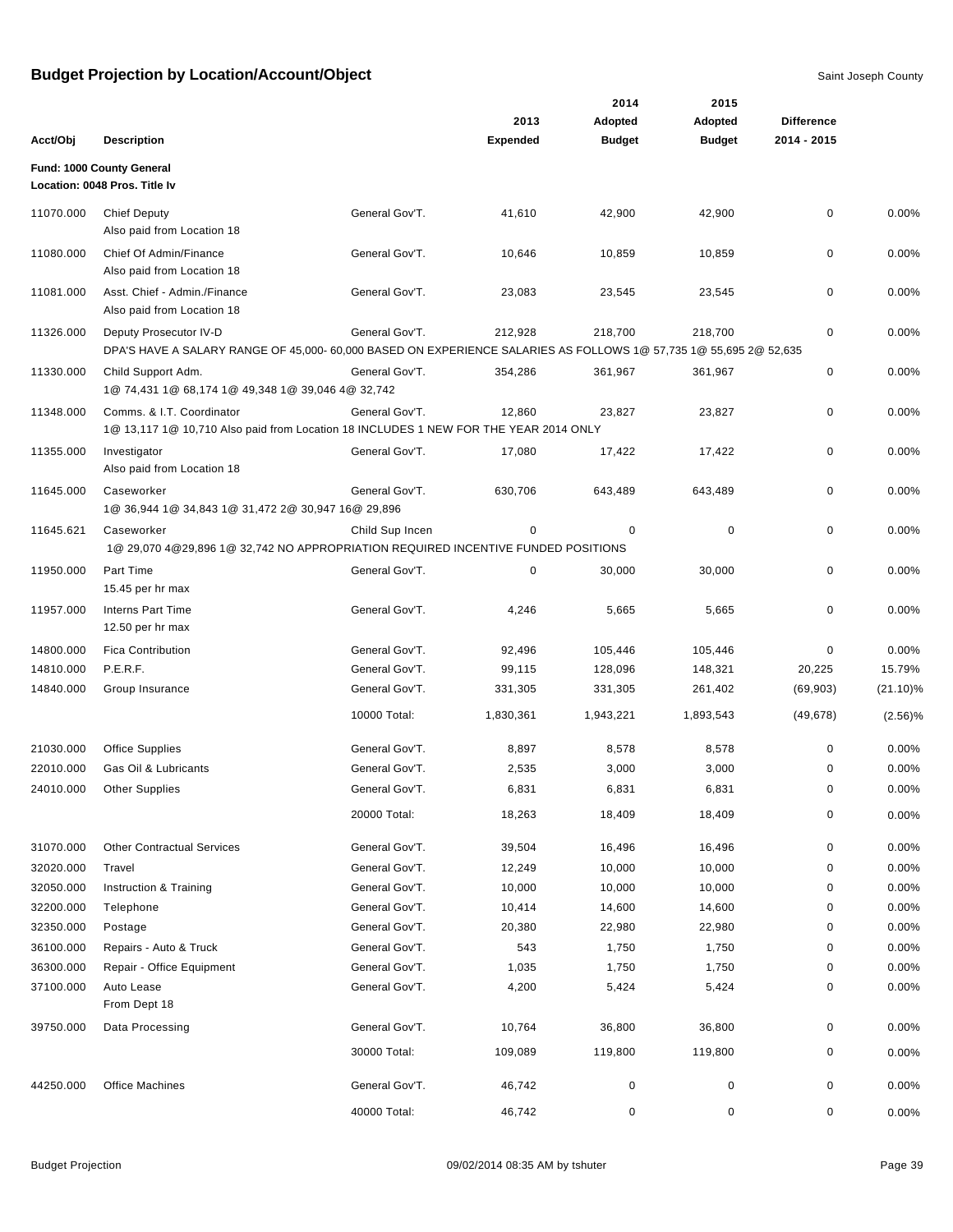|                                                            |                        | 2014      |               | 2015          |                   |         |
|------------------------------------------------------------|------------------------|-----------|---------------|---------------|-------------------|---------|
|                                                            |                        | 2013      | Adopted       | Adopted       | <b>Difference</b> |         |
| Acct/Obi<br><b>Description</b>                             |                        | Expended  | <b>Budget</b> | <b>Budget</b> | 2014 - 2015       |         |
| Fund: 1000 County General<br>Location: 0048 Pros. Title Iv |                        |           |               |               |                   |         |
|                                                            | <b>Location Total:</b> | 2,004,455 | 2,081,430     | 2,031,752     | (49, 678)         | (2.39)% |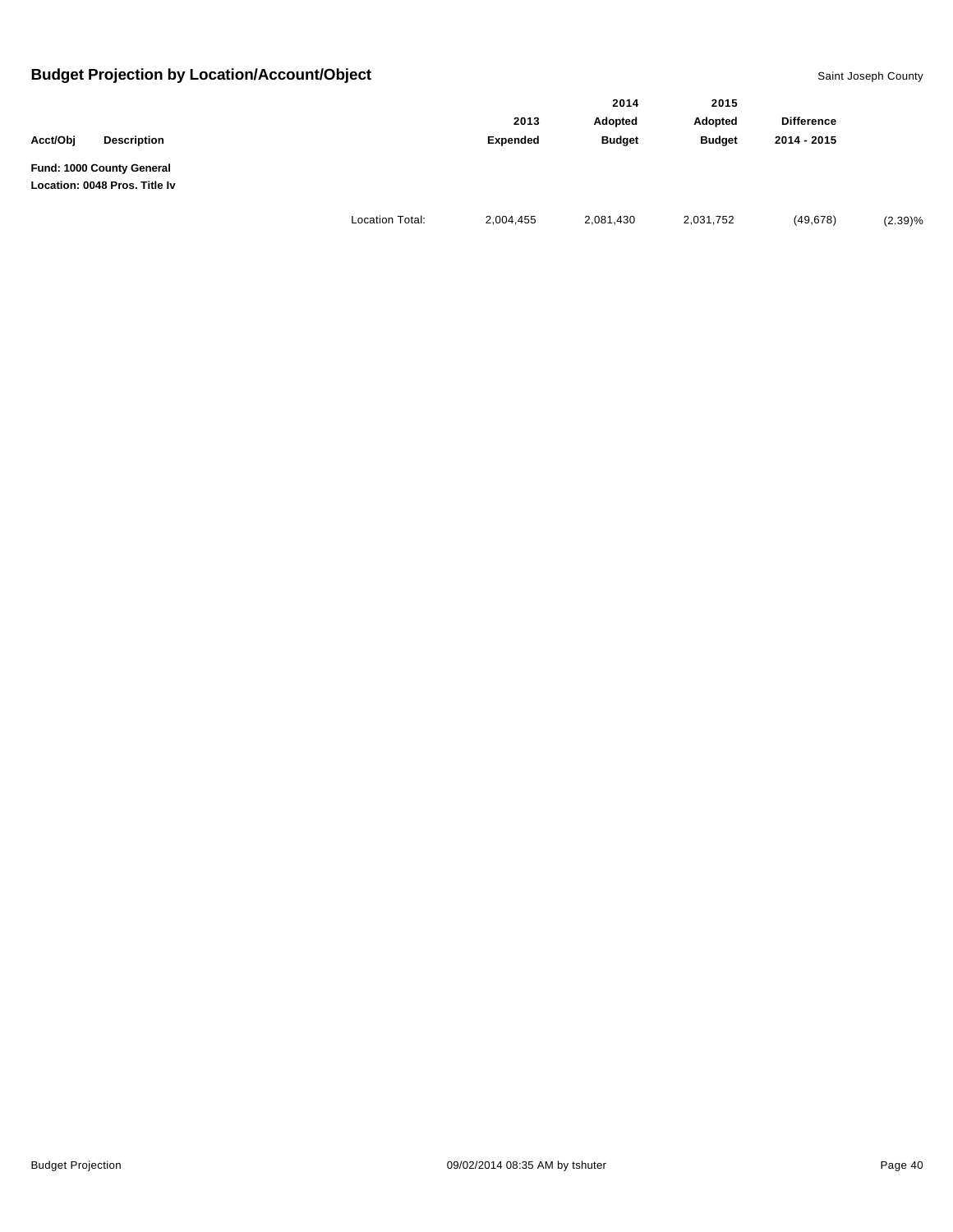|           |                                                                                |                |                 | 2014          | 2015          |                   |              |
|-----------|--------------------------------------------------------------------------------|----------------|-----------------|---------------|---------------|-------------------|--------------|
|           |                                                                                |                | 2013            | Adopted       | Adopted       | <b>Difference</b> |              |
| Acct/Obj  | <b>Description</b>                                                             |                | <b>Expended</b> | <b>Budget</b> | <b>Budget</b> | 2014 - 2015       |              |
|           | Fund: 1000 County General                                                      |                |                 |               |               |                   |              |
|           | Location: 0049 Juvenile Justice Center                                         |                |                 |               |               |                   |              |
| 11032.000 | <b>Executive Director</b>                                                      | General Gov'T. | 85,846          | 87,563        | 87,563        | 0                 | 0.00%        |
| 11049.000 | Director Of Detention                                                          | General Gov'T. | 58,936          | 58,032        | 58,032        | 0                 | 0.00%        |
| 11067.000 | <b>Director Of Security</b>                                                    | General Gov'T. | 42,285          | 43,131        | 43,131        | 0                 | 0.00%        |
| 11075.000 | <b>Deputy Director</b>                                                         | General Gov'T. | 41,490          | 45,846        | 45,846        | 0                 | 0.00%        |
|           | Assistant Director of Detention.                                               |                |                 |               |               |                   |              |
| 11155.000 | Nurses                                                                         | General Gov'T. | 121,232         | 123,657       | 123,657       | 0                 | 0.00%        |
|           | 1 @ 55,651 2 @ 34,003                                                          |                |                 |               |               |                   |              |
| 11332.000 | Psychologist                                                                   | General Gov'T. | 26,831          | 85,587        | 0             | (85, 587)         | $(100.00)\%$ |
| 11334.000 | Controller-Juv. Cntr.                                                          | General Gov'T. | 37,995          | 41,493        | 41,493        | 0                 | 0.00%        |
|           | Salary includes Grant from DOC supplement of \$3564                            |                |                 |               |               |                   |              |
| 11335.000 | Personnel/Training Officer                                                     | General Gov'T. | 100,293         | 100,293       | 103,133       | 2,840             | 2.83%        |
|           | 1@ 57,857 PO Guidelines & 1@ 45,276                                            |                |                 |               |               |                   |              |
| 11338.000 | Youth Care Specialist<br>2@ 30,747                                             | General Gov'T. | 60,288          | 61,494        | 61,494        | 0                 | 0.00%        |
|           |                                                                                |                |                 |               |               |                   |              |
| 11367.000 | <b>Team Leaders</b><br>11@ 31,859 w/degree, 6@ 30,775 w/o deg CONTROL OFFICERS | General Gov'T. | 504,858         | 535,096       | 535,096       | 0                 | 0.00%        |
| 11370.000 | <b>Detention Officers</b>                                                      | General Gov'T. | 770,597         | 872,715       | 872,715       | 0                 | 0.00%        |
|           | 9@ 30,775 w/degree, 20@ 29,787w/o degree                                       |                |                 |               |               |                   |              |
| 11379.000 | Counselor/Caseworker                                                           | General Gov'T. | 124,681         | 148,198       | 148,198       | 0                 | 0.00%        |
|           | 1@ 59,361 1@ 53,040 1@ 35,797                                                  |                |                 |               |               |                   |              |
| 11439.000 | Overtime                                                                       | General Gov'T. | 250,832         | 120,000       | 120,000       | 0                 | 0.00%        |
| 11535.000 | <b>Special Deputy</b>                                                          | General Gov'T. | 231,743         | 250,247       | 250,247       | 0                 | 0.00%        |
|           | 9@ 27,805 SECURITY OFFICERS                                                    |                |                 |               |               |                   |              |
| 11601.000 | Supervisor                                                                     | General Gov'T. | 217,458         | 221,805       | 221,805       | 0                 | 0.00%        |
|           | 3@ 39,134 3@ 34,801 DETENTION SUPERVISOR                                       |                |                 |               |               |                   |              |
| 11655.000 | Receptionist                                                                   | General Gov'T. | 25,780          | 26,296        | 26,296        | 0                 | 0.00%        |
| 11670.000 | <b>Bookkeeper</b>                                                              | General Gov'T. | 22,507          | 32,534        | 32,534        | 0                 | 0.00%        |
|           | Reinstated per mandate including raise                                         |                |                 |               |               |                   |              |
| 11692.000 | Maintenance Man Class II                                                       | General Gov'T. | 91,174          | 54,080        | 54,080        | 0                 | 0.00%        |
|           | 2 @ 27,040 1 Position was moved to a Housekeeper account                       |                |                 |               |               |                   |              |
| 11704.000 | Dir. Of Bldgs. & Grounds                                                       | General Gov'T. | 56,894          | 58,032        | 58,032        | 0                 | 0.00%        |
| 11706.000 | Food Service Supervisor                                                        | General Gov'T. | 37,250          | 37,995        | 37,995        | 0                 | 0.00%        |
| 11713.000 | Housekeeper                                                                    | General Gov'T. | 0               | 25,000        | 25,000        | 0                 | 0.00%        |
| 11714.000 | Maintenance Class III                                                          | General Gov'T. | 22,885          | 25,000        | 25,000        | 0                 | 0.00%        |
| 11716.000 | Cooks<br>4@ 25,612                                                             | General Gov'T. | 100,440         | 102,448       | 102,448       | 0                 | 0.00%        |
| 11720.000 | <b>Recreation Officers</b>                                                     | General Gov'T. | 30,976          | 32,208        | 32,208        | 0                 | 0.00%        |
| 11950.000 | Part Time                                                                      | General Gov'T. | 30,074          | 43,282        | 43,282        | 0                 | 0.00%        |
|           | 9.00-13.00 Hr                                                                  |                |                 |               |               |                   |              |
| 14900.000 | Uniforms                                                                       | General Gov'T. | 2,837           | 3,715         | 3,715         | 0                 | 0.00%        |
|           |                                                                                | 10000 Total:   | 3,096,182       | 3,235,747     | 3,153,000     | (82, 747)         |              |
|           |                                                                                |                |                 |               |               |                   | (2.56)%      |
| 22010.000 | Gas Oil & Lubricants                                                           | General Gov'T. | 7,700           | 7,000         | 7,000         | 0                 | 0.00%        |
| 22200.000 | <b>Household Supplies</b>                                                      | General Gov'T. | 51,386          | 46,000        | 46,000        | 0                 | 0.00%        |
| 24100.000 | Food                                                                           | General Gov'T. | 185,090         | 180,000       | 180,000       | 0                 | 0.00%        |
| 24110.000 | Clothing                                                                       | General Gov'T. | 6,049           | 13,000        | 13,000        | 0                 | 0.00%        |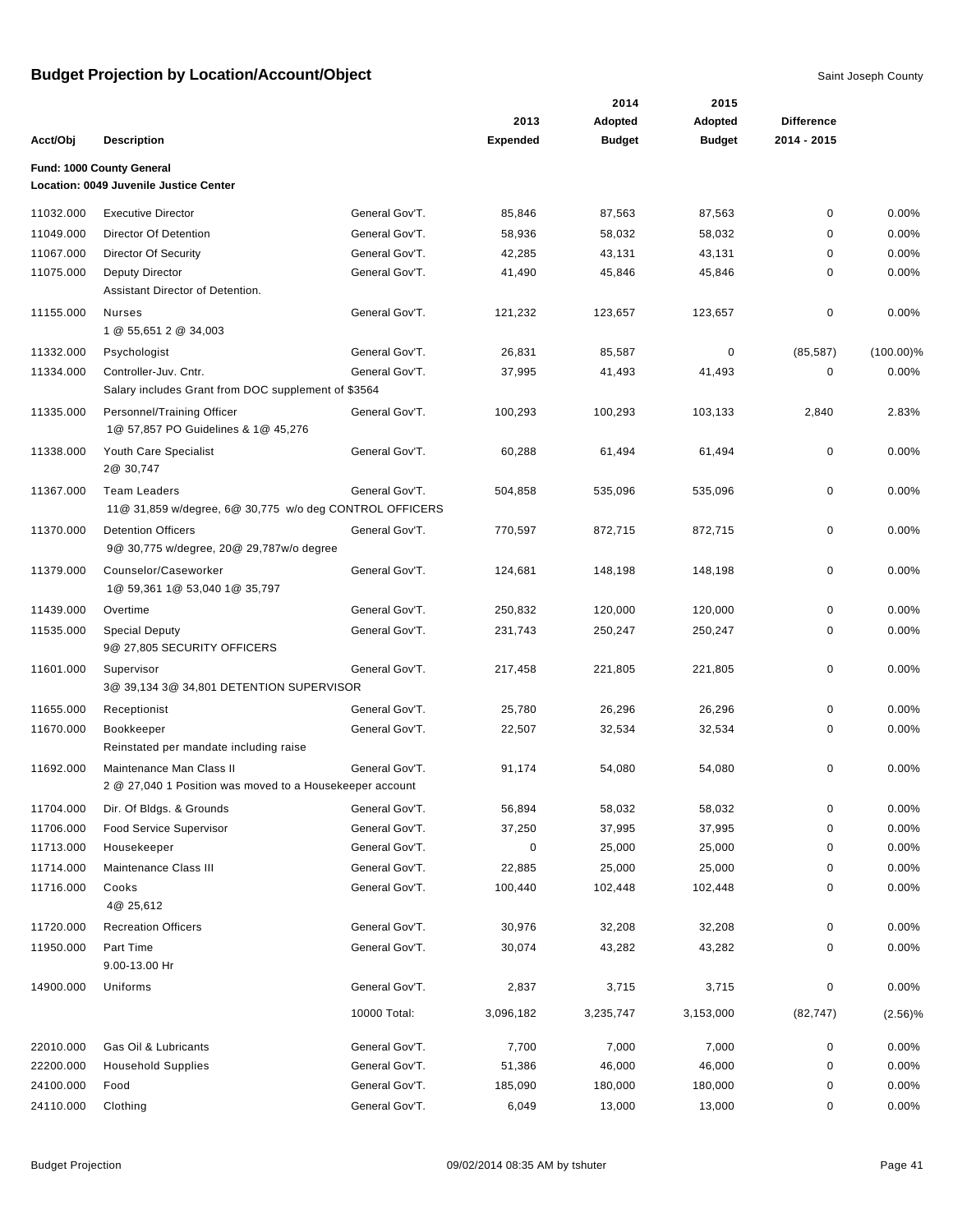|           |                                                                                  |                        |                 | 2014          | 2015          |                   |              |
|-----------|----------------------------------------------------------------------------------|------------------------|-----------------|---------------|---------------|-------------------|--------------|
|           |                                                                                  |                        | 2013            | Adopted       | Adopted       | <b>Difference</b> |              |
| Acct/Obj  | <b>Description</b>                                                               |                        | <b>Expended</b> | <b>Budget</b> | <b>Budget</b> | 2014 - 2015       |              |
|           | Fund: 1000 County General                                                        |                        |                 |               |               |                   |              |
|           | Location: 0049 Juvenile Justice Center                                           |                        |                 |               |               |                   |              |
| 24120.000 | Medical Supplies, Etc                                                            | General Gov'T.         | 3,397           | 4,050         | 4,050         | 0                 | 0.00%        |
|           |                                                                                  | 20000 Total:           | 253,622         | 250,050       | 250,050       | 0                 | 0.00%        |
| 31070.000 | <b>Other Contractual Services</b>                                                | General Gov'T.         | 121,604         | 57,400        | 137,987       | 80,587            | 140.40%      |
| 31150.000 | <b>Medical Services</b>                                                          | General Gov'T.         | 27,569          | 25,600        | 25,600        | 0                 | 0.00%        |
| 32020.000 | Travel                                                                           | General Gov'T.         | 240             | 250           | 250           | $\Omega$          | 0.00%        |
| 32050.000 | Instruction & Training                                                           | General Gov'T.         | 16,768          | 18,000        | 15,000        | (3,000)           | $(16.67)\%$  |
| 32200.000 | Telephone                                                                        | General Gov'T.         | 39,700          | 40,000        | 0             | (40,000)          | $(100.00)\%$ |
| 35010.000 | Electric                                                                         | General Gov'T.         | 200,200         | 185,000       | 200,000       | 15,000            | 8.11%        |
| 35020.000 | Gas                                                                              | General Gov'T.         | 86,800          | 100,000       | 100,000       | $\Omega$          | 0.00%        |
| 35030.000 | Water & Sewage                                                                   | General Gov'T.         | 49,895          | 45,000        | 45,000        | $\Omega$          | 0.00%        |
| 35090.000 | <b>Trash Removal</b>                                                             | General Gov'T.         | 15,875          | 15,000        | 18,000        | 3,000             | 20.00%       |
| 36010.000 | Repairs-Bldgs & Structures                                                       | General Gov'T.         | 68,129          | 50,000        | 0             | (50,000)          | $(100.00)\%$ |
|           | To be Funded with CEDIT Funds-Appropriation in place for this per CFommissioners |                        |                 |               |               |                   |              |
| 36100.000 | Repairs - Auto & Truck                                                           | General Gov'T.         | 5,946           | 5,000         | 5,000         | 0                 | 0.00%        |
| 36200.000 | Repairs - Other Equipment                                                        | General Gov'T.         | 48,357          | 35,000        | 35,000        | 0                 | 0.00%        |
|           |                                                                                  | 30000 Total:           | 681,083         | 576,250       | 581,837       | 5,587             | 0.97%        |
|           |                                                                                  | <b>Location Total:</b> | 4,030,887       | 4,062,047     | 3,984,887     | (77, 160)         | (1.90)%      |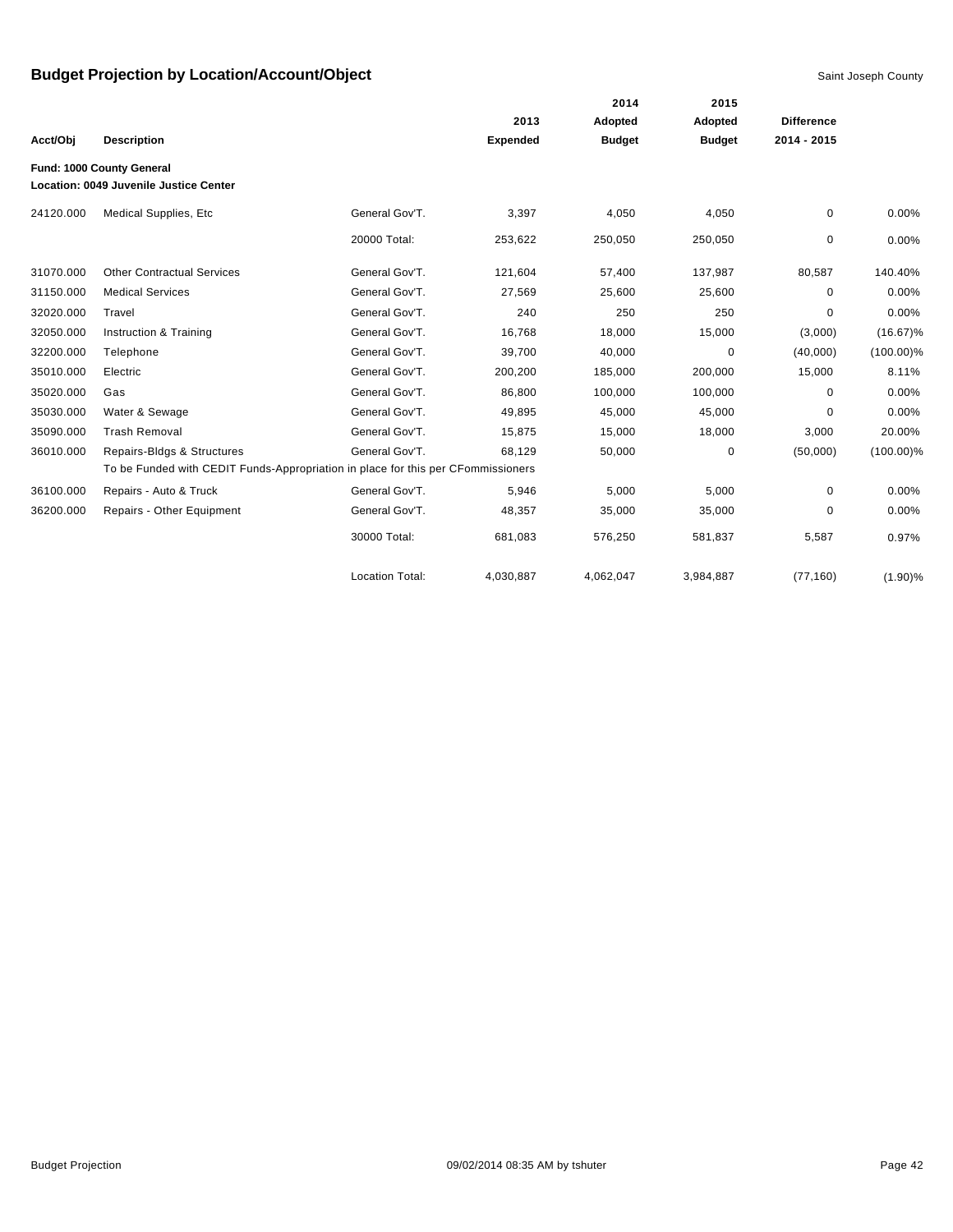|           |                                                                       |                        |                 | 2014          | 2015          |                   |              |
|-----------|-----------------------------------------------------------------------|------------------------|-----------------|---------------|---------------|-------------------|--------------|
|           |                                                                       |                        | 2013            | Adopted       | Adopted       | <b>Difference</b> |              |
| Acct/Obj  | <b>Description</b>                                                    |                        | <b>Expended</b> | <b>Budget</b> | <b>Budget</b> | $2014 - 2015$     |              |
|           | Fund: 1000 County General<br><b>Location: 0054 Domestic Relations</b> |                        |                 |               |               |                   |              |
| 11009.000 | Director                                                              | General Gov'T.         | 48,332          | 49,299        | 49,299        | 0                 | 0.00%        |
| 11075.000 | Deputy Director<br>NEW POSITION IN 2013                               | General Gov'T.         | 37,250          | 37,995        | 37,995        | $\mathbf 0$       | 0.00%        |
| 11077.000 | Admin. Assistant<br>1@ 29,359 1@ 26,000                               | General Gov'T.         | 57,566          | 58,718        | 55,359        | (3,359)           | $(5.72)\%$   |
| 11375.000 | <b>Family Court Specialist</b><br>3@ 33,660 1@ 33,000                 | General Gov'T.         | 165,228         | 172,320       | 133,980       | (38, 340)         | $(22.25)\%$  |
| 11950.000 | Part Time<br>Family Court Specialist moved to Part Time               | General Gov'T.         | 0               | 0             | 18,318        | 18,318            | 0.00%        |
|           |                                                                       | 10000 Total:           | 308,376         | 318,332       | 294,951       | (23, 381)         | $(7.34)\%$   |
| 21030.000 | <b>Office Supplies</b>                                                | General Gov'T.         | 2,672           | 2,200         | 1,750         | (450)             | $(20.45)\%$  |
|           |                                                                       | 20000 Total:           | 2,672           | 2,200         | 1,750         | (450)             | $(20.45)\%$  |
| 32020.000 | Travel                                                                | General Gov'T.         | 610             | 900           | 900           | 0                 | 0.00%        |
| 32050.000 | Instruction & Training                                                | General Gov'T.         | 300             | 350           | 350           | 0                 | 0.00%        |
| 32200.000 | Telephone                                                             | General Gov'T.         | 984             | 900           | 0             | (900)             | $(100.00)\%$ |
| 32350.000 | Postage                                                               | General Gov'T.         | 518             | 693           | 0             | (693)             | $(100.00)\%$ |
| 37400.000 | Leases - Photocopy                                                    | General Gov'T.         | 259             | 500           | 500           | 0                 | 0.00%        |
|           |                                                                       | 30000 Total:           | 2,671           | 3,343         | 1,750         | (1, 593)          | $(47.65)\%$  |
|           |                                                                       | <b>Location Total:</b> | 313,719         | 323,875       | 298,451       | (25, 424)         | $(7.85)\%$   |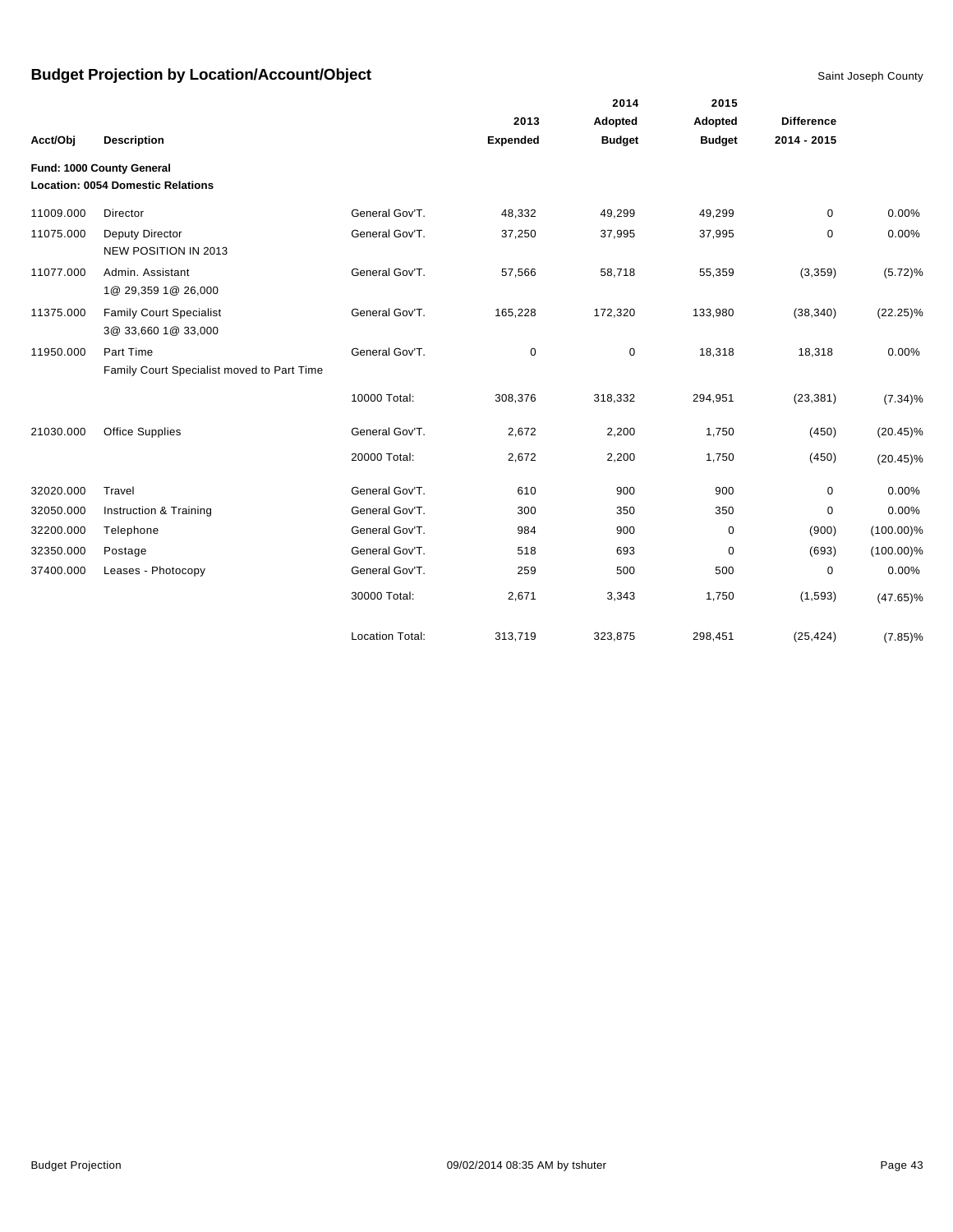|                         |                                                                                 |                        |                 | 2014          | 2015          |                   |              |
|-------------------------|---------------------------------------------------------------------------------|------------------------|-----------------|---------------|---------------|-------------------|--------------|
|                         |                                                                                 |                        | 2013            | Adopted       | Adopted       | <b>Difference</b> |              |
| Acct/Obj                | <b>Description</b>                                                              |                        | <b>Expended</b> | <b>Budget</b> | <b>Budget</b> | 2014 - 2015       |              |
| Location: 0056 C.S.A.P. | Fund: 1000 County General                                                       |                        |                 |               |               |                   |              |
| 11009.000               | Director<br>PO/DIRECTOR                                                         | General Gov'T.         | 52,742          | 54,223        | 55,208        | 985               | 1.82%        |
| 11077.000               | Admin. Assistant                                                                | General Gov'T.         | 26,003          | 28,320        | 28,320        | $\pmb{0}$         | 0.00%        |
| 11280.000               | Comp Ofcr/Client Service Coord<br>PO/DRUG COURT COMPIANCE COORD                 | General Gov'T.         | 40,527          | 41,783        | 42,619        | 836               | 2.00%        |
| 11291.000               | Client Srv Coord/Drug Court<br>PO/DRUG COURT COORD                              | General Gov'T.         | 40,527          | 41,928        | 47,098        | 5,170             | 12.33%       |
| 11362.000               | Technician                                                                      | General Gov'T.         | 14,809          | 32,742        | 32,742        | $\pmb{0}$         | 0.00%        |
| 11363.000               | <b>Technician III</b><br>2@ 25,000                                              | General Gov'T.         | 41,478          | 50,000        | 50,000        | $\pmb{0}$         | 0.00%        |
| 11379.000               | Counselor/Caseworker<br>1@ 52,599 2@ 42,098 1@38,747 Paid as Probation Officers | General Gov'T.         | 140,983         | 157,693       | 175,542       | 17,849            | 11.32%       |
| 11396.000               | Educator<br>2@ 11.96 hr                                                         | General Gov'T.         | 4,129           | 5,120         | 5,264         | 144               | 2.81%        |
| 11652.000               | Secretary I                                                                     | General Gov'T.         | 15,005          | 25,000        | 25,000        | $\pmb{0}$         | 0.00%        |
| 11950.000               | Part Time                                                                       | General Gov'T.         | 15,057          | 28,688        | 28,680        | (8)               | (0.03)%      |
|                         | 1-Technician I - 13.02 Hr 2-Technician III- 10.91 Hr                            |                        |                 |               |               |                   |              |
|                         |                                                                                 | 10000 Total:           | 391,260         | 465,497       | 490,473       | 24,976            | 5.37%        |
| 21030.000               | <b>Office Supplies</b>                                                          | General Gov'T.         | 2,248           | 3,300         | 2,500         | (800)             | $(24.24)\%$  |
|                         |                                                                                 | 20000 Total:           | 2,248           | 3,300         | 2,500         | (800)             | $(24.24)\%$  |
| 31215.000               | Drug Test Fees<br><b>LAB Supplies</b>                                           | General Gov'T.         | 138,789         | 132,825       | 139,466       | 6,641             | 5.00%        |
| 32010.000               | Mileage Allowance                                                               | General Gov'T.         | 1,513           | 3,050         | $\pmb{0}$     | (3,050)           | $(100.00)\%$ |
| 32050.000               | Instruction & Training                                                          | General Gov'T.         | 2,577           | 5,300         | 0             | (5,300)           | $(100.00)\%$ |
| 32200.000               | Telephone                                                                       | General Gov'T.         | 2,938           | 3,072         | $\pmb{0}$     | (3,072)           | $(100.00)\%$ |
| 32350.000               | Postage                                                                         | General Gov'T.         | 168             | 1,200         | $\pmb{0}$     | (1,200)           | $(100.00)\%$ |
| 36015.000               | <b>Contractual Services</b>                                                     | General Gov'T.         | 1,180           | 5,000         | $\mathbf 0$   | (5,000)           | $(100.00)\%$ |
| 36300.000               | Repair - Office Equipment                                                       | General Gov'T.         | 600             | 600           | 600           | 0                 | 0.00%        |
| 39750.000               | Data Processing                                                                 | General Gov'T.         | 5,000           | 6,000         | $\mathbf 0$   | (6,000)           | $(100.00)\%$ |
|                         |                                                                                 | 30000 Total:           | 152,765         | 157,047       | 140,066       | (16, 981)         | $(10.81)\%$  |
|                         |                                                                                 | <b>Location Total:</b> | 546,273         | 625,844       | 633,039       | 7,195             | 1.15%        |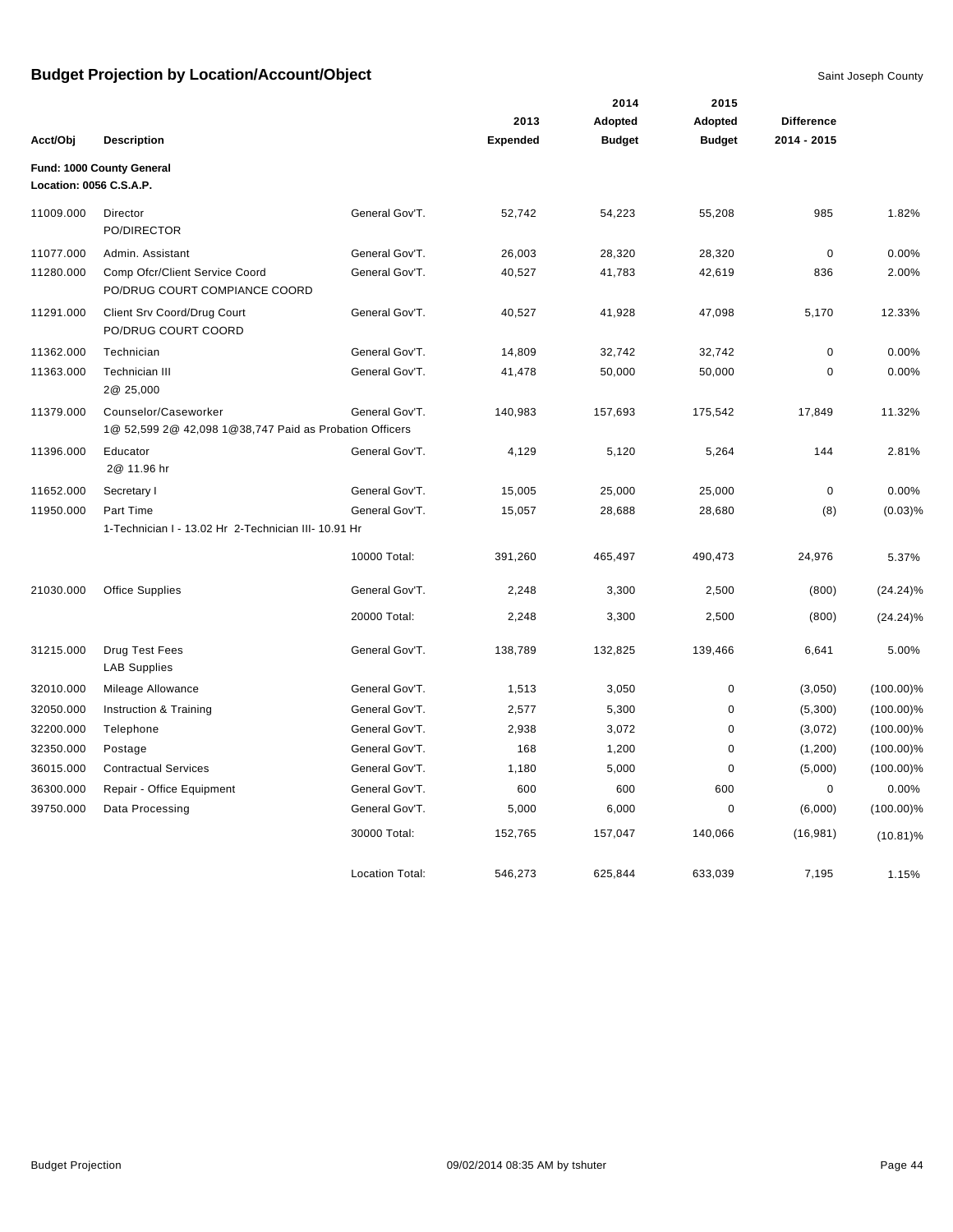|           |                                   |                        |            | 2014          | 2015<br>Adopted |                   |             |
|-----------|-----------------------------------|------------------------|------------|---------------|-----------------|-------------------|-------------|
|           |                                   |                        | 2013       | Adopted       |                 | <b>Difference</b> |             |
| Acct/Obj  | <b>Description</b>                |                        | Expended   | <b>Budget</b> | <b>Budget</b>   | 2014 - 2015       |             |
|           | Fund: 1000 County General         |                        |            |               |                 |                   |             |
|           | Location: 0150 Penn Assessor      |                        |            |               |                 |                   |             |
| 11010.000 | <b>Township Assessor</b>          | General Gov'T.         | 40,332     | 41,139        | 41,139          | $\mathbf 0$       | 0.00%       |
| 11070.000 | <b>Chief Deputy</b>               | General Gov'T.         | 31,856     | 32,493        | 34,493          | 2,000             | 6.16%       |
| 11102.000 | <b>Second Deputy</b>              | General Gov'T.         | 23,748     | 26,263        | 26,263          | 0                 | 0.00%       |
| 11107.000 | Real Estate Deputy One            | General Gov'T.         | 31,698     | 32,332        | 32,332          | $\pmb{0}$         | 0.00%       |
| 11108.000 | Real Estate Deputy Two            | General Gov'T.         | 26,124     | 26,646        | 26,646          | $\mathbf 0$       | 0.00%       |
| 11950.000 | Part Time<br>Certifications       | General Gov'T.         | 1,500      | 2,000         | 2,000           | $\pmb{0}$         | 0.00%       |
|           |                                   | 10000 Total:           | 155,258    | 160,873       | 162,873         | 2,000             | 1.24%       |
| 21030.000 | <b>Office Supplies</b>            | General Gov'T.         | 1,068      | 1,180         | 700             | (480)             | $(40.68)\%$ |
|           |                                   | 20000 Total:           | 1,068      | 1,180         | 700             | (480)             | $(40.68)\%$ |
| 31070.000 | <b>Other Contractual Services</b> | General Gov'T.         | 0          | $\pmb{0}$     | $\mathbf 0$     | $\mathbf 0$       | 0.00%       |
| 32010.000 | Mileage Allowance                 | General Gov'T.         | 5,351      | 6,300         | 4,800           | (1,500)           | $(23.81)\%$ |
| 32020.000 | Travel                            | General Gov'T.         | 3,437      | 4,000         | 2,800           | (1,200)           | $(30.00)\%$ |
| 32350.000 | Postage                           | General Gov'T.         | 0          | 2,000         | 1,500           | (500)             | $(25.00)\%$ |
| 36300.000 | Repair - Office Equipment         | General Gov'T.         | 260        | 600           | 200             | (400)             | $(66.67)\%$ |
| 39010.000 | Dues & Subscription               | General Gov'T.         | 576        | 832           | 500             | (332)             | $(39.90)\%$ |
|           |                                   | 30000 Total:           | 9,624      | 13,732        | 9,800           | (3,932)           | $(28.63)\%$ |
| 45510.000 | <b>Furniture &amp; Fixtures</b>   | General Gov'T.         | 0          | 0             | 5,000           | 5,000             | 0.00%       |
|           |                                   | 40000 Total:           | 0          | 0             | 5,000           | 5,000             | 0.00%       |
|           |                                   | <b>Location Total:</b> | 165,950    | 175,785       | 178,373         | 2,588             | 1.47%       |
|           |                                   | Fund Totals:           | 59,132,075 | 57,551,036    | 52,284,740      | (5,266,296)       | 0.00%       |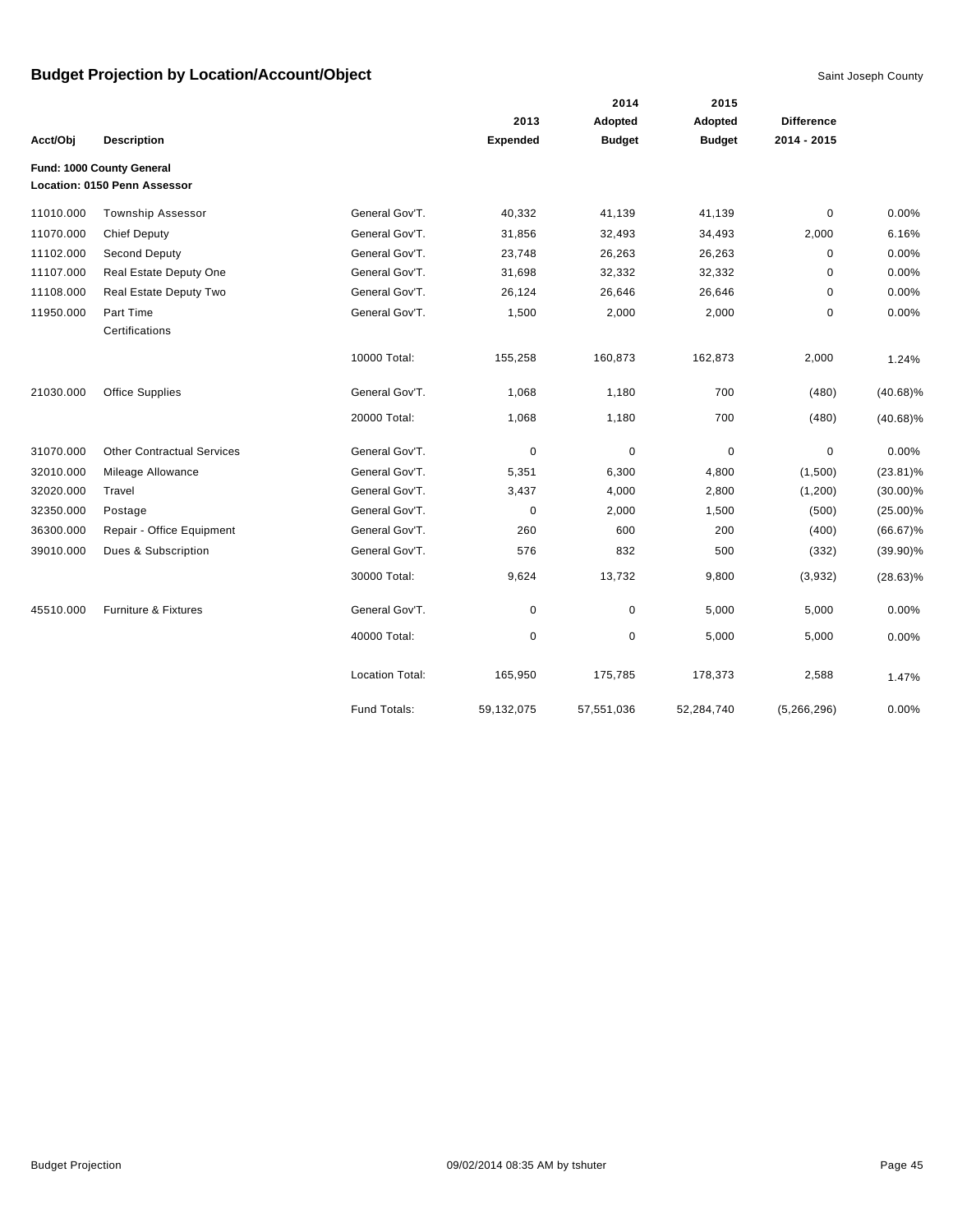|           |                                                              |                 |                 |               | 2015          |                   |              |
|-----------|--------------------------------------------------------------|-----------------|-----------------|---------------|---------------|-------------------|--------------|
|           |                                                              |                 | 2013            | Adopted       | Adopted       | <b>Difference</b> |              |
| Acct/Obj  | <b>Description</b>                                           |                 | <b>Expended</b> | <b>Budget</b> | <b>Budget</b> | 2014 - 2015       |              |
|           | Fund: 1135 Cumulative Bridge                                 |                 |                 |               |               |                   |              |
|           | Location: 0069 Cum Bridge-Co Engineer                        |                 |                 |               |               |                   |              |
| 23401.000 | <b>Bridge Materials</b>                                      | General Gov'T.  | 15,000          | 15,000        | 15,000        | 0                 | 0.00%        |
|           |                                                              | 20000 Total:    | 15,000          | 15,000        | 15,000        | 0                 | 0.00%        |
| 31030.000 | <b>Engineering Services</b>                                  | General Gov'T.  | 20,587          | 50,000        | 50,000        | 0                 | 0.00%        |
| 36005.000 | Darden Br. Hist. Grant Repairs                               | General Gov'T.  | 0               | 9,284         | 10,500        | 1,216             | 13.10%       |
| 36015.000 | <b>Contractual Services</b>                                  | General Gov'T.  | 29,763          | 30,000        | 60,000        | 30,000            | 100.00%      |
| 39150.000 | Other Expense                                                | General Gov'T.  | 80,170          | 90,000        | 90,000        | 0                 | 0.00%        |
|           |                                                              | 30000 Total:    | 130,520         | 179,284       | 210,500       | 31,216            | 17.41%       |
| 43124.000 | Spruce Rd/Pine Creek                                         | General Gov'T.  | 385,465         | 0             | 0             | 0                 | 0.00%        |
| 43507.000 | Walnut Rd over Yellow Bk Creek                               | General Gov'T.  | 0               | 0             | 150,000       | 150,000           | 0.00%        |
| 45000.000 | Small Bridge Maintenance                                     | General Gov'T.  | 120,825         | 130,000       | 143,000       | 13,000            | 10.00%       |
|           |                                                              | 40000 Total:    | 506,290         | 130,000       | 293,000       | 163,000           | 125.38%      |
| 90006.000 | Tyler Rd Over Yellowbank Creek<br><b>Federal Aid Project</b> | General Gov'T.  | 15,609          | $\mathbf 0$   | $\mathbf 0$   | 0                 | 0.00%        |
| 90101.000 | Beech Rd over Grimes Ditch                                   | General Gov'T.  | 335,965         | $\mathbf 0$   | 0             | 0                 | 0.00%        |
| 90103.000 | Riley Road over Gross Ditch                                  | General Gov'T.  | 0               | 250,000       | $\Omega$      | (250,000)         | $(100.00)\%$ |
| 90104.000 | Underwood Road over Pine Creek                               | General Gov'T.  | 0               | 85,000        | 50,000        | (35,000)          | $(41.18)\%$  |
|           |                                                              | 90000 Total:    | 351,574         | 335,000       | 50,000        | (285,000)         | $(85.07)\%$  |
|           |                                                              | Location Total: | 1,003,384       | 659,284       | 568,500       | (90, 784)         | $(13.77)\%$  |
|           |                                                              | Fund Totals:    | 1,003,384       | 659.284       | 568,500       | (90, 784)         | $(41.18)\%$  |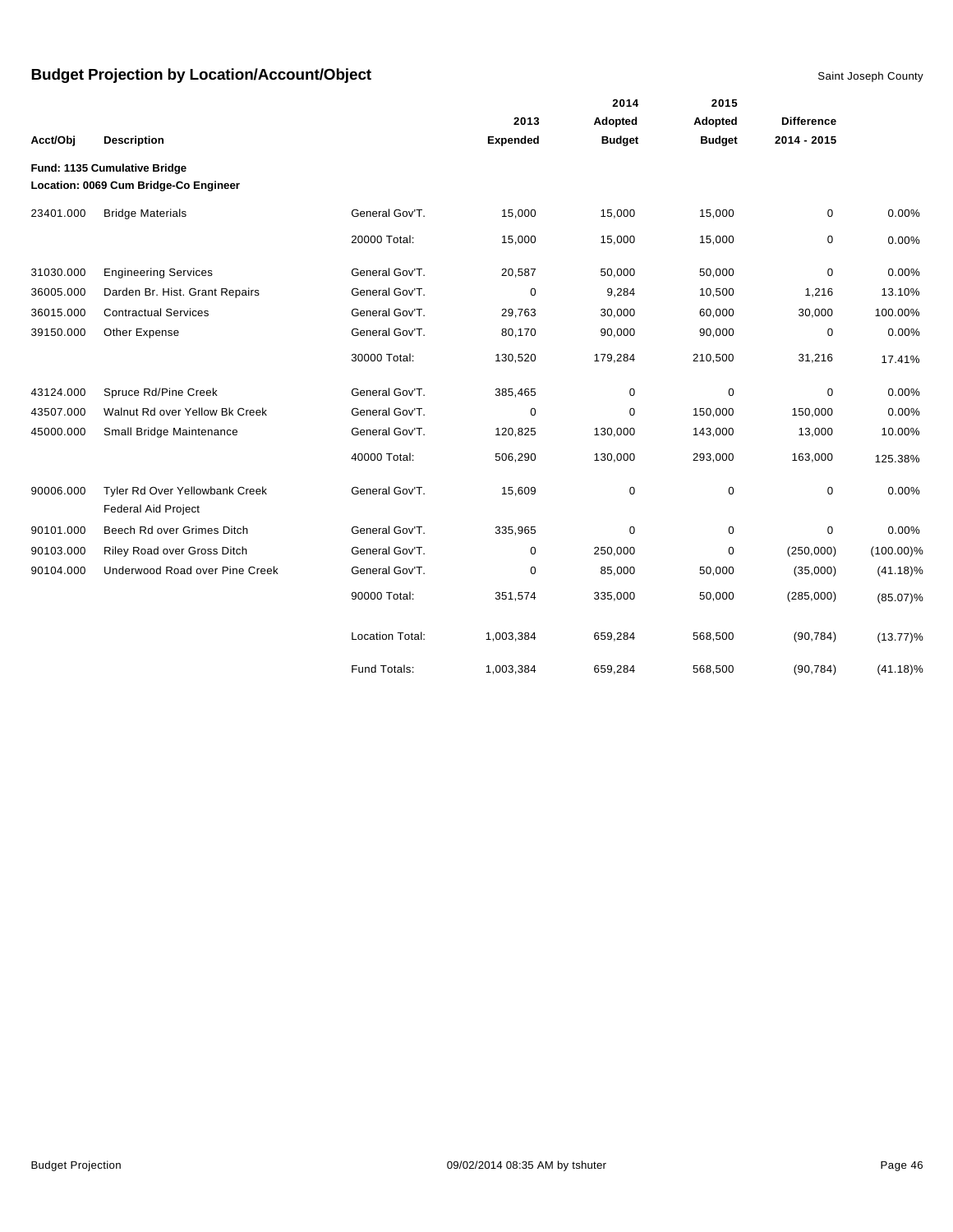|                        |                                                                        |                        | 2014            |               |               |                   |         |
|------------------------|------------------------------------------------------------------------|------------------------|-----------------|---------------|---------------|-------------------|---------|
|                        |                                                                        |                        | 2013            | Adopted       | Adopted       | <b>Difference</b> |         |
| Acct/Obj               | <b>Description</b>                                                     |                        | <b>Expended</b> | <b>Budget</b> | <b>Budget</b> | 2014 - 2015       |         |
| Location: 0002 Auditor | Fund: 1138 Cum Capital Devlpmt Fund                                    |                        |                 |               |               |                   |         |
| 36200.000              | Repairs - Other Equipment<br><b>EMA Sirens-Moved From General Fund</b> | General Gov'T.         | 0               | $\mathbf 0$   | 28,500        | 28,500            | 0.00%   |
| 39750.000              | Data Processing                                                        | General Gov'T.         | 394,001         | 125,000       | 125,000       | $\mathbf 0$       | 0.00%   |
|                        |                                                                        | 30000 Total:           | 394,001         | 125,000       | 153,500       | 28,500            | 22.80%  |
| 42010.000              | <b>Buildings &amp; Structures</b>                                      | General Gov'T.         | 462,532         | 700,000       | 700,000       | $\mathbf 0$       | 0.00%   |
| 44009.000              | <b>Heavy Equipment</b>                                                 | General Gov'T.         | 887,314         | 555,000       | 555,000       | $\mathbf 0$       | 0.00%   |
| 44250.000              | Office Machines                                                        | General Gov'T.         | 45,676          | 50,000        | 50,000        | $\Omega$          | 0.00%   |
| 44311.000              | <b>Emergency Equipment</b>                                             | General Gov'T.         | 402             | 10,000        | 20,000        | 10,000            | 100.00% |
| 44601.000              | Maintenance Equipment                                                  | General Gov'T.         | 0               | 25,000        | 25,000        | 0                 | 0.00%   |
| 44605.000              | <b>County Police Equipment</b>                                         | General Gov'T.         | 272,974         | 125,000       | 125,000       | 0                 | 0.00%   |
| 45010.000              | Autos                                                                  | General Gov'T.         | 485,917         | 450,000       | 450,000       | 0                 | 0.00%   |
| 45510.000              | <b>Furniture &amp; Fixtures</b>                                        | General Gov'T.         | 20,725          | 50,000        | 50,000        | 0                 | 0.00%   |
|                        |                                                                        | 40000 Total:           | 2,175,540       | 1,965,000     | 1,975,000     | 10,000            | 0.51%   |
|                        |                                                                        | <b>Location Total:</b> | 2,569,541       | 2,090,000     | 2,128,500     | 38,500            | 1.84%   |
|                        |                                                                        | Fund Totals:           | 2,569,541       | 2,090,000     | 2,128,500     | 38,500            | 0.00%   |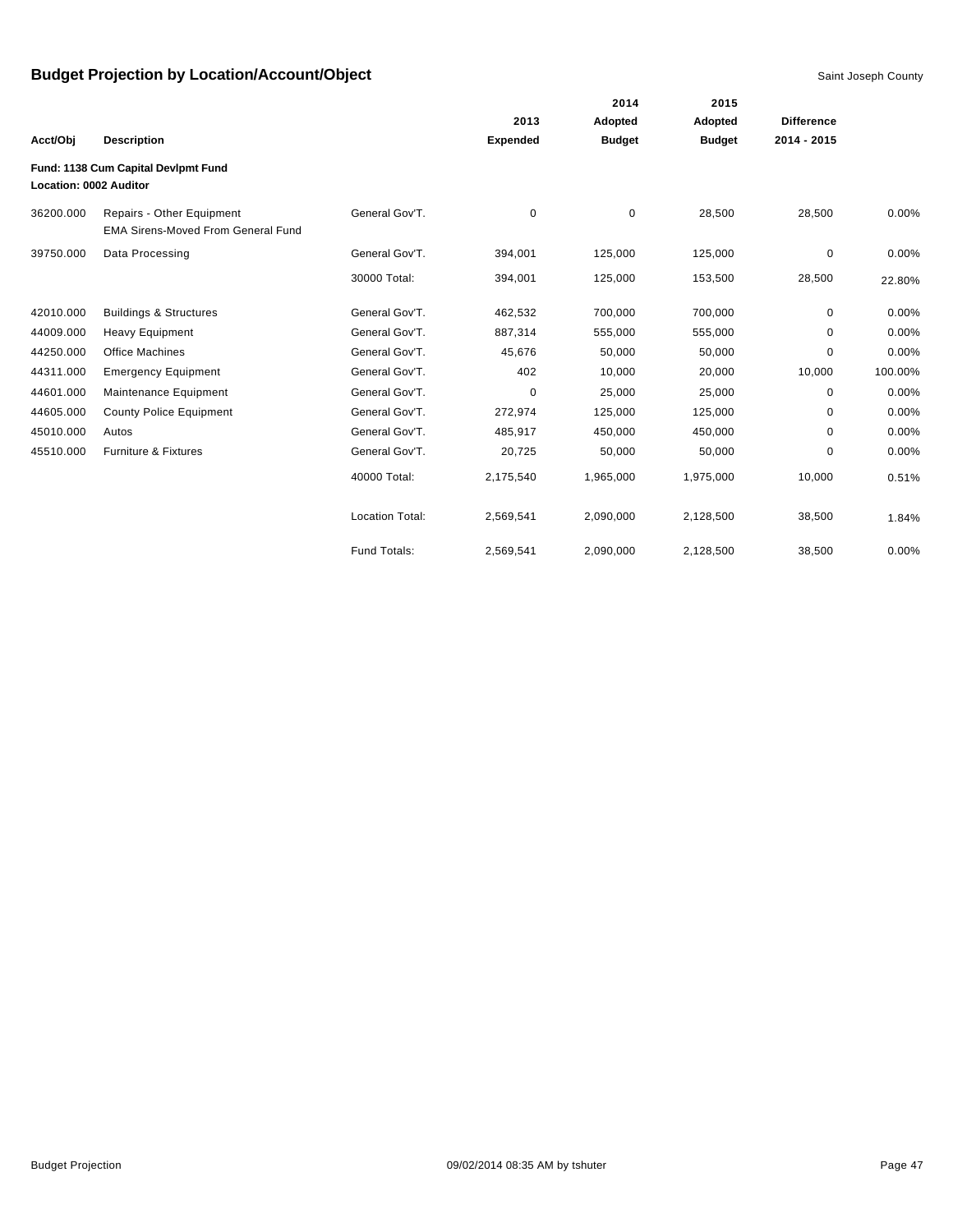|                       |                                                                                                                         |                |                 | 2014          | 2015          |                   |              |
|-----------------------|-------------------------------------------------------------------------------------------------------------------------|----------------|-----------------|---------------|---------------|-------------------|--------------|
|                       |                                                                                                                         |                | 2013            | Adopted       | Adopted       | <b>Difference</b> |              |
| Acct/Obj              | <b>Description</b>                                                                                                      |                | <b>Expended</b> | <b>Budget</b> | <b>Budget</b> | 2014 - 2015       |              |
| Location: 0055 Health | Fund: 1159 County Health                                                                                                |                |                 |               |               |                   |              |
|                       |                                                                                                                         |                |                 |               |               |                   |              |
| 11030.000             | Administrator                                                                                                           | General Gov'T. | 57,650          | 58,803        | 58,803        | 0                 | 0.00%        |
| 11041.000             | <b>Attorney Part Time</b>                                                                                               | General Gov'T. | 16,135          | 16,458        | 16,458        | 0                 | 0.00%        |
| 11055.000             | County Health Officer                                                                                                   | General Gov'T. | 60,740          | 61,955        | 61,955        | 0                 | 0.00%        |
| 11073.000             | Finance Manager                                                                                                         | General Gov'T. | 33,594          | 34,266        | 34,266        | $\mathbf 0$       | 0.00%        |
| 11077.000             | Admin, Assistant<br>1@28,357 1@28,882 1@30,144                                                                          | General Gov'T. | 85,669          | 87,383        | 87,383        | 0                 | 0.00%        |
| 11143.000             | Registrars<br>3@ 25,000 1@ 25,222 1@ 25,694 1@ 26,955 1@ 27,008 1@ 27,795                                               | General Gov'T. | 247,819         | 259,944       | 207,674       | (52, 270)         | $(20.11)\%$  |
| 11150.000             | Vital Records Supervisor                                                                                                | General Gov'T. | 28,595          | 31,997        | 31,997        | 0                 | 0.00%        |
| 11152.000             | Director of Nursing                                                                                                     | General Gov'T. | 54,584          | 0             | 0             | 0                 | 0.00%        |
| 11153.000             | Asst. Director of Nursing                                                                                               | General Gov'T. | 29,333          | $\mathbf 0$   | $\mathbf 0$   | $\mathbf 0$       | 0.00%        |
| 11155.000             | <b>Nurses</b>                                                                                                           | General Gov'T. | 321,878         | 356,409       | 277,845       | (78, 564)         | $(22.04)\%$  |
|                       | 5@ 39,282 1@ 39,890 1@ 41,545                                                                                           |                |                 |               |               |                   |              |
| 11157.000             | Epidemiologist/EmerPre Super                                                                                            | General Gov'T. | 45,856          | 46,773        | 46,773        | 0                 | 0.00%        |
| 11161.000             | Env. Health Director                                                                                                    | General Gov'T. | 45,856          | 46,773        | 46,773        | 0                 | 0.00%        |
| 11163.000             | <b>Food Services Director</b>                                                                                           | General Gov'T. | 45,856          | 0             | 0             | $\mathbf 0$       | 0.00%        |
| 11164.000             | <b>Environmental/Food Specialist</b><br>2@ 32,097 1@ 32,270 2@ 32,742 2@ 32,795 3@ 33,320 1@ 33,846 1@ 34,056 2@ 38,886 | General Gov'T. | 476,186         | 507,190       | 473,172       | (34, 018)         | $(6.71)\%$   |
| 11193.000             | <b>Health Educator</b><br>1@ 45,773 1@ 30,840                                                                           | General Gov'T. | 59,804          | 68,835        | 76,613        | 7,778             | 11.30%       |
| 11650.000             | <b>Executive Secretary</b>                                                                                              | General Gov'T. | 29,866          | 30,463        | 30,463        | 0                 | 0.00%        |
| 11701.000             | Director Of Nursing                                                                                                     | General Gov'T. | 0               | 54,522        | 54,522        | 0                 | 0.00%        |
| 11706.000             | <b>Food Service Supervisor</b>                                                                                          | General Gov'T. | 0               | 46,773        | 46,773        | $\mathbf 0$       | 0.00%        |
| 11709.000             | Asst. Dir. Nursing                                                                                                      | General Gov'T. | 0               | 46,305        | 92,610        | 46,305            | 100.00%      |
|                       | 2@ 46,305                                                                                                               |                |                 |               |               |                   |              |
| 11718.000             | Soc Sec Cont & Grant Fringe                                                                                             | General Gov'T. | 121,039         | 0             | 0             | 0                 | 0.00%        |
| 11728.000             | <b>Retirement Cont Health</b>                                                                                           | General Gov'T. | 125,112         | 0             | 0             | 0                 | 0.00%        |
| 11738.000             | Group Insurance                                                                                                         | General Gov'T. | 422,000         | 0             | 0             | $\mathbf 0$       | 0.00%        |
| 11828.000             | Instruction<br>Moved to 30000 accounts                                                                                  | General Gov'T. | 693             | 0             | 0             | $\mathbf 0$       | 0.00%        |
| 11965.000             | Clinic Physician Parttime Hrly                                                                                          | General Gov'T. | 0               | 1,000         | $\pmb{0}$     | (1,000)           | $(100.00)\%$ |
| 14800.000             | <b>Fica Contribution</b>                                                                                                | General Gov'T. | 0               | 134,246       | 125,773       | (8, 473)          | $(6.31)\%$   |
| 14810.000             | P.E.R.F.<br>11.0%                                                                                                       | General Gov'T. | 0               | 159,262       | 172,224       | 12,962            | 8.14%        |
| 14840.000             | Group Insurance                                                                                                         | General Gov'T. | 0               | 464,200       | 374,360       | (89, 840)         | $(19.35)\%$  |
| 14850.000             | Unemployment                                                                                                            | General Gov'T. | 0               | 750           | 750           | 0                 | 0.00%        |
|                       |                                                                                                                         | 10000 Total:   | 2,308,265       | 2,514,307     | 2,317,187     | (197, 120)        | (7.84)%      |
| 21030.000             | <b>Office Supplies</b>                                                                                                  | General Gov'T. | 0               | 16,850        | 16,850        | 0                 | 0.00%        |
| 22118.000             | <b>Office Supplies</b>                                                                                                  | General Gov'T. | 15,495          | 0             | $\pmb{0}$     | 0                 | 0.00%        |
| 22120.000             | Garage & Motor Supplies                                                                                                 | General Gov'T. | 0               | 14,000        | 14,000        | 0                 | 0.00%        |
| 22148.000             | <b>Field Supplies</b>                                                                                                   | General Gov'T. | 2,614           | 3,000         | 3,000         | 0                 | 0.00%        |
| 22238.000             | Garage & Motor Supplies Other                                                                                           | General Gov'T. | 12,999          | $\pmb{0}$     | $\pmb{0}$     | 0                 | 0.00%        |
| 22328.000             | <b>Equipment Repairs</b>                                                                                                | General Gov'T. | 2,023           | 2,250         | 2,250         | 0                 | 0.00%        |
| 22448.000             | <b>Books</b>                                                                                                            | General Gov'T. | 192             | 500           | 200           | (300)             | $(60.00)\%$  |
| 24120.000             | Medical Supplies, Etc                                                                                                   | General Gov'T. | 0               | 500           | 50            | (450)             | $(90.00)\%$  |
|                       |                                                                                                                         |                |                 |               |               |                   |              |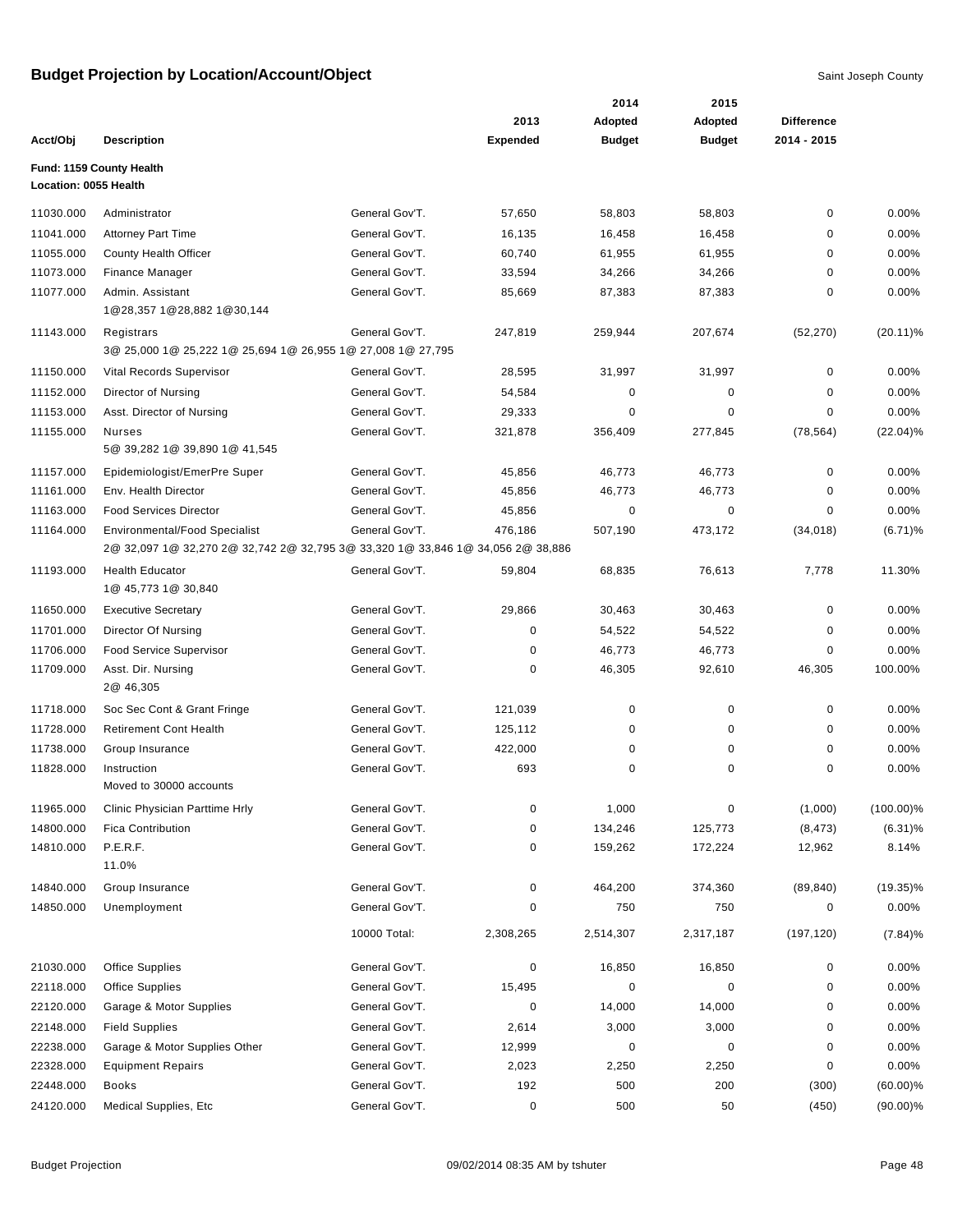|                       |                                                     |                        |                 | 2014          | 2015          |                   |              |
|-----------------------|-----------------------------------------------------|------------------------|-----------------|---------------|---------------|-------------------|--------------|
|                       |                                                     |                        | 2013            | Adopted       | Adopted       | <b>Difference</b> |              |
| Acct/Obj              | <b>Description</b>                                  |                        | <b>Expended</b> | <b>Budget</b> | <b>Budget</b> | 2014 - 2015       |              |
| Location: 0055 Health | Fund: 1159 County Health                            |                        |                 |               |               |                   |              |
|                       |                                                     | 20000 Total:           | 33,323          | 37,100        | 36,350        | (750)             | $(2.02)\%$   |
| 31070.000             | <b>Other Contractual Services</b>                   | General Gov'T.         | $\mathbf 0$     | 25,225        | 17,000        | (8, 225)          | $(32.61)\%$  |
| 31150.000             | <b>Medical Services</b>                             | General Gov'T.         | 1,069           | 3,750         | 1,750         | (2,000)           | $(53.33)\%$  |
| 32020.000             | Travel                                              | General Gov'T.         | $\mathbf 0$     | 16,500        | 15,350        | (1, 150)          | $(6.97)\%$   |
| 32050.000             | Instruction & Training<br>Moved from 10000 accounts | General Gov'T.         | $\mathbf 0$     | 1,000         | 600           | (400)             | $(40.00)\%$  |
| 32200.000             | Telephone                                           | General Gov'T.         | $\pmb{0}$       | 12,400        | 11,800        | (600)             | (4.84)%      |
| 32350.000             | Postage                                             | General Gov'T.         | $\mathbf 0$     | 9,000         | 9,000         | $\mathbf 0$       | 0.00%        |
| 33025.800             | Other<br><b>Bio Terrorism</b>                       | <b>Bio-Terrorism</b>   | $\mathbf 0$     | 1,000         | $\pmb{0}$     | (1,000)           | $(100.00)\%$ |
| 33118.000             | <b>Immunization Supplies</b>                        | General Gov'T.         | 134,490         | 130,000       | 130,000       | $\pmb{0}$         | 0.00%        |
| 33128.000             | <b>Environmental Health</b>                         | General Gov'T.         | 2,959           | 7,000         | 3,500         | (3,500)           | $(50.00)\%$  |
| 33228.000             | Postage                                             | General Gov'T.         | 6,169           | $\mathbf 0$   | $\pmb{0}$     | $\mathbf 0$       | 0.00%        |
| 33368.000             | Public Info. & Educ.                                | General Gov'T.         | 477             | 100           | $\mathbf 0$   | (100)             | $(100.00)\%$ |
| 33648.000             | <b>Rebinding Records</b>                            | General Gov'T.         | $\pmb{0}$       | 1,500         | 500           | (1,000)           | $(66.67)\%$  |
| 33938.000             | <b>Vector Abatement</b>                             | General Gov'T.         | $\pmb{0}$       | 2,000         | $\mathbf 0$   | (2,000)           | $(100.00)\%$ |
| 36500.000             | Service Contract                                    | General Gov'T.         | 5,853           | 6,100         | 6,100         | $\mathbf 0$       | 0.00%        |
| 37050.000             | <b>Credit Card Service Fees</b>                     | General Gov'T.         | $\pmb{0}$       | 550           | $\pmb{0}$     | (550)             | $(100.00)\%$ |
| 39010.000             | Dues & Subscription                                 | General Gov'T.         | $\mathbf 0$     | 500           | 200           | (300)             | $(60.00)\%$  |
| 39450.000             | <b>Environmental Control</b>                        | General Gov'T.         | 400             | 1,000         | $\mathbf 0$   | (1,000)           | $(100.00)\%$ |
| 39600.000             | Refunds, Awards & Indemnities                       | General Gov'T.         | 299             | $\mathbf 0$   | $\mathbf 0$   | $\mathbf 0$       | 0.00%        |
| 39750.000             | Data Processing                                     | General Gov'T.         | 7,252           | 28,500        | 28,500        | $\mathbf 0$       | 0.00%        |
|                       |                                                     | 30000 Total:           | 158,968         | 246,125       | 224,300       | (21, 825)         | (8.87)%      |
| 44250.000             | <b>Office Machines</b>                              | General Gov'T.         | 1,953           | $\mathbf 0$   | $\mathbf 0$   | $\mathbf 0$       | 0.00%        |
| 45010.000             | Autos                                               | General Gov'T.         | $\mathbf 0$     | $\mathbf 0$   | $\mathbf 0$   | $\mathbf 0$       | 0.00%        |
|                       |                                                     | 40000 Total:           | 1,953           | $\pmb{0}$     | $\mathbf 0$   | $\mathbf 0$       | 0.00%        |
|                       |                                                     | <b>Location Total:</b> | 2,502,509       | 2,797,532     | 2,577,837     | (219, 695)        | $(7.85)\%$   |
|                       |                                                     | Fund Totals:           | 2.502.509       | 2.797.532     | 2,577,837     | (219, 695)        | 0.00%        |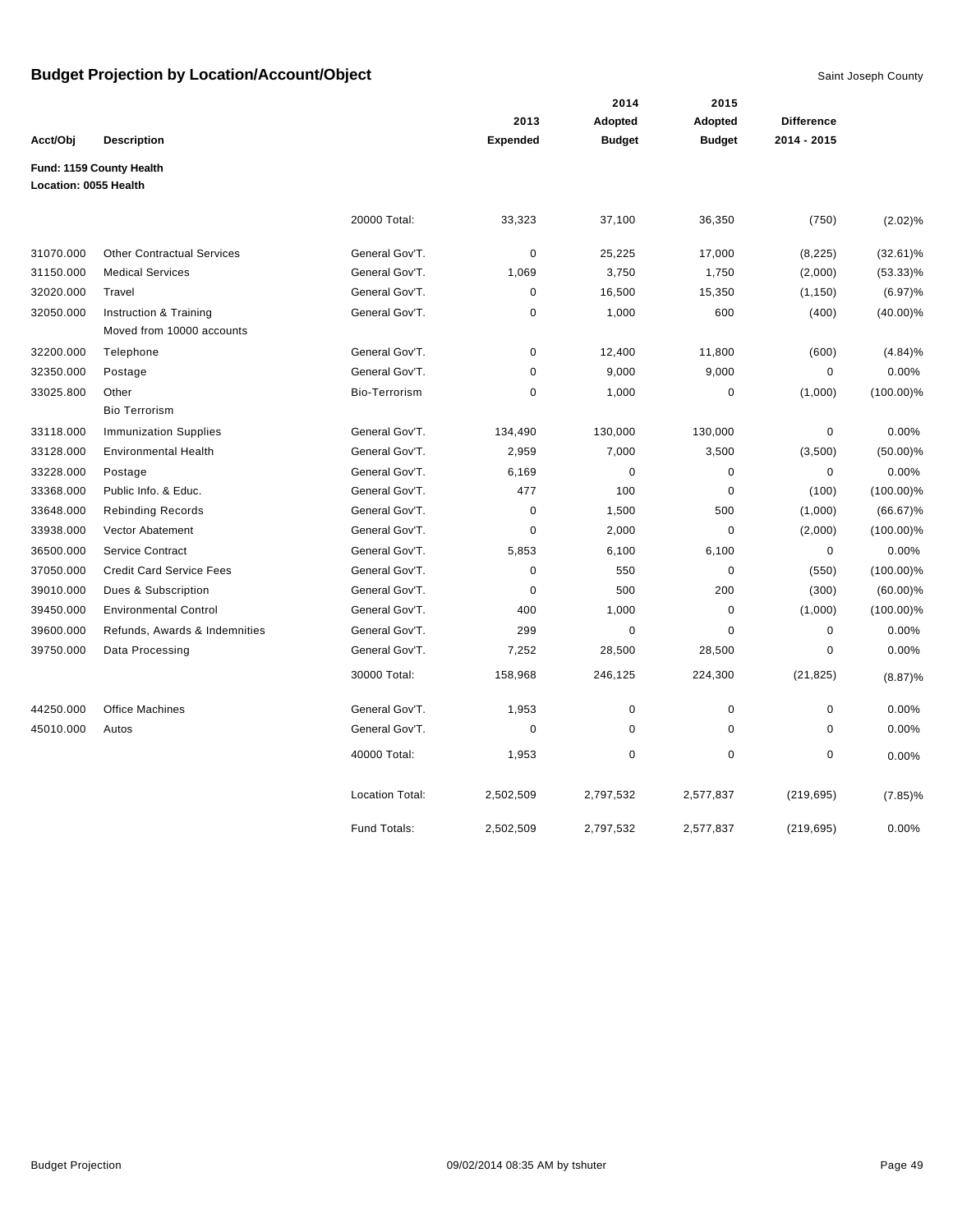|           |                                                                     |                        |                 | 2014          | 2015          |                   |              |
|-----------|---------------------------------------------------------------------|------------------------|-----------------|---------------|---------------|-------------------|--------------|
|           |                                                                     |                        | 2013            | Adopted       | Adopted       | <b>Difference</b> |              |
| Acct/Obj  | <b>Description</b>                                                  |                        | <b>Expended</b> | <b>Budget</b> | <b>Budget</b> | 2014 - 2015       |              |
|           | Fund: 1169 Local Roads & Streets<br>Location: 0060 Roads & Highways |                        |                 |               |               |                   |              |
| 91001.000 | Reconstruction/Resurf-2010                                          | General Gov'T.         | 6,098           | 0             | 0             | $\Omega$          | 0.00%        |
| 91201.000 | Reconstruction/Resurface-2012                                       | General Gov'T.         | 173,754         | 0             | 0             | $\Omega$          | 0.00%        |
| 91202.000 | Special Projects - 2012                                             | General Gov'T.         | 1,417           | 0             | 0             | $\Omega$          | 0.00%        |
| 91301.000 | Reconstruction/Resurface-2013                                       | General Gov'T.         | 755,831         | 0             | 0             | $\Omega$          | 0.00%        |
| 91302.000 | Special Projects - 2013                                             | General Gov'T.         | 78,300          | 0             | 0             | $\mathbf 0$       | 0.00%        |
| 91401.000 | Reconstruction/Resurface-2014                                       | General Gov'T.         | 0               | 1,400,000     | 0             | (1,400,000)       | $(100.00)\%$ |
| 91402.000 | Special Projects - 2014                                             | General Gov'T.         | 0               | 100,000       | $\Omega$      | (100,000)         | $(100.00)\%$ |
| 91501.000 | Reconstruction/Resurface-2015                                       | General Gov'T.         | 0               | 0             | 1,900,000     | 1,900,000         | 0.00%        |
| 91502.000 | Special Projects - 2015                                             | General Gov'T.         | $\mathbf 0$     | $\mathbf 0$   | 100,000       | 100,000           | 0.00%        |
|           |                                                                     | 90000 Total:           | 1,015,400       | 1,500,000     | 2,000,000     | 500,000           | 33.33%       |
|           |                                                                     | <b>Location Total:</b> | 1,015,400       | 1,500,000     | 2,000,000     | 500,000           | 33.33%       |
|           |                                                                     | Fund Totals:           | 1,015,400       | 1,500,000     | 2,000,000     | 500,000           | 0.00%        |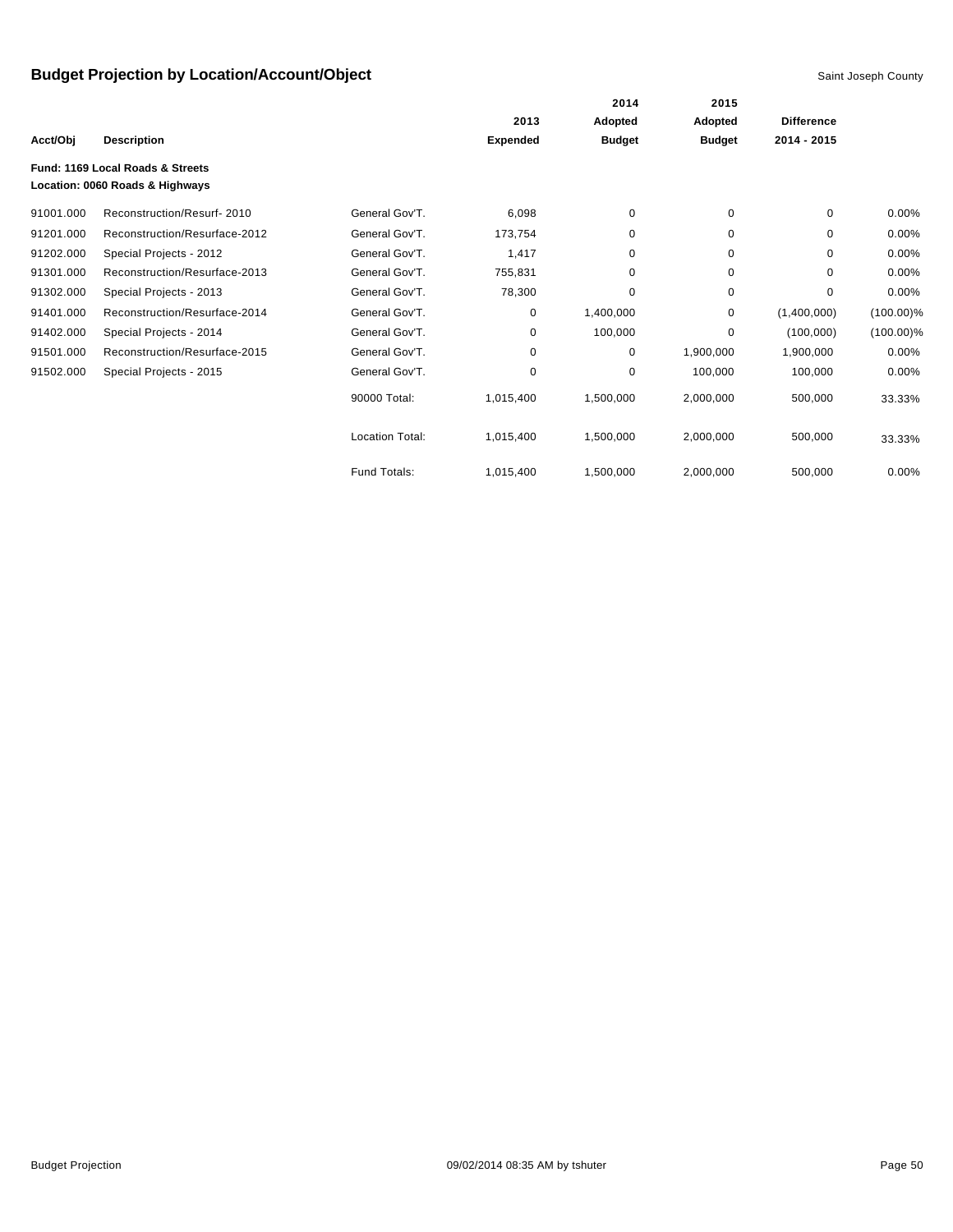|           |                                                                      |                        |                 | 2014          | 2015          |                   |              |
|-----------|----------------------------------------------------------------------|------------------------|-----------------|---------------|---------------|-------------------|--------------|
|           |                                                                      |                        | 2013            | Adopted       | Adopted       | <b>Difference</b> |              |
| Acct/Obj  | <b>Description</b>                                                   |                        | <b>Expended</b> | <b>Budget</b> | <b>Budget</b> | 2014 - 2015       |              |
|           | Fund: 1171 Major Cumulative Bridge<br>Location: 0023 County Engineer |                        |                 |               |               |                   |              |
| 31020.000 | Administration<br>Reimburse County General Fund for Engineer Staff.  | General Gov'T.         | 100,550         | 100,550       | 100,550       | $\mathbf 0$       | $0.00\%$     |
| 38012.000 | Int. - Maj. Bridge Bonds-2005                                        | General Gov'T.         | 60,513          | 111,000       | 99,525        | (11, 475)         | $(10.34)\%$  |
| 38013.000 | Prin - Maj Bridge Bonds - 2005                                       | General Gov'T.         | 100,000         | 250,000       | 250,000       | 0                 | $0.00\%$     |
| 38017.000 | MCB Bonds - 2000                                                     | General Gov'T.         | $\mathbf 0$     | 700,000       | 518,000       | (182,000)         | $(26.00)\%$  |
| 38024.000 | Int. - Maj. Bridge Bonds-2000                                        | General Gov'T.         | 51,510          | 85,000        | 61,320        | (23,680)          | $(27.86)\%$  |
|           |                                                                      | 30000 Total:           | 312,573         | 1,246,550     | 1,029,395     | (217, 155)        | $(17.42)\%$  |
| 43050.000 | Major Bridge Maintenance/Rehab                                       | General Gov'T.         | 43,727          | 125,000       | 0             | (125,000)         | $(100.00)\%$ |
| 43142.000 | Sample/Olive Overpass Rehab.                                         | General Gov'T.         | 5,753           | 0             | $\mathbf 0$   | 0                 | 0.00%        |
| 43144.000 | Mishawaka Ave./St. Jos. River                                        | General Gov'T.         | 15,112          | 0             | 150,000       | 150,000           | 0.00%        |
|           |                                                                      | 40000 Total:           | 64,592          | 125,000       | 150,000       | 25,000            | 20.00%       |
|           |                                                                      | <b>Location Total:</b> | 377,165         | 1,371,550     | 1,179,395     | (192, 155)        | $(14.01)\%$  |
|           |                                                                      | Fund Totals:           | 377.165         | 1,371,550     | 1,179,395     | (192, 155)        | $0.00\%$     |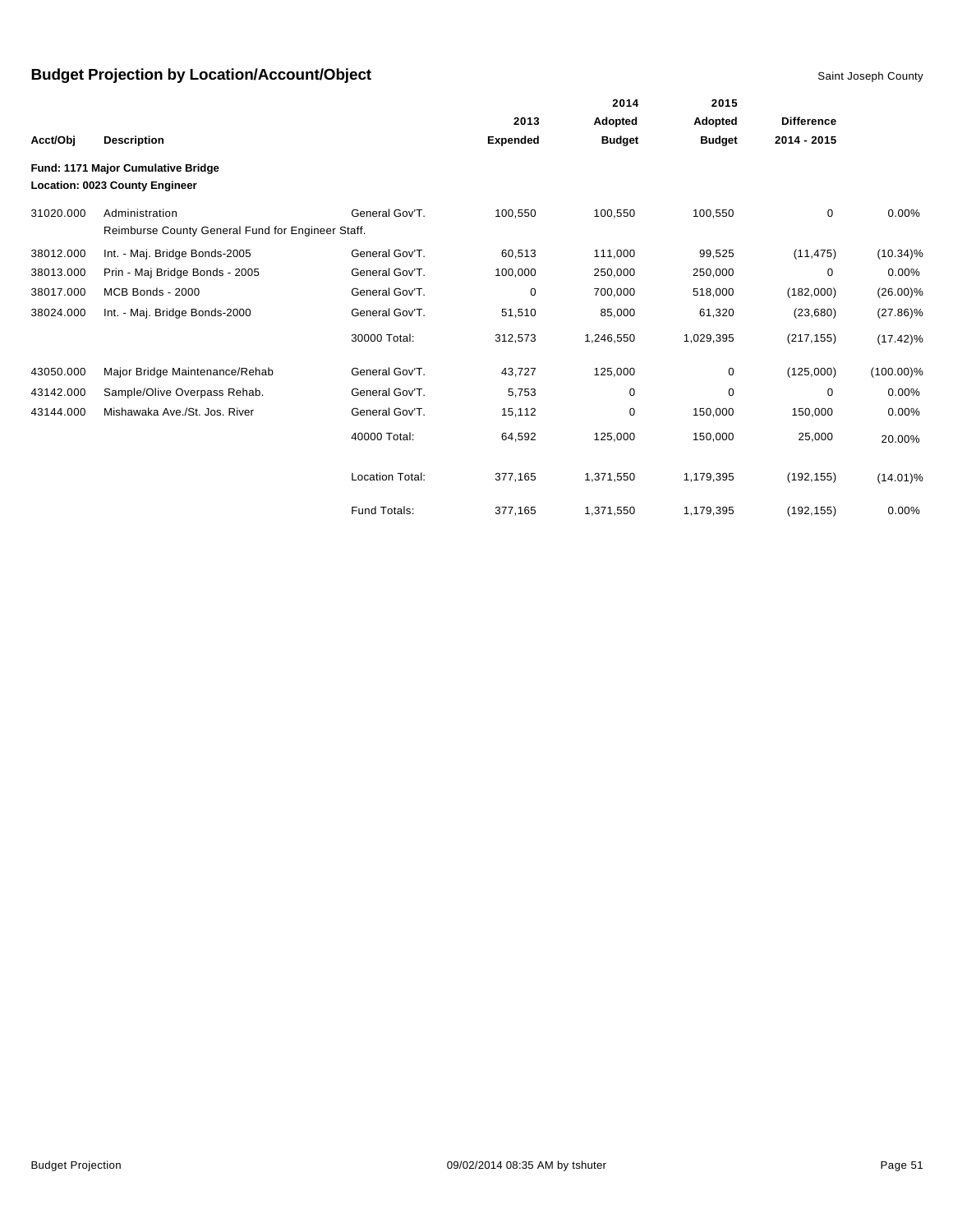|           |                                      |                        |                 | 2014          | 2015          |                   |              |
|-----------|--------------------------------------|------------------------|-----------------|---------------|---------------|-------------------|--------------|
|           |                                      |                        | 2013            | Adopted       | Adopted       | <b>Difference</b> |              |
| Acct/Obj  | <b>Description</b>                   |                        | <b>Expended</b> | <b>Budget</b> | <b>Budget</b> | 2014 - 2015       |              |
|           | Fund: 1176 County Highway            |                        |                 |               |               |                   |              |
|           | Location: 0061 Highway Adm           |                        |                 |               |               |                   |              |
| 11061.000 | <b>Highway Commissioner</b>          | General Gov'T.         | 52,579          | 62,127        | $\mathbf 0$   | (62, 127)         | $(100.00)\%$ |
| 11400.000 | Payroll Adm/Adm Assistant            | General Gov'T.         | 33,482          | 34,152        | 34,152        | $\pmb{0}$         | 0.00%        |
| 11401.000 | <b>Highway Engineer</b>              | General Gov'T.         | 64,195          | 65,479        | 70,587        | 5,108             | 7.80%        |
| 11406.000 | Area Adm./Adm. Assistant             | General Gov'T.         | 33,482          | 34,152        | 34,152        | $\pmb{0}$         | 0.00%        |
| 11407.000 | Supervisor<br>5@ \$49,700            | General Gov'T.         | 243,145         | 246,682       | 248,500       | 1,818             | 0.74%        |
| 11447.000 | <b>Construction Technician IV</b>    | General Gov'T.         | 38,634          | $\mathbf 0$   | $\pmb{0}$     | $\mathbf 0$       | 0.00%        |
|           |                                      | 10000 Total:           | 465,517         | 442,592       | 387,391       | (55, 201)         | $(12.47)\%$  |
| 21030.000 | <b>Office Supplies</b>               | General Gov'T.         | 238             | 700           | 700           | $\pmb{0}$         | 0.00%        |
| 24010.000 | <b>Other Supplies</b>                | General Gov'T.         | 2,103           | 2,000         | 2,800         | 800               | 40.00%       |
|           |                                      | 20000 Total:           | 2,341           | 2,700         | 3,500         | 800               | 29.63%       |
| 31020.000 | Administration                       | General Gov'T.         | $\mathbf 0$     | $\pmb{0}$     | 18,170        | 18,170            | 0.00%        |
| 32020.000 | Travel                               | General Gov'T.         | 600             | 600           | 600           | $\mathbf 0$       | 0.00%        |
| 32050.000 | Instruction & Training               | General Gov'T.         | $\mathbf 0$     | $\pmb{0}$     | 1,000         | 1,000             | 0.00%        |
| 32200.000 | Telephone                            | General Gov'T.         | 17,467          | 20,000        | 20,000        | $\mathbf 0$       | 0.00%        |
| 32300.000 | Freight & Express                    | General Gov'T.         | 25              | 250           | 100           | (150)             | $(60.00)\%$  |
| 32350.000 | Postage                              | General Gov'T.         | $\Omega$        | 400           | 100           | (300)             | $(75.00)\%$  |
| 35015.000 | <b>Utilities</b>                     | General Gov'T.         | 74,843          | 75,000        | 75,000        | $\mathbf 0$       | 0.00%        |
| 36010.000 | Repairs-Bldgs & Structures           | General Gov'T.         | 5,595           | 10,000        | 15,000        | 5,000             | 50.00%       |
| 36300.000 | Repair - Office Equipment            | General Gov'T.         | $\mathbf 0$     | $\mathbf 0$   | 500           | 500               | 0.00%        |
| 39010.000 | Dues & Subscription                  | General Gov'T.         | 303             | 600           | 1,000         | 400               | 66.67%       |
| 39014.000 | <b>Technical Books &amp; Manuals</b> | General Gov'T.         | $\mathbf 0$     | $\pmb{0}$     | 300           | 300               | 0.00%        |
| 39150.000 | Other Expense                        | General Gov'T.         | 1,818           | 1,500         | 1,500         | $\mathbf 0$       | 0.00%        |
| 39750.000 | Data Processing                      | General Gov'T.         | $\mathbf 0$     | 10,000        | 40,000        | 30,000            | 300.00%      |
|           |                                      | 30000 Total:           | 100,651         | 118,350       | 173,270       | 54,920            | 46.40%       |
|           |                                      | <b>Location Total:</b> | 568,509         | 563,642       | 564,161       | 519               | 0.09%        |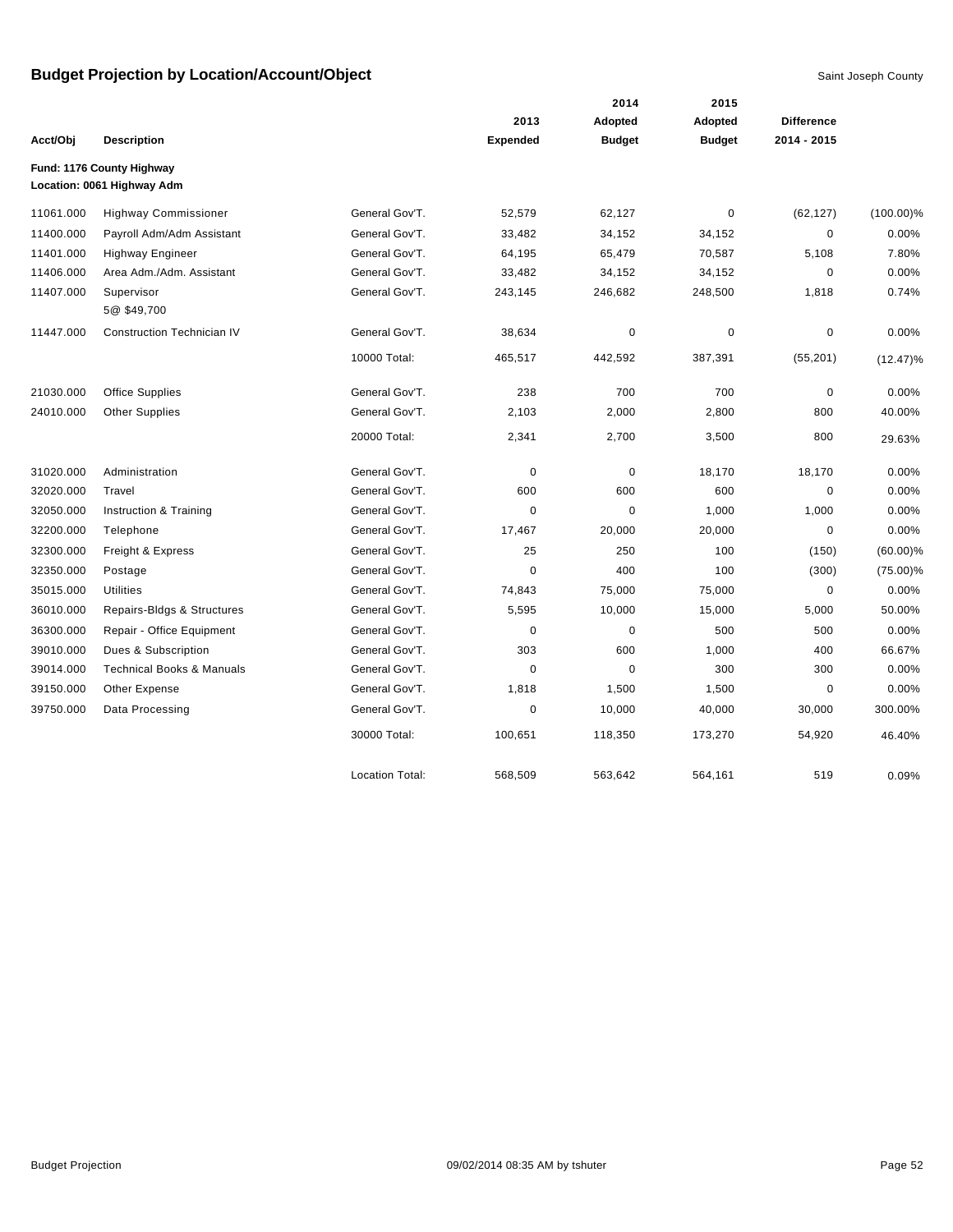|           |                                                                 |                 |                 | 2014          | 2015          |                   |             |
|-----------|-----------------------------------------------------------------|-----------------|-----------------|---------------|---------------|-------------------|-------------|
|           |                                                                 |                 | 2013            | Adopted       | Adopted       | <b>Difference</b> |             |
| Acct/Obj  | <b>Description</b>                                              |                 | <b>Expended</b> | <b>Budget</b> | <b>Budget</b> | 2014 - 2015       |             |
|           | Fund: 1176 County Highway<br>Location: 0062 Highway Maintenance |                 |                 |               |               |                   |             |
| 11402.000 | Asst. Supervisors<br>5@ 36,000                                  | General Gov'T.  | 171,562         | 178,255       | 180,000       | 1,745             | 0.98%       |
| 11423.000 | Group 3 (Hrly)<br>24@ 32,199                                    | General Gov'T.  | 688,518         | 740,554       | 772,776       | 32,222            | 4.35%       |
| 11424.000 | Group 2 (Hrly)<br>33@ 30,930                                    | General Gov'T.  | 960,972         | 1,051,620     | 1,020,690     | (30, 930)         | (2.94)%     |
| 11428.000 | Part Time (Hrly)<br>8@ 400 HRS/12.62 per hour                   | General Gov'T.  | 31,971          | 40,376        | 40,384        | 8                 | 0.02%       |
| 11439.000 | Overtime                                                        | General Gov'T.  | 97,292          | 115,633       | 140,000       | 24,367            | 21.07%      |
| 11951.000 | Out of Group Pay                                                | General Gov'T.  | 0               | 5,000         | 5,000         | 0                 | 0.00%       |
| 14900.000 | Uniforms                                                        | General Gov'T.  | 22,447          | 40,000        | 45,000        | 5,000             | 12.50%      |
|           |                                                                 | 10000 Total:    | 1,972,762       | 2,171,438     | 2,203,850     | 32,412            | 1.49%       |
| 23200.000 | Hardware & Tools                                                | General Gov'T.  | 8,069           | 5,000         | 35,000        | 30,000            | 600.00%     |
| 23210.000 | Calcium Chloride                                                | General Gov'T.  | 273,444         | 314,160       | 320,000       | 5,840             | 1.86%       |
| 23220.000 | Weed Spray                                                      | General Gov'T.  | 0               | 4,000         | 2,000         | (2,000)           | $(50.00)\%$ |
| 23230.000 | Paint                                                           | General Gov'T.  | 56,350          | 95,000        | 58,000        | (37,000)          | $(38.95)\%$ |
| 23240.000 | <b>Other Supplies</b>                                           | General Gov'T.  | 0               | 1,500         | 500           | (1,000)           | $(66.67)\%$ |
| 23400.000 | Stone Gravel, Aggregates                                        | General Gov'T.  | 68,269          | 75,000        | 65,000        | (10,000)          | $(13.33)\%$ |
| 23410.000 | Culverts, Tile & Sewer Pipes                                    | General Gov'T.  | 2,965           | 8,000         | 2,000         | (6,000)           | $(75.00)\%$ |
| 23420.000 | <b>Bituminous</b>                                               | General Gov'T.  | 20,943          | 200,000       | 90,000        | (110,000)         | $(55.00)\%$ |
| 23430.000 | Lumber                                                          | General Gov'T.  | 58              | 1,500         | 1,000         | (500)             | $(33.33)\%$ |
| 23440.000 | Road Signs                                                      | General Gov'T.  | 59,721          | 65,000        | 30,000        | (35,000)          | $(53.85)\%$ |
| 23460.000 | <b>Other Materials</b>                                          | General Gov'T.  | 0               | 2,000         | 1,000         | (1,000)           | $(50.00)\%$ |
|           |                                                                 | 20000 Total:    | 489,819         | 771,160       | 604,500       | (166, 660)        | $(21.61)\%$ |
| 35015.000 | <b>Utilities</b>                                                | General Gov'T.  | 43,370          | 60,000        | 45,000        | (15,000)          | $(25.00)\%$ |
| 35090.000 | <b>Trash Removal</b>                                            | General Gov'T.  | 54,576          | 55,000        | 40,000        | (15,000)          | $(27.27)\%$ |
| 36014.000 | Road Repairs                                                    | General Gov'T.  | 5,036           | 10,000        | 10,000        | 0                 | 0.00%       |
| 37210.000 | Rental Of Equipment                                             | General Gov'T.  | 5,140           | 7,500         | 15,000        | 7,500             | 100.00%     |
| 39050.000 | Licenses                                                        | General Gov'T.  | 99              | 200           | 200           | $\pmb{0}$         | 0.00%       |
| 39150.000 | Other Expense                                                   | General Gov'T.  | 3,799           | 4,000         | 4,000         | 0                 | 0.00%       |
| 39510.000 | Drainage & Other Assessment                                     | General Gov'T.  | 250             | 800           | 300           | (500)             | $(62.50)\%$ |
|           |                                                                 | 30000 Total:    | 112,270         | 137,500       | 114,500       | (23,000)          | $(16.73)\%$ |
|           |                                                                 | Location Total: | 2,574,851       | 3,080,098     | 2,922,850     | (157, 248)        | $(5.11)\%$  |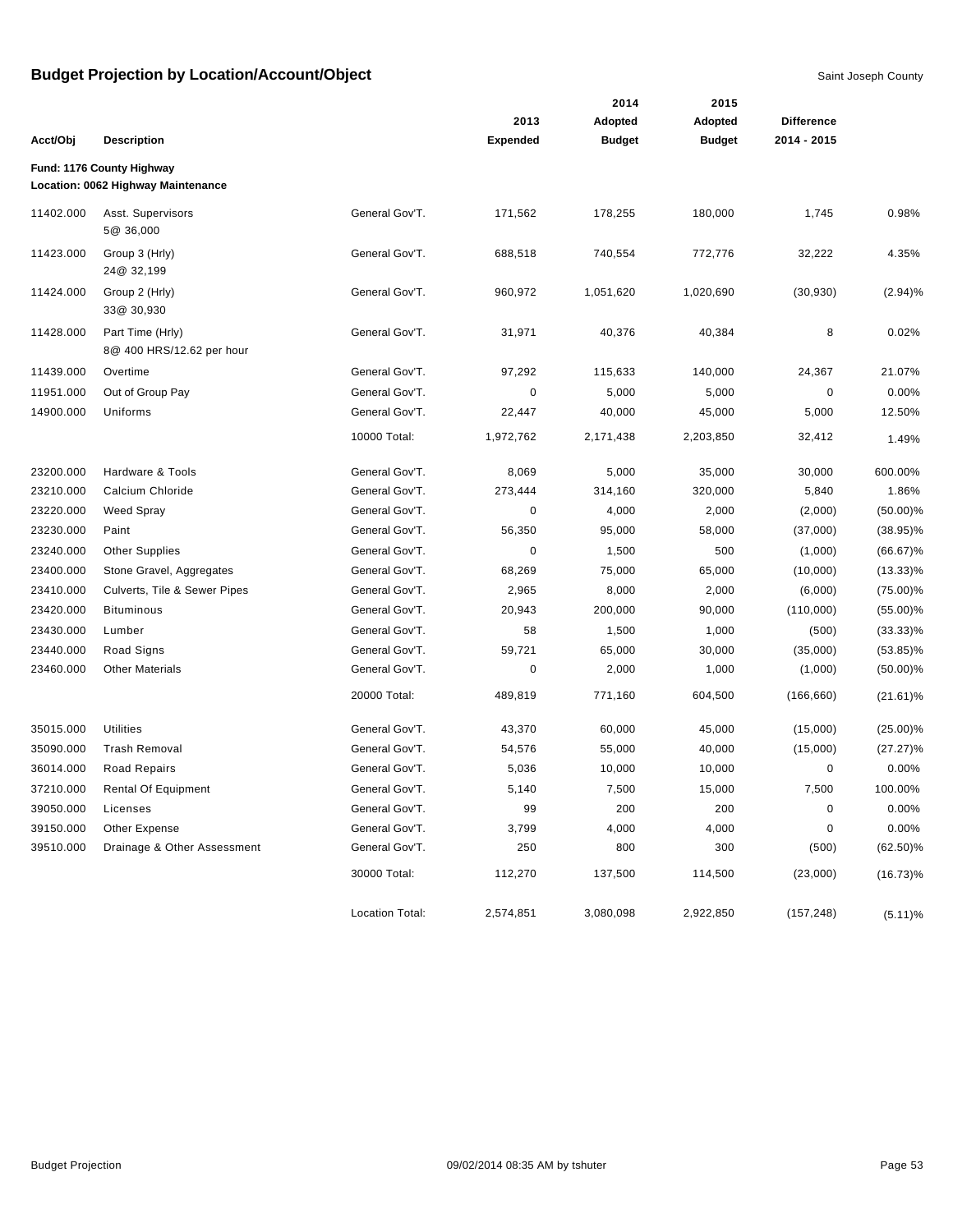|           |                                                             |                 |                 | 2014          | 2015          |                   |             |
|-----------|-------------------------------------------------------------|-----------------|-----------------|---------------|---------------|-------------------|-------------|
|           |                                                             |                 | 2013            | Adopted       | Adopted       | <b>Difference</b> |             |
| Acct/Obj  | <b>Description</b>                                          |                 | <b>Expended</b> | <b>Budget</b> | <b>Budget</b> | 2014 - 2015       |             |
|           | Fund: 1176 County Highway<br>Location: 0064 Highway Gen Exp |                 |                 |               |               |                   |             |
| 11436.000 | Group B Mechanic<br>5@ 34,840 (16.75 Hr)                    | General Gov'T.  | 170,314         | 174,200       | 174,200       | 0                 | 0.00%       |
| 11437.000 | Group C Mechanic<br>5@ 32,427 (15.59 Hr)                    | General Gov'T.  | 145,044         | 162,140       | 162,140       | 0                 | 0.00%       |
| 11439.000 | Overtime                                                    | General Gov'T.  | 20,126          | 20,000        | 30,000        | 10,000            | 50.00%      |
| 11951.000 | Out of Group Pay                                            | General Gov'T.  | 0               | 1,000         | 1,000         | 0                 | 0.00%       |
| 14800.000 | <b>Fica Contribution</b>                                    | General Gov'T.  | 202,976         | 224,298       | 222,889       | (1,409)           | (0.63)%     |
| 14810.000 | P.E.R.F.                                                    | General Gov'T.  | 217,357         | 274,899       | 316,052       | 41,153            | 14.97%      |
| 14840.000 | Group Insurance                                             | General Gov'T.  | 295,000         | 295,000       | 295,000       | 0                 | 0.00%       |
| 14910.000 | C.D.L. Compliance                                           | General Gov'T.  | 637             | 7,000         | 1,000         | (6,000)           | $(85.71)\%$ |
|           |                                                             | 10000 Total:    | 1,051,454       | 1,158,537     | 1,202,281     | 43,744            | 3.78%       |
| 22010.000 | Gas Oil & Lubricants                                        | General Gov'T.  | 317,148         | 800,000       | 600,000       | (200,000)         | $(25.00)\%$ |
| 22100.000 | Tires & Tubes                                               | General Gov'T.  | 53,147          | 70,000        | 35,000        | (35,000)          | $(50.00)\%$ |
| 22120.000 | Garage & Motor Supplies                                     | General Gov'T.  | 248,723         | 200,000       | 250,000       | 50,000            | 25.00%      |
| 24010.000 | <b>Other Supplies</b>                                       | General Gov'T.  | 34,674          | 40,000        | 40,000        | 0                 | 0.00%       |
|           |                                                             | 20000 Total:    | 653,692         | 1,110,000     | 925,000       | (185,000)         | $(16.67)\%$ |
| 32210.000 | Radio Maintenance                                           | General Gov'T.  | 3,499           | 10,000        | 10,000        | 0                 | 0.00%       |
| 34030.000 | Insurance Coverage                                          | General Gov'T.  | 140,000         | 140,000       | 140,000       | 0                 | 0.00%       |
| 34050.000 | <b>Workmens Comp</b>                                        | General Gov'T.  | 0               | 30,000        | 30,000        | 0                 | 0.00%       |
| 35015.000 | Utilities                                                   | General Gov'T.  | 52,101          | 90,000        | 80,000        | (10,000)          | $(11.11)\%$ |
| 36010.000 | Repairs-Bldgs & Structures                                  | General Gov'T.  | 3,315           | 15,000        | 15,000        | 0                 | 0.00%       |
| 36100.000 | Repairs - Auto & Truck                                      | General Gov'T.  | 38,242          | 45,000        | 60,000        | 15,000            | 33.33%      |
| 36110.000 | Repairs - Road Equip                                        | General Gov'T.  | 69,024          | 50,000        | 70,000        | 20,000            | 40.00%      |
| 36200.000 | Repairs - Other Equipment                                   | General Gov'T.  | 21,859          | 30,000        | 10,000        | (20,000)          | $(66.67)\%$ |
| 37100.000 | Auto Lease                                                  | General Gov'T.  | 0               | 0             | 25,000        | 25,000            | 0.00%       |
|           |                                                             | 30000 Total:    | 328,040         | 410,000       | 440,000       | 30,000            | 7.32%       |
| 42010.000 | <b>Buildings &amp; Structures</b>                           | General Gov'T.  | 1,257           | 10,000        | 5,000         | (5,000)           | $(50.00)\%$ |
| 44009.000 | <b>Heavy Equipment</b>                                      | General Gov'T.  | $\pmb{0}$       | $\pmb{0}$     | 55,000        | 55,000            | 0.00%       |
| 44250.000 | Office Machines                                             | General Gov'T.  | 0               | 0             | 500           | 500               | 0.00%       |
| 44510.000 | Furniture & Fixtures                                        | General Gov'T.  | 857             | $\pmb{0}$     | 1,000         | 1,000             | 0.00%       |
|           |                                                             | 40000 Total:    | 2,114           | 10,000        | 61,500        | 51,500            | 515.00%     |
|           |                                                             | Location Total: | 2,035,300       | 2,688,537     | 2,628,781     | (59, 756)         | (2.22)%     |
|           |                                                             | Fund Totals:    | 5,178,660       | 6,332,277     | 6,115,792     | (216, 485)        | 0.00%       |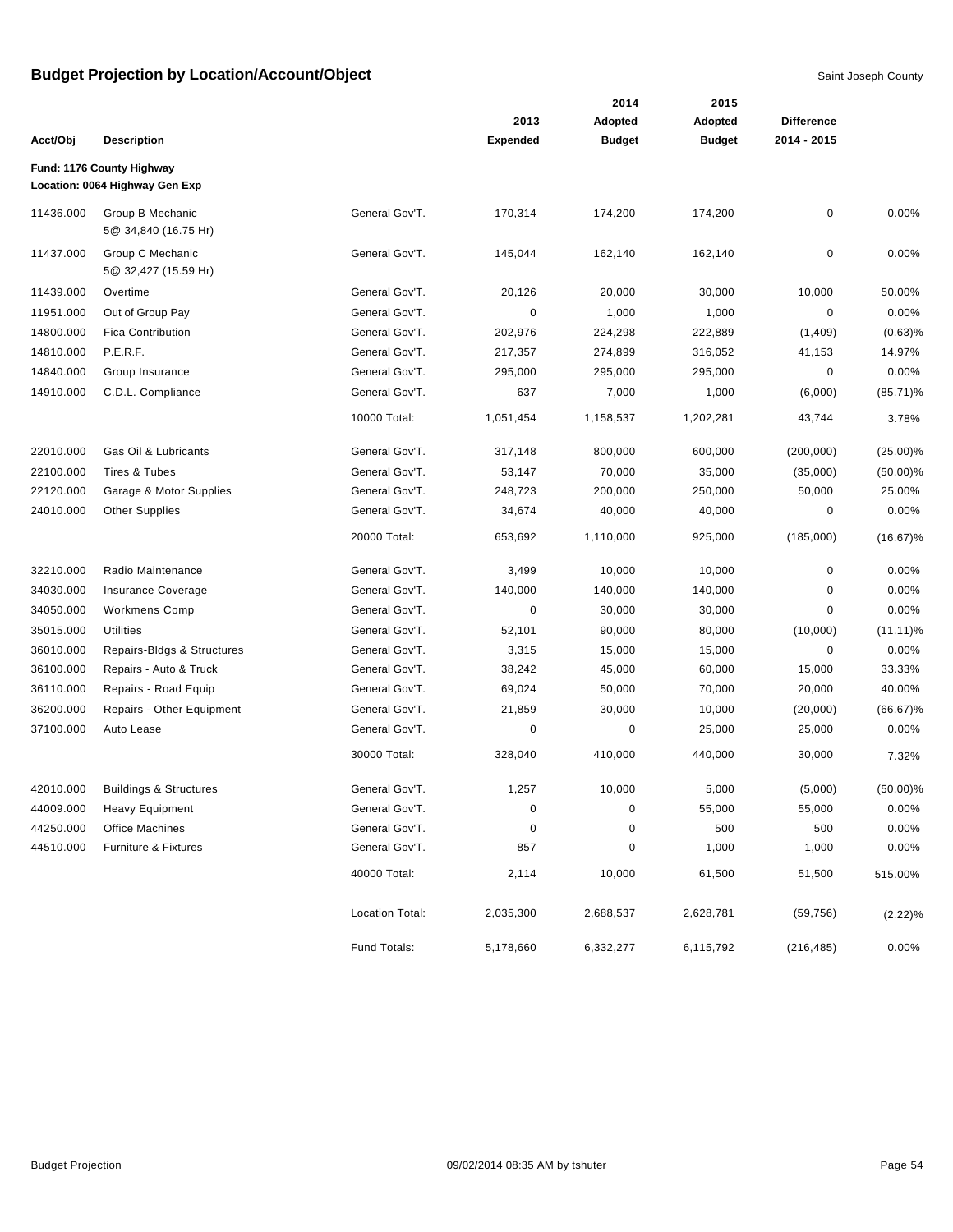|           |                                      |                        |               | 2014          | 2015        |                   |        |
|-----------|--------------------------------------|------------------------|---------------|---------------|-------------|-------------------|--------|
|           |                                      |                        | 2013          | Adopted       | Adopted     | <b>Difference</b> |        |
| Acct/Obj  | <b>Description</b>                   | <b>Expended</b>        | <b>Budget</b> | <b>Budget</b> | 2014 - 2015 |                   |        |
|           | Fund: 1179 Park & Recr Non Reverting |                        |               |               |             |                   |        |
|           | Location: 0057 Parks & Rec           |                        |               |               |             |                   |        |
| 11363.000 | Technician III                       | General Gov'T.         | 32,781        | $\mathbf 0$   | $\mathbf 0$ | 0                 | 0.00%  |
| 11428.000 | Part Time (Hrly)                     | General Gov'T.         | 0             | 15,500        | 19,500      | 4,000             | 25.81% |
|           | 7.25-10.20 Hr                        |                        |               |               |             |                   |        |
| 11439.000 | Overtime                             | General Gov'T.         | 0             | 1,000         | 1,000       | 0                 | 0.00%  |
| 11476.000 | Gatekeepers/Security-P.T.            | General Gov'T.         | 0             | 14,500        | 14,500      | 0                 | 0.00%  |
|           | 7.25-11.09 Hr                        |                        |               |               |             |                   |        |
| 11477.000 | Interpretive - P.T.                  | General Gov'T.         | 444           | 8,000         | 8,000       | 0                 | 0.00%  |
|           | 7.25-16.32 Hr                        |                        |               |               |             |                   |        |
| 11478.000 | Maintenance - P.T.                   | General Gov'T.         | 0             | 1,000         | 1,000       | $\mathbf 0$       | 0.00%  |
|           | 7.25-12.24 Hr                        |                        |               |               |             |                   |        |
| 14800.000 | <b>Fica Contribution</b>             | General Gov'T.         | 2,853         | 2,500         | 3,400       | 900               | 36.00% |
| 14810.000 | P.E.R.F.                             | General Gov'T.         | 665           | 1,000         | 1,000       | $\mathbf 0$       | 0.00%  |
|           |                                      | 10000 Total:           | 36,743        | 43,500        | 48,400      | 4,900             | 11.26% |
|           |                                      |                        |               |               |             |                   |        |
|           |                                      | <b>Location Total:</b> | 36,743        | 43,500        | 48,400      | 4,900             | 11.26% |
|           |                                      |                        |               |               |             |                   |        |
|           |                                      | <b>Fund Totals:</b>    | 36,743        | 43,500        | 48,400      | 4,900             | 0.00%  |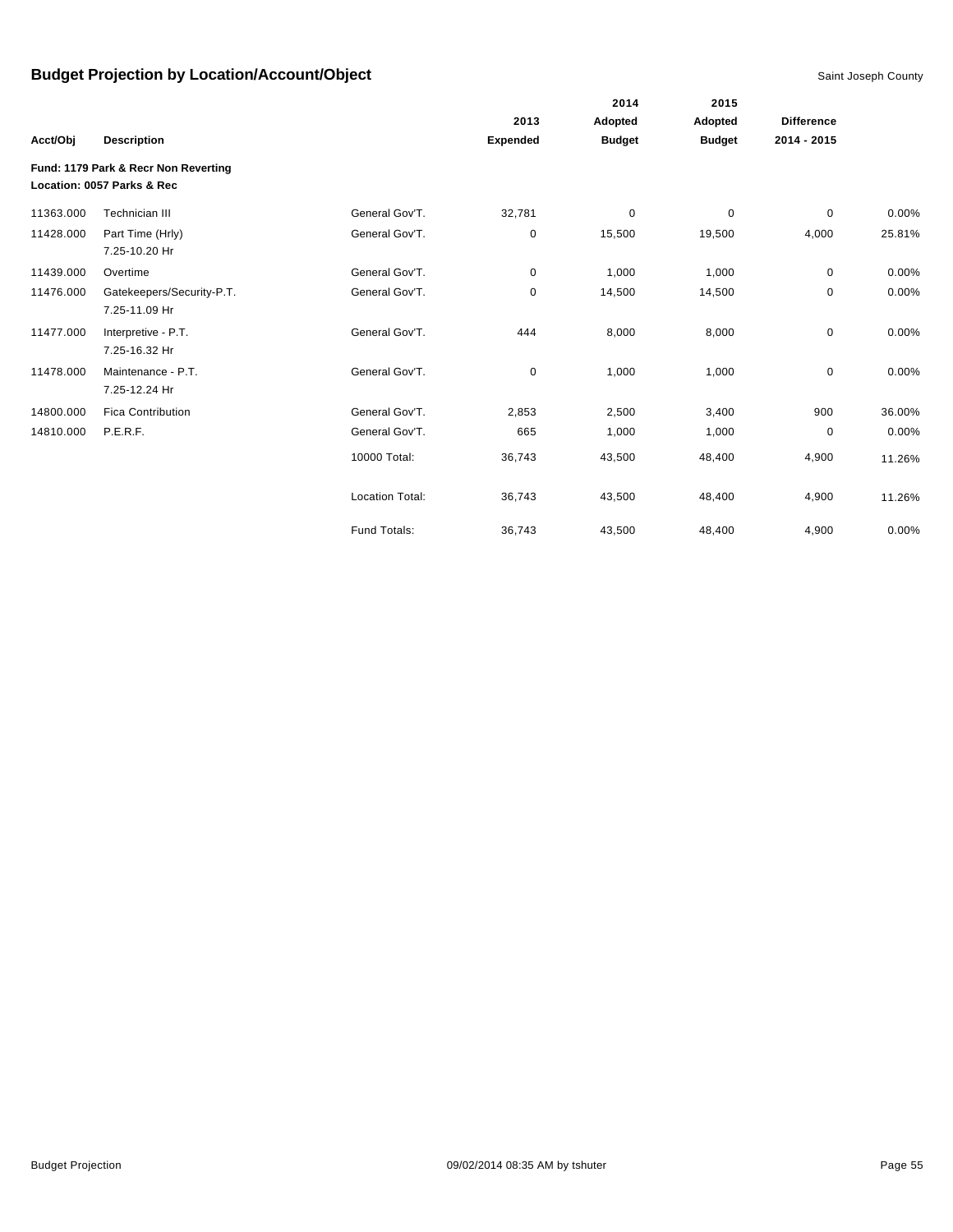|                               |                                     |                        |                 | 2014          | 2015          |                   |       |
|-------------------------------|-------------------------------------|------------------------|-----------------|---------------|---------------|-------------------|-------|
|                               |                                     |                        | 2013            | Adopted       | Adopted       | <b>Difference</b> |       |
| Acct/Obj                      | <b>Description</b>                  |                        | <b>Expended</b> | <b>Budget</b> | <b>Budget</b> | 2014 - 2015       |       |
| <b>Location: 0002 Auditor</b> | Fund: 1181 Plat Book Maint, Fund    |                        |                 |               |               |                   |       |
| 11609.000                     | Plat Room Supervisor                | General Gov'T.         | 15,600          | 0             | 32,824        | 32,824            | 0.00% |
| 11950.000                     | Part Time<br>Maximum 10.00 per hr.  | General Gov'T.         | 4,836           | 0             | 5,000         | 5,000             | 0.00% |
|                               |                                     | 10000 Total:           | 20,436          | $\mathbf 0$   | 37,824        | 37,824            | 0.00% |
| 21020.000                     | <b>Official Forms &amp; Records</b> | General Gov'T.         | 2,183           | 0             | 2,500         | 2,500             | 0.00% |
| 21030.000                     | <b>Office Supplies</b>              | General Gov'T.         | 3,061           | 0             | 6,000         | 6,000             | 0.00% |
|                               |                                     | 20000 Total:           | 5,244           | 0             | 8,500         | 8,500             | 0.00% |
| 32020.000                     | Travel                              | General Gov'T.         | 284             | 0             | 5,000         | 5,000             | 0.00% |
| 36300.000                     | Repair - Office Equipment           | General Gov'T.         | 588             | 0             | 1,100         | 1,100             | 0.00% |
|                               |                                     | 30000 Total:           | 872             | 0             | 6,100         | 6,100             | 0.00% |
|                               |                                     | <b>Location Total:</b> | 26,552          | 0             | 52,424        | 52,424            | 0.00% |
|                               |                                     | Fund Totals:           | 26,552          | 0             | 52,424        | 52,424            | 0.00% |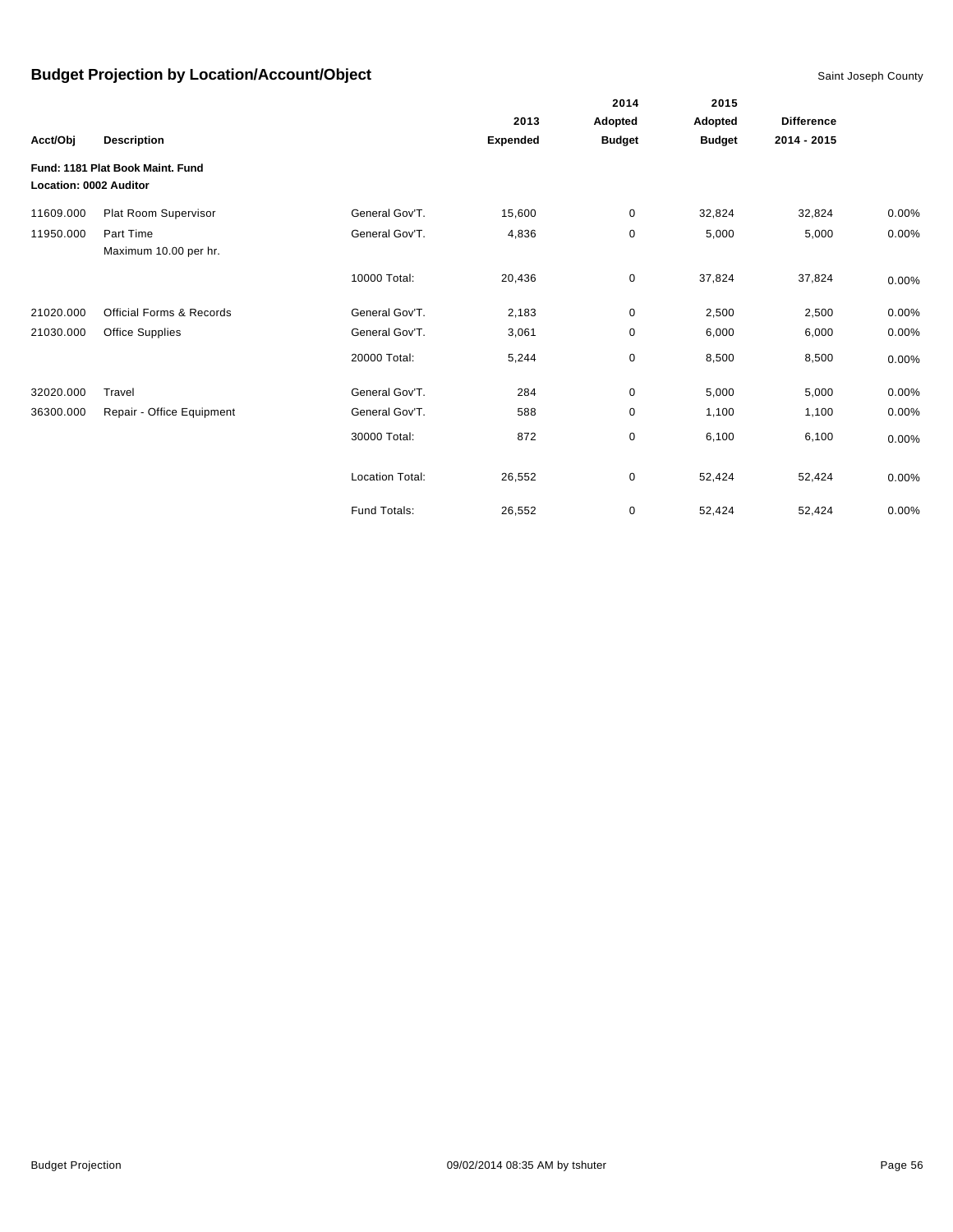|           |                                                                                                                          |                 |                 | 2014          | 2015          |                   |              |
|-----------|--------------------------------------------------------------------------------------------------------------------------|-----------------|-----------------|---------------|---------------|-------------------|--------------|
|           |                                                                                                                          |                 | 2013            | Adopted       | Adopted       | <b>Difference</b> |              |
| Acct/Obj  | <b>Description</b>                                                                                                       |                 | <b>Expended</b> | <b>Budget</b> | <b>Budget</b> | 2014 - 2015       |              |
|           | Fund: 1188 2017 Cum Reassessment<br>Location: 0012 County Assessor                                                       |                 |                 |               |               |                   |              |
| 11010.000 | <b>Township Assessor</b>                                                                                                 | General Gov'T.  | 0               | 5,150         | 10            | (5, 140)          | $(99.81)\%$  |
| 11012.000 | <b>County Assessor</b>                                                                                                   | General Gov'T.  | 0               | 22,660        | 10            | (22, 650)         | $(99.96)\%$  |
| 11040.000 | <b>Board Member</b>                                                                                                      | General Gov'T.  | 31,332          | 65,000        | 65,000        | 0                 | 0.00%        |
|           | 5 @ \$12 per hour                                                                                                        |                 |                 |               |               |                   |              |
| 11101.000 | Deputy<br>1@ 25,022 2@ 25,000 1@ 25,567                                                                                  | General Gov'T.  | 95,397          | 127,795       | 100,589       | (27, 206)         | (21.29)%     |
| 11102.000 | <b>Second Deputy</b><br>2@ 32,844                                                                                        | General Gov'T.  | 43,378          | 59,160        | 65,688        | 6,528             | 11.03%       |
| 11103.000 | <b>Third Deputy</b><br>1@ 32,844                                                                                         | General Gov'T.  | 7,307           | 190,945       | 32,844        | (158, 101)        | $(82.80)\%$  |
| 11625.000 | Prop. Tax Appeals Manager                                                                                                | General Gov'T.  | 32,200          | 32,844        | 33,500        | 656               | 2.00%        |
| 11809.000 | Compliance Manager-Reasses.                                                                                              | General Gov'T.  | 32,200          | 32,844        | 33,500        | 656               | 2.00%        |
| 11950.000 | Part Time                                                                                                                | General Gov'T.  | 36,616          | 107,758       | 75,000        | (32, 758)         | $(30.40)\%$  |
|           | \$3,500 for Certifications-Certificates Required \$71,500 for Part Time Hourly Paid Deputies 8.00-20.00 per hour maximum |                 |                 |               |               |                   |              |
| 14800.000 | <b>Fica Contribution</b><br>Based on 38 employees                                                                        | General Gov'T.  | 20,531          | 46,905        | 30,802        | (16, 103)         | $(34.33)\%$  |
| 14810.000 | P.E.R.F.<br>11.0%                                                                                                        | General Gov'T.  | 17,339          | 33,546        | 36,426        | 2,880             | 8.59%        |
| 14840.000 | Group Insurance                                                                                                          | General Gov'T.  | 158,500         | 158,500       | 158,500       | 0                 | 0.00%        |
|           |                                                                                                                          | 10000 Total:    | 474,800         | 883,107       | 631,869       | (251, 238)        | $(28.45)\%$  |
|           |                                                                                                                          |                 |                 |               |               |                   |              |
| 21010.000 | <b>Stationery &amp; Printing</b>                                                                                         | General Gov'T.  | 283             | 15,000        | 10,000        | (5,000)           | $(33.33)\%$  |
| 21020.000 | <b>Official Forms &amp; Records</b>                                                                                      | General Gov'T.  | 2,325           | 15,000        | 5,000         | (10,000)          | $(66.67)\%$  |
| 21030.000 | <b>Office Supplies</b>                                                                                                   | General Gov'T.  | 7,377           | 15,000        | 15,000        | 0                 | 0.00%        |
|           |                                                                                                                          | 20000 Total:    | 9,985           | 45,000        | 30,000        | (15,000)          | $(33.33)\%$  |
| 31070.000 | <b>Other Contractual Services</b>                                                                                        | General Gov'T.  | 245,257         | 600,000       | 440,000       | (160,000)         | $(26.67)\%$  |
| 31300.000 | <b>Appraisers Fees</b>                                                                                                   | General Gov'T.  | $\pmb{0}$       | 50,000        | 25,000        | (25,000)          | $(50.00)\%$  |
| 31400.000 | <b>Mapping Services</b>                                                                                                  | General Gov'T.  | 0               | 20,000        | 0             | (20,000)          | $(100.00)\%$ |
| 32010.000 | Mileage Allowance                                                                                                        | General Gov'T.  | 3,702           | 25,080        | 10,000        | (15,080)          | $(60.13)\%$  |
| 32020.000 | Travel                                                                                                                   | General Gov'T.  | 3,735           | 8,000         | 8,000         | $\mathbf 0$       | 0.00%        |
| 32200.000 | Telephone                                                                                                                | General Gov'T.  | 4,108           | 10,000        | 10,000        | 0                 | 0.00%        |
| 32350.000 | Postage<br>128,000 parcel mailing Form 11's                                                                              | General Gov'T.  | 41,258          | 60,160        | 45,160        | (15,000)          | $(24.93)\%$  |
| 36300.000 | Repair - Office Equipment                                                                                                | General Gov'T.  | 90              | 2,500         | 1,000         | (1,500)           | $(60.00)\%$  |
| 37100.000 | Auto Lease                                                                                                               | General Gov'T.  | 1,450           | 6,000         | 8,000         | 2,000             | 33.33%       |
| 37400.000 | Leases - Photocopy                                                                                                       | General Gov'T.  | 926             | 2,500         | 1,000         | (1,500)           | $(60.00)\%$  |
| 39010.000 | Dues & Subscription                                                                                                      | General Gov'T.  | 175             | 2,500         | 1,000         | (1,500)           | $(60.00)\%$  |
| 39750.000 | Data Processing                                                                                                          | General Gov'T.  | 21,286          | 130,000       | 30,000        | (100,000)         | $(76.92)\%$  |
|           |                                                                                                                          | 30000 Total:    | 321,987         | 916,740       | 579,160       | (337, 580)        | $(36.82)\%$  |
| 45510.000 | Furniture & Fixtures                                                                                                     | General Gov'T.  | 0               | $\pmb{0}$     | 1,000         | 1,000             | 0.00%        |
|           |                                                                                                                          | 40000 Total:    | 0               | $\pmb{0}$     | 1,000         | 1,000             | 0.00%        |
|           |                                                                                                                          | Location Total: | 806,772         | 1,844,847     | 1,242,029     | (602, 818)        | $(32.68)\%$  |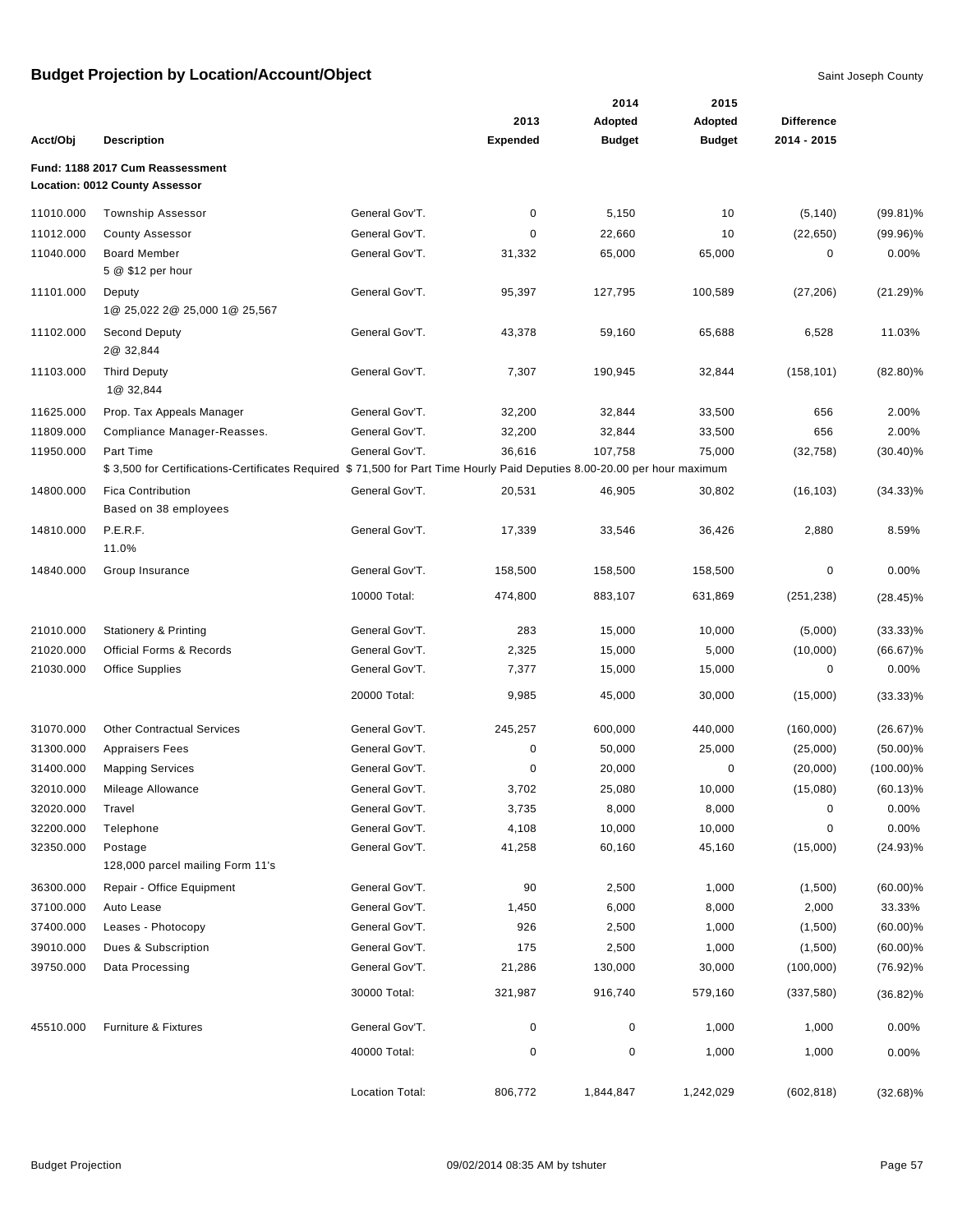|          |                                  |              |                 | 2014           | 2015          |                   |       |
|----------|----------------------------------|--------------|-----------------|----------------|---------------|-------------------|-------|
|          |                                  |              | 2013            | <b>Adopted</b> | Adopted       | <b>Difference</b> |       |
| Acct/Obj | <b>Description</b>               |              | <b>Expended</b> | <b>Budget</b>  | <b>Budget</b> | 2014 - 2015       |       |
|          | Fund: 1188 2017 Cum Reassessment |              |                 |                |               |                   |       |
|          |                                  | Fund Totals: | 806,772         | 1.844.847      | 1,242,029     | (602, 818)        | 0.00% |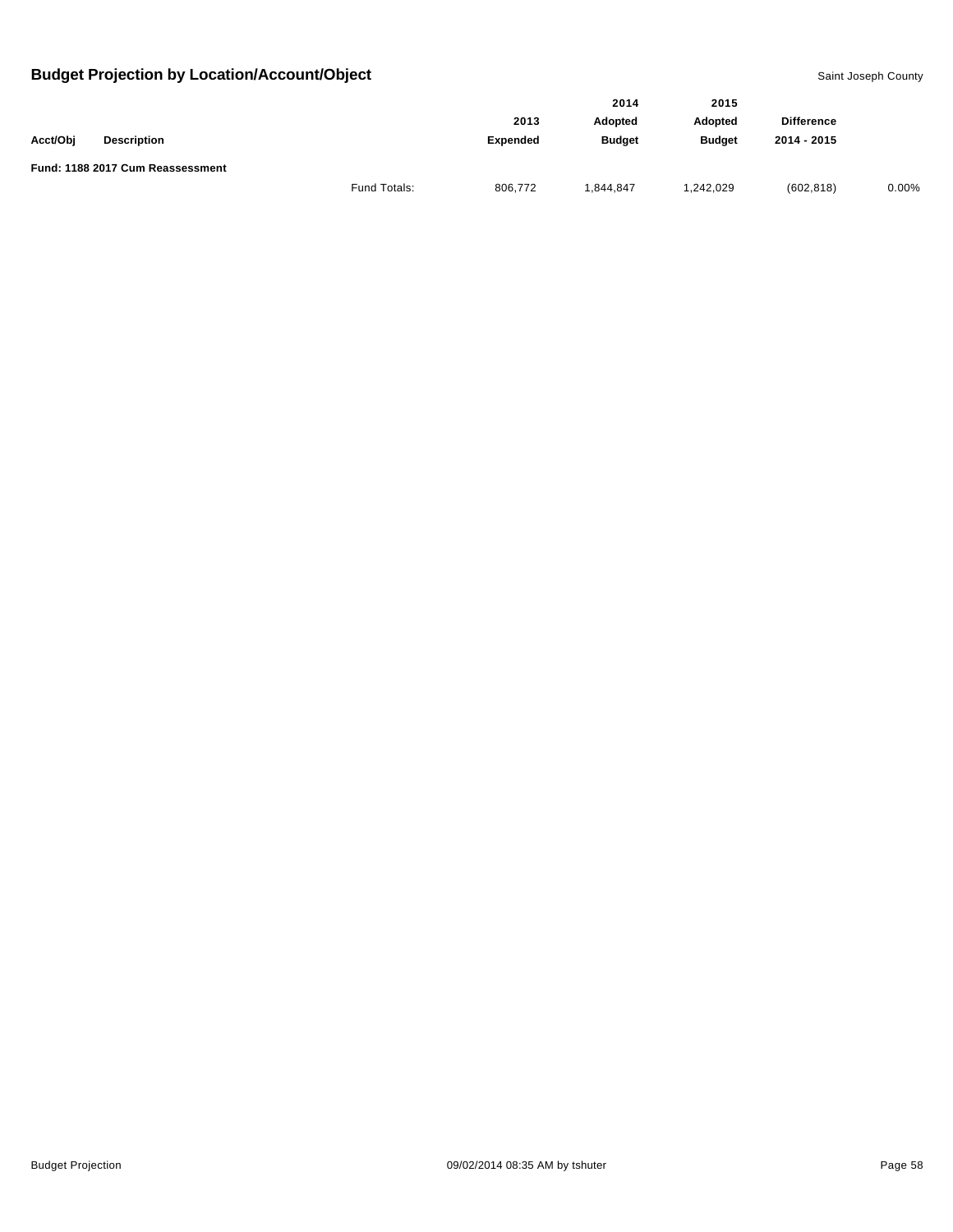|           |                                                             |                        |                 | 2014          | 2015          |                   |          |
|-----------|-------------------------------------------------------------|------------------------|-----------------|---------------|---------------|-------------------|----------|
|           |                                                             |                        | 2013            | Adopted       | Adopted       | <b>Difference</b> |          |
| Acct/Obj  | <b>Description</b>                                          |                        | <b>Expended</b> | <b>Budget</b> | <b>Budget</b> | 2014 - 2015       |          |
|           | Fund: 1189 Recorder Perpetuation<br>Location: 0004 Recorder |                        |                 |               |               |                   |          |
| 11360.000 | Technician I                                                | General Gov'T.         | 29,641          | 30,233        | 30,233        | $\mathbf 0$       | $0.00\%$ |
| 14800.000 | <b>Fica Contribution</b>                                    | General Gov'T.         | 2,198           | 2,268         | 2,313         | 45                | 1.98%    |
| 14810.000 | P.E.R.F.                                                    | General Gov'T.         | 2,371           | 2,816         | 2,872         | 56                | 1.99%    |
|           |                                                             | 10000 Total:           | 34,210          | 35,317        | 35,418        | 101               | 0.29%    |
| 36300.000 | Repair - Office Equipment                                   | General Gov'T.         | 1,608           | $\pmb{0}$     | 0             | $\mathbf{0}$      | $0.00\%$ |
| 39010.000 | Dues & Subscription                                         | General Gov'T.         | 447             | 0             | $\mathbf 0$   | 0                 | 0.00%    |
| 39750.000 | Data Processing                                             | General Gov'T.         | 143,781         | 0             | 0             | 0                 | 0.00%    |
|           |                                                             | 30000 Total:           | 145,836         | 0             | 0             | 0                 | $0.00\%$ |
|           |                                                             | <b>Location Total:</b> | 180,046         | 35,317        | 35,418        | 101               | 0.29%    |
|           |                                                             | Fund Totals:           | 180,046         | 35,317        | 35,418        | 101               | 0.00%    |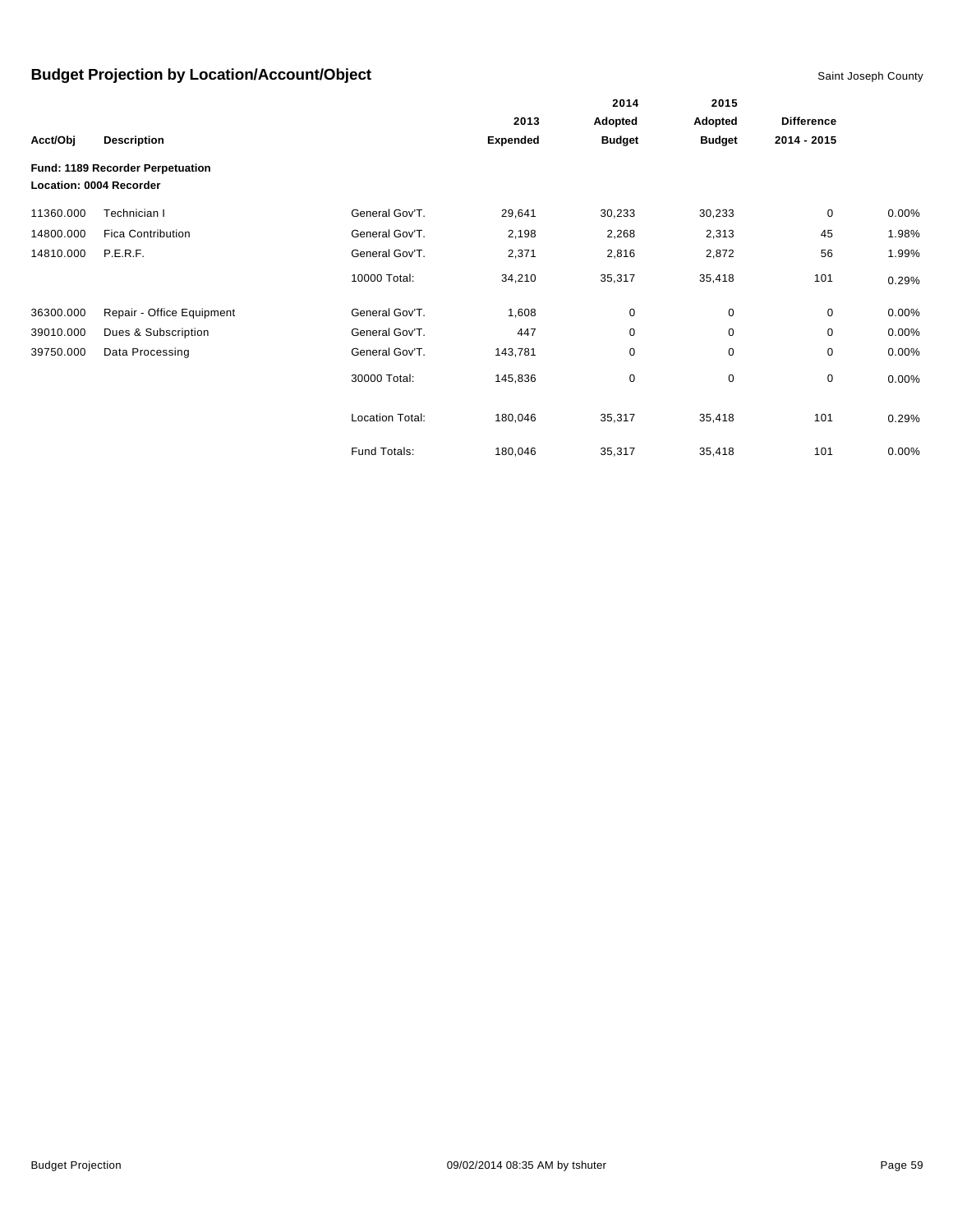|           |                                                                        |                        |             | 2014                     | 2015                     |                   |              |
|-----------|------------------------------------------------------------------------|------------------------|-------------|--------------------------|--------------------------|-------------------|--------------|
|           |                                                                        |                        | 2013        | Adopted<br><b>Budget</b> | Adopted<br><b>Budget</b> | <b>Difference</b> |              |
| Acct/Obj  | <b>Description</b>                                                     |                        | Expended    |                          |                          | 2014 - 2015       |              |
|           | Fund: 1213 GAL/CASA Program<br>Location: 0025 Juvenile & Probate Court |                        |             |                          |                          |                   |              |
| 11772.000 | Casa Volunteer Supervisor I<br>2@ 35,000                               | General Gov'T.         | $\mathbf 0$ | $\pmb{0}$                | 70,000                   | 70,000            | 0.00%        |
| 14800.000 | <b>Fica Contribution</b>                                               | General Gov'T.         | 0           | 0                        | 5,355                    | 5,355             | 0.00%        |
| 14810.000 | P.E.R.F.                                                               | General Gov'T.         | $\mathbf 0$ | 0                        | 7,700                    | 7,700             | 0.00%        |
| 14840.000 | Group Insurance                                                        | General Gov'T.         | 0           | 0                        | 33,298                   | 33,298            | 0.00%        |
|           |                                                                        | 10000 Total:           | $\mathbf 0$ | 0                        | 116,353                  | 116,353           | 0.00%        |
| 21030.000 | <b>Office Supplies</b>                                                 | General Gov'T.         | 860         | 0                        | 0                        | $\mathbf 0$       | 0.00%        |
|           |                                                                        | 20000 Total:           | 860         | $\mathbf 0$              | $\mathbf 0$              | 0                 | 0.00%        |
| 31070.000 | <b>Other Contractual Services</b>                                      | General Gov'T.         | 9,344       | 69,267                   | 48,259                   | (21,008)          | $(30.33)\%$  |
| 32020.000 | Travel                                                                 | General Gov'T.         | 3,797       | 0                        | $\mathbf 0$              | 0                 | 0.00%        |
| 32050.000 | Instruction & Training                                                 | General Gov'T.         | 2,299       | $\mathbf 0$              | $\mathbf 0$              | $\Omega$          | 0.00%        |
| 32051.000 | Promotion                                                              | General Gov'T.         | 33,589      | 100,000                  | $\mathbf 0$              | (100,000)         | $(100.00)\%$ |
|           |                                                                        | 30000 Total:           | 49,029      | 169,267                  | 48,259                   | (121,008)         | $(71.49)\%$  |
| 44250.000 | <b>Office Machines</b>                                                 | General Gov'T.         | 892         | 0                        | $\mathbf 0$              | 0                 | 0.00%        |
|           |                                                                        | 40000 Total:           | 892         | $\mathbf 0$              | $\mathbf 0$              | 0                 | 0.00%        |
|           |                                                                        | <b>Location Total:</b> | 50,781      | 169,267                  | 164,612                  | (4,655)           | $(2.75)\%$   |
|           |                                                                        | Fund Totals:           | 50,781      | 169,267                  | 164,612                  | (4,655)           | 0.00%        |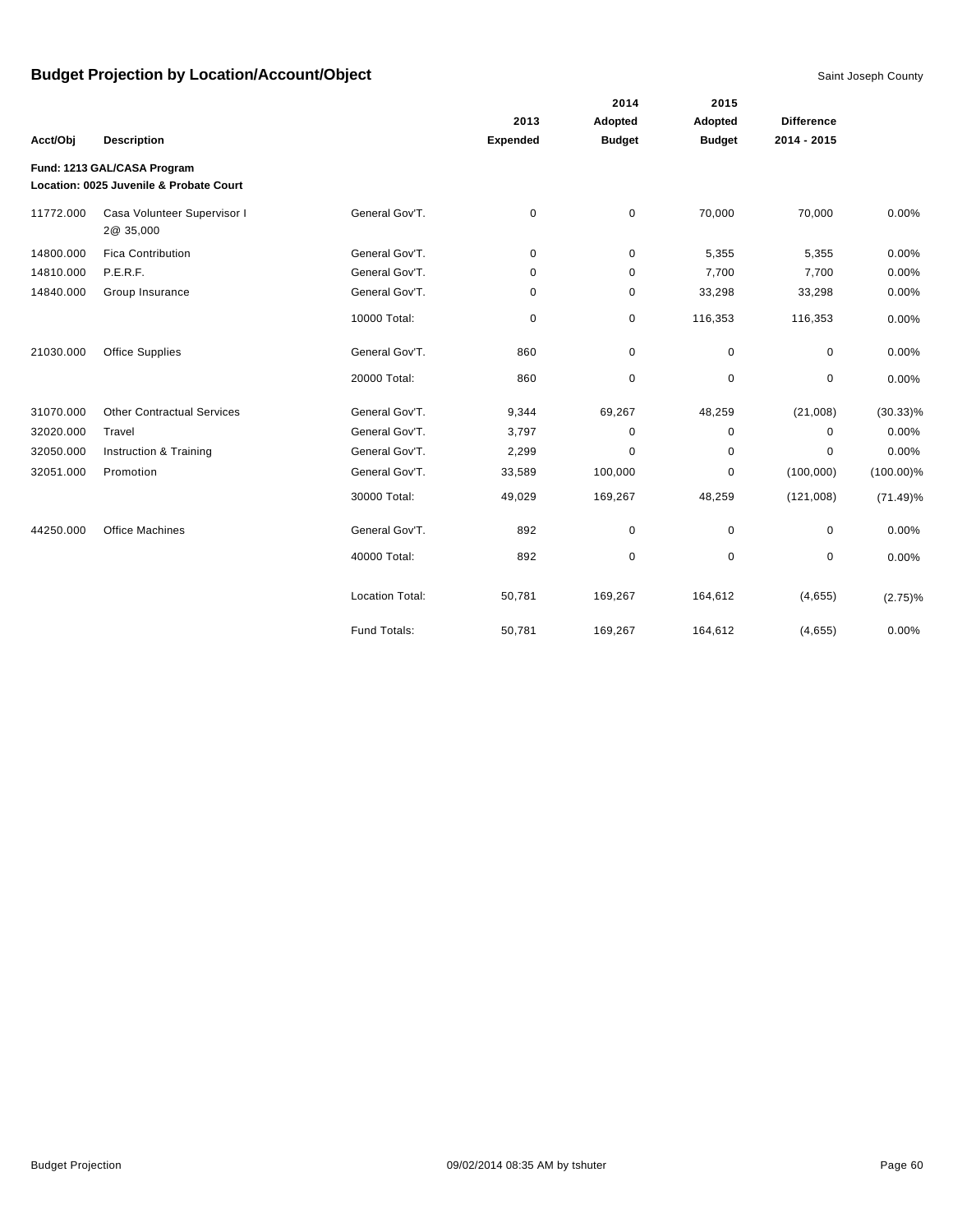|                        |                                       |                        |                 | 2014          | 2015          |                   |        |
|------------------------|---------------------------------------|------------------------|-----------------|---------------|---------------|-------------------|--------|
|                        |                                       |                        | 2013            | Adopted       | Adopted       | <b>Difference</b> |        |
| Acct/Obj               | <b>Description</b>                    |                        | <b>Expended</b> | <b>Budget</b> | <b>Budget</b> | 2014 - 2015       |        |
| Location: 0002 Auditor | Fund: 1216 Ineligible Deductions Fund |                        |                 |               |               |                   |        |
| 11603.000              | Property Tax Supervisor               | General Gov'T.         | 0               | 0             | 33,324        | 33,324            | 0.00%  |
| 11664.000              | Property Tax Clerk                    | General Gov'T.         | 21,518          | 54,980        | 55,730        | 750               | 1.36%  |
|                        | 1@ 28,240 1@ 27,490                   |                        |                 |               |               |                   |        |
|                        |                                       | 10000 Total:           | 21,518          | 54,980        | 89,054        | 34,074            | 61.98% |
| 31070.000              | <b>Other Contractual Services</b>     | General Gov'T.         | 0               | 50,000        | 50,000        | 0                 | 0.00%  |
|                        |                                       | 30000 Total:           | 0               | 50,000        | 50,000        | 0                 | 0.00%  |
|                        |                                       | <b>Location Total:</b> | 21,518          | 104,980       | 139,054       | 34,074            | 32.46% |
|                        |                                       | Fund Totals:           | 21,518          | 104,980       | 139,054       | 34,074            | 0.00%  |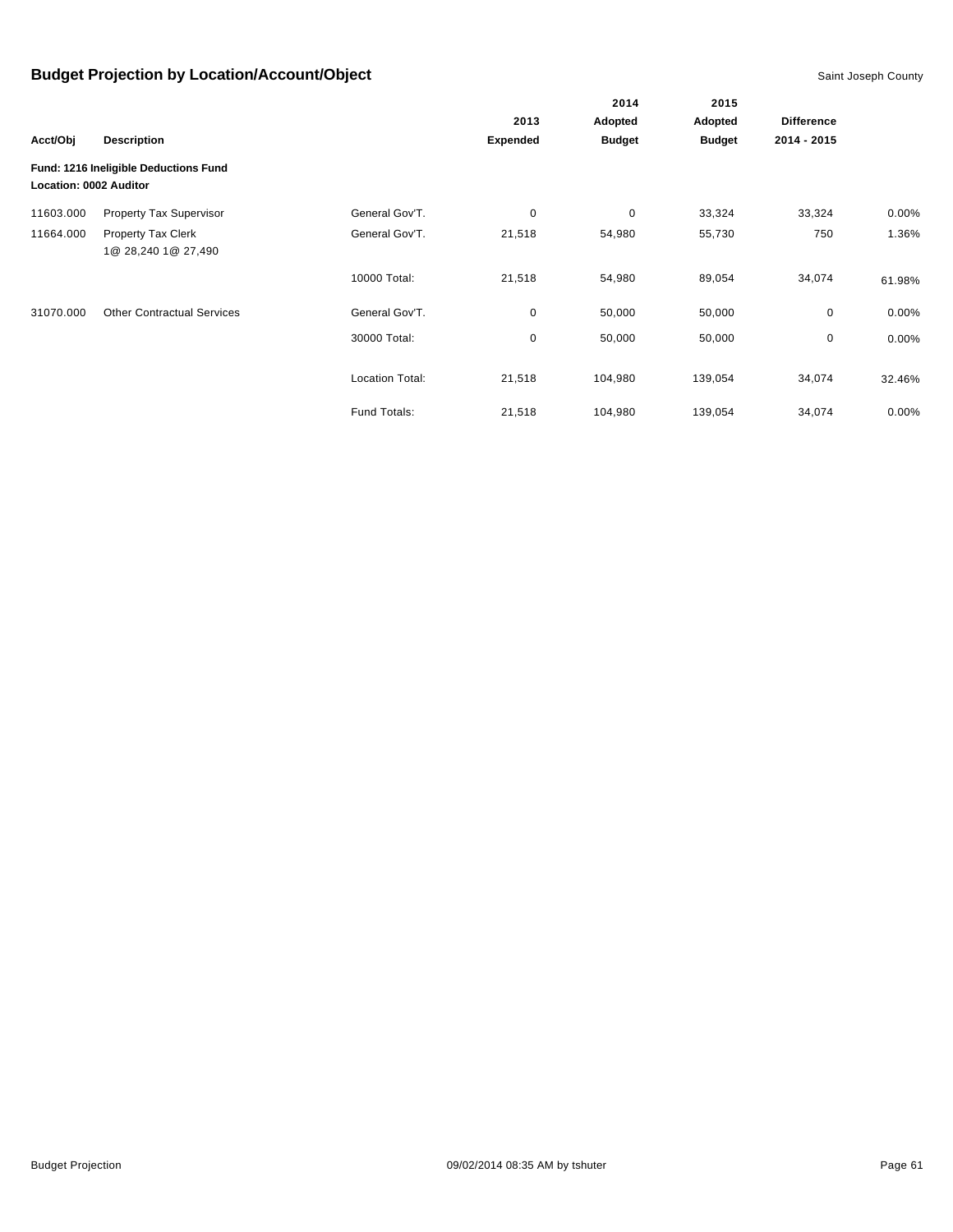|           |                                                                  |                |                 | 2014          | 2015          |                   |             |
|-----------|------------------------------------------------------------------|----------------|-----------------|---------------|---------------|-------------------|-------------|
|           |                                                                  |                | 2013            | Adopted       | Adopted       | <b>Difference</b> |             |
| Acct/Obj  | <b>Description</b>                                               |                | <b>Expended</b> | <b>Budget</b> | <b>Budget</b> | 2014 - 2015       |             |
|           | Fund: 1219 Park & Recreation Fund                                |                |                 |               |               |                   |             |
|           | Location: 0057 Parks & Rec                                       |                |                 |               |               |                   |             |
| 11009.000 | Director                                                         | General Gov'T. | 62,285          | 63,531        | 63,531        | 0                 | 0.00%       |
| 11075.000 | <b>Deputy Director</b>                                           | General Gov'T. | 52,500          | 53,550        | 53,550        | 0                 | 0.00%       |
| 11439.000 | Overtime                                                         | General Gov'T. | 0               | 11,000        | 11,000        | 0                 | 0.00%       |
| 11451.000 | <b>Board Members</b><br>7 @ 75.00 per Quarter                    | General Gov'T. | 1,800           | 2,100         | 2,100         | 0                 | 0.00%       |
| 11452.000 | Administrative Manager                                           | General Gov'T. | 37,607          | 39,998        | 39,998        | 0                 | 0.00%       |
| 11454.000 | Sec'y Receptionist<br>2@ 26,744                                  | General Gov'T. | 51,105          | 53,488        | 53,488        | 0                 | 0.00%       |
| 11455.000 | <b>Finance Leader</b>                                            | General Gov'T. | 29,968          | 34,081        | 34,081        | 0                 | 0.00%       |
| 11456.000 | Interpretive Services Manager                                    | General Gov'T. | 38,967          | 39,998        | 39,998        | 0                 | 0.00%       |
| 11458.000 | <b>Operations Manager</b>                                        | General Gov'T. | 38,460          | 39,998        | 39,998        | 0                 | 0.00%       |
| 11461.000 | Program Managers                                                 | General Gov'T. | 93,526          | 108,282       | 68,284        | (39,998)          | $(36.94)\%$ |
|           | 2@ 34,142 ONE POSITION MOVED FROM P-T TO F-T IN 2014             |                |                 |               |               |                   |             |
| 11462.000 | Interpreter<br>2@ 34,142                                         | General Gov'T. | 58,167          | 68,284        | 68,284        | 0                 | 0.00%       |
| 11464.000 | <b>Facilities Manager</b>                                        | General Gov'T. | 39,214          | 39,998        | 39,998        | $\mathbf 0$       | 0.00%       |
| 11465.000 | Repairman                                                        | General Gov'T. | 30,511          | 34,142        | 34,142        | 0                 | 0.00%       |
| 11466.000 | Park Leader                                                      | General Gov'T. | 30,718          | $\pmb{0}$     | $\mathbf 0$   | 0                 | 0.00%       |
| 11467.000 | Park Leader<br>4@ 34,142                                         | General Gov'T. | 33,293          | 136,568       | 136,568       | 0                 | 0.00%       |
| 11468.000 | Park Leader Bxw                                                  | General Gov'T. | 33,293          | 0             | 0             | 0                 | 0.00%       |
| 11469.000 | Park Leader Stp                                                  | General Gov'T. | 32,521          | 0             | 0             | 0                 | 0.00%       |
| 11470.000 | Park Technician                                                  | General Gov'T. | 30,753          | 94,650        | 94,650        | 0                 | 0.00%       |
|           | 3@ 31.550                                                        |                |                 |               |               |                   |             |
| 11471.000 | Park Technicial F/Bc                                             | General Gov'T. | 28,463          | 0             | 0             | 0                 | 0.00%       |
| 11472.000 | Park Technician II<br>2@ 26,744 INCLUDES 1 NEW POSITION in 2014  | General Gov'T. | 26,070          | 53,488        | 53,488        | 0                 | 0.00%       |
| 11474.000 | Park Technician Bxw                                              | General Gov'T. | 30,684          | $\pmb{0}$     | $\mathbf 0$   | $\mathbf 0$       | 0.00%       |
| 11475.000 | Carpenter Leader                                                 | General Gov'T. | 32,649          | 34,142        | 34,142        | 0                 | 0.00%       |
| 11476.000 | Gatekeepers/Security-P.T.                                        | General Gov'T. | 62,735          | 64,039        | 45,806        | (18, 233)         | $(28.47)\%$ |
|           | 9 Gate/Seasonal & 8 Ranger/Security @ \$7.25 to \$11.09 per hour |                |                 |               |               |                   |             |
| 11477.000 | Interpretive - P.T.<br>4 @\$7.25 to \$16.32 per hour             | General Gov'T. | 10,128          | 10,387        | 10,187        | (200)             | $(1.93)\%$  |
| 11478.000 | Maintenance - P.T.<br>5 @\$7.25 to \$12.24 per hour              | General Gov'T. | 22,936          | 21,274        | 20,274        | (1,000)           | $(4.70)\%$  |
| 11479.000 | Leisure Services Manager                                         | General Gov'T. | 0               | $\mathbf 0$   | 39,998        | 39,998            | 0.00%       |
| 11480.000 | <b>Construction Technician</b>                                   | General Gov'T. | 30,753          | 31,550        | 31,550        | 0                 | $0.00\%$    |
| 14800.000 | <b>Fica Contribution</b><br>7.65%                                | General Gov'T. | 69,550          | 79,617        | 76,084        | (3, 533)          | (4.44)%     |
| 14810.000 | P.E.R.F.<br>11.0%                                                | General Gov'T. | 66,548          | 98,871        | 95,528        | (3,343)           | $(3.38)\%$  |
| 14840.000 | Group Insurance                                                  | General Gov'T. | 215,000         | 215,000       | 215,000       | 0                 | 0.00%       |
| 14900.000 | Uniforms                                                         | General Gov'T. | 3,333           | 5,193         | 3,193         | (2,000)           | $(38.51)\%$ |
|           |                                                                  | 10000 Total:   | 1,293,537       | 1,433,229     | 1,404,920     | (28, 309)         | $(1.98)\%$  |
| 21030.000 | <b>Office Supplies</b>                                           | General Gov'T. | 3,152           | 4,500         | 3,500         | (1,000)           | $(22.22)\%$ |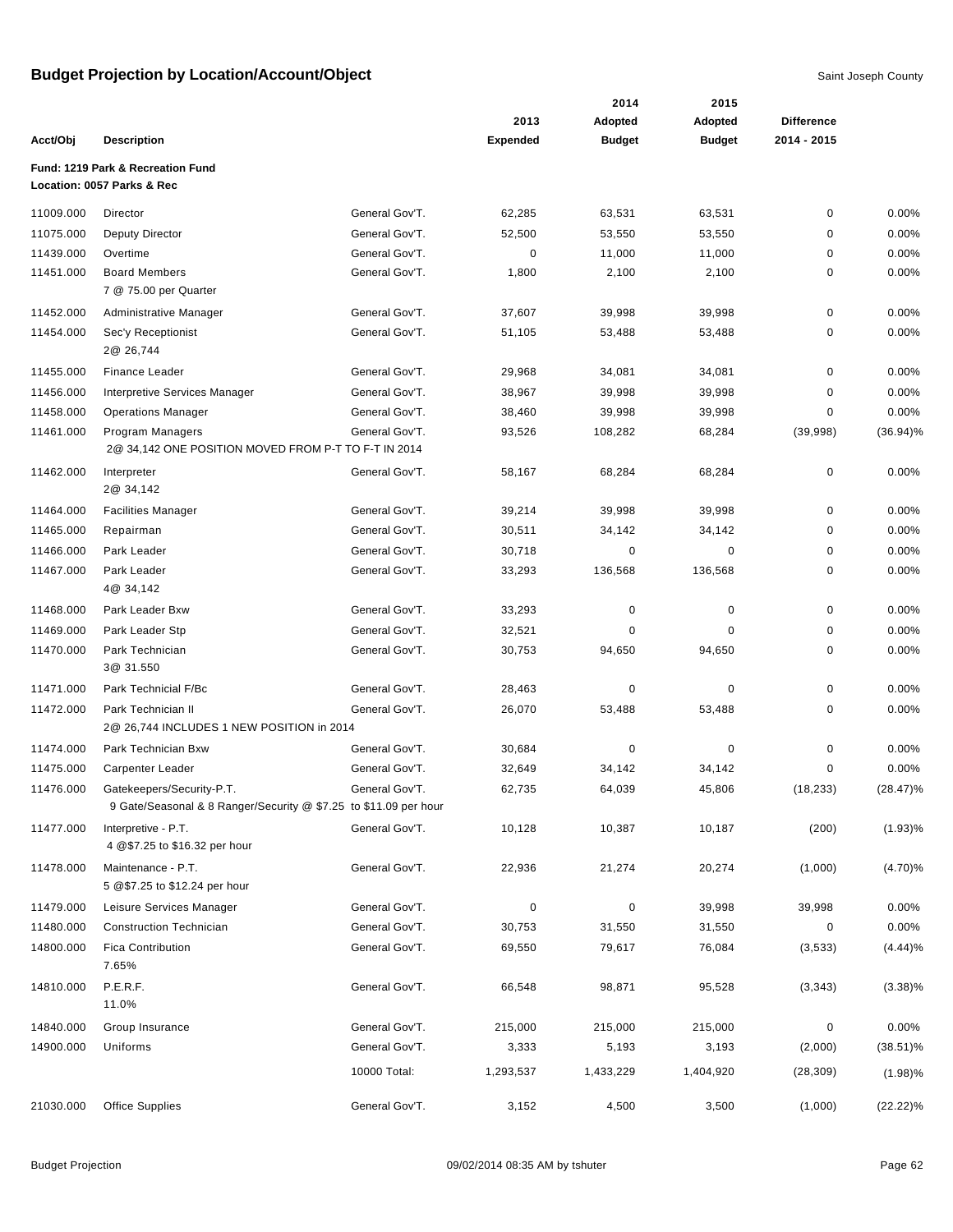|           |                                                                 |                        |                 | 2014          | 2015          |                   |             |
|-----------|-----------------------------------------------------------------|------------------------|-----------------|---------------|---------------|-------------------|-------------|
|           |                                                                 |                        | 2013            | Adopted       | Adopted       | <b>Difference</b> |             |
| Acct/Obj  | <b>Description</b>                                              |                        | <b>Expended</b> | <b>Budget</b> | <b>Budget</b> | 2014 - 2015       |             |
|           | Fund: 1219 Park & Recreation Fund<br>Location: 0057 Parks & Rec |                        |                 |               |               |                   |             |
| 22010.000 | Gas Oil & Lubricants                                            | General Gov'T.         | 30,433          | 32,000        | 32,000        | $\pmb{0}$         | 0.00%       |
| 22011.000 | Diesel Fuel                                                     | General Gov'T.         | 1,830           | 9,000         | 7,500         | (1,500)           | $(16.67)\%$ |
| 22100.000 | Tires & Tubes                                                   | General Gov'T.         | 4,734           | 4,000         | 4,000         | $\pmb{0}$         | 0.00%       |
| 22120.000 | Garage & Motor Supplies                                         | General Gov'T.         | 9,514           | 15,000        | 15,000        | $\pmb{0}$         | 0.00%       |
| 22210.000 | <b>Institutional Supplies</b>                                   | General Gov'T.         | 9,769           | 10,300        | 10,300        | $\mathbf 0$       | 0.00%       |
| 23010.000 | Repair & Maint Supplies-Bldgs                                   | General Gov'T.         | 23,148          | $\pmb{0}$     | $\pmb{0}$     | $\mathbf 0$       | 0.00%       |
| 23015.000 | <b>Construction Supplies</b>                                    | General Gov'T.         | 3,970           | $\pmb{0}$     | $\pmb{0}$     | $\mathbf 0$       | 0.00%       |
| 24130.000 | <b>Recreation Supplies</b>                                      | General Gov'T.         | 696             | 750           | 750           | $\mathbf 0$       | 0.00%       |
|           |                                                                 | 20000 Total:           | 87,246          | 75,550        | 73,050        | (2,500)           | $(3.31)\%$  |
| 31010.000 | <b>Legal Services</b>                                           | General Gov'T.         | $\pmb{0}$       | 3,040         | 2,040         | (1,000)           | $(32.89)\%$ |
| 32200.000 | Telephone                                                       | General Gov'T.         | 18,368          | 27,000        | 25,500        | (1,500)           | $(5.56)\%$  |
| 32350.000 | Postage                                                         | General Gov'T.         | 2,246           | 3,100         | 2,998         | (102)             | (3.29)%     |
| 33100.000 | Printing                                                        | General Gov'T.         | 1,353           | 2,000         | 2,000         | $\pmb{0}$         | 0.00%       |
| 34030.000 | <b>Insurance Coverage</b>                                       | General Gov'T.         | 25,640          | 25,640        | 25,640        | $\mathbf 0$       | 0.00%       |
| 35015.000 | <b>Utilities</b>                                                | General Gov'T.         | 82,044          | 92,000        | 92,000        | $\mathbf 0$       | 0.00%       |
| 35090.000 | <b>Trash Removal</b>                                            | General Gov'T.         | 6,425           | 6,500         | 5,500         | (1,000)           | $(15.38)\%$ |
| 36010.000 | Repairs-Bldgs & Structures                                      | General Gov'T.         | $\pmb{0}$       | $\pmb{0}$     | $\pmb{0}$     | $\pmb{0}$         | 0.00%       |
| 36015.000 | <b>Contractual Services</b>                                     | General Gov'T.         | $\pmb{0}$       | $\pmb{0}$     | $\pmb{0}$     | $\pmb{0}$         | 0.00%       |
| 36200.000 | Repairs - Other Equipment                                       | General Gov'T.         | 5,568           | 10,000        | 10,000        | $\mathbf 0$       | 0.00%       |
| 37300.000 | Lease - Office Equipment                                        | General Gov'T.         | 3,829           | 6,000         | 5,800         | (200)             | $(3.33)\%$  |
| 39010.000 | Dues & Subscription                                             | General Gov'T.         | 658             | 1,000         | 800           | (200)             | $(20.00)\%$ |
| 39014.000 | <b>Technical Books &amp; Manuals</b>                            | General Gov'T.         | 94              | 300           | 100           | (200)             | $(66.67)\%$ |
| 39750.000 | Data Processing                                                 | General Gov'T.         | 3,648           | 5,000         | 5,000         | $\mathbf 0$       | 0.00%       |
|           |                                                                 | 30000 Total:           | 149,873         | 181,580       | 177,378       | (4,202)           | $(2.31)\%$  |
| 44601.000 | Maintenance Equipment                                           | General Gov'T.         | 347             | $\pmb{0}$     | $\pmb{0}$     | $\mathbf 0$       | 0.00%       |
| 45500.000 | <b>Office Furniture</b>                                         | General Gov'T.         | $\mathbf 0$     | $\mathbf 0$   | 1,000         | 1,000             | 0.00%       |
|           |                                                                 | 40000 Total:           | 347             | $\pmb{0}$     | 1,000         | 1,000             | 0.00%       |
|           |                                                                 | <b>Location Total:</b> | 1,531,003       | 1,690,359     | 1,656,348     | (34, 011)         | (2.01)%     |
|           |                                                                 | Fund Totals:           | 1,531,003       | 1,690,359     | 1,656,348     | (34, 011)         | 0.00%       |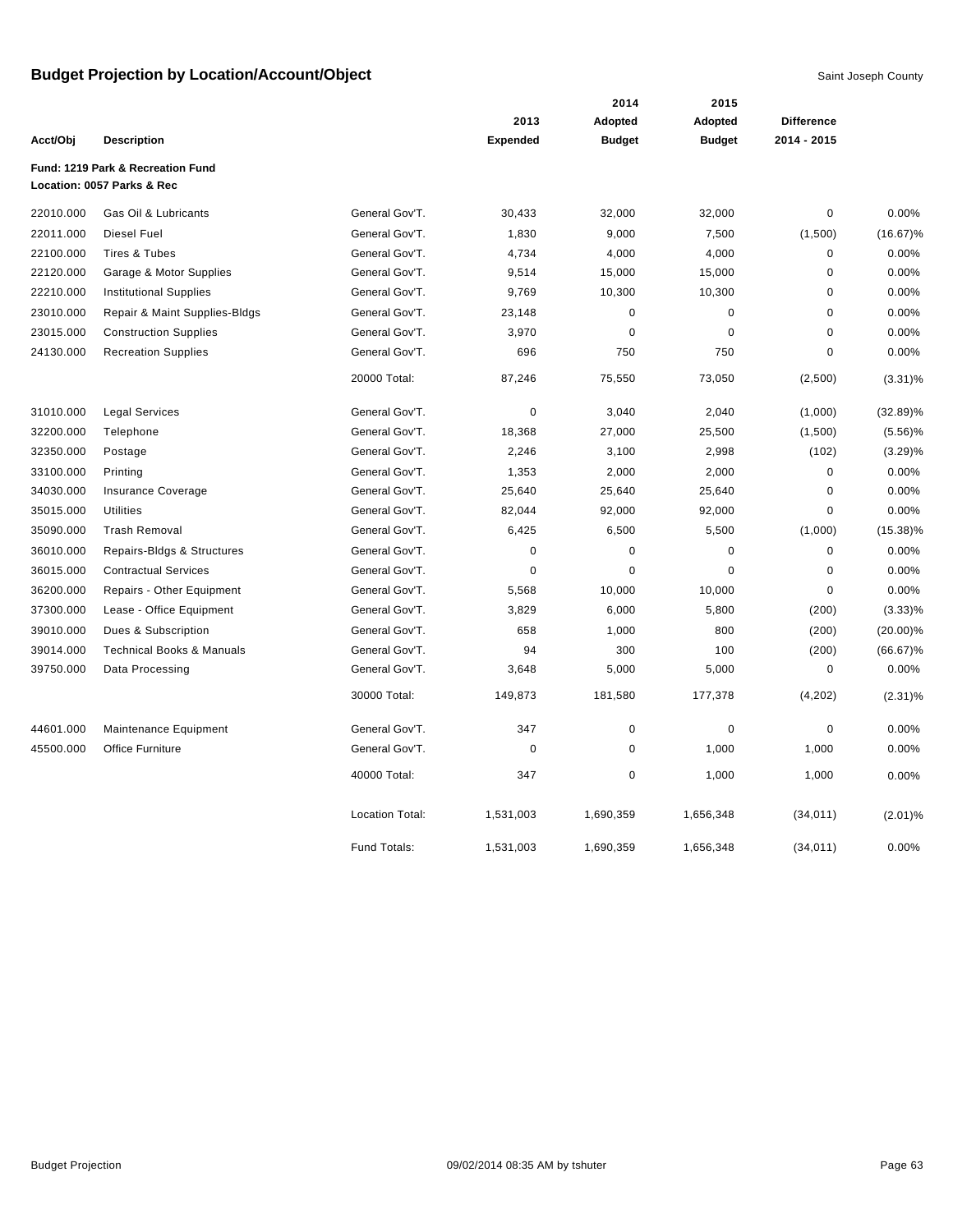|           |                                     |                        |                 | 2014          | 2015          |                   |       |
|-----------|-------------------------------------|------------------------|-----------------|---------------|---------------|-------------------|-------|
|           |                                     |                        | 2013            | Adopted       | Adopted       | <b>Difference</b> |       |
| Acct/Obj  | <b>Description</b>                  |                        | <b>Expended</b> | <b>Budget</b> | <b>Budget</b> | 2014 - 2015       |       |
|           | Fund: 1222 Statewide 9-1-1 Fund     |                        |                 |               |               |                   |       |
|           | <b>Location: 0034 Commissioners</b> |                        |                 |               |               |                   |       |
| 14800.000 | <b>Fica Contribution</b>            | General Gov'T.         | 0               | 0             | 235,328       | 235,328           | 0.00% |
| 14810.000 | P.E.R.F.                            | General Gov'T.         | 0               | 0             | 16,672        | 16,672            | 0.00% |
|           |                                     | 10000 Total:           | 0               | 0             | 252,000       | 252,000           | 0.00% |
| 21030.000 | <b>Office Supplies</b>              | General Gov'T.         | 0               | 0             | 8,000         | 8,000             | 0.00% |
| 23460.000 | <b>Other Materials</b>              | General Gov'T.         | 0               | 0             | 7,500         | 7,500             | 0.00% |
|           |                                     | 20000 Total:           | 0               | 0             | 15,500        | 15,500            | 0.00% |
| 32050.000 | Instruction & Training              | General Gov'T.         | 0               | 0             | 41,900        | 41,900            | 0.00% |
| 34030.000 | Insurance Coverage                  | General Gov'T.         | 0               | 0             | 44,500        | 44,500            | 0.00% |
| 35015.000 | <b>Utilities</b>                    | General Gov'T.         | 0               | 0             | 46,100        | 46,100            | 0.00% |
| 36051.000 | Technology - Lease Equipment        | General Gov'T.         | 0               | 0             | 979,000       | 979,000           | 0.00% |
| 36052.000 | Technology - Maintenance Equip      | General Gov'T.         | 0               | 0             | 615,000       | 615,000           | 0.00% |
| 37100.000 | Auto Lease                          | General Gov'T.         | 0               | 0             | 4,000         | 4,000             | 0.00% |
| 39150.000 | Other Expense                       | General Gov'T.         | 0               | 0             | 2,000         | 2,000             | 0.00% |
|           |                                     | 30000 Total:           | 0               | 0             | 1,732,500     | 1,732,500         | 0.00% |
|           |                                     | <b>Location Total:</b> | 0               | 0             | 2,000,000     | 2,000,000         | 0.00% |
|           |                                     | Fund Totals:           | 0               | 0             | 2,000,000     | 2,000,000         | 0.00% |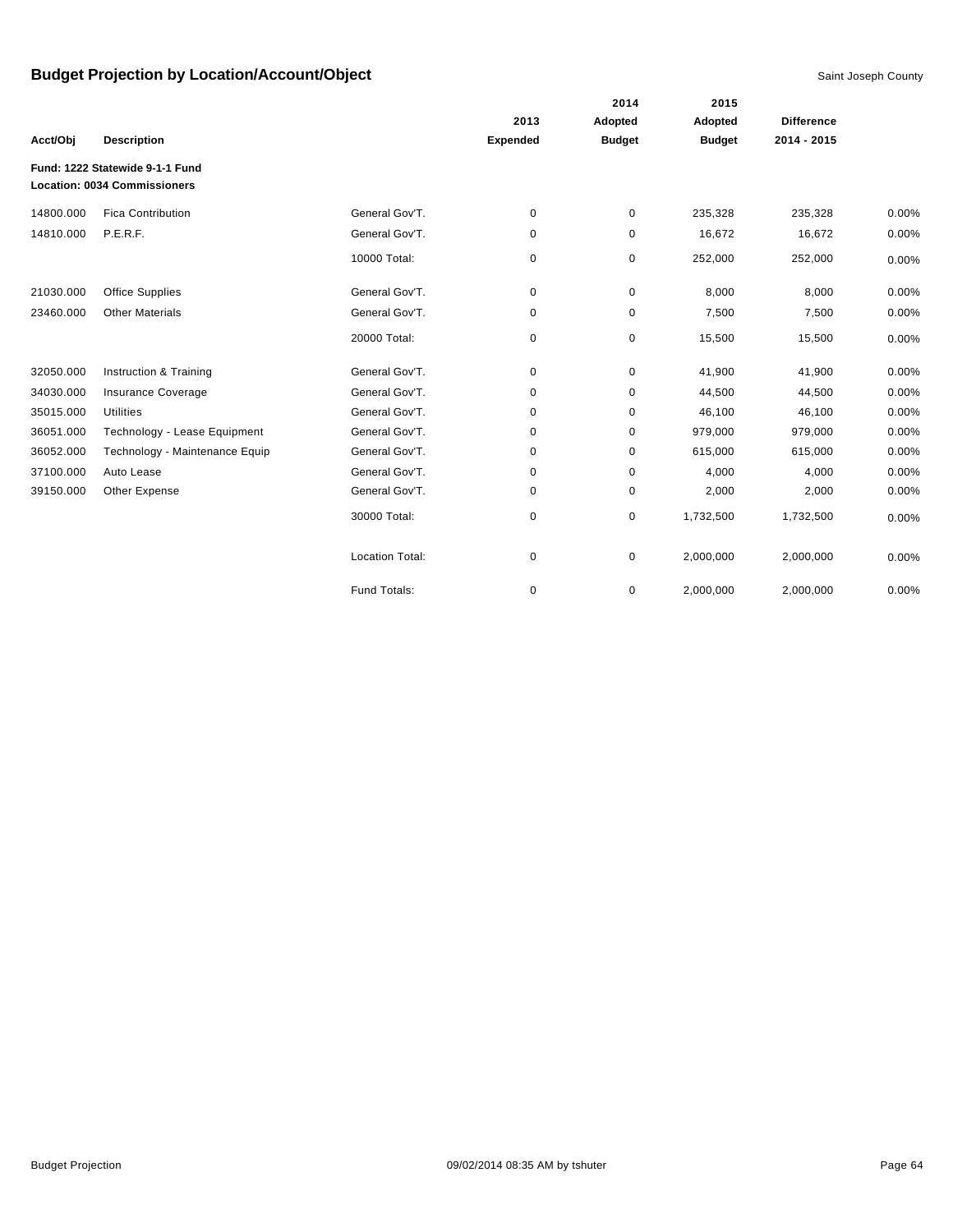|                        |                                          |                        |                 | 2014          | 2015          |                   |          |
|------------------------|------------------------------------------|------------------------|-----------------|---------------|---------------|-------------------|----------|
|                        |                                          |                        | 2013            | Adopted       | Adopted       | <b>Difference</b> |          |
| Acct/Obj               | <b>Description</b>                       |                        | <b>Expended</b> | <b>Budget</b> | <b>Budget</b> | 2014 - 2015       |          |
| Location: 0002 Auditor | Fund: 1300 Ineligible Deduction - 7/1/13 |                        |                 |               |               |                   |          |
| 11312.000              | I.T. Manager                             | General Gov'T.         | 0               | 0             | 60,000        | 60,000            | 0.00%    |
| 11602.000              | Office Mgr/Settlmnt Specialist           | General Gov'T.         | 0               | 0             | 37,382        | 37,382            | 0.00%    |
| 11660.000              | Acct.Payable Clerk                       | General Gov'T.         | 0               | 0             | 30,060        | 30,060            | 0.00%    |
| 11663.000              | <b>Tax Sales Manager</b>                 | General Gov'T.         | 0               | 0             | 34,589        | 34,589            | 0.00%    |
| 11950.000              | Part Time                                | General Gov'T.         | 0               | 0             | 10,000        | 10,000            | 0.00%    |
|                        |                                          | 10000 Total:           | 0               | 0             | 172,031       | 172,031           | 0.00%    |
| 21030.000              | <b>Office Supplies</b>                   | General Gov'T.         | 0               | 0             | 5,000         | 5,000             | 0.00%    |
|                        |                                          | 20000 Total:           | 0               | $\pmb{0}$     | 5,000         | 5,000             | 0.00%    |
| 32020.000              | Travel                                   | General Gov'T.         | 0               | 0             | 7,000         | 7,000             | 0.00%    |
| 32021.000              | Parking Rental                           | General Gov'T.         | 0               | 0             | 10,000        | 10,000            | $0.00\%$ |
|                        |                                          | 30000 Total:           | 0               | 0             | 17,000        | 17,000            | 0.00%    |
|                        |                                          | <b>Location Total:</b> | 0               | 0             | 194,031       | 194,031           | 0.00%    |
|                        |                                          | Fund Totals:           | 0               | 0             | 194,031       | 194,031           | 0.00%    |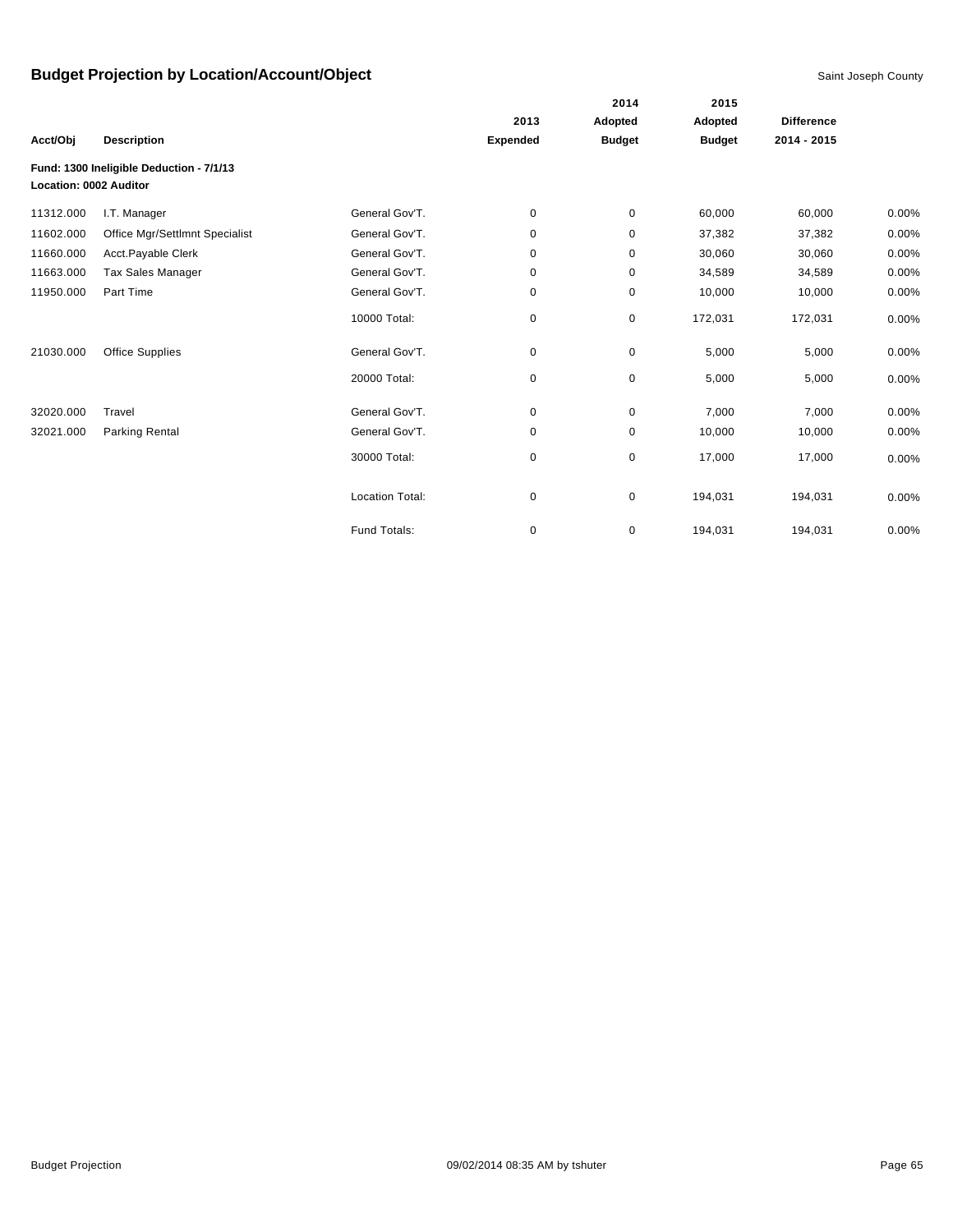|           |                                                                   |                        |                 | 2014          | 2015          |                   |              |
|-----------|-------------------------------------------------------------------|------------------------|-----------------|---------------|---------------|-------------------|--------------|
|           |                                                                   |                        | 2013            | Adopted       | Adopted       | <b>Difference</b> |              |
| Acct/Obj  | <b>Description</b>                                                |                        | <b>Expended</b> | <b>Budget</b> | <b>Budget</b> | 2014 - 2015       |              |
|           | Fund: 2000 Adult Probation Fees<br>Location: 0024 Adult Probation |                        |                 |               |               |                   |              |
| 11719.000 | Secretary                                                         | General Gov'T.         | 24,076          | 25,088        | 25,088        | 0                 | 0.00%        |
| 11727.000 | Secretary<br>3 @ 25,276                                           | General Gov'T.         | 74,340          | 75,828        | 75,828        | 0                 | 0.00%        |
| 11960.000 | <b>Probation Officer Part Time</b>                                | General Gov'T.         | 0               | 20,000        | 20,000        | 0                 | 0.00%        |
|           | 2 Part Time P.O.'s 1 @ 30.00 per hour 1 @ 10.00 per hour          |                        |                 |               |               |                   |              |
|           |                                                                   | 10000 Total:           | 98,416          | 120,916       | 120,916       | 0                 | 0.00%        |
| 32010.000 | Mileage Allowance                                                 | General Gov'T.         | 0               | 0             | 1,500         | 1,500             | 0.00%        |
| 32020.000 | Travel                                                            | General Gov'T.         | 8,141           | 8,800         | $\mathbf 0$   | (8,800)           | $(100.00)\%$ |
| 32050.000 | Instruction & Training                                            | General Gov'T.         | $\mathbf 0$     | 0             | 8,500         | 8,500             | 0.00%        |
| 32200.000 | Telephone                                                         | General Gov'T.         | 629             | 1,500         | $\mathbf 0$   | (1,500)           | $(100.00)\%$ |
| 32350.000 | Postage                                                           | General Gov'T.         | 2,434           | 2,900         | $\mathbf 0$   | (2,900)           | $(100.00)\%$ |
| 33118.000 | <b>Immunization Supplies</b>                                      | General Gov'T.         | $\mathbf 0$     | 500           | 300           | (200)             | $(40.00)\%$  |
| 36300.000 | Repair - Office Equipment                                         | General Gov'T.         | 4,493           | 5,000         | 5,000         | 0                 | 0.00%        |
| 39010.000 | Dues & Subscription                                               | General Gov'T.         | 164             | 300           | 500           | 200               | 66.67%       |
| 39750.000 | Data Processing                                                   | General Gov'T.         | 21,797          | 20,000        | 20,000        | $\mathbf 0$       | 0.00%        |
|           |                                                                   | 30000 Total:           | 37,658          | 39,000        | 35,800        | (3,200)           | $(8.21)\%$   |
|           |                                                                   | <b>Location Total:</b> | 136,074         | 159,916       | 156,716       | (3,200)           | $(2.00)\%$   |
|           |                                                                   | Fund Totals:           | 136,074         | 159,916       | 156,716       | (3,200)           | 0.00%        |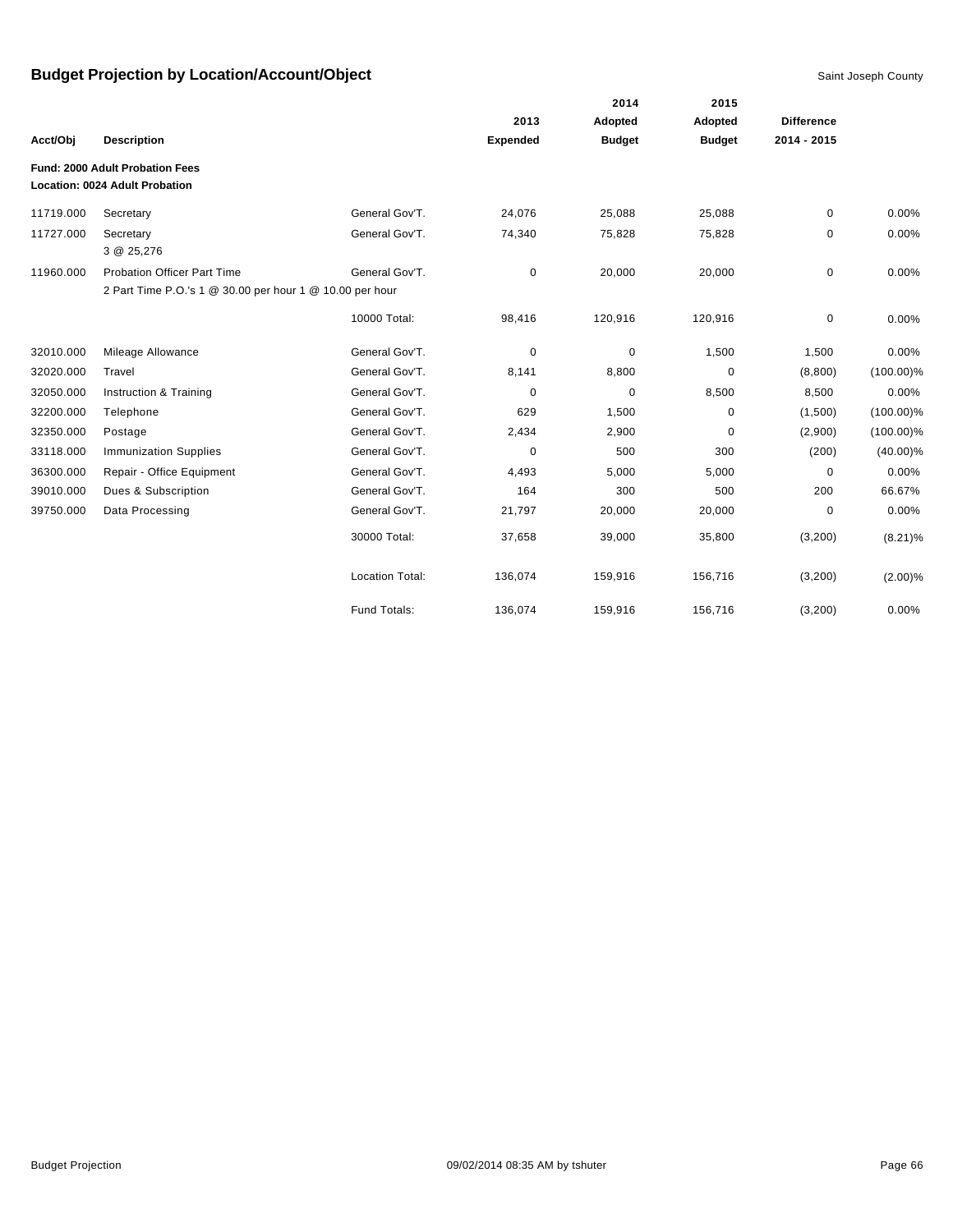|           |                                                                                                |                        |                 | 2014          | 2015          |                   |              |
|-----------|------------------------------------------------------------------------------------------------|------------------------|-----------------|---------------|---------------|-------------------|--------------|
|           |                                                                                                |                        | 2013            | Adopted       | Adopted       | <b>Difference</b> |              |
| Acct/Obj  | <b>Description</b>                                                                             |                        | <b>Expended</b> | <b>Budget</b> | <b>Budget</b> | 2014 - 2015       |              |
|           | Fund: 2050 Juvenile Probation Fees                                                             |                        |                 |               |               |                   |              |
|           | Location: 0025 Juvenile & Probate Court                                                        |                        |                 |               |               |                   |              |
| 11332.000 | Psychologist                                                                                   | General Gov'T.         | 0               | 23,000        | 0             | (23,000)          | $(100.00)\%$ |
| 11347.000 | <b>Accelerated Academy Teacher</b>                                                             | General Gov'T.         | 48,038          | 48,999        | 0             | (48,999)          | $(100.00)\%$ |
| 11376.000 | <b>Education Coordinator</b>                                                                   | General Gov'T.         | 0               | 46,920        | 46,920        | 0                 | 0.00%        |
| 11385.000 | <b>Probation Officer I</b>                                                                     | General Gov'T.         | $\Omega$        | 14,285        | 0             | (14, 285)         | $(100.00)\%$ |
|           | Difference for P-T to F-T Probation Officer I in Locatiion 25 to be reimbursed to General Fund |                        |                 |               |               |                   |              |
| 11601.000 | Supervisor                                                                                     | General Gov'T.         | 56,000          | 0             | 0             | 0                 | 0.00%        |
| 11646.000 | Secretary/Coordinator                                                                          | General Gov'T.         | 46,000          | O             | $\Omega$      | $\Omega$          | 0.00%        |
| 14800.000 | <b>Fica Contribution</b>                                                                       | General Gov'T.         | 11,210          | 1,093         | 3,590         | 2,497             | 228.45%      |
|           | Calculated on difference for PO 1 P-T to F-T To be reimbursed to the General Fund              |                        |                 |               |               |                   |              |
| 14810.000 | P.E.R.F.                                                                                       | General Gov'T.         | 12,003          | 1,357         | 5,162         | 3,805             | 280.40%      |
|           | Calculated on difference for PO 1 P-T to F-T To be reimbursed to the General Fund              |                        |                 |               |               |                   |              |
| 14840.000 | Group Insurance                                                                                | General Gov'T.         | 35,441          | 0             | 0             | 0                 | 0.00%        |
|           |                                                                                                | 10000 Total:           | 208,692         | 135,654       | 55,672        | (79, 982)         | $(58.96)\%$  |
| 21030.000 | Office Supplies                                                                                | General Gov'T.         | 1,432           | $\mathbf 0$   | 0             | $\mathbf 0$       | 0.00%        |
| 24100.000 | Food                                                                                           | General Gov'T.         | 1,786           | 0             | 0             | 0                 | 0.00%        |
|           |                                                                                                | 20000 Total:           | 3,218           | 0             | 0             | 0                 | 0.00%        |
| 31070.000 | <b>Other Contractual Services</b>                                                              | General Gov'T.         | $\mathbf 0$     | 25,000        | 25,000        | 0                 | 0.00%        |
| 32020.000 | Travel                                                                                         | General Gov'T.         | 3,709           | $\Omega$      | 0             | 0                 | 0.00%        |
| 32050.000 | Instruction & Training                                                                         | General Gov'T.         | 15,696          | 20,000        | 20,000        | 0                 | 0.00%        |
| 32051.000 | Promotion                                                                                      | General Gov'T.         | 324             | $\mathbf 0$   | 0             | 0                 | 0.00%        |
| 36015.000 | <b>Contractual Services</b>                                                                    | General Gov'T.         | 15,092          | 206,600       | 130,000       | (76, 600)         | $(37.08)\%$  |
|           |                                                                                                | 30000 Total:           | 34,821          | 251,600       | 175,000       | (76, 600)         | $(30.45)\%$  |
|           |                                                                                                | <b>Location Total:</b> | 246,731         | 387,254       | 230,672       | (156, 582)        | $(40.43)\%$  |
|           |                                                                                                | Fund Totals:           | 246,731         | 387,254       | 230,672       | (156, 582)        | $(37.08)\%$  |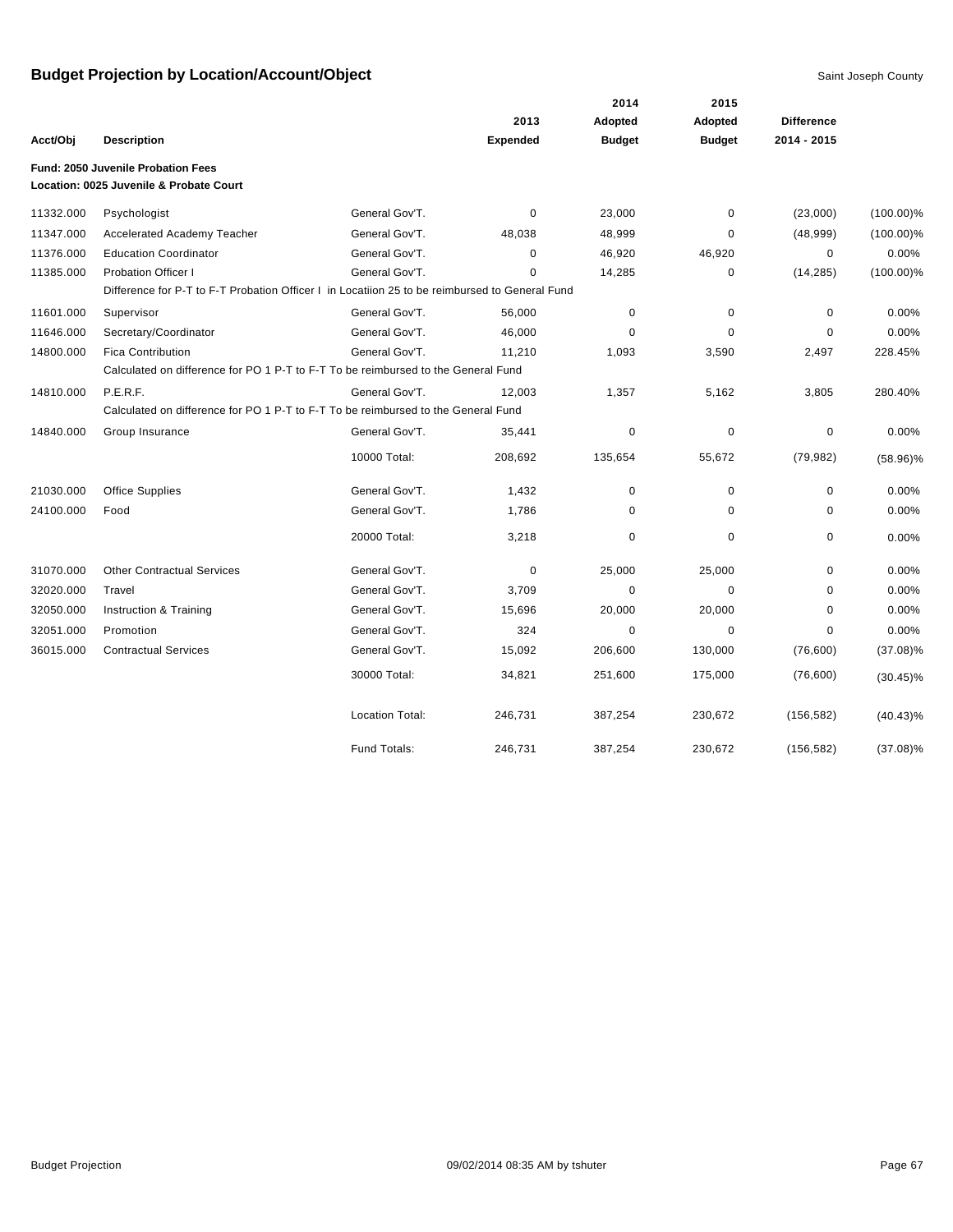|                         |                                      |                        |                 | 2014<br>Adopted | 2015<br>Adopted |                   |          |
|-------------------------|--------------------------------------|------------------------|-----------------|-----------------|-----------------|-------------------|----------|
|                         |                                      |                        | 2013            |                 |                 | <b>Difference</b> |          |
| Acct/Obj                | <b>Description</b>                   |                        | <b>Expended</b> | <b>Budget</b>   | <b>Budget</b>   | 2014 - 2015       |          |
| Location: 0056 C.S.A.P. | Fund: 2501 Problem Solving Court Fee |                        |                 |                 |                 |                   |          |
| 32050.000               | Instruction & Training               | General Gov'T.         | 0               | 0               | 4,800           | 4,800             | $0.00\%$ |
|                         |                                      | 30000 Total:           | 0               | 0               | 4,800           | 4,800             | $0.00\%$ |
|                         |                                      | <b>Location Total:</b> | 0               | 0               | 4,800           | 4,800             | $0.00\%$ |
|                         |                                      | Fund Totals:           | 0               | 0               | 4,800           | 4,800             | $0.00\%$ |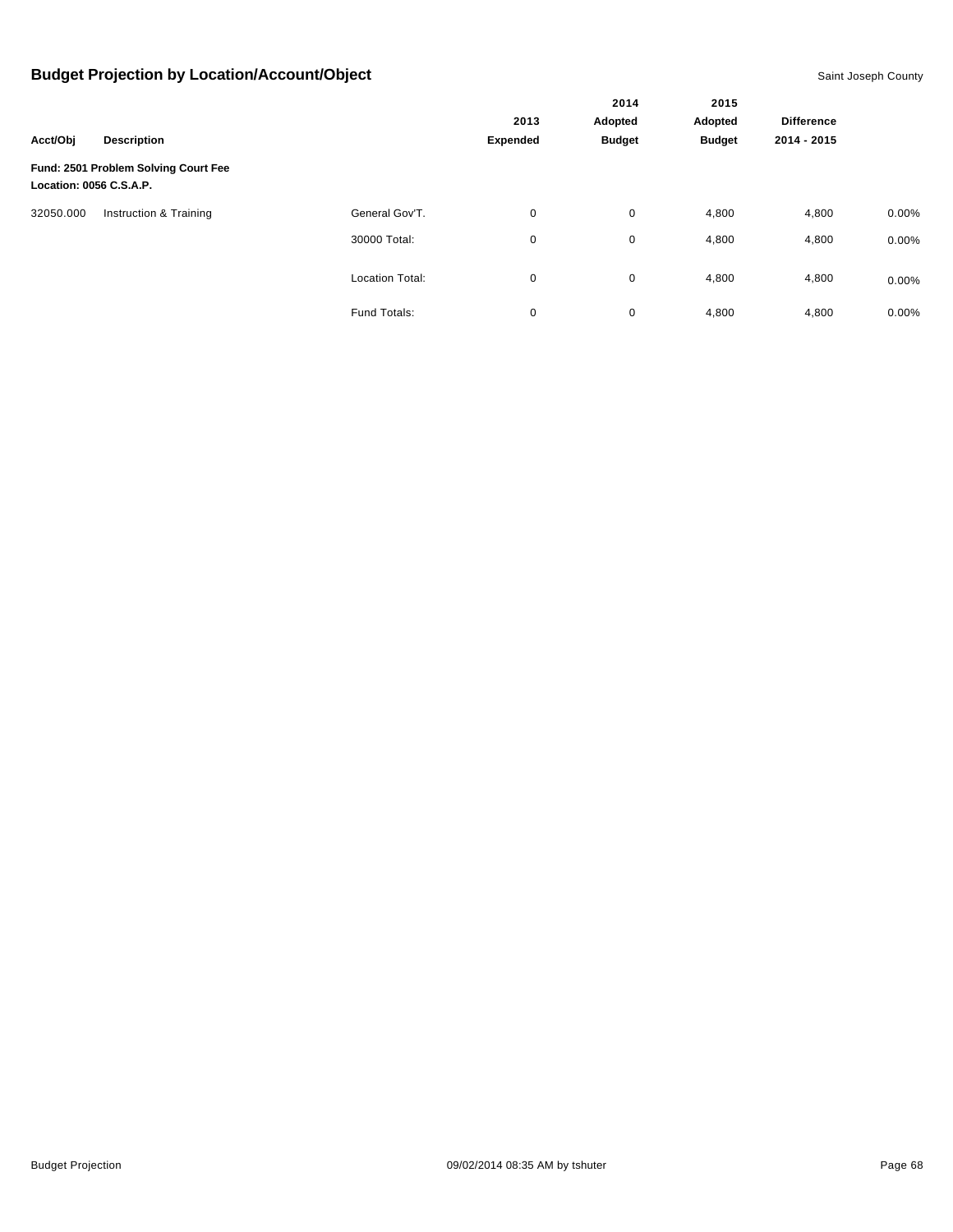|                         |                                           |                        |                 | 2014          | 2015          |                   |          |
|-------------------------|-------------------------------------------|------------------------|-----------------|---------------|---------------|-------------------|----------|
|                         |                                           |                        | 2013            | Adopted       | Adopted       | <b>Difference</b> |          |
| Acct/Obj                | <b>Description</b>                        |                        | <b>Expended</b> | <b>Budget</b> | <b>Budget</b> | 2014 - 2015       |          |
| Location: 0056 C.S.A.P. | Fund: 2502 Alcohol & Drug Service Program |                        |                 |               |               |                   |          |
| 22448.000               | <b>Books</b>                              | General Gov'T.         | 3,027           | 0             | 3,500         | 3,500             | $0.00\%$ |
|                         |                                           | 20000 Total:           | 3,027           | 0             | 3,500         | 3,500             | 0.00%    |
| 32010.000               | Mileage Allowance                         | General Gov'T.         | 0               | $\pmb{0}$     | 3,050         | 3,050             | 0.00%    |
| 32050.000               | Instruction & Training                    | General Gov'T.         | 0               | $\mathbf 0$   | 6,000         | 6,000             | 0.00%    |
| 36015.000               | <b>Contractual Services</b>               | General Gov'T.         | 0               | $\pmb{0}$     | 5,000         | 5,000             | 0.00%    |
| 39750.000               | Data Processing                           | General Gov'T.         | 0               | $\pmb{0}$     | 6,000         | 6,000             | $0.00\%$ |
|                         |                                           | 30000 Total:           | 0               | 0             | 20,050        | 20,050            | $0.00\%$ |
|                         |                                           | <b>Location Total:</b> | 3,027           | $\mathbf 0$   | 23,550        | 23,550            | $0.00\%$ |
|                         |                                           | Fund Totals:           | 3,027           | 0             | 23,550        | 23,550            | $0.00\%$ |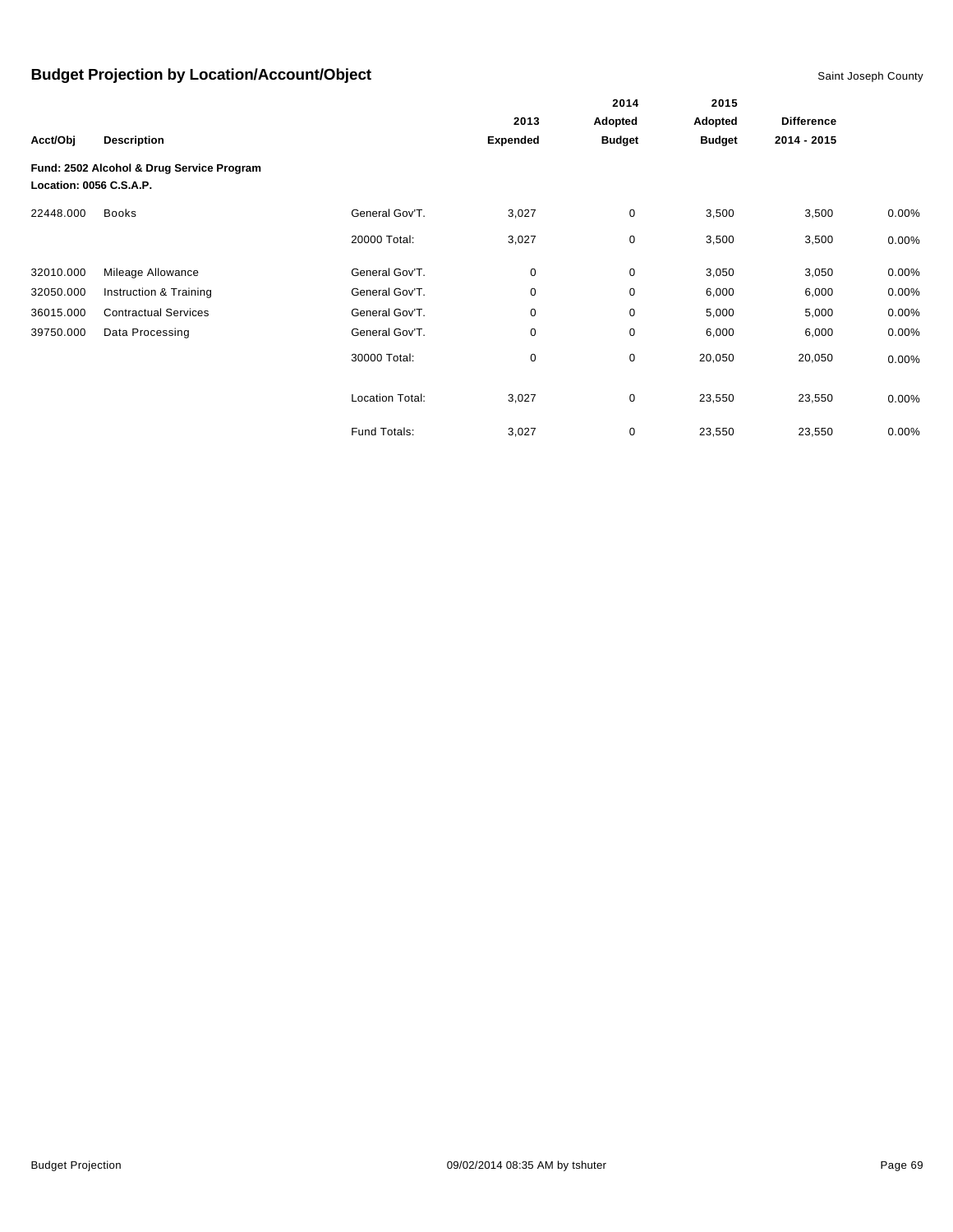|           |                                                               |                |                 | 2014          | 2015          |                   |         |
|-----------|---------------------------------------------------------------|----------------|-----------------|---------------|---------------|-------------------|---------|
|           |                                                               |                | 2013            | Adopted       | Adopted       | <b>Difference</b> |         |
| Acct/Obj  | <b>Description</b>                                            |                | <b>Expended</b> | <b>Budget</b> | <b>Budget</b> | 2014 - 2015       |         |
|           | Fund: 4019 Portage Manor Fund<br>Location: 0030 Portage Manor |                |                 |               |               |                   |         |
| 11009.000 | Director                                                      | General Gov'T. | 81,340          | 82,967        | 82,967        | 0                 | 0.00%   |
| 11075.000 | <b>Deputy Director</b>                                        | General Gov'T. | 45,177          | 46,081        | 46,081        | 0                 | 0.00%   |
| 11532.000 | Cook Part Time                                                | General Gov'T. | $\mathbf 0$     | 19,927        | 19,927        | 0                 | 0.00%   |
|           | 11.97 Hr                                                      |                |                 |               |               |                   |         |
| 11571.000 | Overtime                                                      | General Gov'T. | $\mathbf 0$     | 49,365        | 49,365        | 0                 | 0.00%   |
| 11700.000 | <b>Medical Director</b>                                       | General Gov'T. | 20,500          | 20,910        | 20,910        | 0                 | 0.00%   |
| 11701.000 | Director Of Nursing                                           | General Gov'T. | 54,545          | 55,636        | 55,636        | 0                 | 0.00%   |
| 11702.000 | Lic Pract'L Nurse/ Med Records                                | General Gov'T. | 29,234          | 31,089        | 31,089        | 0                 | 0.00%   |
| 11704.000 | Dir. Of Bldgs. & Grounds                                      | General Gov'T. | 40,699          | 41,513        | 41,513        | 0                 | 0.00%   |
| 11706.000 | Food Service Supervisor                                       | General Gov'T. | 33,346          | 34,013        | 34,013        | 0                 | 0.00%   |
| 11707.000 | <b>Activity Director</b>                                      | General Gov'T. | 31,613          | 32,245        | 32,245        | 0                 | 0.00%   |
| 11708.000 | <b>Admission Counselor</b>                                    | General Gov'T. | 35,771          | 36,486        | 36,486        | 0                 | 0.00%   |
| 11709.000 | Asst. Dir. Nursing                                            | General Gov'T. | 35,097          | 38,564        | 38,564        | 0                 | 0.00%   |
| 11710.000 | <b>Executive Housekeeper</b>                                  | General Gov'T. | 35,681          | 36,395        | 36,395        | 0                 | 0.00%   |
| 11711.000 | <b>Qualified Medication Aide</b>                              | General Gov'T. | 295,415         | 181,312       | 181,312       | 0                 | 0.00%   |
|           | 2@ 30,042 2@ 30,254 2@ 30,360                                 |                |                 |               |               |                   |         |
| 11712.000 | Maintenance Class I                                           | General Gov'T. | 21,776          | 27,143        | 27,143        | 0                 | 0.00%   |
| 11713.000 | Housekeeper                                                   | General Gov'T. | 68,594          | 50,000        | 50,000        | 0                 | 0.00%   |
|           | 2@ 25,000                                                     |                |                 |               |               |                   |         |
| 11714.000 | Maintenance Class III                                         | General Gov'T. | 22,599          | 25,000        | 25,000        | 0                 | 0.00%   |
| 11715.000 | Maintenance Class II                                          | General Gov'T. | 33,358          | 34,086        | 34,086        | 0                 | 0.00%   |
| 11716.000 | Cooks                                                         | General Gov'T. | 75,365          | 50,000        | 50,000        | 0                 | 0.00%   |
|           | 2@ 25,000                                                     |                |                 |               |               |                   |         |
| 11717.000 | Dietary Aide                                                  | General Gov'T. | 100,470         | 75,000        | 75,000        | 0                 | 0.00%   |
|           | 3@ 25,000                                                     |                |                 |               |               |                   |         |
| 11719.000 | Secretary                                                     | General Gov'T. | 21,224          | 25,000        | 25,000        | 0                 | 0.00%   |
| 11720.000 | <b>Recreation Officers</b>                                    | General Gov'T. | 27,978          | 29,641        | 29,641        | 0                 | 0.00%   |
| 11722.000 | Data Processor                                                | General Gov'T. | 34,010          | 36,051        | 36,051        | 0                 | 0.00%   |
| 11723.000 | Stockroom Clerk                                               | General Gov'T. | 21,673          | 25,000        | 25,000        | 0                 | 0.00%   |
| 11724.000 | <b>Extra Hire</b>                                             | General Gov'T. | 477             | 29,592        | 29,592        | $\Omega$          | 0.00%   |
|           | 7.65 Hr                                                       |                |                 |               |               |                   |         |
| 11725.000 | <b>Holiday Pay</b>                                            | General Gov'T. | 0               | 49,365        | 49,365        | 0                 | 0.00%   |
| 11729.000 | <b>Certified Nursing Assistant</b>                            | General Gov'T. | 16,025          | 0             | 0             | 0                 | 0.00%   |
| 11730.000 | Unit Coordinator                                              | General Gov'T. | 17,880          | 25,000        | 25,000        | 0                 | 0.00%   |
| 11731.000 | <b>License Practical Nurse</b>                                | General Gov'T. | 14,095          | 0             | 0             | 0                 | 0.00%   |
| 11732.000 | License Practical Nurse-P.T.                                  | General Gov'T. | $\pmb{0}$       | 29,533        | 29,533        | 0                 | 0.00%   |
|           | 17.75 Hr                                                      |                |                 |               |               |                   |         |
| 11733.000 | Certified Nursing Assist.-P.T.                                | General Gov'T. | 0               | 9,268         | 18,537        | 9,269             | 100.01% |
|           | 11.14 Hr                                                      |                |                 |               |               |                   |         |
| 11734.000 | Recreation Officers-P.T.                                      | General Gov'T. | $\pmb{0}$       | 6,450         | 6,450         | 0                 | 0.00%   |
|           | 7.75 Hr                                                       |                |                 |               |               |                   |         |
| 11735.000 | Dietary Aide-P.T.                                             | General Gov'T. | 0               | 61,018        | 61,018        | 0                 | 0.00%   |
|           | 7.35-9.57 Hr                                                  |                |                 |               |               |                   |         |
| 11736.000 | Houskeepers-P.T.                                              | General Gov'T. | 0               | 23,773        | 23,773        | 0                 | 0.00%   |
|           | 8.75-10.64 Hr                                                 |                |                 |               |               |                   |         |
| 11737.000 | Qualified Medical Aide-P.T.                                   | General Gov'T. | 0               | 61,587        | 103,587       | 42,000            | 68.20%  |
|           | 14.44 Hr                                                      |                |                 |               |               |                   |         |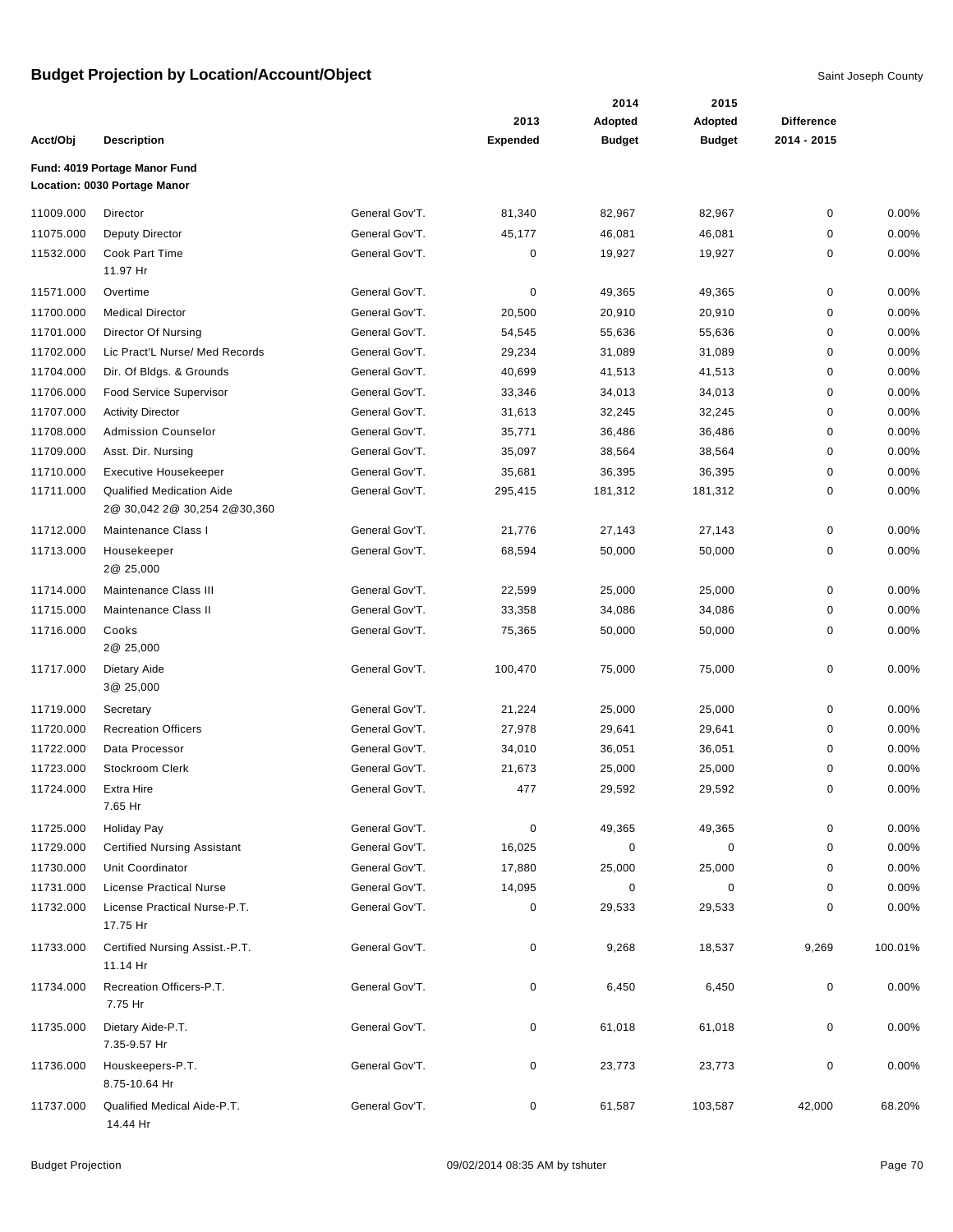|           |                                  |                |                 | 2014          | 2015          |                   |        |
|-----------|----------------------------------|----------------|-----------------|---------------|---------------|-------------------|--------|
|           |                                  |                | 2013            | Adopted       | Adopted       | <b>Difference</b> |        |
| Acct/Obj  | <b>Description</b>               |                | <b>Expended</b> | <b>Budget</b> | <b>Budget</b> | 2014 - 2015       |        |
|           | Fund: 4019 Portage Manor Fund    |                |                 |               |               |                   |        |
|           | Location: 0030 Portage Manor     |                |                 |               |               |                   |        |
| 11780.000 | Housekeeper/Security             | General Gov'T. | 23,073          | 25,000        | 25,000        | $\pmb{0}$         | 0.00%  |
| 14800.000 | <b>Fica Contribution</b>         | General Gov'T. | 91,245          | 114,735       | 114,735       | 0                 | 0.00%  |
| 14810.000 | P.E.R.F.                         | General Gov'T. | 87,420          | 92,075        | 127,747       | 35,672            | 38.74% |
|           | 11.0%                            |                |                 |               |               |                   |        |
| 14840.000 | Group Insurance                  | General Gov'T. | 260,147         | 294,730       | 294,730       | $\pmb{0}$         | 0.00%  |
| 14850.000 | Unemployment                     | General Gov'T. | 0               | 3,675         | 3,675         | $\mathbf 0$       | 0.00%  |
|           |                                  | 10000 Total:   | 1,675,827       | 1,909,225     | 1,996,166     | 86,941            | 4.55%  |
|           |                                  |                |                 |               |               |                   |        |
| 21010.000 | <b>Stationery &amp; Printing</b> | General Gov'T. | 1,238           | 2,000         | 2,000         | $\mathbf 0$       | 0.00%  |
| 21030.000 | <b>Office Supplies</b>           | General Gov'T. | 3,357           | 4,900         | 4,900         | $\mathbf 0$       | 0.00%  |
| 22010.000 | Gas Oil & Lubricants             | General Gov'T. | 7,386           | 9,000         | 9,000         | 0                 | 0.00%  |
| 22100.000 | Tires & Tubes                    | General Gov'T. | 560             | 560           | 560           | 0                 | 0.00%  |
| 22120.000 | Garage & Motor Supplies          | General Gov'T. | $\mathbf 0$     | 75            | 75            | 0                 | 0.00%  |
| 23011.000 | <b>Boiler Supplies</b>           | General Gov'T. | 818             | 1,018         | 1,018         | $\pmb{0}$         | 0.00%  |
| 23230.000 | Paint                            | General Gov'T. | 2,107           | 2,500         | 2,500         | $\pmb{0}$         | 0.00%  |
| 24010.000 | <b>Other Supplies</b>            | General Gov'T. | 21,571          | 20,527        | 20,527        | $\pmb{0}$         | 0.00%  |
| 24100.000 | Food                             | General Gov'T. | 280,170         | 280,614       | 280,614       | $\mathbf 0$       | 0.00%  |
| 24120.000 | <b>Medical Supplies, Etc</b>     | General Gov'T. | 4,083           | 5,000         | 5,000         | $\mathbf 0$       | 0.00%  |
| 24130.000 | <b>Recreation Supplies</b>       | General Gov'T. | 1,425           | 2,402         | 2,402         | $\mathbf 0$       | 0.00%  |
|           |                                  | 20000 Total:   | 322,715         | 328,596       | 328,596       | 0                 | 0.00%  |
| 31010.000 | <b>Legal Services</b>            | General Gov'T. | $\pmb{0}$       | 1,000         | 1,000         | 0                 | 0.00%  |
| 31150.000 | <b>Medical Services</b>          | General Gov'T. | 2,361           | 8,000         | 8,000         | $\pmb{0}$         | 0.00%  |
| 31158.000 | <b>Veterinary Services</b>       | General Gov'T. | 1,025           | 1,700         | 1,700         | 0                 | 0.00%  |
| 32050.000 | Instruction & Training           | General Gov'T. | 60              | 2,188         | 2,188         | $\mathbf 0$       | 0.00%  |
| 32200.000 | Telephone                        | General Gov'T. | 13,627          | 11,572        | 11,572        | $\mathbf 0$       | 0.00%  |
| 32350.000 | Postage                          | General Gov'T. | 1,290           | 1,647         | 1,647         | $\mathbf 0$       | 0.00%  |
| 33025.000 | Other                            | General Gov'T. | 5,104           | 7,000         | 7,000         | 0                 | 0.00%  |
| 35010.000 | Electric                         | General Gov'T. | 53,534          | 53,534        | 53,534        | 0                 | 0.00%  |
| 35030.000 | Water & Sewage                   | General Gov'T. | 21,726          | 15,560        | 15,560        | $\mathbf 0$       | 0.00%  |
| 35040.000 | Heating & Fuel Oil               | General Gov'T. | 17,536          | 49,200        | 49,200        | $\pmb{0}$         | 0.00%  |
| 36010.000 | Repairs-Bldgs & Structures       | General Gov'T. | 39,261          | 50,650        | 50,650        | 0                 | 0.00%  |
| 36015.000 | <b>Contractual Services</b>      | General Gov'T. | 85,339          | 85,537        | 85,537        | 0                 | 0.00%  |
| 36100.000 | Repairs - Auto & Truck           | General Gov'T. | 6,612           | 6,000         | 6,000         | 0                 | 0.00%  |
| 36200.000 | Repairs - Other Equipment        | General Gov'T. | 6,395           | 25,000        | 25,000        | 0                 | 0.00%  |
| 36202.000 | Repairs - Farm Equipment         | General Gov'T. | 1,980           | 0             | 0             | 0                 | 0.00%  |
| 39050.000 | Licenses                         | General Gov'T. | 1,081           | 1,081         | 1,081         | 0                 | 0.00%  |
| 39100.000 | Laundry & Cleaning               | General Gov'T. | 29,685          | 29,360        | 29,360        | 0                 | 0.00%  |
| 39600.000 | Refunds, Awards & Indemnities    | General Gov'T. | 1,433           | 0             | 0             | 0                 | 0.00%  |
| 39750.000 | Data Processing                  | General Gov'T. | 952             | 1,000         | 1,000         | 0                 | 0.00%  |
|           |                                  | 30000 Total:   | 289,001         | 350,029       | 350,029       | 0                 | 0.00%  |
| 44600.000 | <b>Special Equipment</b>         | General Gov'T. | 20,949          | 30,000        | 30,000        | $\pmb{0}$         | 0.00%  |
| 44601.000 | Maintenance Equipment            | General Gov'T. | $\pmb{0}$       | 2,350         | 2,350         | 0                 | 0.00%  |
| 45510.000 | Furniture & Fixtures             | General Gov'T. | 67,108          | 78,758        | 78,758        | 0                 | 0.00%  |
|           |                                  | 40000 Total:   | 88,057          | 111,108       | 111,108       | 0                 | 0.00%  |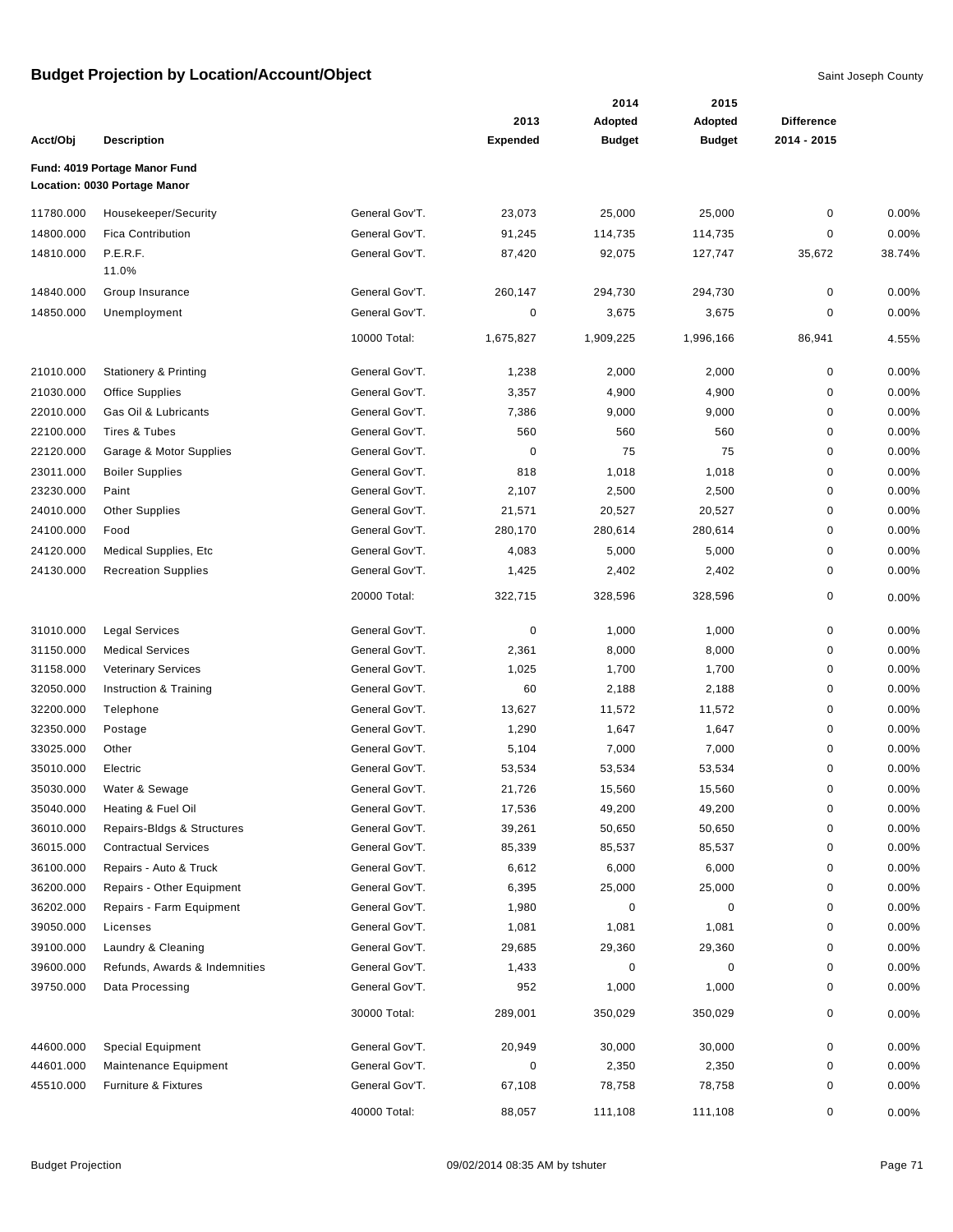|          |                                                               |                        |           | 2014          | 2015          |                   |       |
|----------|---------------------------------------------------------------|------------------------|-----------|---------------|---------------|-------------------|-------|
|          |                                                               |                        | 2013      | Adopted       | Adopted       | <b>Difference</b> |       |
| Acct/Obj | <b>Description</b>                                            |                        | Expended  | <b>Budget</b> | <b>Budget</b> | 2014 - 2015       |       |
|          | Fund: 4019 Portage Manor Fund<br>Location: 0030 Portage Manor |                        |           |               |               |                   |       |
|          |                                                               | <b>Location Total:</b> | 2,375,600 | 2,698,958     | 2,785,899     | 86,941            | 3.22% |
|          |                                                               | Fund Totals:           | 2,375,600 | 2,698,958     | 2,785,899     | 86,941            | 0.00% |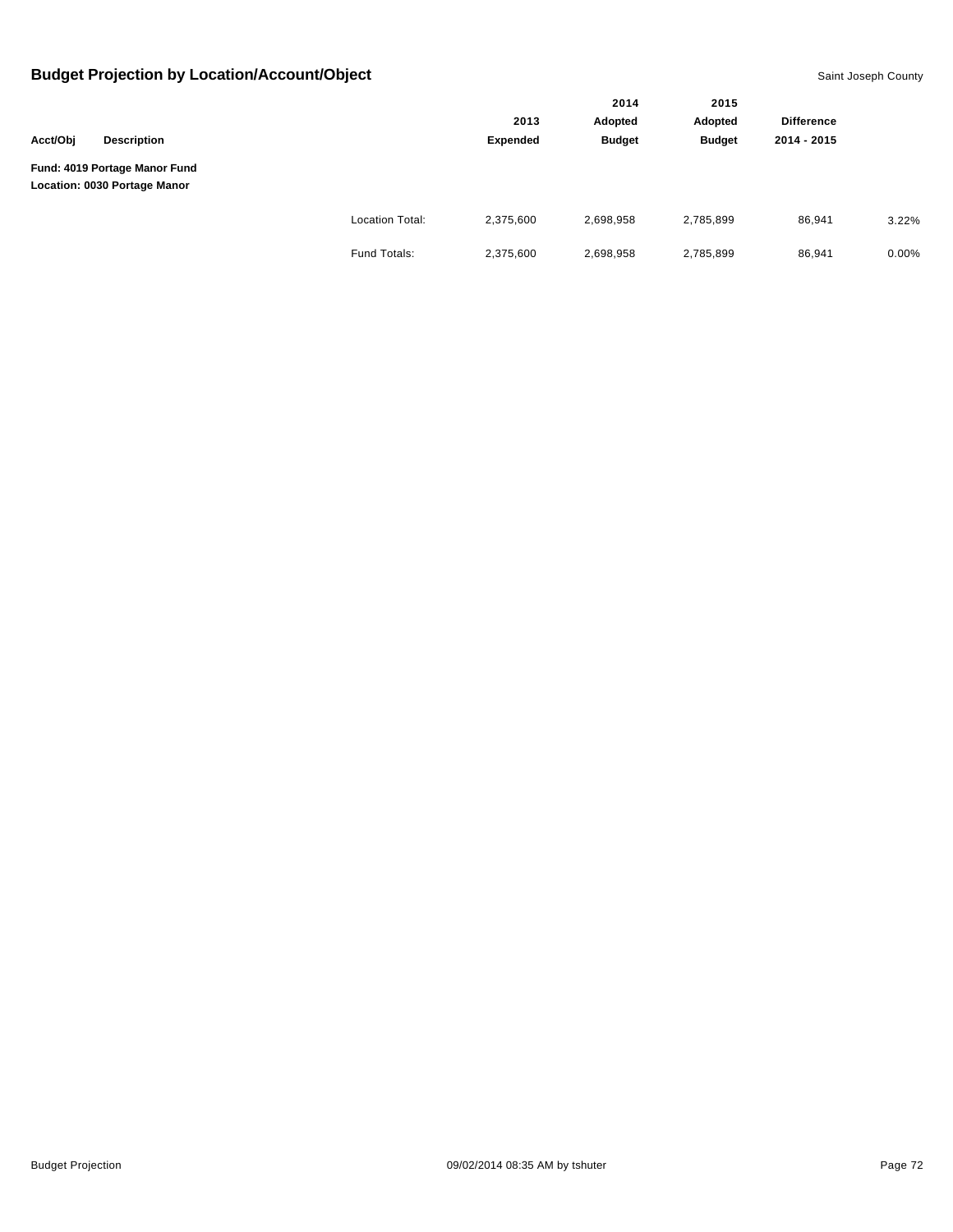|                               |                                    |                        | 2013            | Adopted       | Adopted       | <b>Difference</b> |              |
|-------------------------------|------------------------------------|------------------------|-----------------|---------------|---------------|-------------------|--------------|
| Acct/Obj                      | <b>Description</b>                 |                        | <b>Expended</b> | <b>Budget</b> | <b>Budget</b> | 2014 - 2015       |              |
| <b>Location: 0002 Auditor</b> | Fund: 4600 County Bonds & Interest |                        |                 |               |               |                   |              |
| 38010.000                     | Paying Agent Fees                  | General Gov'T.         | 0               | 4,000         | 0             | (4,000)           | $(100.00)\%$ |
| 38550.000                     | Jail Lease Rental                  | General Gov'T.         | 3,461,000       | 3,960,000     | 3,465,000     | (495,000)         | $(12.50)\%$  |
|                               |                                    | 30000 Total:           | 3,461,000       | 3,964,000     | 3,465,000     | (499,000)         | $(12.59)\%$  |
|                               |                                    | <b>Location Total:</b> | 3,461,000       | 3,964,000     | 3,465,000     | (499,000)         | $(12.59)\%$  |
|                               |                                    | Fund Totals:           | 3.461.000       | 3.964.000     | 3,465,000     | (499,000)         | $(12.50)\%$  |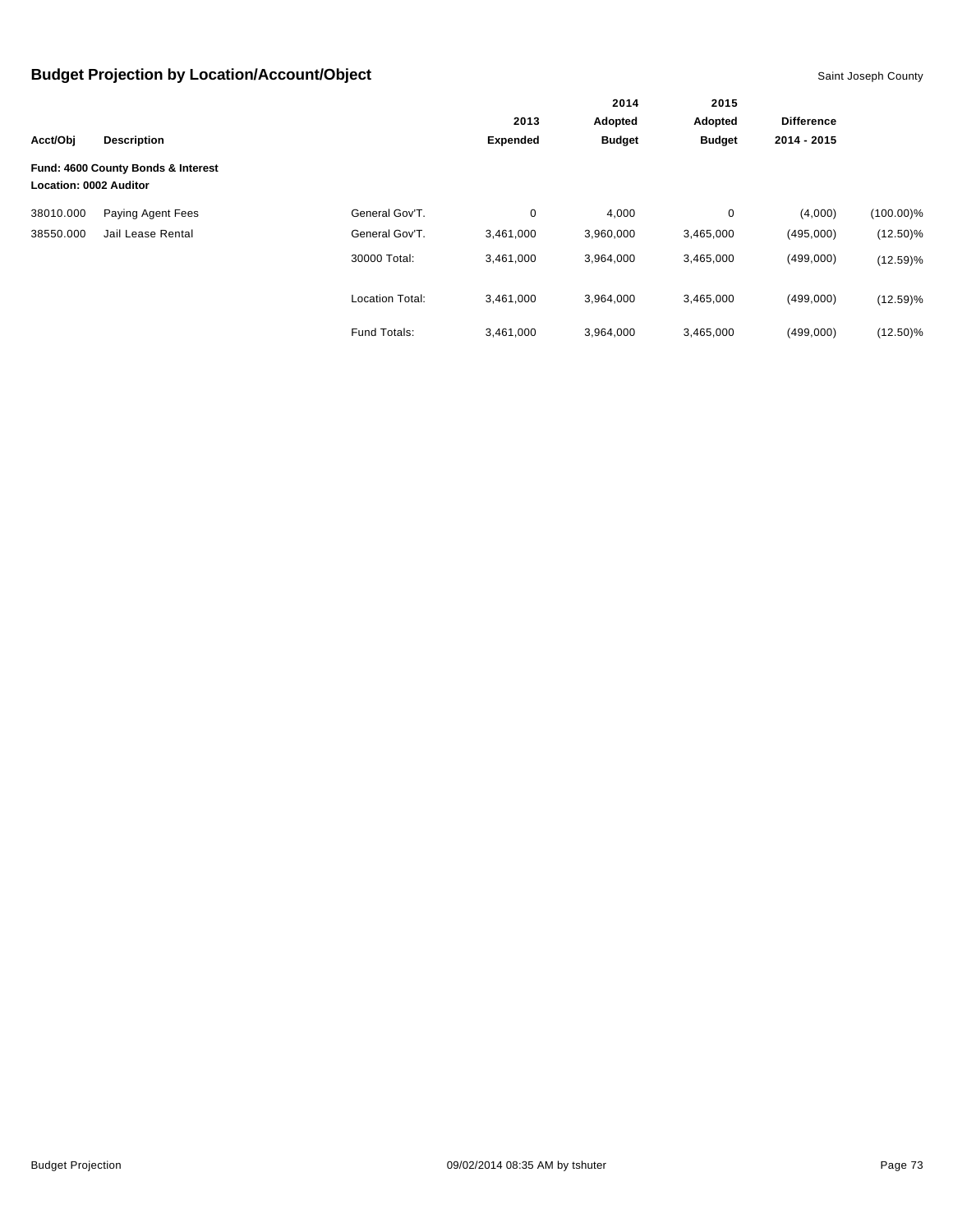|           |                                                                           |                        |                 | 2014<br>Adopted | 2015<br>Adopted | <b>Difference</b> |              |
|-----------|---------------------------------------------------------------------------|------------------------|-----------------|-----------------|-----------------|-------------------|--------------|
|           |                                                                           |                        | 2013            |                 |                 |                   |              |
| Acct/Obj  | <b>Description</b>                                                        |                        | <b>Expended</b> | <b>Budget</b>   | <b>Budget</b>   | 2014 - 2015       |              |
|           | Fund: 4923 Local Hwy. User Tax Projects<br>Location: 0023 County Engineer |                        |                 |                 |                 |                   |              |
| 91201.000 | Reconstruction/Resurface-2012                                             | General Gov'T.         | 116,252         | 0               | 0               | $\mathbf 0$       | $0.00\%$     |
| 91301.000 | Reconstruction/Resurface-2013                                             | General Gov'T.         | 2,237,997       | 0               | 0               | $\mathbf 0$       | $0.00\%$     |
| 91401.000 | Reconstruction/Resurface-2014                                             | General Gov'T.         | 0               | 2,700,000       | 0               | (2,700,000)       | $(100.00)\%$ |
| 91501.000 | Reconstruction/Resurface-2015                                             | General Gov'T.         | 0               | 0               | 3,000,000       | 3,000,000         | $0.00\%$     |
|           |                                                                           | 90000 Total:           | 2,354,249       | 2,700,000       | 3,000,000       | 300,000           | 11.11%       |
|           |                                                                           | <b>Location Total:</b> | 2,354,249       | 2,700,000       | 3,000,000       | 300,000           | 11.11%       |
|           |                                                                           | Fund Totals:           | 2,354,249       | 2,700,000       | 3,000,000       | 300,000           | $0.00\%$     |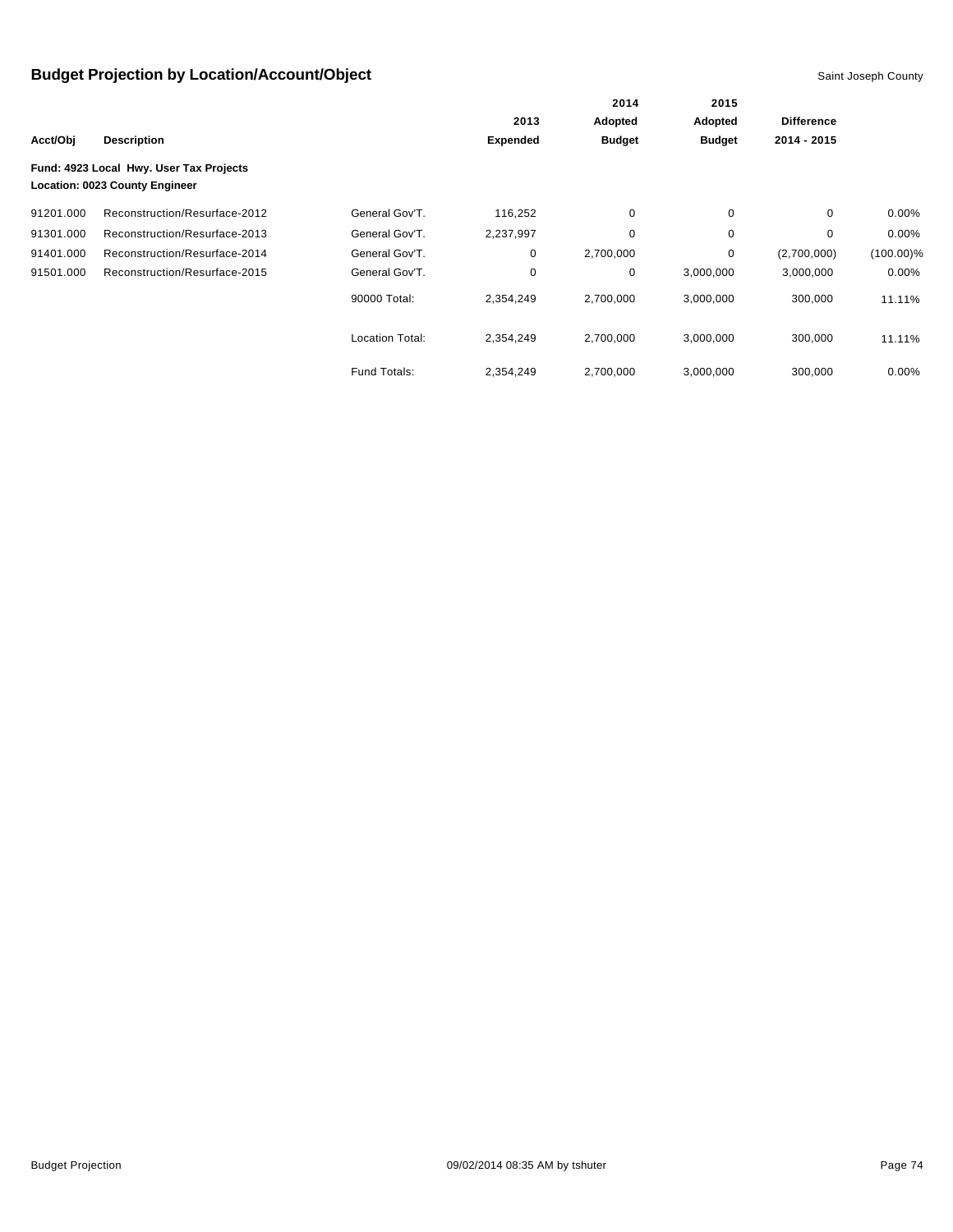| <b>Description</b><br>Acct/Obj |                                                                           |                        |                 | 2014                     | 2015<br>Adopted |                   |            |
|--------------------------------|---------------------------------------------------------------------------|------------------------|-----------------|--------------------------|-----------------|-------------------|------------|
|                                |                                                                           |                        | 2013            | Adopted<br><b>Budget</b> |                 | <b>Difference</b> |            |
|                                |                                                                           |                        | <b>Expended</b> |                          | <b>Budget</b>   | 2014 - 2015       |            |
|                                | Fund: 4925 Adult Pro. Admin. Fee<br><b>Location: 0024 Adult Probation</b> |                        |                 |                          |                 |                   |            |
| 11385.000                      | <b>Probation Officer I</b>                                                | General Gov'T.         | 11,357          | 35,649                   | 34,976          | (673)             | $(1.89)\%$ |
|                                |                                                                           | 10000 Total:           | 11,357          | 35,649                   | 34,976          | (673)             | $(1.89)\%$ |
|                                |                                                                           | <b>Location Total:</b> | 11,357          | 35,649                   | 34,976          | (673)             | $(1.89)\%$ |
|                                |                                                                           | Fund Totals:           | 11,357          | 35,649                   | 34,976          | (673)             | (1.89)%    |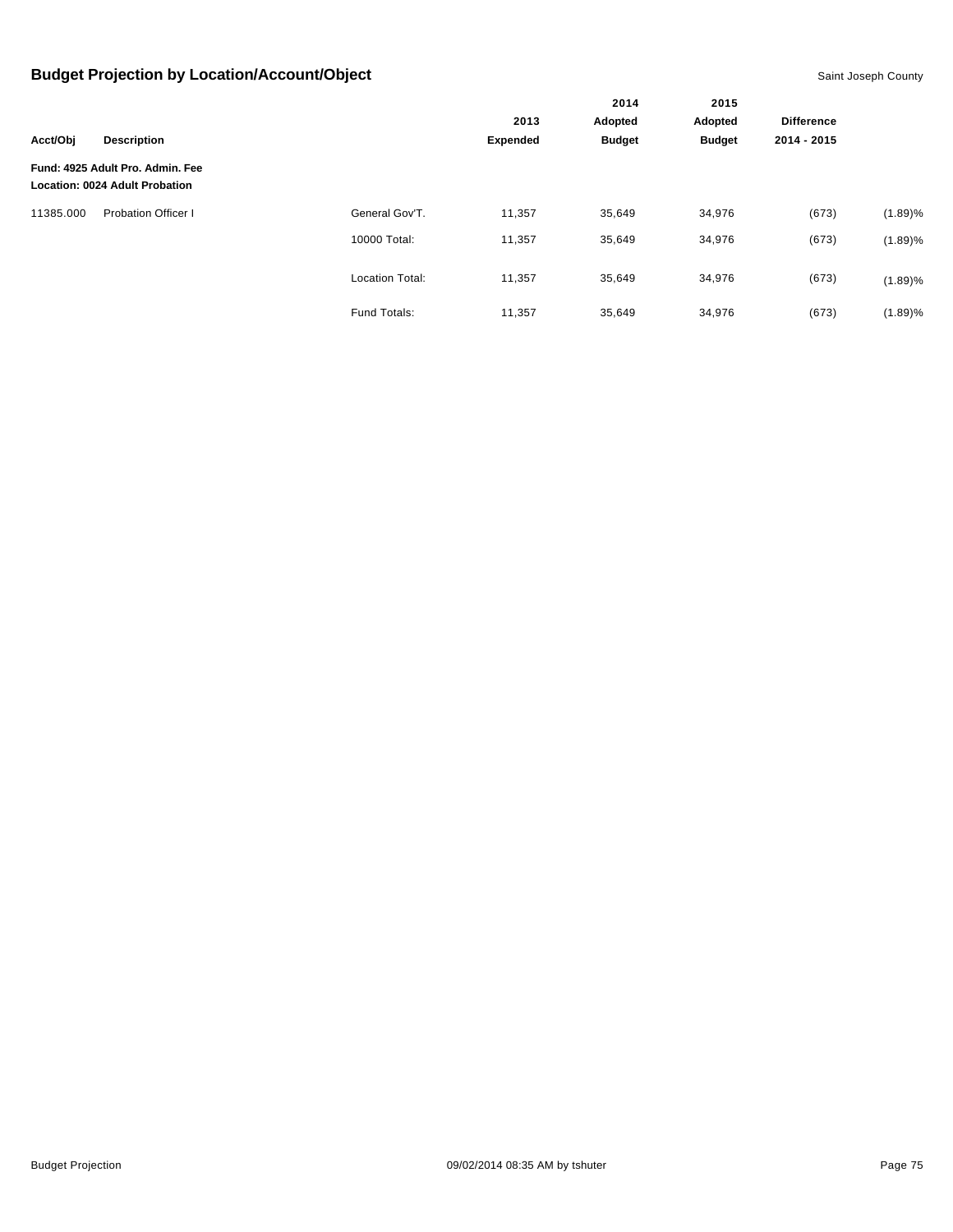|           |                                                                      |                        |                 | 2014          | 2015          |                   |          |
|-----------|----------------------------------------------------------------------|------------------------|-----------------|---------------|---------------|-------------------|----------|
|           |                                                                      |                        | 2013            | Adopted       | Adopted       | <b>Difference</b> |          |
| Acct/Obj  | <b>Description</b>                                                   |                        | <b>Expended</b> | <b>Budget</b> | <b>Budget</b> | 2014 - 2015       |          |
|           | Fund: 4930 Dispatch Operating<br><b>Location: 0034 Commissioners</b> |                        |                 |               |               |                   |          |
| 11032.000 | <b>Executive Director</b>                                            | General Gov'T.         | 0               | $\pmb{0}$     | 90,000        | 90,000            | 0.00%    |
| 11312.000 | I.T. Manager                                                         | General Gov'T.         | 0               | $\pmb{0}$     | 65,000        | 65,000            | 0.00%    |
| 11314.000 | IT Technician                                                        | General Gov'T.         | 0               | 0             | 45,000        | 45,000            | 0.00%    |
| 11409.000 | <b>Training Officer</b>                                              | General Gov'T.         | $\mathbf 0$     | 0             | 50,000        | 50,000            | 0.00%    |
| 11410.000 | <b>Communications Supervisor</b><br>3@ 50,000                        | General Gov'T.         | 0               | 0             | 150,000       | 150,000           | 0.00%    |
| 11411.000 | Telecommunicator III<br>18@ 45,500                                   | General Gov'T.         | 0               | 0             | 819,000       | 819,000           | $0.00\%$ |
| 11412.000 | Telecommunicator II<br>30@ 44,000                                    | General Gov'T.         | 0               | 0             | 1,320,000     | 1,320,000         | 0.00%    |
| 11413.000 | Telecommunicator I<br>9@ 40.000                                      | General Gov'T.         | 0               | 0             | 360,000       | 360,000           | 0.00%    |
| 11414.000 | Acting Comm Supervisor Pay Dif<br>2,496 hrs @ 1.12 per hr            | General Gov'T.         | $\pmb{0}$       | 0             | 2,796         | 2,796             | 0.00%    |
| 11458.000 | <b>Operations Manager</b>                                            | General Gov'T.         | 0               | 0             | 65,000        | 65,000            | $0.00\%$ |
| 11571.000 | Overtime                                                             | General Gov'T.         | $\mathbf 0$     | 0             | 60,941        | 60,941            | 0.00%    |
| 11650.000 | <b>Executive Secretary</b>                                           | General Gov'T.         | 0               | 0             | 30,000        | 30,000            | 0.00%    |
| 14810.000 | P.E.R.F.<br>11.0%                                                    | General Gov'T.         | 0               | 0             | 318,656       | 318,656           | 0.00%    |
|           |                                                                      | 10000 Total:           | 0               | 0             | 3,376,393     | 3,376,393         | 0.00%    |
| 31080.000 | <b>Group Medical Costs</b>                                           | General Gov'T.         | 0               | 0             | 504,240       | 504,240           | 0.00%    |
|           |                                                                      | 30000 Total:           | 0               | 0             | 504,240       | 504,240           | 0.00%    |
|           |                                                                      | <b>Location Total:</b> | 0               | 0             | 3,880,633     | 3,880,633         | 0.00%    |
|           |                                                                      | Fund Totals:           | 0               | 0             | 3,880,633     | 3,880,633         | 0.00%    |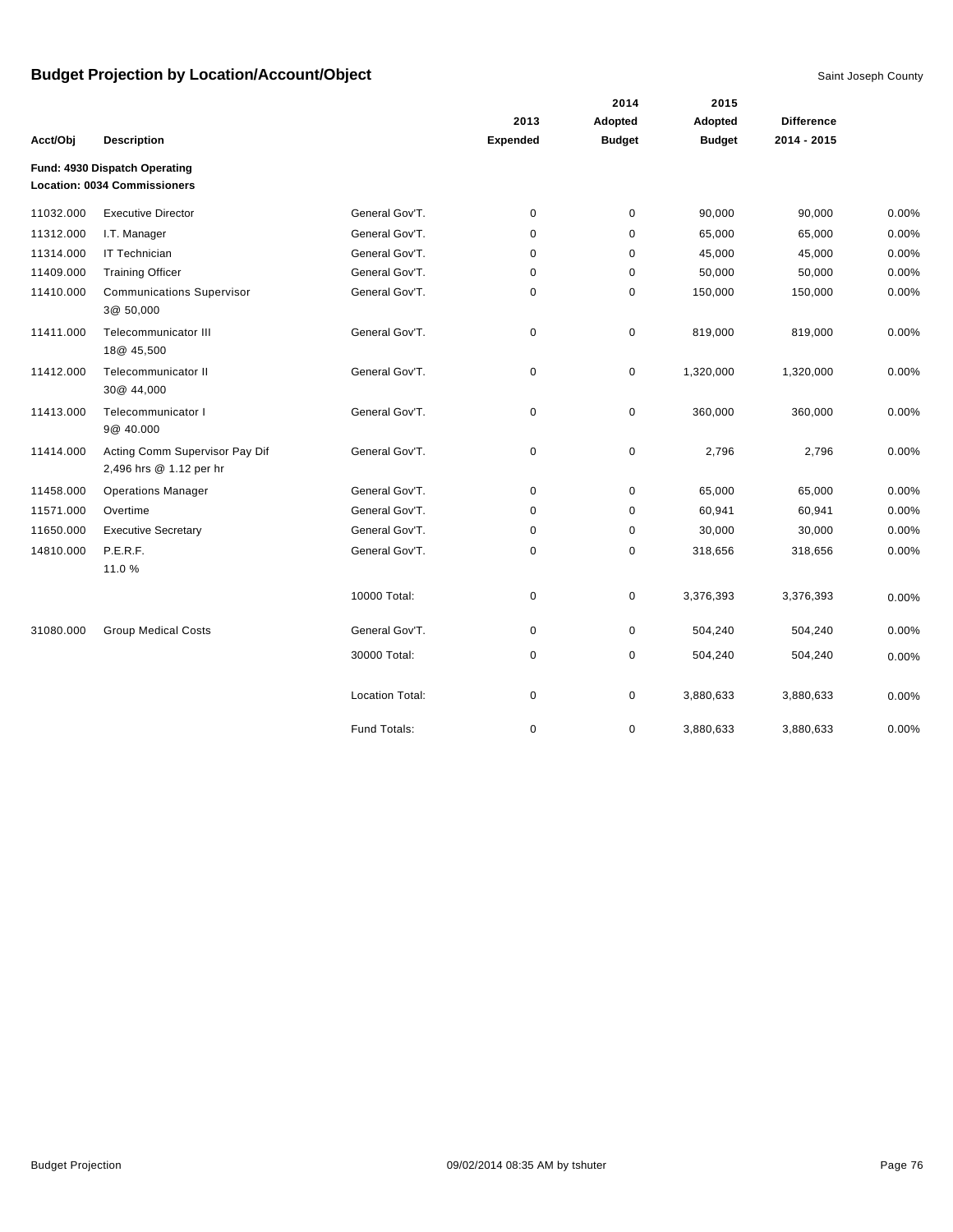|           |                                                                                  |                        |          | 2014          | 2015<br>Adopted | <b>Difference</b> |       |
|-----------|----------------------------------------------------------------------------------|------------------------|----------|---------------|-----------------|-------------------|-------|
|           | <b>Description</b>                                                               |                        | 2013     | Adopted       |                 |                   |       |
| Acct/Obi  |                                                                                  |                        | Expended | <b>Budget</b> | <b>Budget</b>   | 2014 - 2015       |       |
|           | Fund: 4931 Dispatch Capital Non-Reverting<br><b>Location: 0034 Commissioners</b> |                        |          |               |                 |                   |       |
| 41070.000 | 9-1-1 Technology Reserves                                                        | General Gov'T.         | 0        | 0             | 200,000         | 200,000           | 0.00% |
|           |                                                                                  | 40000 Total:           | 0        | 0             | 200,000         | 200,000           | 0.00% |
|           |                                                                                  | <b>Location Total:</b> | 0        | 0             | 200,000         | 200,000           | 0.00% |
|           |                                                                                  | Fund Totals:           | 0        | 0             | 200,000         | 200,000           | 0.00% |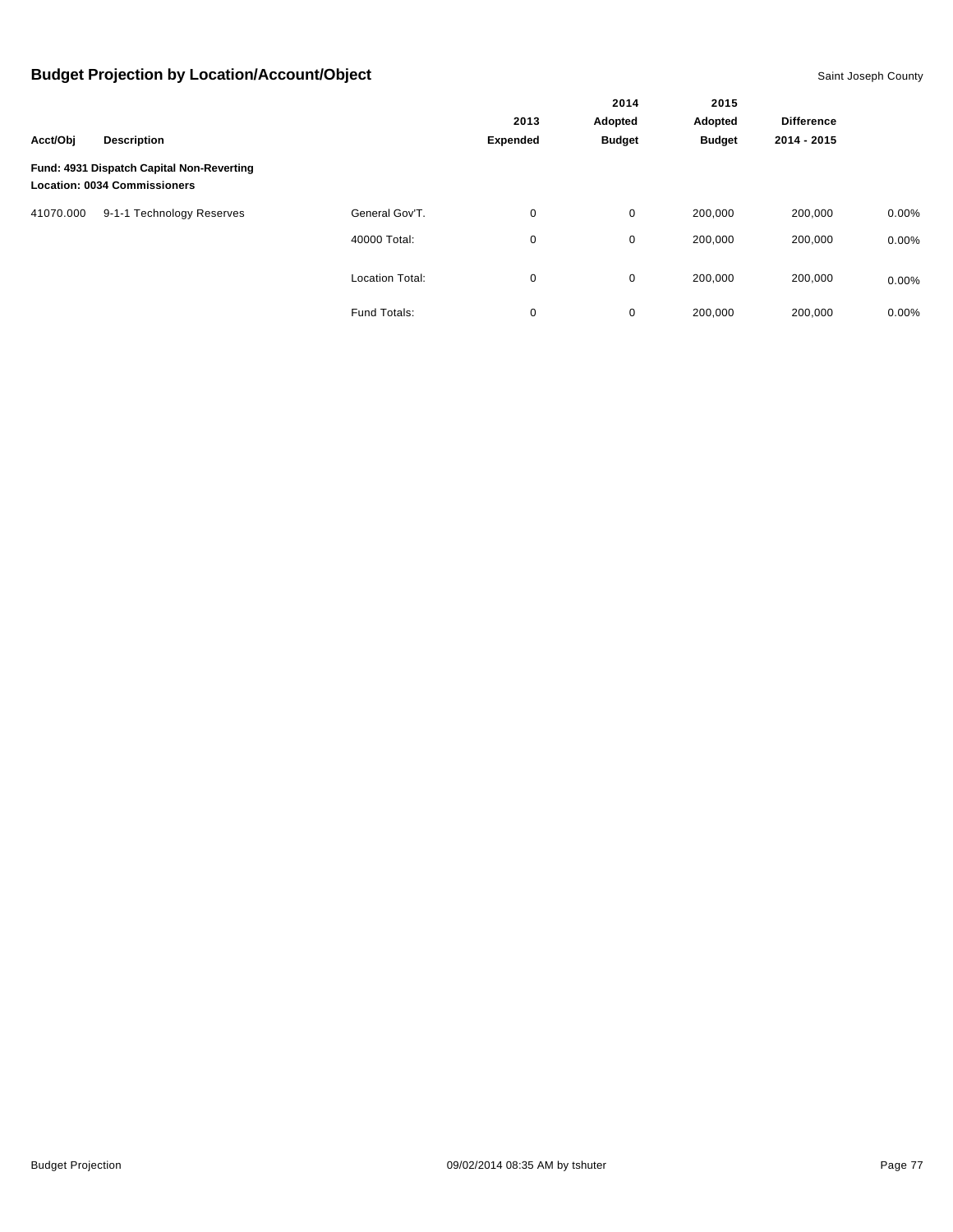|           |                                                                 | 2014                   | 2015            |               |               |                   |          |
|-----------|-----------------------------------------------------------------|------------------------|-----------------|---------------|---------------|-------------------|----------|
|           |                                                                 |                        | 2013            | Adopted       | Adopted       | <b>Difference</b> |          |
| Acct/Obj  | <b>Description</b>                                              |                        | <b>Expended</b> | <b>Budget</b> | <b>Budget</b> | 2014 - 2015       |          |
|           | Fund: 4932 Dispatch Bond<br><b>Location: 0034 Commissioners</b> |                        |                 |               |               |                   |          |
| 31070.000 | <b>Other Contractual Services</b>                               | General Gov'T.         | 0               | 0             | 1,500         | 1,500             | $0.00\%$ |
| 38014.000 | Payments on Bonds                                               | General Gov'T.         | 0               | 0             | 725,000       | 725,000           | $0.00\%$ |
|           |                                                                 | 30000 Total:           | 0               | 0             | 726,500       | 726,500           | $0.00\%$ |
|           |                                                                 | <b>Location Total:</b> | 0               | 0             | 726,500       | 726,500           | $0.00\%$ |
|           |                                                                 | Fund Totals:           | 0               | 0             | 726,500       | 726,500           | 0.00%    |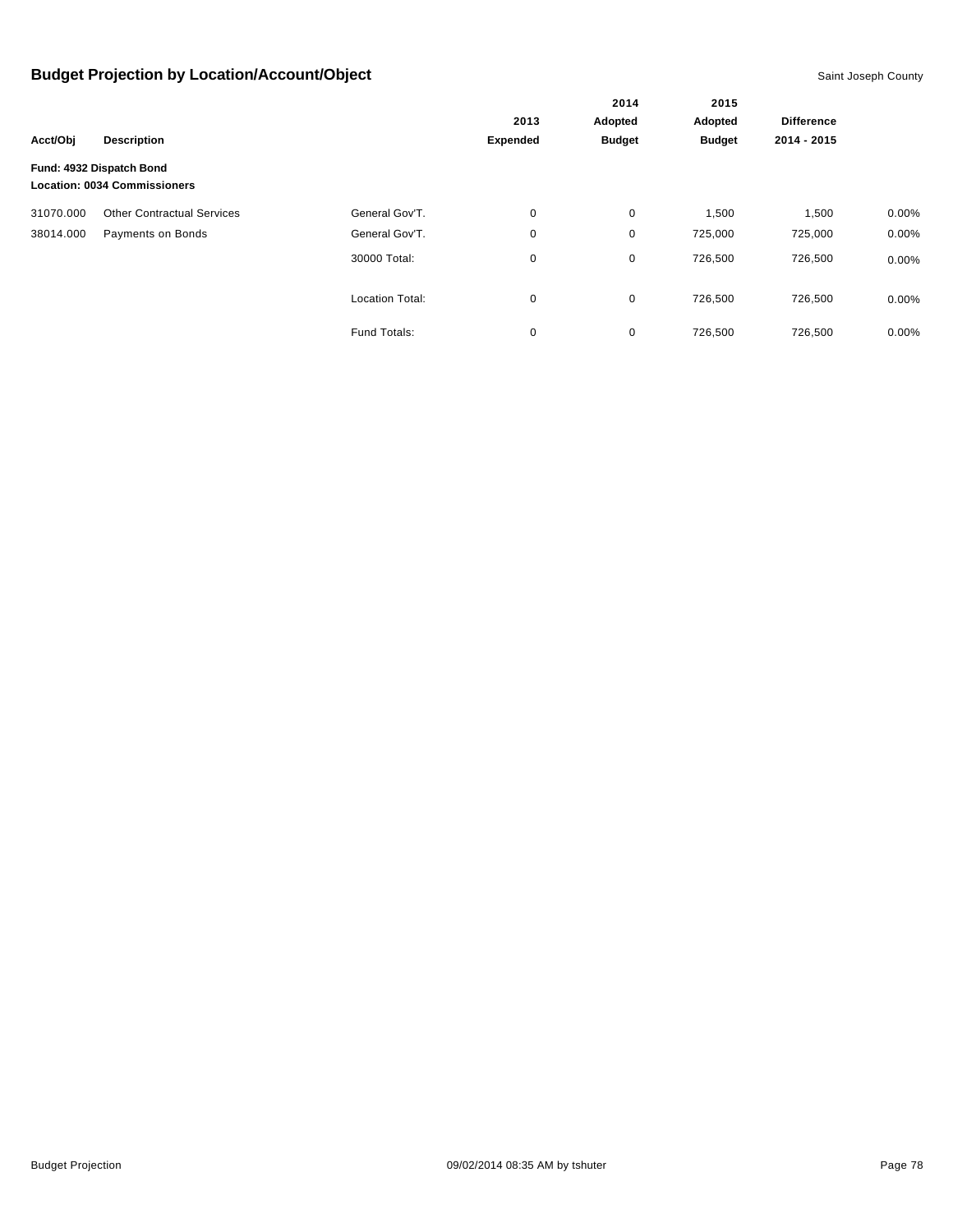| Acct/Obj  |                                                                                                                                      |                                                                                            |                 | Adopted       | 2015<br>Adopted |                   |       |  |  |
|-----------|--------------------------------------------------------------------------------------------------------------------------------------|--------------------------------------------------------------------------------------------|-----------------|---------------|-----------------|-------------------|-------|--|--|
|           |                                                                                                                                      |                                                                                            | 2013            |               |                 | <b>Difference</b> |       |  |  |
|           | <b>Description</b>                                                                                                                   |                                                                                            | <b>Expended</b> | <b>Budget</b> | <b>Budget</b>   | 2014 - 2015       |       |  |  |
|           | Fund: 6005 Public Safety L.O.I.T.<br><b>Location: 0005 County Police</b>                                                             | 2014<br>General Gov'T.<br>1.810.633<br>2.109.249<br>10000 Total:<br>1.810.633<br>2,109,249 |                 |               |                 |                   |       |  |  |
| 14830.000 | Police Pension                                                                                                                       |                                                                                            |                 |               | 2.221.848       | 112.599           | 5.34% |  |  |
|           | 2,381,848 required to fully fund Police Pension-Amount reduced by 160,000 which will be funded by the Police Pension Trust Fund 1193 |                                                                                            |                 |               |                 |                   |       |  |  |
|           |                                                                                                                                      |                                                                                            |                 |               | 2,221,848       | 112.599           | 5.34% |  |  |
|           |                                                                                                                                      | <b>Location Total:</b>                                                                     | 1.810.633       | 2.109.249     | 2,221,848       | 112.599           | 5.34% |  |  |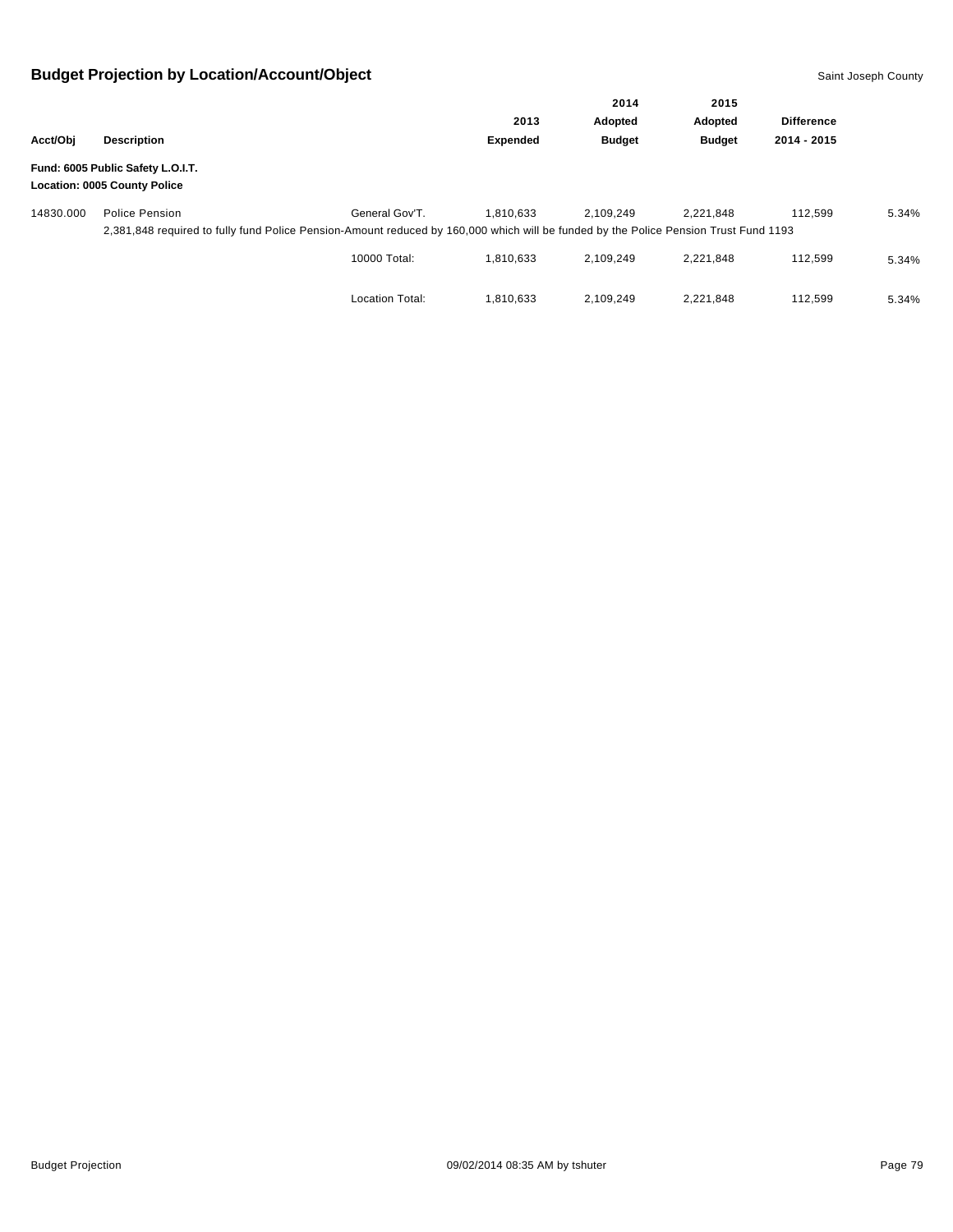|           |                                                                    |                        |                 | 2014          | 2015          |                   |        |
|-----------|--------------------------------------------------------------------|------------------------|-----------------|---------------|---------------|-------------------|--------|
|           |                                                                    | 2013                   |                 | Adopted       | Adopted       | <b>Difference</b> |        |
| Acct/Obj  | <b>Description</b>                                                 |                        | <b>Expended</b> | <b>Budget</b> | <b>Budget</b> | 2014 - 2015       |        |
|           | Fund: 6005 Public Safety L.O.I.T.<br>Location: 0006 Cty Jail Admin |                        |                 |               |               |                   |        |
| 24100.000 | Food                                                               | General Gov'T.         | 0               | 0             | 930,000       | 930,000           | 0.00%  |
|           |                                                                    | 20000 Total:           | 0               | 0             | 930,000       | 930,000           | 0.00%  |
| 31150.000 | <b>Medical Services</b>                                            | General Gov'T.         | 1,375,290       | 1,952,790     | 1,987,123     | 34,333            | 1.76%  |
|           |                                                                    | 30000 Total:           | 1,375,290       | 1,952,790     | 1,987,123     | 34,333            | 1.76%  |
|           |                                                                    | <b>Location Total:</b> | 1,375,290       | 1,952,790     | 2,917,123     | 964,333           | 49.38% |
|           |                                                                    | Fund Totals:           | 3,185,923       | 4,062,039     | 5,138,971     | 1,076,932         | 1.76%  |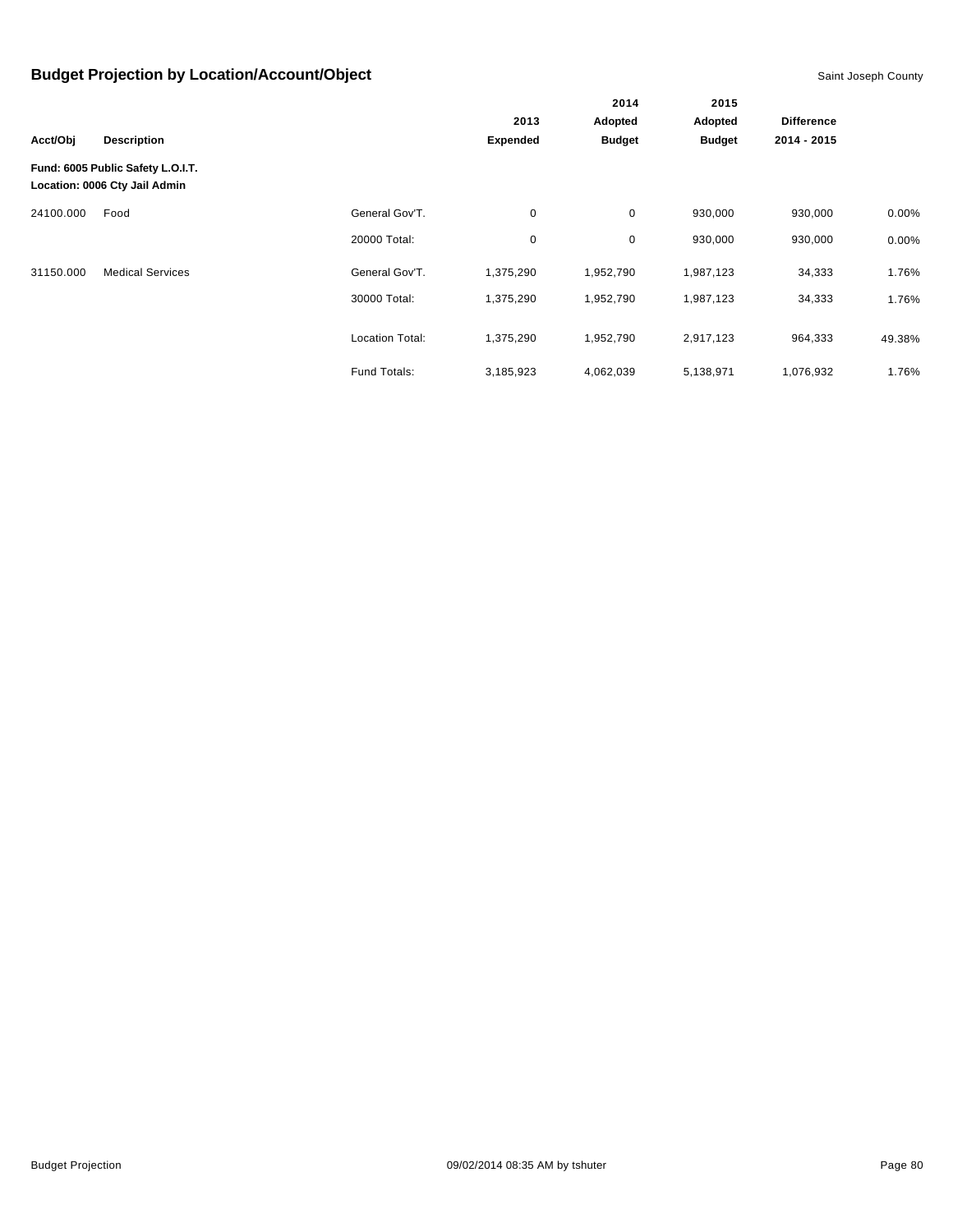|                               |                            |                        |          | 2014<br>Adopted | 2015<br>Adopted |                   |          |
|-------------------------------|----------------------------|------------------------|----------|-----------------|-----------------|-------------------|----------|
|                               |                            |                        | 2013     |                 |                 | <b>Difference</b> |          |
| Acct/Obj                      | <b>Description</b>         |                        | Expended | <b>Budget</b>   | <b>Budget</b>   | 2014 - 2015       |          |
| <b>Location: 0002 Auditor</b> | Fund: 7312 C.E.D.I.T. Fund |                        |          |                 |                 |                   |          |
| 90001.000                     | Jackson Road Landfill      | General Gov'T.         | 16,233   | 0               | 0               | $\mathbf 0$       | $0.00\%$ |
|                               |                            | 90000 Total:           | 16,233   | 0               | 0               | 0                 | $0.00\%$ |
|                               |                            | <b>Location Total:</b> | 16,233   | 0               | 0               | $\mathbf 0$       | $0.00\%$ |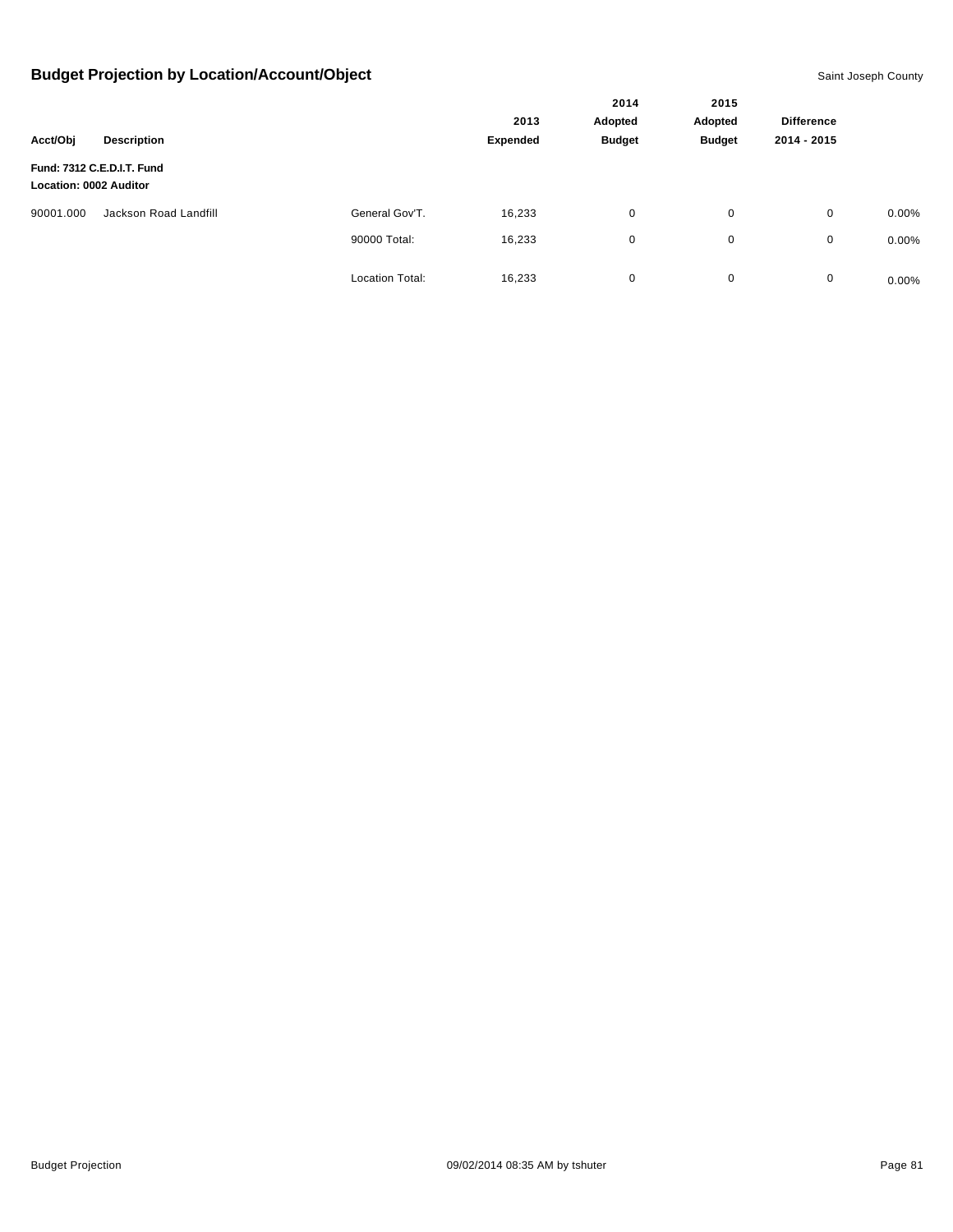|           |                                                                   |                        |           | 2014          | 2015          |                   |       |
|-----------|-------------------------------------------------------------------|------------------------|-----------|---------------|---------------|-------------------|-------|
|           |                                                                   |                        | 2013      | Adopted       | Adopted       | <b>Difference</b> |       |
| Acct/Obj  | <b>Description</b>                                                |                        | Expended  | <b>Budget</b> | <b>Budget</b> | 2014 - 2015       |       |
|           | Fund: 7312 C.E.D.I.T. Fund<br><b>Location: 0034 Commissioners</b> |                        |           |               |               |                   |       |
| 22010.000 | Gas Oil & Lubricants                                              | General Gov'T.         | 177,556   | 0             | 1,000,000     | 1,000,000         | 0.00% |
|           |                                                                   | 20000 Total:           | 177,556   | 0             | 1,000,000     | 1,000,000         | 0.00% |
| 31070.000 | <b>Other Contractual Services</b>                                 | General Gov'T.         | 859,865   | 0             | 275,000       | 275,000           | 0.00% |
| 36010.000 | Repairs-Bldgs & Structures                                        | General Gov'T.         | 0         | 0             | 45,000        | 45,000            | 0.00% |
| 39215.000 | <b>Economic Development</b>                                       | General Gov'T.         | 0         | 0             | 100,000       | 100,000           | 0.00% |
| 39450.000 | <b>Environmental Control</b>                                      | General Gov'T.         | 179,047   | 0             | 75,000        | 75,000            | 0.00% |
|           |                                                                   | 30000 Total:           | 1,038,912 | 0             | 495,000       | 495,000           | 0.00% |
| 42010.000 | <b>Buildings &amp; Structures</b>                                 | General Gov'T.         | 1,013,375 | 0             | 250,000       | 250,000           | 0.00% |
| 43201.000 | 2010 Road Projects                                                | General Gov'T.         | 1,972,324 | 0             | 1,000,000     | 1,000,000         | 0.00% |
| 44011.000 | Highway Equip.                                                    | General Gov'T.         | 273,577   | 0             | 200,000       | 200,000           | 0.00% |
| 44606.000 | <b>Emergency Disp Radio System</b>                                | General Gov'T.         | 0         | 0             | 1,100,000     | 1,100,000         | 0.00% |
|           |                                                                   | 40000 Total:           | 3,259,276 | 0             | 2,550,000     | 2,550,000         | 0.00% |
| 90001.000 | Jackson Road Landfill                                             | General Gov'T.         | 0         | 0             | 40,000        | 40,000            | 0.00% |
| 90002.000 | Mishawaka Grade Seperation                                        | General Gov'T.         | 125,000   | 0             | 500,000       | 500,000           | 0.00% |
| 90012.000 | <b>Highway Materials</b>                                          | General Gov'T.         | 0         | 0             | 200,000       | 200,000           | 0.00% |
|           |                                                                   | 90000 Total:           | 125,000   | 0             | 740,000       | 740,000           | 0.00% |
|           |                                                                   | <b>Location Total:</b> | 4,600,744 | 0             | 4,785,000     | 4,785,000         | 0.00% |
|           |                                                                   | Fund Totals:           | 4,616,977 | 0             | 4,785,000     | 4,785,000         | 0.00% |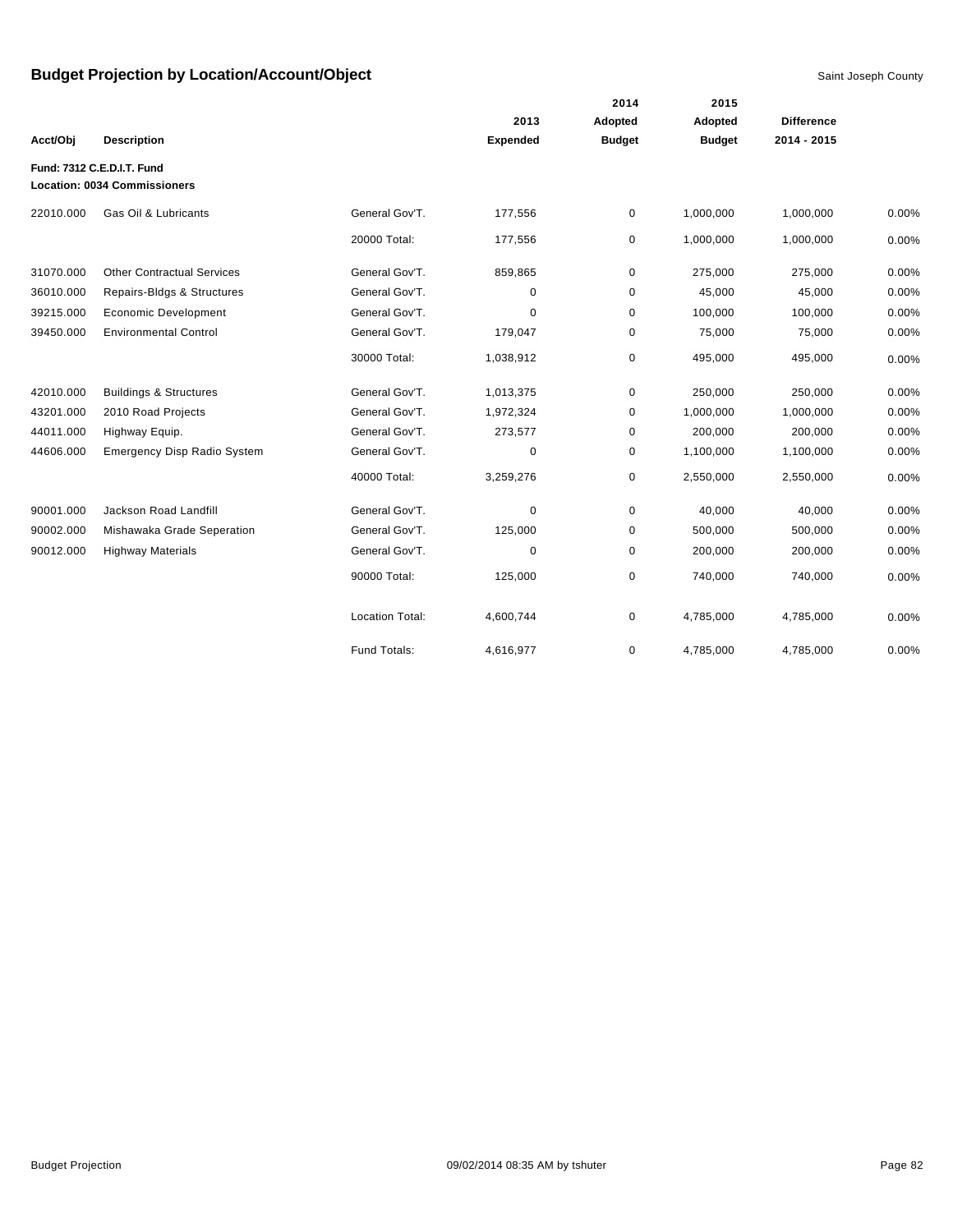|                               |                                       |                        |                 | 2014          | 2015          |                   |          |
|-------------------------------|---------------------------------------|------------------------|-----------------|---------------|---------------|-------------------|----------|
|                               |                                       |                        | 2013            | Adopted       | Adopted       | <b>Difference</b> |          |
| Acct/Obj                      | <b>Description</b>                    |                        | <b>Expended</b> | <b>Budget</b> | <b>Budget</b> | 2014 - 2015       |          |
| <b>Location: 0002 Auditor</b> | Fund: 7400 County C.O.I.T. Dist. Fund |                        |                 |               |               |                   |          |
| 14810.000                     | P.E.R.F.                              | General Gov'T.         | 0               | 0             | 2,300,000     | 2,300,000         | 0.00%    |
|                               |                                       | 10000 Total:           | 0               | $\mathbf 0$   | 2,300,000     | 2,300,000         | 0.00%    |
| 39750.000                     | Data Processing                       | General Gov'T.         | 0               | 0             | 800,000       | 800,000           | $0.00\%$ |
|                               |                                       | 30000 Total:           | 0               | 0             | 800,000       | 800,000           | 0.00%    |
|                               |                                       | <b>Location Total:</b> | 0               | 0             | 3,100,000     | 3,100,000         | $0.00\%$ |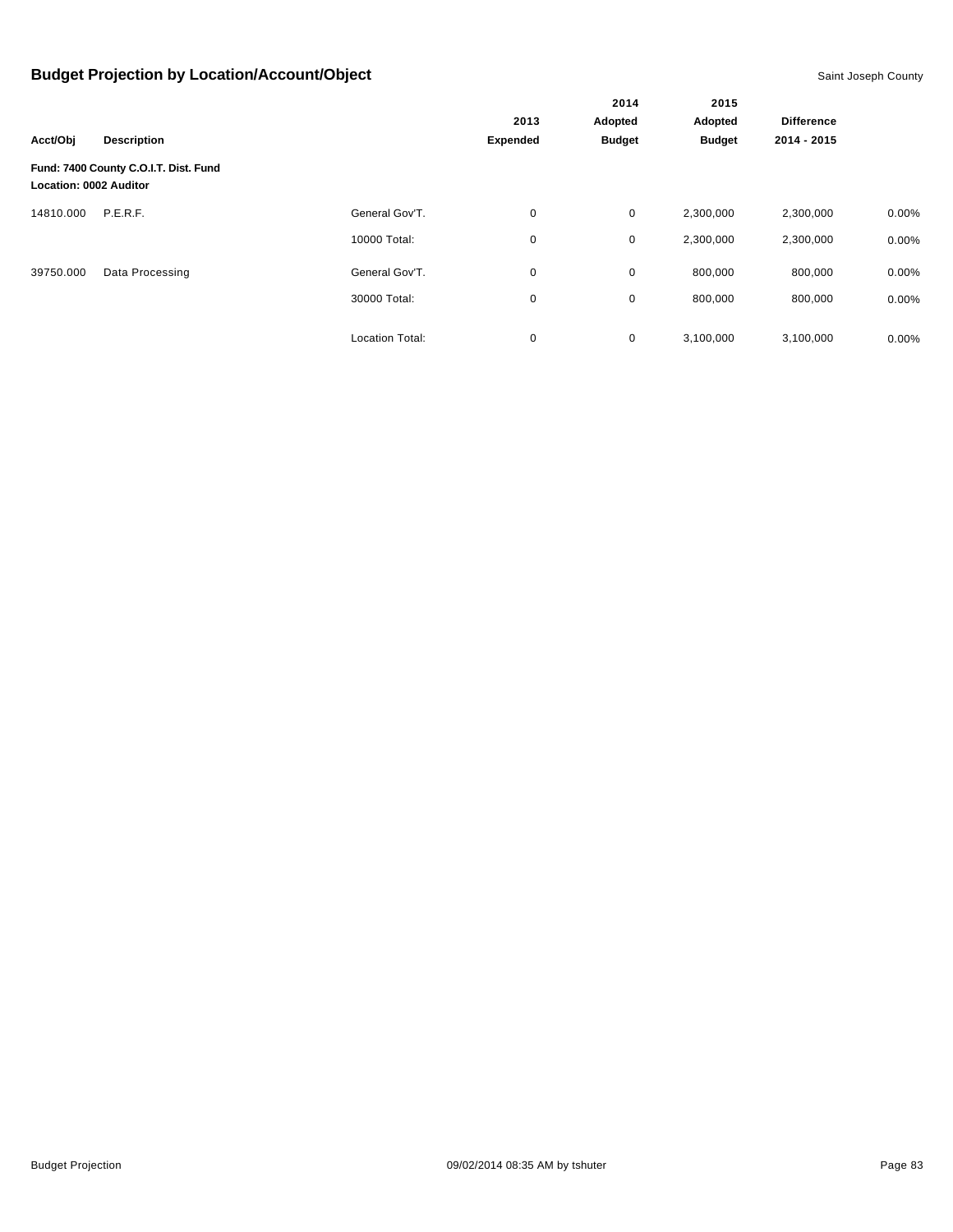|           |                                                                              |                        |                 | 2014<br>Adopted<br><b>Budget</b> | 2015<br>Adopted |                   |             |
|-----------|------------------------------------------------------------------------------|------------------------|-----------------|----------------------------------|-----------------|-------------------|-------------|
|           |                                                                              |                        | 2013            |                                  |                 | <b>Difference</b> |             |
| Acct/Obj  | <b>Description</b>                                                           |                        | <b>Expended</b> |                                  | <b>Budget</b>   | 2014 - 2015       |             |
|           | Fund: 7400 County C.O.I.T. Dist. Fund<br><b>Location: 0034 Commissioners</b> |                        |                 |                                  |                 |                   |             |
| 14840.000 | Group Insurance                                                              | General Gov'T.         | 7,000,000       | 7,000,000                        | 6,000,000       | (1,000,000)       | $(14.29)\%$ |
|           |                                                                              | 10000 Total:           | 7.000.000       | 7,000,000                        | 6,000,000       | (1,000,000)       | $(14.29)\%$ |
|           |                                                                              | <b>Location Total:</b> | 7,000,000       | 7,000,000                        | 6,000,000       | (1,000,000)       | $(14.29)\%$ |
|           |                                                                              | <b>Fund Totals:</b>    | 7,000,000       | 7,000,000                        | 9,100,000       | 2,100,000         | $(14.29)\%$ |